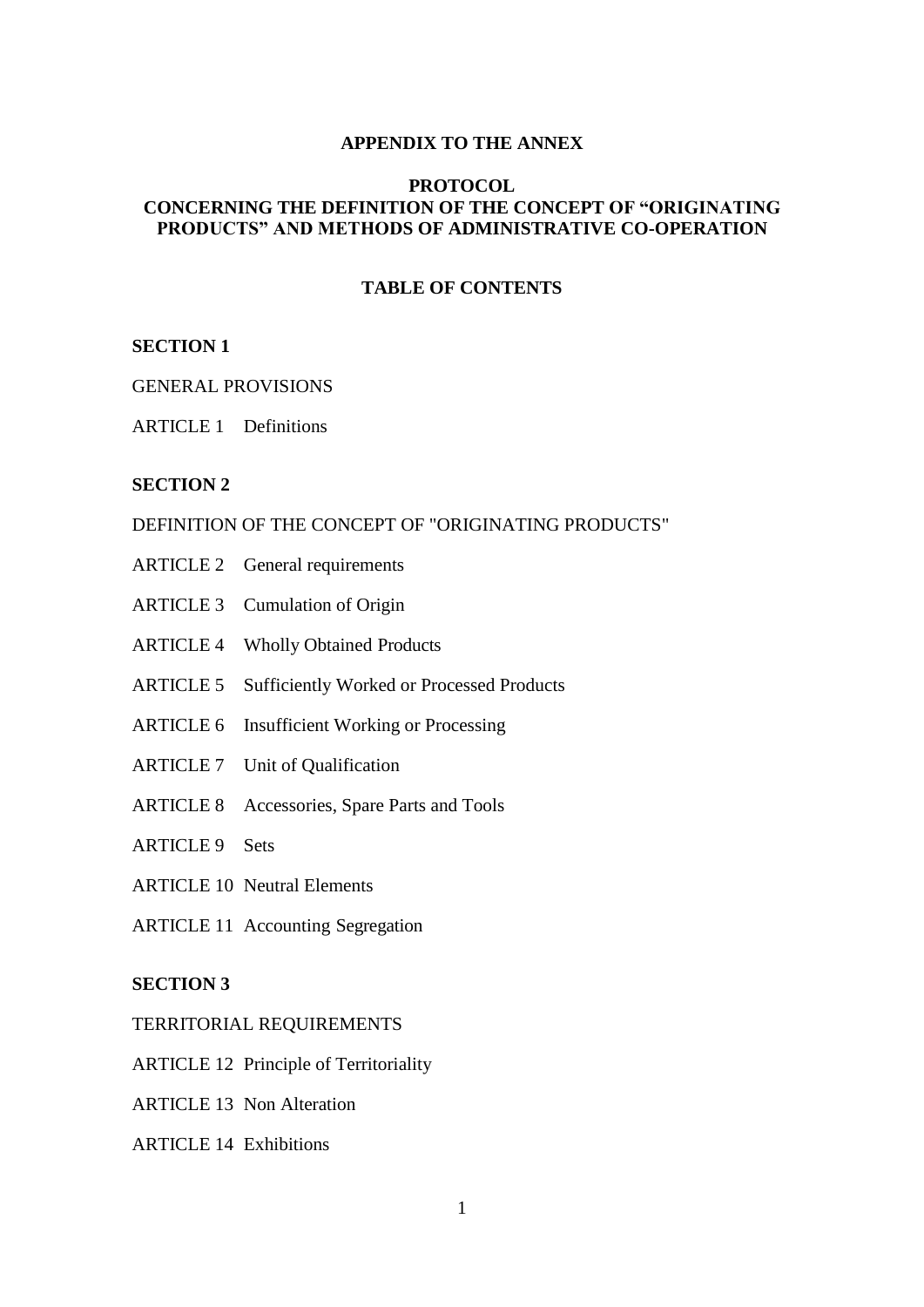### DRAWBACK OR EXEMPTION

ARTICLE 15 Prohibition of Drawback of, or Exemption from, Customs Duties

### **SECTION 5**

### ORIGIN DECLARATION

- ARTICLE 16 General Requirements
- ARTICLE 17 Conditions for Making Out an Origin Declaration
- ARTICLE 18 Approved Exporter
- ARTICLE 19 Validity of Origin Declaration
- ARTICLE 20 Submission of Origin Declaration
- ARTICLE 21 Importation in Instalments
- ARTICLE 22 Exemptions from Origin Declaration
- ARTICLE 23 Supporting Documents
- ARTICLE 24 Preservation of Origin Declaration and Supporting Documents
- ARTICLE 25 Discrepancies and Formal Errors
- ARTICLE 26 Amounts Expressed in Euro

#### **SECTION 6**

# ARRANGEMENTS FOR ADMINISTRATIVE COOPERATION

- ARTICLE 27 Cooperation between Competent Authorities
- ARTICLE 28 Verification of Origin Declarations
- ARTICLE 29 Administrative Enquiries
- ARTICLE 30 Settlement of Disputes
- ARTICLE 31 Penalties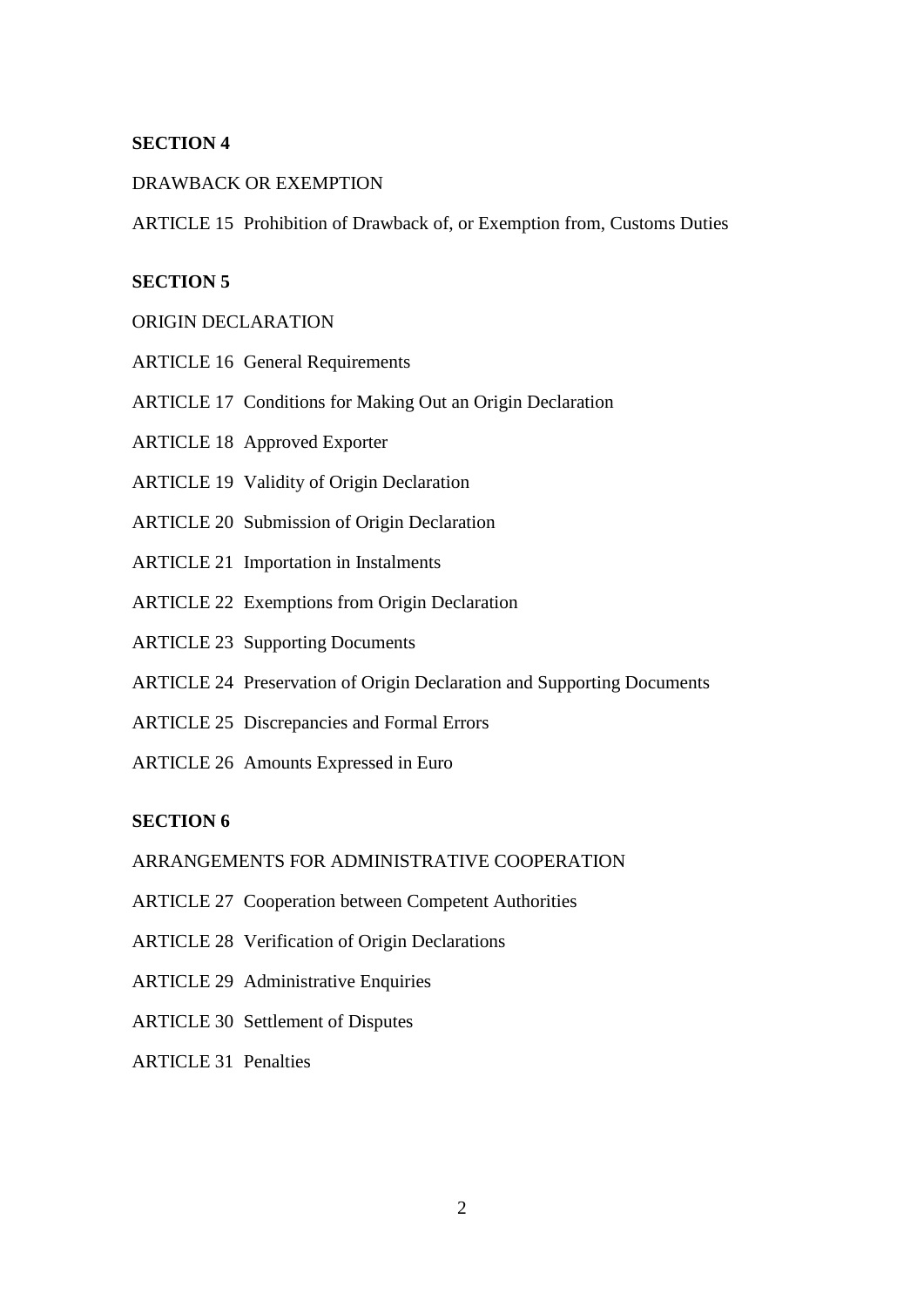CEUTA AND MELILLA

ARTICLE 32 Application of this Protocol

# **SECTION 8**

ANDORRA AND SAN MARINO

ARTICLE 33 Andorra

ARTICLE 34 San Marino

### **SECTION 9**

FINAL PROVISIONS

ARTICLE 35 Amendments to this Protocol

ARTICLE 36 Transitional Provisions for Goods in Transit or Storage

#### **List of Appendices**

- ANNEX A: INTRODUCTORY NOTES TO THE LIST IN ANNEX B
- ANNEX B: LIST OF WORKING OR PROCESSING REQUIRED TO BE CARRIED OUT ON NON-ORIGINATING MATERIALS IN ORDER THAT THE PRODUCT MANUFACTURED CAN OBTAIN ORIGINATING **STATUS**

ANNEX B(a): ADDENDUM TO ANNEX B

- ANNEX C: MATERIALS EXCLUDED FROM CUMULATION UNDER PARAGRAPH 2 OF ARTICLE 3
- ANNEX D: PRODUCTS REFERRED TO IN PARAGRAPH 9 OF ARTICLE 3 FOR WHICH MATERIALS ORIGINATING IN AN ASEAN COUNTRY SHALL BE CONSIDERED AS MATERIALS ORIGINATING IN A PARTY
- ANNEX E: TEXT OF THE ORIGIN DECLARATION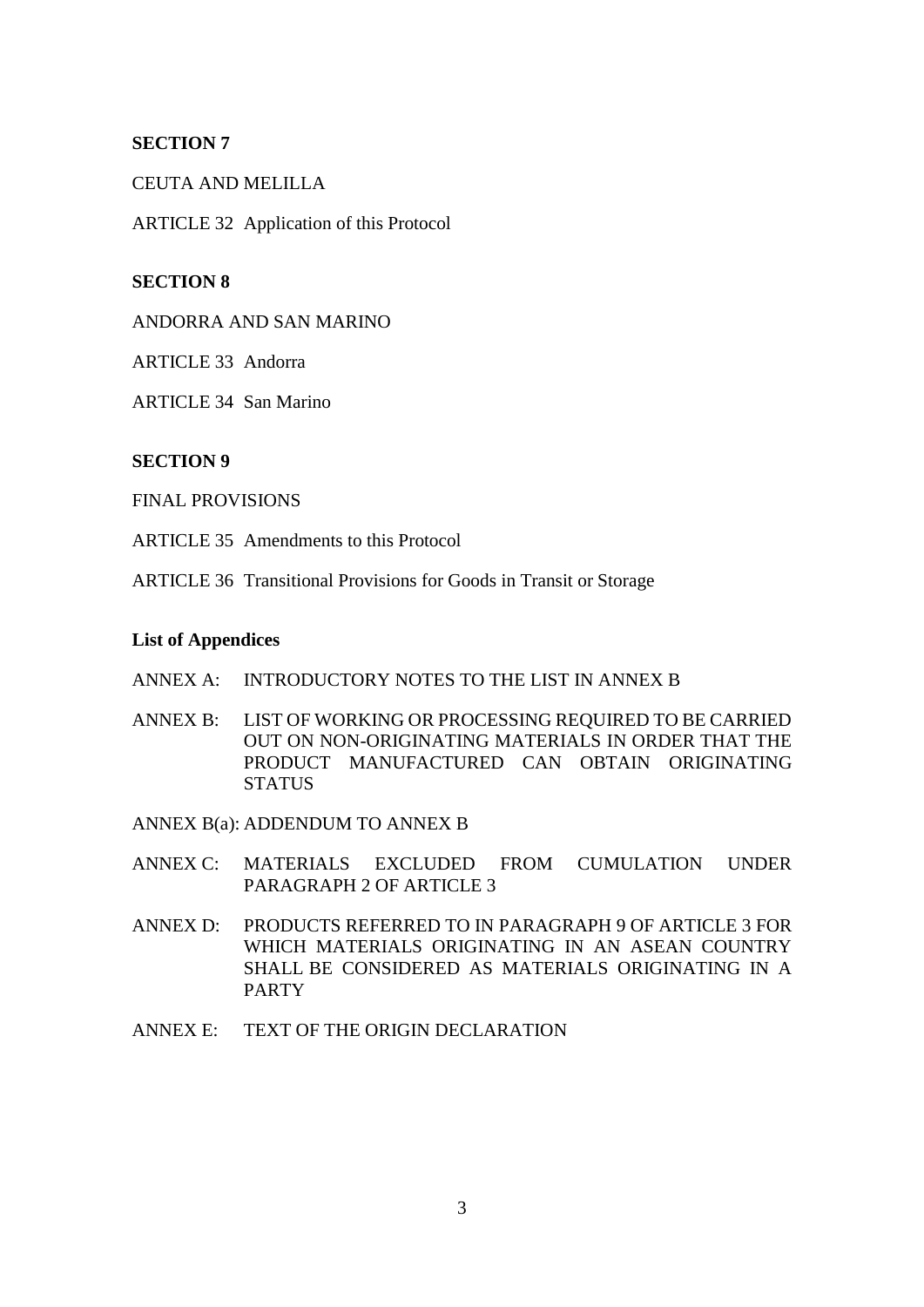## **Joint Declarations**

JOINT DECLARATION CONCERNING THE REVISION OF THE RULES OF ORIGIN CONTAINED IN THE PROTOCOL

JOINT DECLARATION CONCERNING A TRILATERAL APPROACH TO RULES OF ORIGIN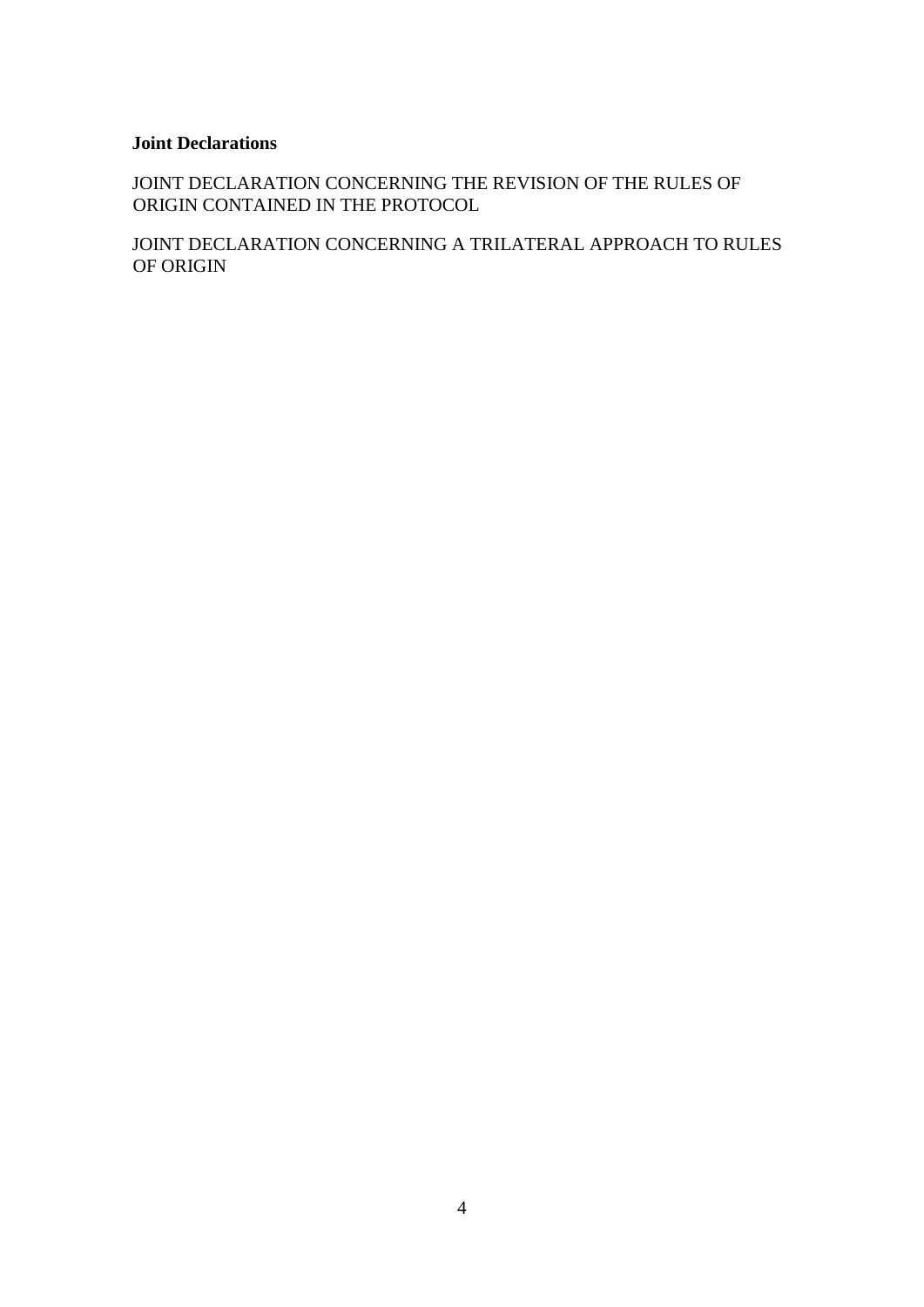### **GENERAL PROVISIONS**

#### ARTICLE 1

#### **Definitions**

- 1. For the purposes of this Protocol:
	- (a) "ASEAN country" means a member state of the Association of Southeast Asian Nations which is not a Party to this Agreement;
	- (b) "chapters" and "headings" and "subheadings" mean the chapters, the headings and sub-headings used in the nomenclature which makes up the Harmonized System with the changes pursuant to the Recommendation of 26 June 2004 of the Customs Cooperation Council;
	- (c) "classified" refers to the classification of a product or material under a particular chapter, heading, or sub-heading of the Harmonized System;
	- (d) "consignment" means products which are either sent simultaneously from one exporter to one consignee or covered by a single transport document covering their shipment from the exporter to the consignee or, in the absence of such a document, by a single invoice;
	- (e) "customs value" means the value as determined in accordance with the Customs Valuation Agreement;
	- (f) "ex-works price" means the price paid for the product ex-works to the manufacturer in whose undertaking the last working or processing is carried out, provided that the price includes the value of all the materials used and all other costs related to its production, minus any internal taxes which are, or may be, repaid when the product obtained is exported.

Where the actual price paid does not reflect all costs related to the manufacturing of the product which are actually incurred in the United Kingdom (hereinafter referred to as "the UK") or in Singapore, the exworks price means the sum of all those costs, minus any internal taxes which are, or may be, repaid when the product obtained is exported;

- (g) "fungible materials" means materials that are of the same kind and commercial quality, with the same technical and physical characteristics, and which cannot be distinguished from one another once they are incorporated into the finished product;
- (h) "goods" means both materials and products;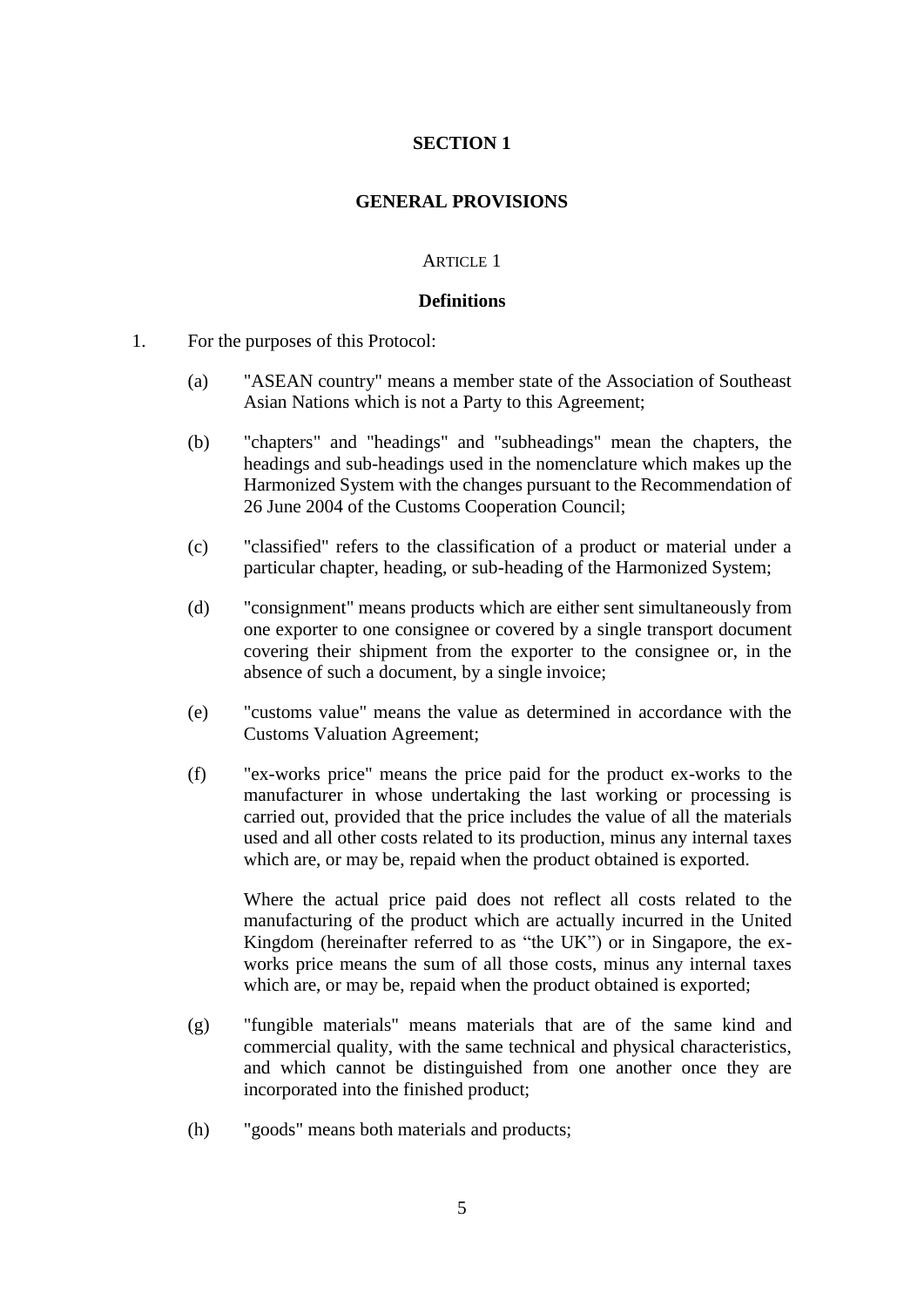- (i) "manufacture" means any kind of working or processing including assembly;
- (j) "material" means any ingredient, raw material, component or part, etc., used in the manufacture of the product;
- (k) "product" means the product being manufactured, even if it is intended for later use in another manufacturing operation; and
- (l) "value of materials" means the customs value at the time of importation of the non-originating materials used, or, if this is not known and cannot be ascertained, the first ascertainable price paid for the materials in the UK or in Singapore.

2. For the purposes of subparagraph 1(f), where the last working or processing has been subcontracted to a manufacturer, the term "manufacturer" may refer to the enterprise that has employed the subcontractor.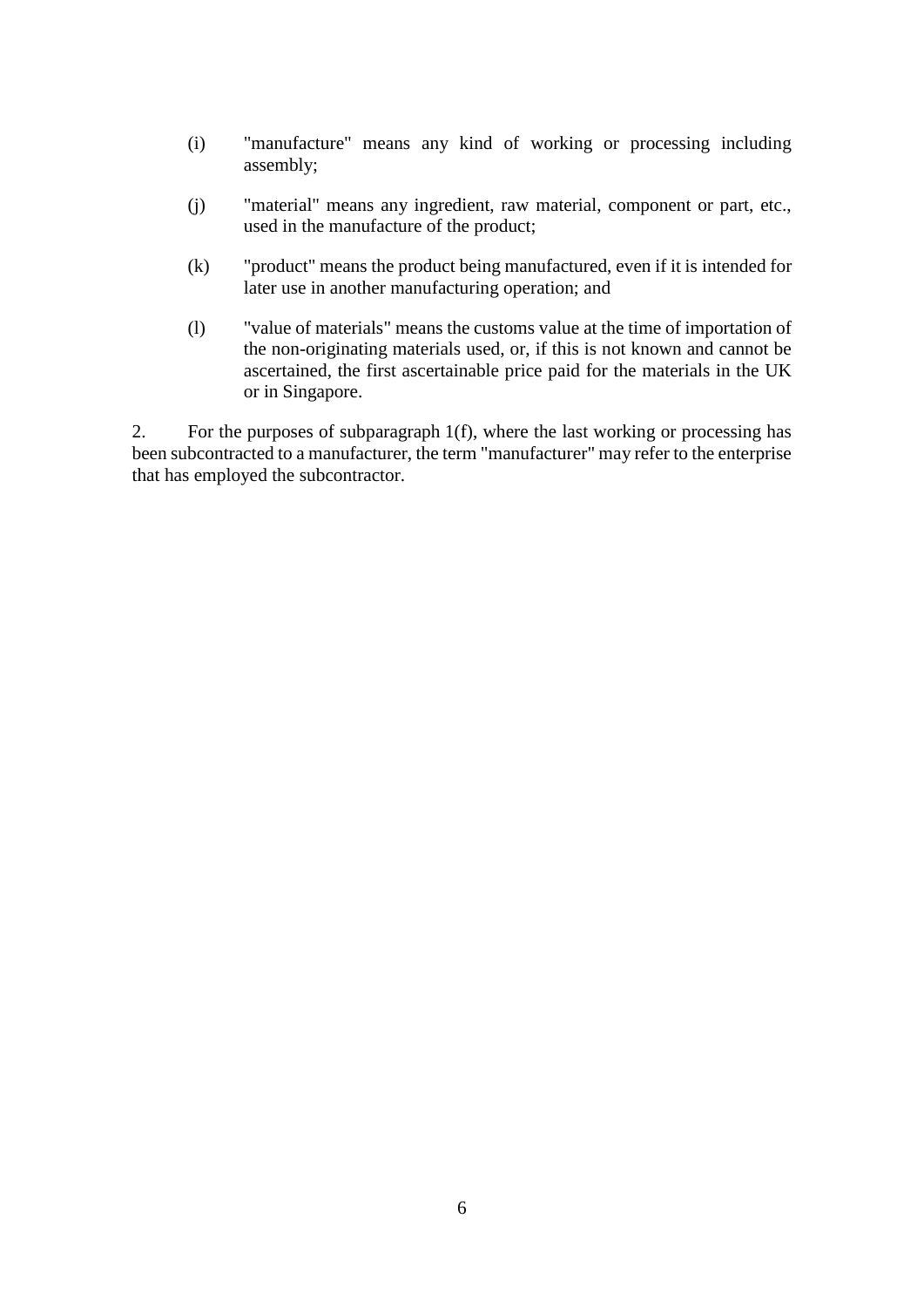# **DEFINITION OF THE CONCEPT OF "ORIGINATING PRODUCTS"**

### ARTICLE 2

#### **General Requirements**

For the purposes of this Agreement, the following products shall be considered as originating in a Party:

- (a) products wholly obtained in a Party within the meaning of Article 4 (Wholly Obtained Products); and
- (b) products obtained in a Party incorporating materials which have not been wholly obtained there, provided that such materials have undergone sufficient working or processing in the Party concerned within the meaning of Article 5 (Sufficiently Worked or Processed Products).

### ARTICLE 3

## **Cumulation of Origin**

1. Notwithstanding Article 2 (General Requirements), products shall be considered as originating in a Party if such products are obtained there by incorporating materials originating in the other Party or the EU, provided that the working or processing carried out goes beyond the operations referred to in Article 6 (Insufficient Working or Processing). It shall not be necessary that the materials of the other Party or the EU incorporated in such products have undergone sufficient working or processing within the meaning of Article 5 (Sufficiently Worked or Processed Products).

2. Notwithstanding Article 2 (General Requirements), working or processing carried out in the EU shall be considered as having been carried out in the UK when the products obtained undergo subsequent working or processing in the UK, provided that the working or processing carried out in the UK goes beyond the operations referred to in Article 6 (Insufficient Working or Processing).

3. For the purposes of paragraph 1, the origin of the materials shall be determined according to the rules of origin of this Agreement.

4. For the purposes of paragraph 1, the originating status of materials exported from the EU to a Party to be used in further working or processing shall be established by a proof of origin under which these materials could be exported directly to that Party.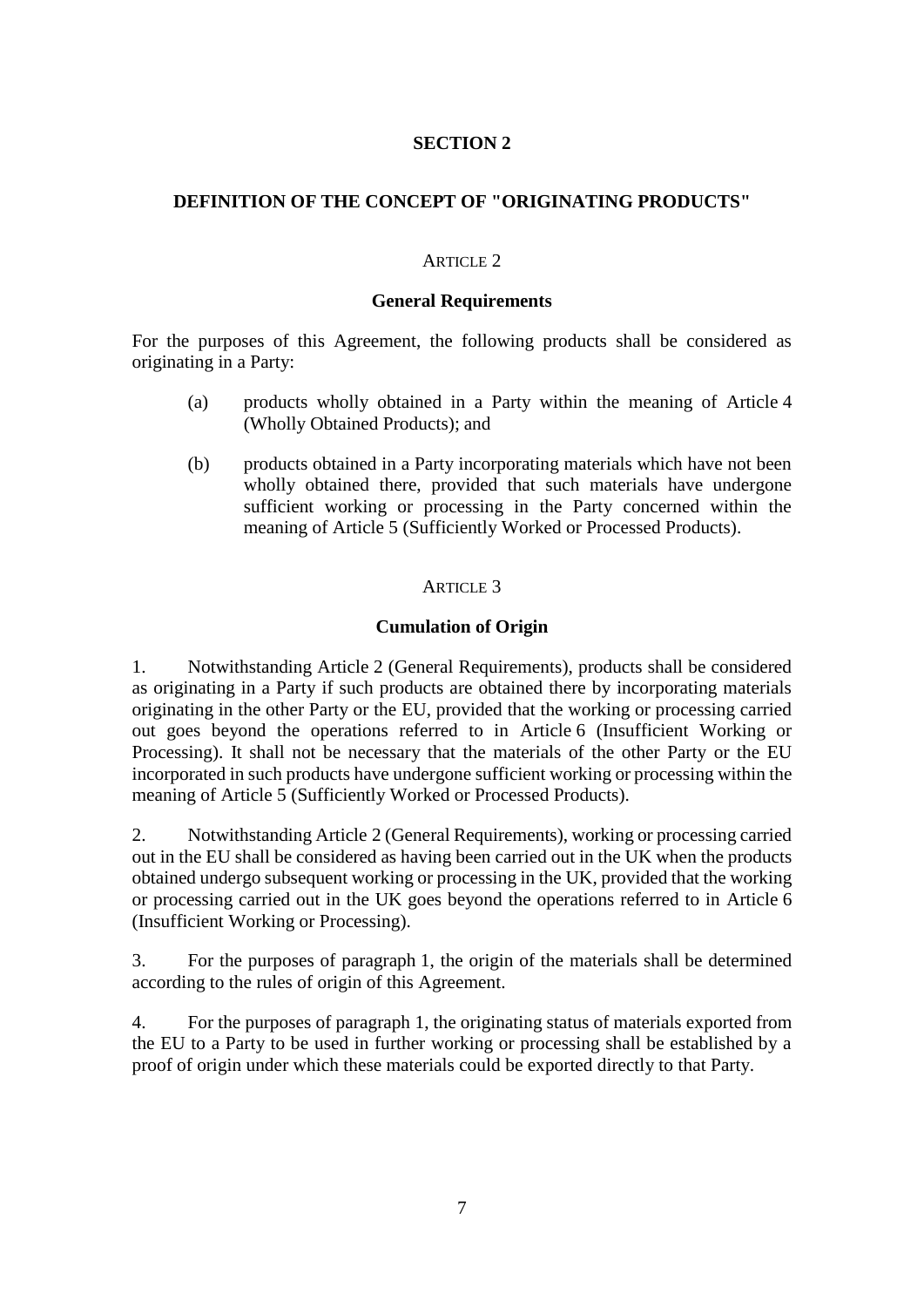5. The cumulation in respect of the EU (provided for in paragraphs 1 to 4) applies if the countries involved in the acquisition of the originating status and the country of destination have arrangements on administrative cooperation<sup>1</sup> which ensure the correct implementation of this Article.

6. Materials originating in an ASEAN country, which is applying with the UK a preferential agreement in accordance with Article XXIV of the GATT 1994, shall be considered as materials originating in a Party when incorporated in a product obtained in that Party, provided that they have undergone working or processing in that Party which goes beyond the operations referred to in Article 6 (Insufficient Working or Processing).

7. For the purposes of paragraph 6, the origin of the materials shall be determined according to the rules of origin applicable in the framework of the UK's preferential agreements with those countries.

8. For the purposes of paragraph 6, the originating status of materials exported from one of the ASEAN countries to a Party to be used in further working or processing shall be established by a proof of origin under which these materials could be exported directly to the UK.

9. The cumulation in respect of the ASEAN countries (provided for in paragraphs 6 to 11) applies if:

- (a) the ASEAN countries involved in the acquisition of the originating status have undertaken to:
	- (i) comply or ensure compliance with this Protocol; and
	- (ii) provide the administrative cooperation necessary to ensure the correct implementation of this Protocol both with regard to the UK and among themselves;
- (b) the undertakings referred to in subparagraph (a) have been notified to the UK.

10. Origin declarations issued by application of paragraph 6 shall bear the following entry:

"Application of Article 3(6) of the Protocol of the UK/Singapore FTA".

<sup>1</sup> For the avoidance of doubt, arrangements on administrative cooperation may refer to a Party's preferential agreement with the EU.

 $\overline{1}$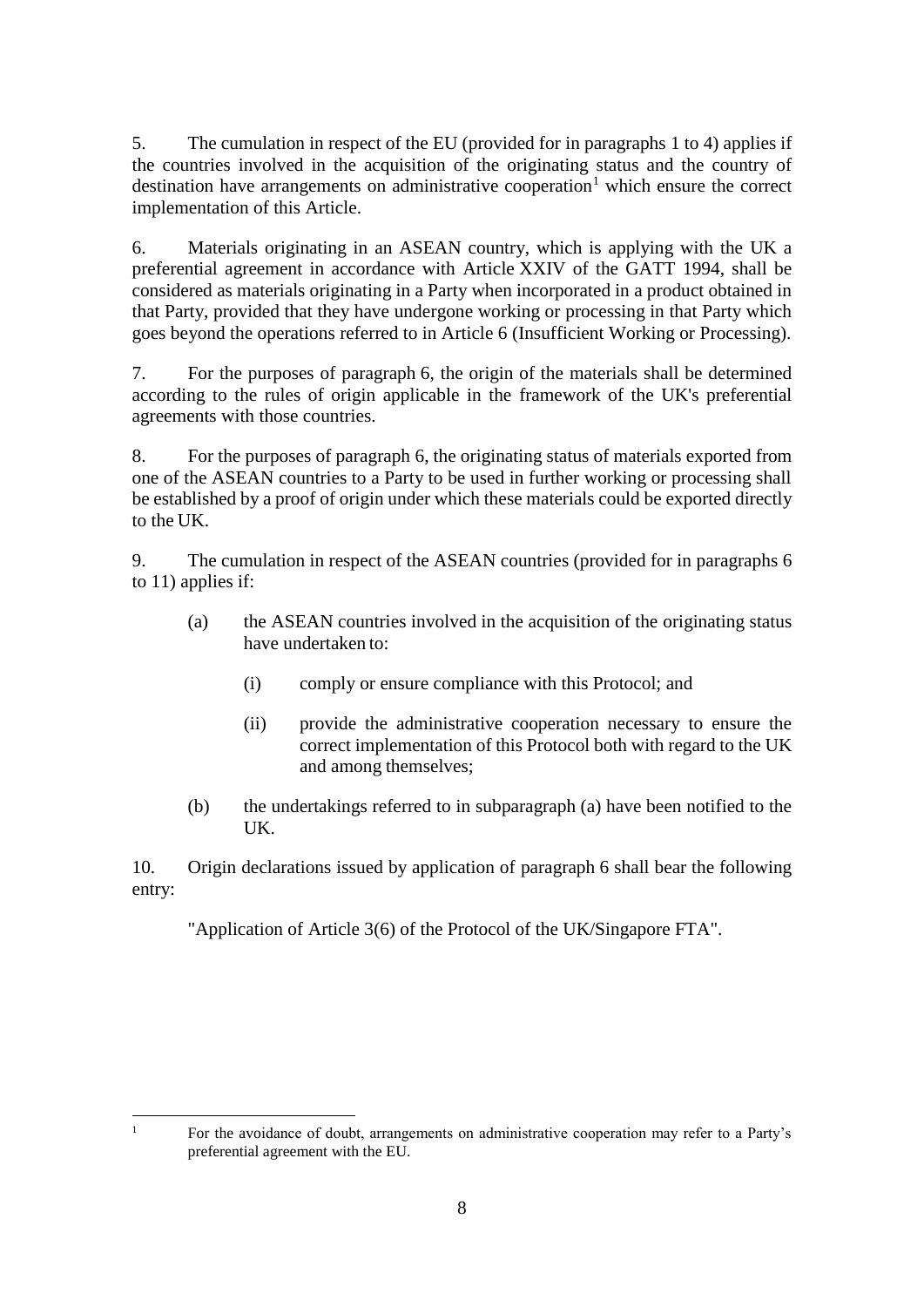11. The materials listed in Annex C to this Protocol shall be excluded from the cumulation provided for in paragraphs 6 to 10 where at the time of importation of the product:

- (a) the tariff preference applicable to the materials in a Party is not the same for all the countries involved in the cumulation; and
- (b) the materials concerned would benefit, through cumulation, from a tariff treatment more favourable than the one they would benefit from if directly exported to a Party.

12. At the request of a Party, the Parties may, by decision in the Committee on Customs established pursuant to Article 16.2 (Specialised Committees) of this Agreement (hereinafter referred to as "the Committee on Customs"), modify Annex C to this Protocol. Any request for such a modification shall be communicated to the other Party at least two months before the meeting of that Committee.

13. Materials originating in an ASEAN country shall be considered as materials originating in a Party when further processed or incorporated into one of the products listed in Annex D to this Protocol obtained there, provided that they have undergone working or processing in that Party which goes beyond the operations referred to in Article 6 (Insufficient Working or Processing).

14. For the purposes of paragraph 13, the origin of the materials shall be determined according to the preferential rules of origin applicable to the UK Generalised Scheme of Preferences for developing countries, as notified to the Committee on Customs (hereinafter referred to as "UK GSP"). If the Committee on Customs has not been established, that notification shall be made to the relevant customs authority of Singapore.

15. For the purposes of paragraph 13, the originating status of materials exported from one of the ASEAN countries to a Party to be used in further working or processing shall be established by a proof of origin in accordance with the preferential rules applicable to beneficiary countries of the UK GSP.

16. The cumulation provided for in paragraphs 13 to 17 may only be applied on the condition that:

- (a) the ASEAN countries involved in the acquisition of the originating status have undertaken to:
	- (i) comply or ensure compliance with this Protocol; and
	- (ii) provide the administrative cooperation necessary to ensure the correct implementation of this Protocol both with regard to the UK and between themselves;
- (b) the undertakings referred to in subparagraph (a) have been notified to the UK.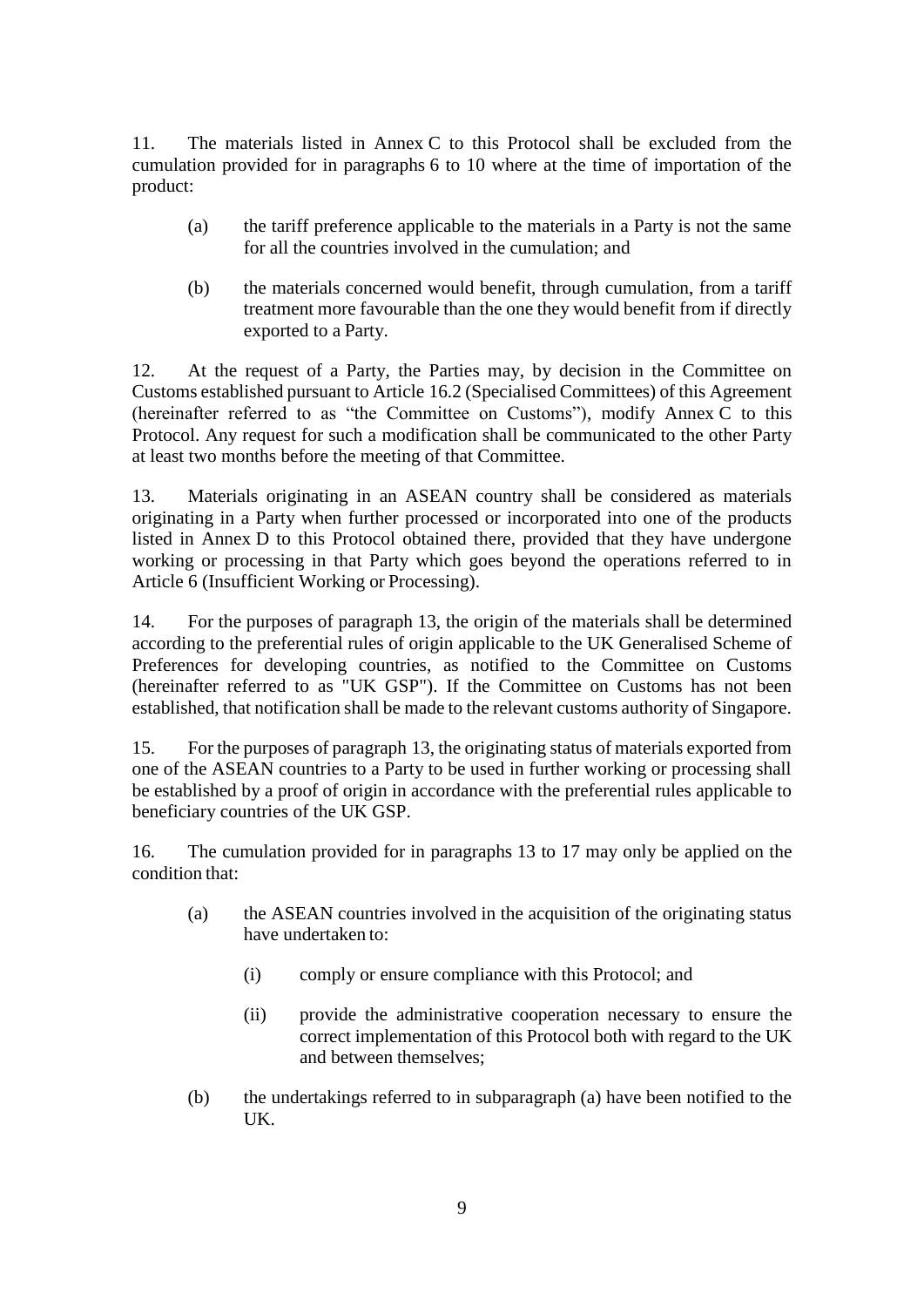17. Origin declarations issued by application of paragraph 13 shall bear the following entry:

"Application of Article 3(13) of the Protocol of the UK/Singapore FTA".

18. At the request of a Party, the Parties may, by decision in the Committee on Customs, modify Annex D to this Protocol. Any request for such a modification shall be communicated to the other Party at least two months before the meeting of the Committee.

19. The cumulation provided for in paragraphs 13 to 17 shall cease to apply when conditions of paragraphs 6 to 11 are met.

20. Not earlier than one year after the entry into force of this Agreement, the Parties shall initiate, without prejudice to the outcome, a meeting of the Committee on Customs to review the undertaking requirement for ASEAN cumulation for the purposes of paragraphs 9 to 10 and 16 to 17. Such review shall include the possibility of modification, by a decision in the Committee on Customs, to paragraphs 9 to 10 and 16 to 17.

## ARTICLE 4

## **Wholly Obtained Products**

- 1. The following shall be considered as wholly obtained in a Party:
	- (a) mineral products extracted from their soil or from their seabed;
	- (b) plants and vegetable products grown or harvested there;
	- (c) live animals born and raised there;
	- (d) products from live animals raised there;
	- (e) products from slaughtered animals born and raised there;
	- (f) products obtained by hunting or fishing conducted there;
	- (g) products of aquaculture from fish, crustaceans and molluscs that are born and raised there;
	- (h) products of sea fishing and other products taken from the sea outside the territorial seas of a Party by their vessels;
	- (i) products made aboard their factory ships exclusively from products referred to in subparagraph (h);
	- (j) used articles collected there that are fit only for the recovery of raw materials;
	- (k) waste and scrap resulting from manufacturing operations conducted there;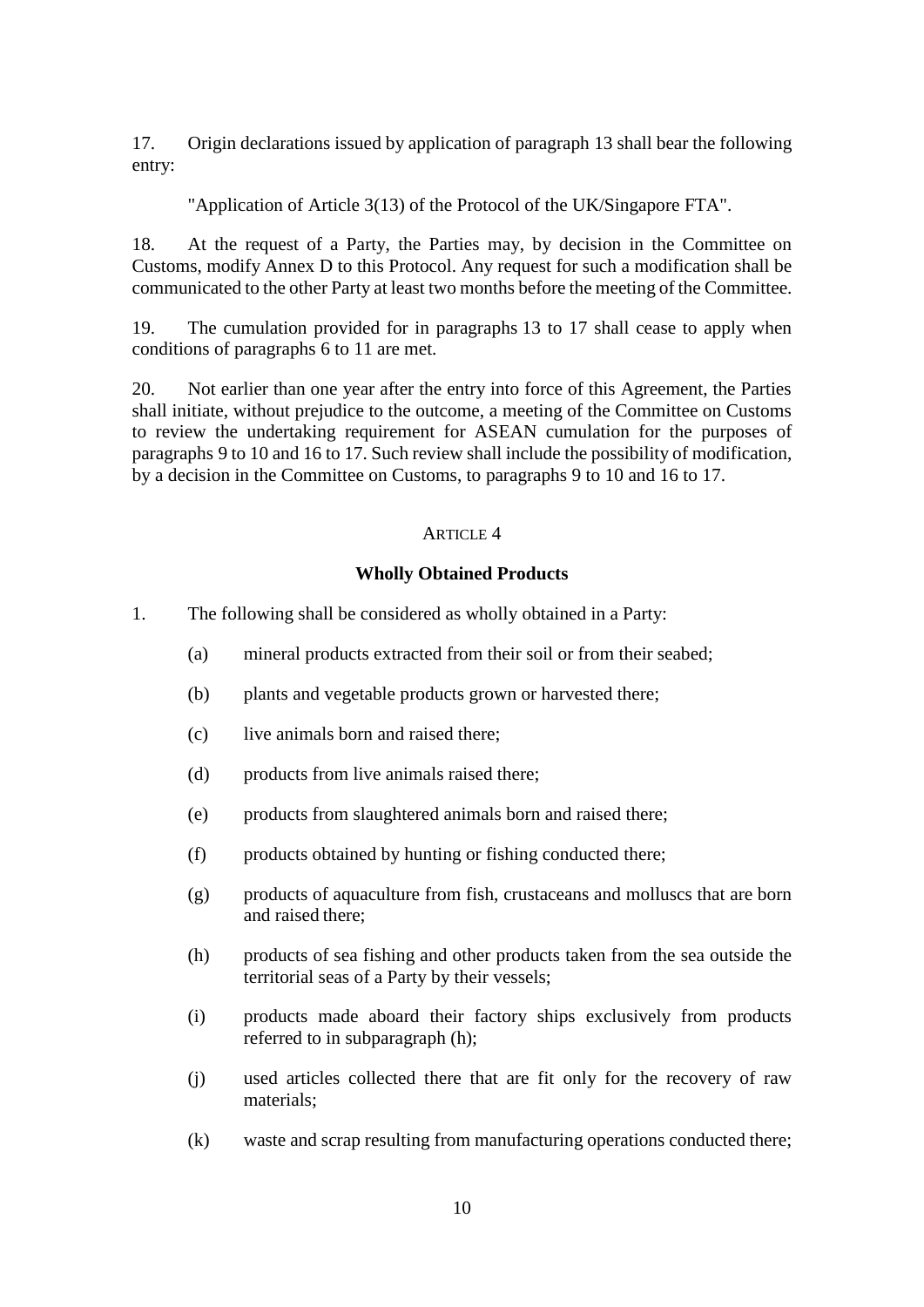- (l) products extracted from marine soil or subsoil outside the territorial seas of a Party, provided that the Party has sole rights to work that soil or subsoil; and
- (m) goods produced there exclusively from products specified in subparagraphs (a) to (l).

2. The terms "their vessels" and "their factory ships" in subparagraphs 1(h) and 1(i) shall apply only to vessels and factory ships:

- (a) which are registered in the UK or in Singapore;
- (b) which sail under the flag of the UK or of Singapore; and
- (c) which meet one of the following conditions:
	- (i) they are at least fifty percent owned by nationals of the UK, a Member State of the EU or Singapore; or
	- (ii) they are owned by companies:
		- (1) which have their head office and their main place of business in the UK, a Member State of the EU or Singapore; and
		- (2) which are at least fifty percent owned by the UK, a Member State of the EU or Singapore, by their public entities or nationals.

### ARTICLE 5

### **Sufficiently Worked or Processed Products**

1. For the purposes of subparagraph (b) of Article 2 (General Requirements), products which are not wholly obtained are considered to be sufficiently worked or processed when the conditions set out in the list in Annex B or B(a) to this Protocol are fulfilled.

2. The conditions referred to above indicate, for all products covered by this Agreement, the working or processing which must be carried out on non-originating materials used in manufacturing, and apply only in relation to such materials. It follows that if a product which has acquired originating status by fulfilling the conditions set out in the list in Annex B or B(a) to this Protocol is used in the manufacture of another product, the conditions applicable to the product in which it is incorporated do not apply to the product that acquired originating status, and no account shall be taken of the nonoriginating materials which may have been used in its manufacture.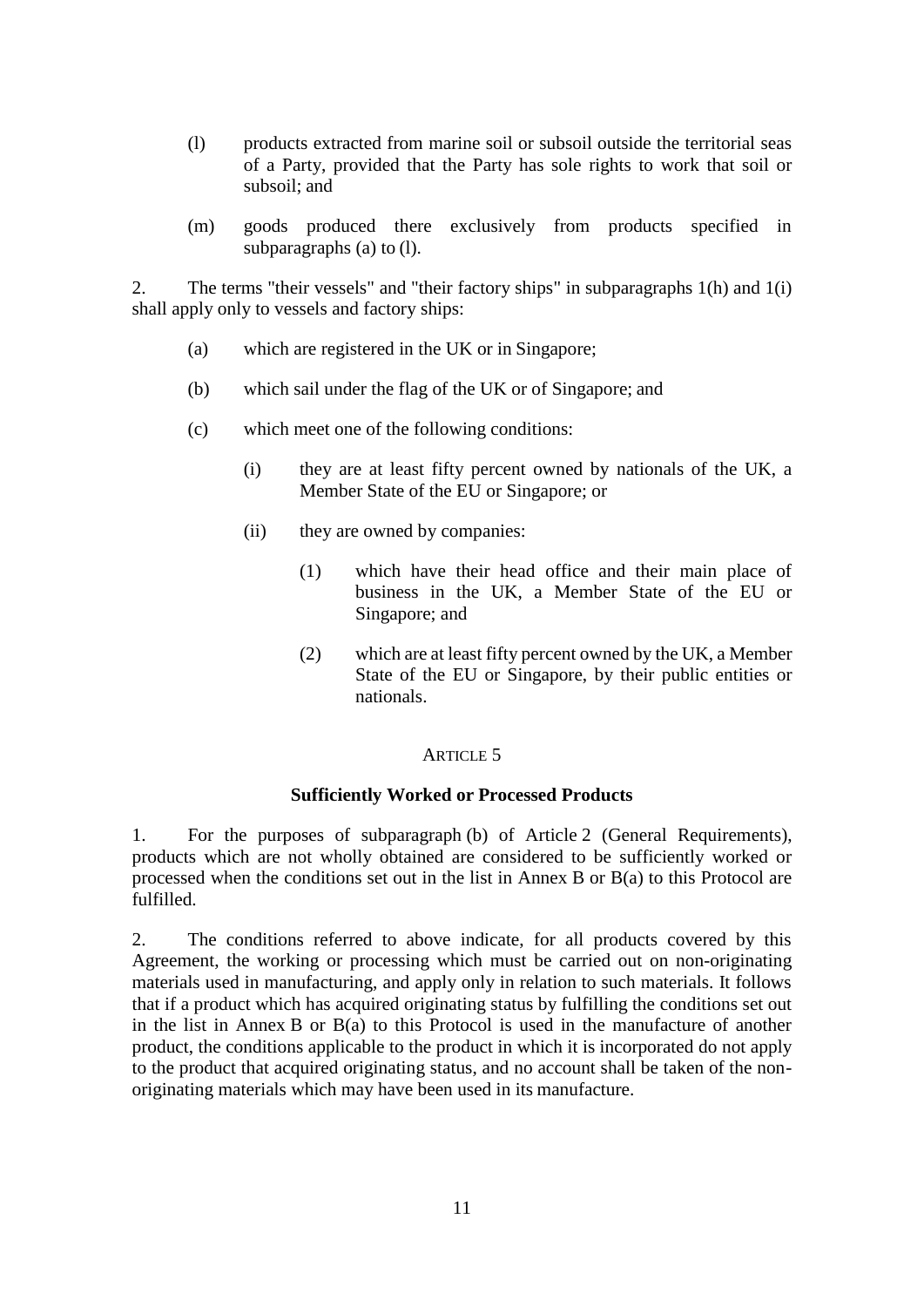3. By way of derogation from paragraph 1 and subject to paragraphs 4 and 5, nonoriginating materials which, according to the conditions set out in the list in Annex B or  $B(a)$  to this Protocol, are not to be used in the manufacture of a given product may nevertheless be used, provided that their total value or net weight assessed for the product does not exceed:

- (a) ten percent of the weight of the product for products falling within Chapters 2 and 4 to 24 of the Harmonized System, other than processed fishery products of Chapter 16;
- (b) ten percent of the ex-works price of the product for other products, except for products falling within Chapters 50 to 63 of the Harmonized System, for which the tolerances mentioned in Notes 6 and 7 of Annex A to this Protocol, shall apply.

4. Paragraph 3 shall not be construed to allow any of the percentages for the maximum content of non-originating materials as specified in the list in Annex B to this Protocol to be exceeded.

5. Paragraphs 3 and 4 do not apply to products wholly obtained in a Party within the meaning of Article 4 (Wholly Obtained Products). However, without prejudice to Article 6 (Insufficient Working or Processing) and paragraph 2 of Article 7 (Unit of Qualification), the tolerance provided for in those paragraphs shall nevertheless apply to the sum of all the materials which are used in the manufacture of a product and for which the rule for that product laid down in the list in Annex B to this Protocol requires that such materials be wholly obtained.

# ARTICLE 6

# **Insufficient Working or Processing**

1. Without prejudice to paragraph 2, the following operations shall be considered as insufficient working or processing to confer the status of originating products, whether or not the requirements of Article 5 (Sufficiently Worked or Processed Products) are satisfied:

- (a) preserving operations to ensure that the products remain in good condition during transport and storage;
- (b) the breaking-up and assembly of packages;
- (c) the washing, cleaning; removal of dust, oxide, oil, paint or other coverings;
- (d) the ironing or pressing of textiles and textile articles;
- (e) simple painting and polishing operations;
- (f) the husking and partial or total milling of rice; the polishing and glazing of cereals and rice;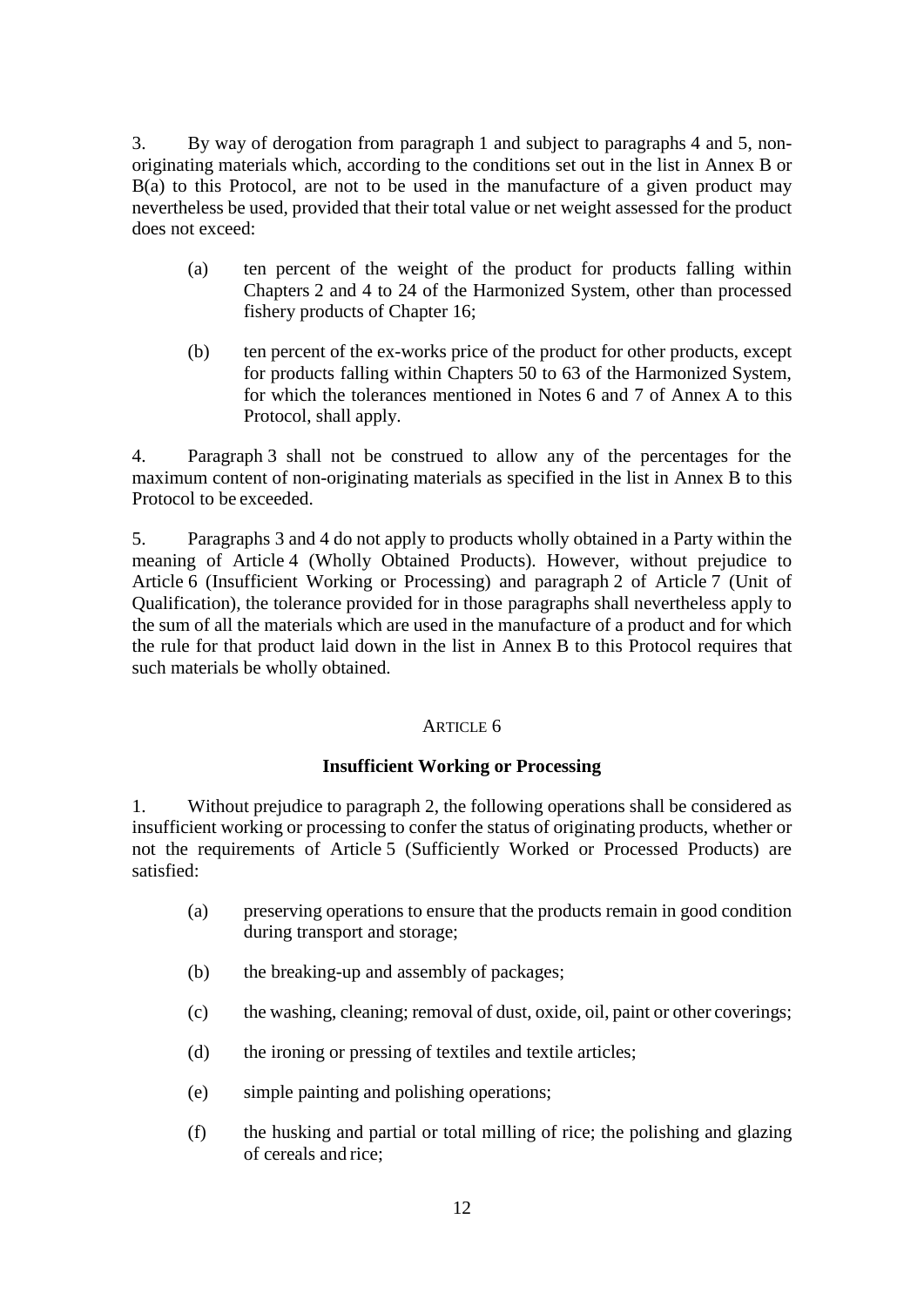- (g) operations to colour or flavour sugar or form sugar lumps; the partial or total milling of crystal sugar;
- (h) the peeling, stoning and shelling of fruits, nuts and vegetables;
- (i) sharpening, simple grinding or simple cutting;
- (j) sifting, screening, sorting, classifying, grading, matching (including the making-up of sets of articles);
- (k) simple placing in bottles, cans, flasks, bags, cases, boxes, fixing on cards or boards and all other simple packaging operations;
- (l) the affixing or printing of marks, labels, logos and other like distinguishing signs on products or their packaging;
- (m) the simple mixing of products, whether or not of different kinds; mixing of sugar with any material;
- (n) the simple addition of water to or the dilution, dehydration or denaturation of products;
- (o) the simple assembly of parts of articles to constitute a complete article or the disassembly of products into parts;
- (p) a combination of two or more of the operations specified in subparagraphs (a) to (o); or
- (q) the slaughter of animals.

2. For the purpose of paragraph 1, operations shall be considered simple when no special skills or machines, apparatus or tools that were especially produced or installed for those operations are required for their performance.

3. All operations on a given product carried out either in the UK or in Singapore shall be considered together when determining whether the working or processing undergone by that product is to be regarded as insufficient within the meaning of paragraph 1.

### ARTICLE 7

### **Unit of Qualification**

1. The unit of qualification for the application of the provisions of this Protocol shall be the product which is considered as the basic unit when determining classification using the nomenclature of the Harmonized System.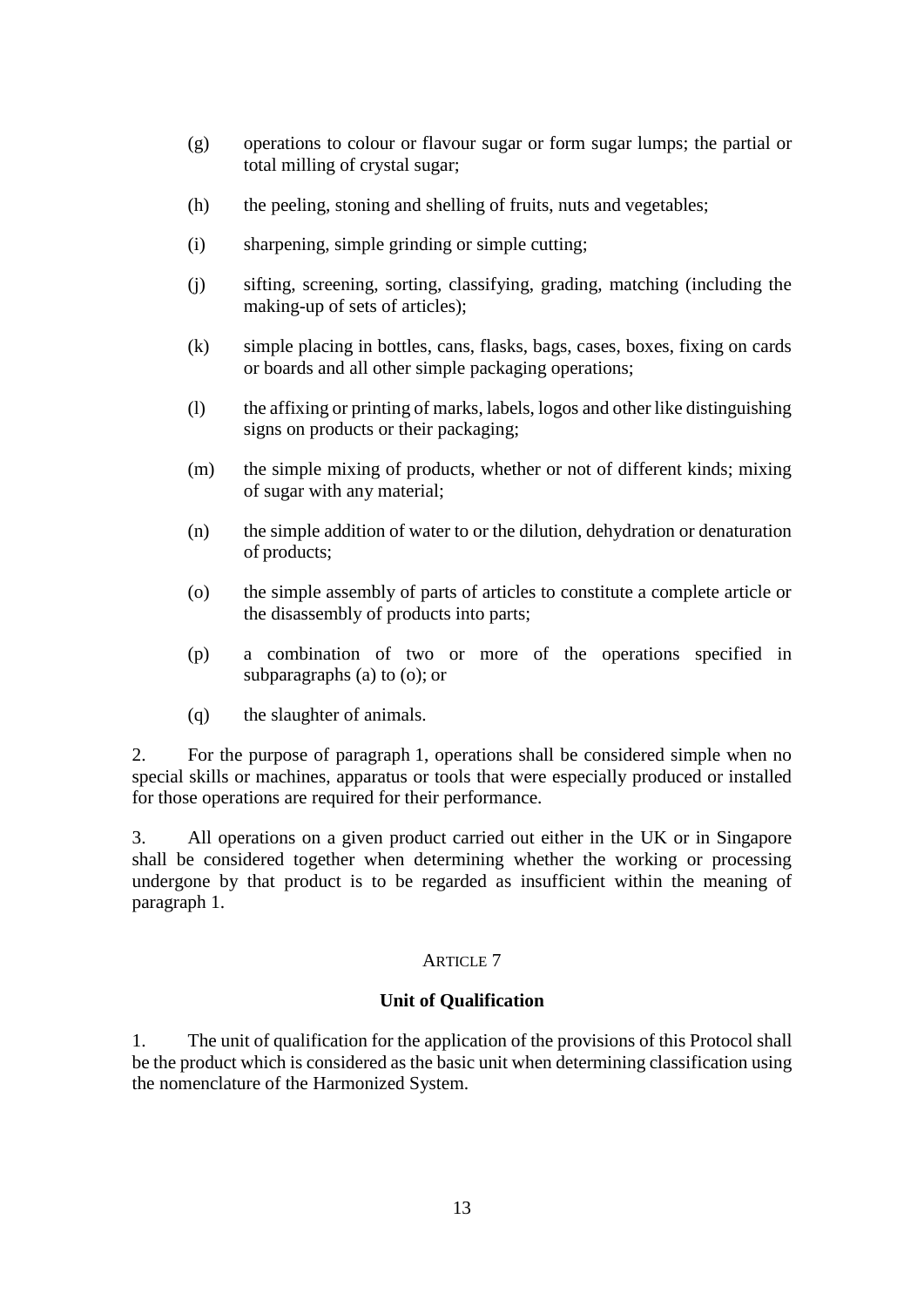2. When a consignment consists of a number of identical products classified under the same heading of the Harmonized System, each individual item shall be taken into account when applying the provisions of this Protocol.

3. Where, under General Interpretative Rule 5 of the Harmonized System, packaging is included with the product for classification purposes, the packaging shall be included for the purposes of determining origin.

#### ARTICLE 8

#### **Accessories, Spare Parts and Tools**

Accessories, spare parts and tools dispatched with a piece of equipment, machine, apparatus or vehicle, which are part of the normal equipment and included in the price thereof or which are not separately invoiced, shall be regarded as one with the piece of equipment, machine, apparatus or vehicle in question.

#### ARTICLE 9

#### **Sets**

Sets, as defined in General Interpretative Rule 3 of the Harmonized System, shall be regarded as originating when all component products are originating products. When a set is composed of originating and non-originating products, the set as a whole shall be regarded as originating, provided that the value of the non-originating products does not exceed fifteen percent of the ex-works price of the set.

### ARTICLE 10

### **Neutral Elements**

In order to determine whether a product originates in a Party, it shall not be necessary to determine the origin of the following elements which might be used in its manufacture:

- (a) energy and fuel;
- (b) plant and equipment, including goods to be used for their maintenance;
- (c) machines and tools and dies and moulds; spare parts and materials used in the maintenance of equipment and buildings; lubricants, greases, compounding materials and other materials used in production or used to operate equipment and buildings; gloves, glasses, footwear, clothing, safety equipment and supplies; equipment, devices and supplies used for testing or inspecting the good; catalysts and solvents; and
- (d) other goods which do not enter, and which are not intended to enter, into the final composition of the product.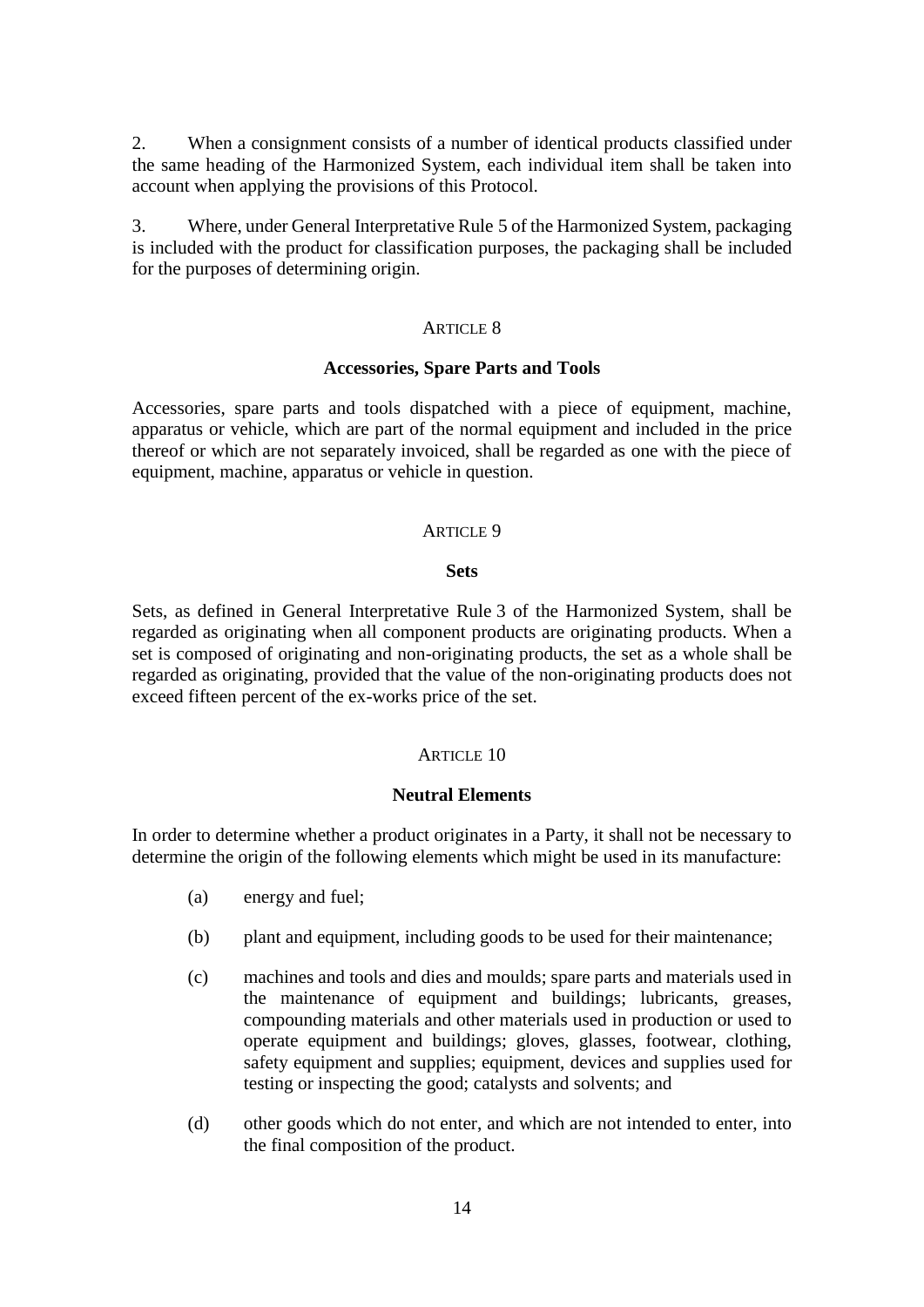# ARTICLE 11

# **Accounting Segregation**

1. If originating and non-originating fungible materials are used in the working or processing of a product, the competent governmental authorities, at the written request of economic operators, may authorise the management of materials using the accounting segregation method without keeping the materials in separate stocks.

2. The competent governmental authorities may make the granting of the authorisation referred to in paragraph 1 subject to any conditions they deem appropriate.

3. The authorisation shall be granted only if it can be ensured by use of the accounting segregation method that, at any given time, the number of products obtained which could be considered as originating in the UK or in Singapore is the same as the number that would have been obtained by using a method of physical segregation of the stocks.

4. If authorised, the accounting segregation method, for example, averaging, last-in, first-out, or first-in, first-out, shall be applied and the method used shall be recorded on the basis of the general accounting principles applicable in the UK or in Singapore, depending on where the product is manufactured.

5. A manufacturer using the accounting segregation method shall make out or apply for origin declarations for the quantity of products which may be considered as originating in the exporting Party. At the request of the customs authorities or competent governmental authorities of the exporting Party, the beneficiary shall provide a statement of how the quantities have been managed.

6. The competent governmental authorities shall monitor the use made of the authorisations referred to in paragraph 3 and may withdraw them if a manufacturer makes improper use of the authorisation or fails to fulfil any of the other conditions laid down in this Protocol.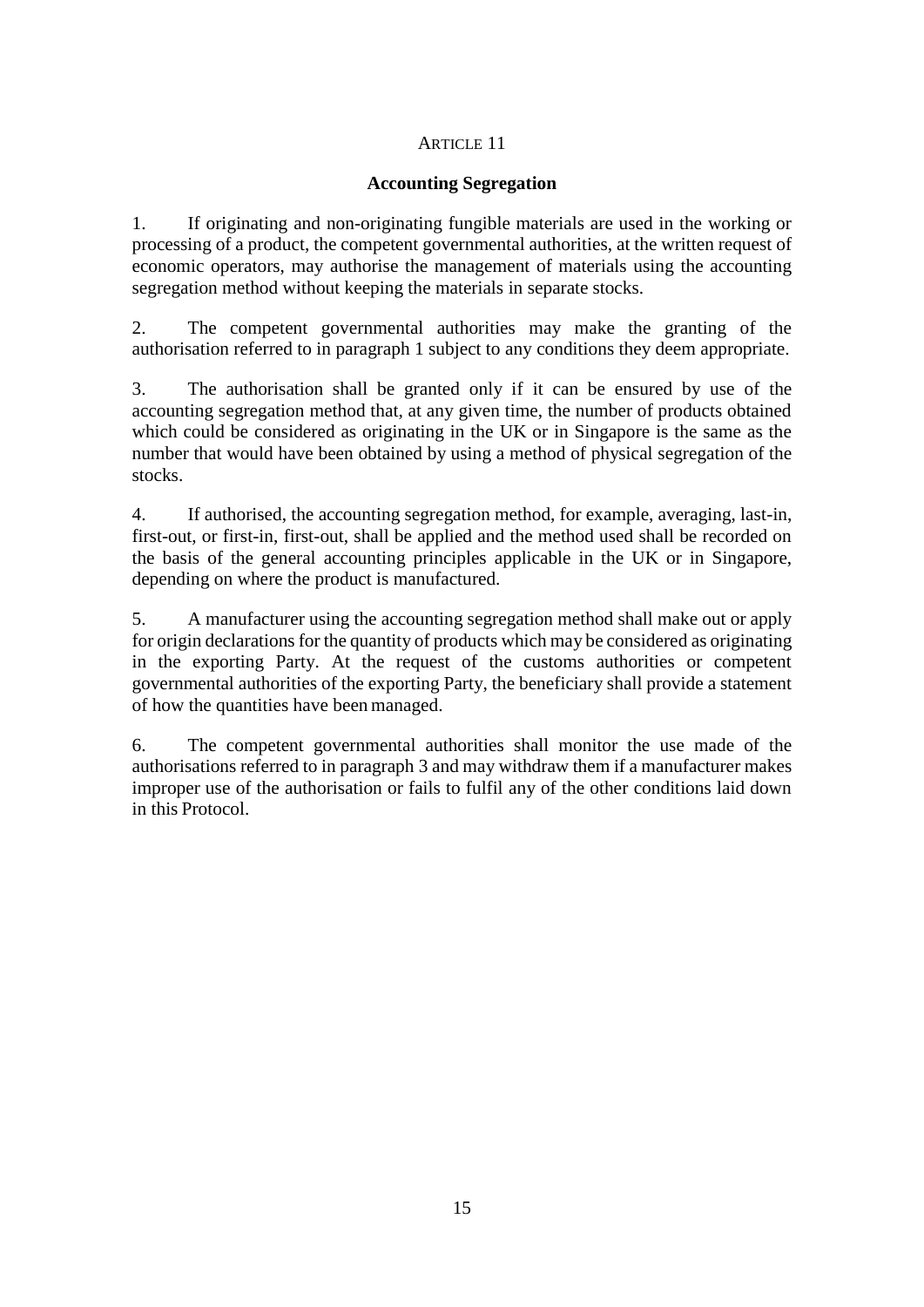# **TERRITORIAL REQUIREMENTS**

## ARTICLE 12

## **Principle of Territoriality**

1. Except as provided for in Article 3 (Cumulation of Origin), the conditions set out in Section 2 relating to the acquisition of originating status must be fulfilled without interruption in a Party.

2. Except as provided for in Article 3 (Cumulation of Origin), if originating goods exported from a Party to a non-Party return, they must be considered as non-originating goods, unless it can be demonstrated to the satisfaction of the customs authorities that:

- (a) the returning goods are the same as those exported; and
- (b) they have not undergone any operation beyond that necessary to preserve them in good condition while in that non-Party or while being exported.

### ARTICLE 13

### **Non Alteration**

1. The products declared for importation in a Party shall be the same products as exported from the other Party in which they are considered to originate. They shall not have been altered, transformed in any way or subjected to operations other than operations to preserve them in good condition or other than adding or affixing marks, labels, seals or any other documentation to ensure compliance with specific domestic requirements of the importing Party, prior to being declared for import.

2. The storage of products or consignments may take place, provided they remain under customs supervision in the country(ies) of transit.

3. Without prejudice to Section 5, the splitting of consignments may take place where carried out by the exporter or under his responsibility provided they remain under customs supervision in the country(ies) of transit.

4. Compliance with paragraphs 1 to 3 shall be considered as satisfied unless the customs authorities have reason to believe the contrary; in such cases, the customs authorities may request the declarant to provide evidence of compliance, which may be given by any means, including contractual transport documents such as bills of lading or factual or concrete evidence based on marking or numbering of packages or any evidence related to the goods themselves.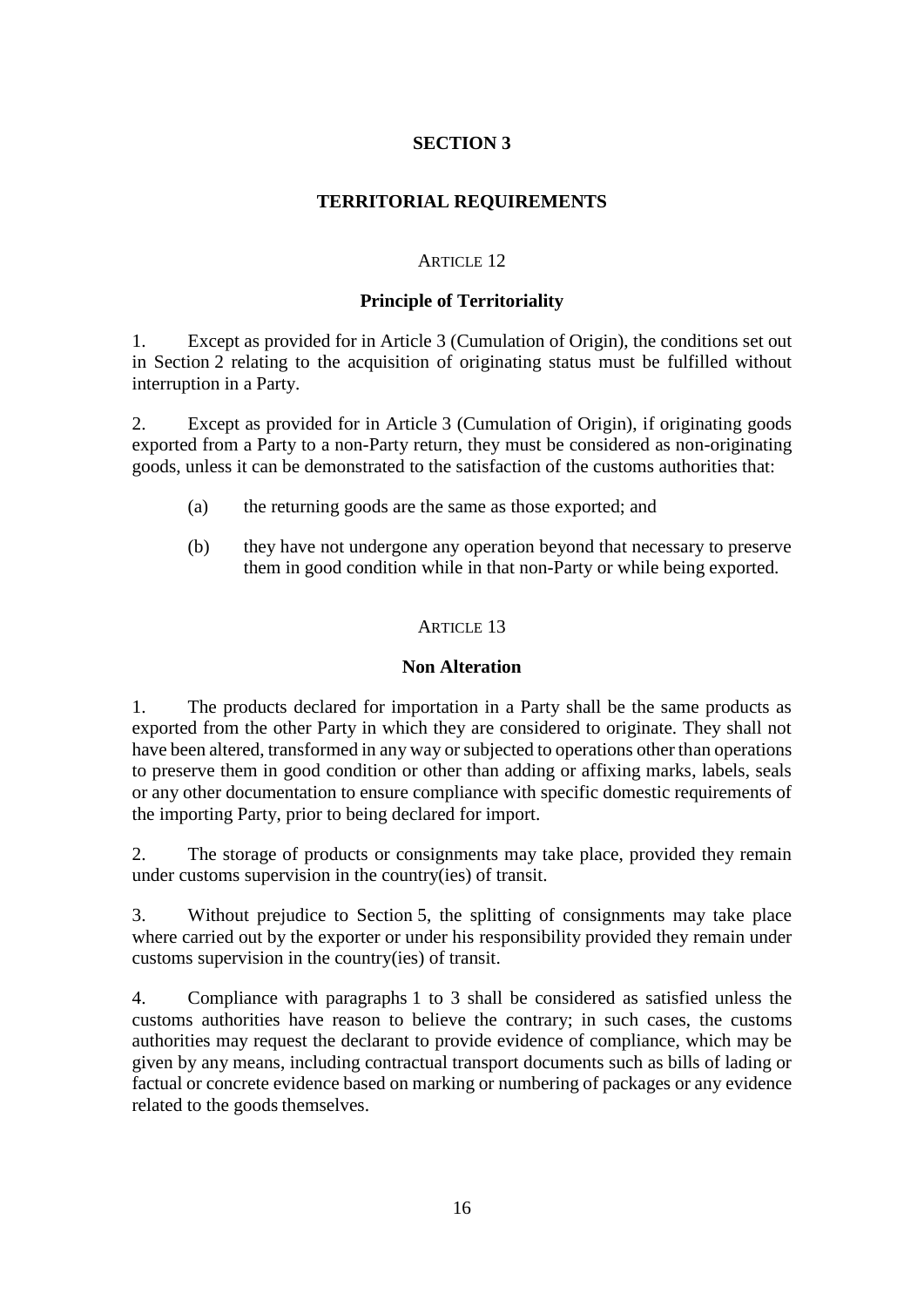## ARTICLE 14

### **Exhibitions**

1. Originating products, sent for exhibition in a country other than a Party and sold after the exhibition for importation in a Party shall benefit on importation from the provisions of this Agreement provided it is shown to the satisfaction of the customs authorities that:

- (a) an exporter has consigned these products from a Party to the country in which the exhibition is held and has exhibited them there;
- (b) the products have been sold or otherwise disposed of by that exporter to a person in a Party;
- (c) the products have been consigned during the exhibition or immediately thereafter in the state in which they were sent for exhibition; and
- (d) the products have not been used for any purpose other than demonstration at the exhibition since they were consigned for exhibition.

2. An origin declaration shall be issued or made out in accordance with the provisions of Section 5 and submitted to the customs authorities of the importing Party in the normal manner. The name and address of the exhibition must be indicated thereon. Where necessary, additional documentary evidence of the conditions under which they have been exhibited may be required.

3. Paragraph 1 shall apply to any trade, industrial, agricultural or crafts exhibition, fair or similar public show or display which is not organised for private purposes in shops or business premises with a view to the sale of foreign products, during which the products remain under customs control.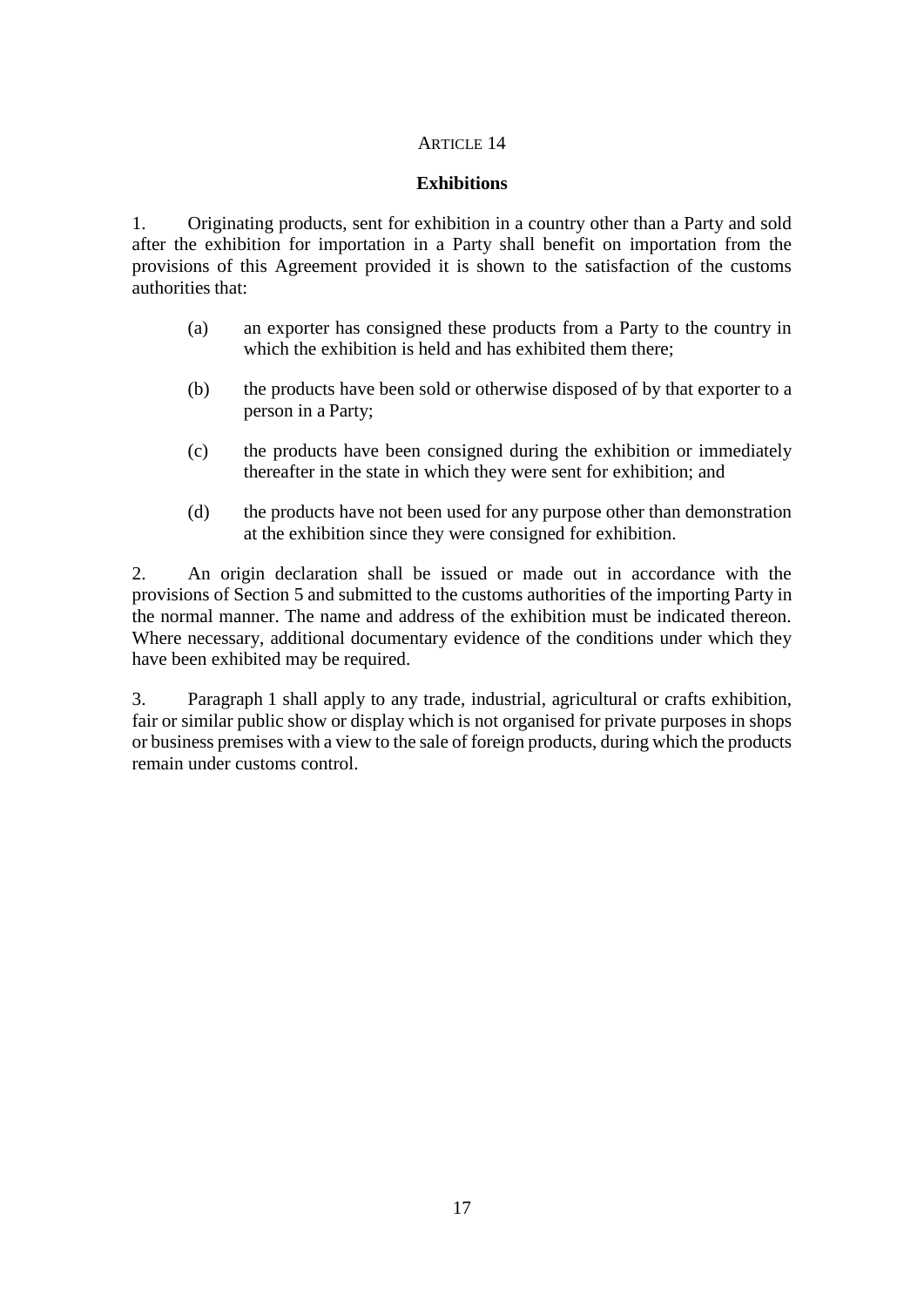## **DRAWBACK OR EXEMPTION**

## ARTICLE 15

### **Prohibition of Drawback of, or Exemption from, Customs Duties**

1. Non-originating materials used in the manufacture of products originating in the UK or in Singapore, for which an origin declaration has been issued or made out in accordance with the provisions of Section 5, shall not be subject in the UK or in Singapore to drawback of, or exemption from, customs duties of whatever kind.

2. The prohibition in paragraph 1 shall apply to any arrangement for refund, remission or non- payment, whether partial or complete, of customs duties or charges having an equivalent effect, applicable in the UK or in Singapore to materials used in the manufacture, where such refund, remission or non-payment applies, whether expressly or in effect, where the products obtained from such materials are exported, but not where they are retained in a Party for home use.

3. The exporter of products covered by an origin declaration shall be prepared to submit at any time, upon request from the customs authorities, all appropriate documents to prove that no drawback has been obtained in respect of the non-originating materials used in the manufacture of the products concerned and that all customs duties or charges having equivalent effect applicable to such materials have actually been paid.

4. The provisions of paragraphs 1 to 3 shall also apply in respect of packaging within the meaning of paragraph 2 of Article 7 (Unit of Qualification), accessories, spare parts and tools within the meaning of Article 8 (Accessories, Spare Parts and Tools), and products in a set within the meaning of Article 9 (Sets), when such items are nonoriginating.

5. The provisions of paragraphs 1 to 4 shall apply only in respect of materials which are subject to this Protocol.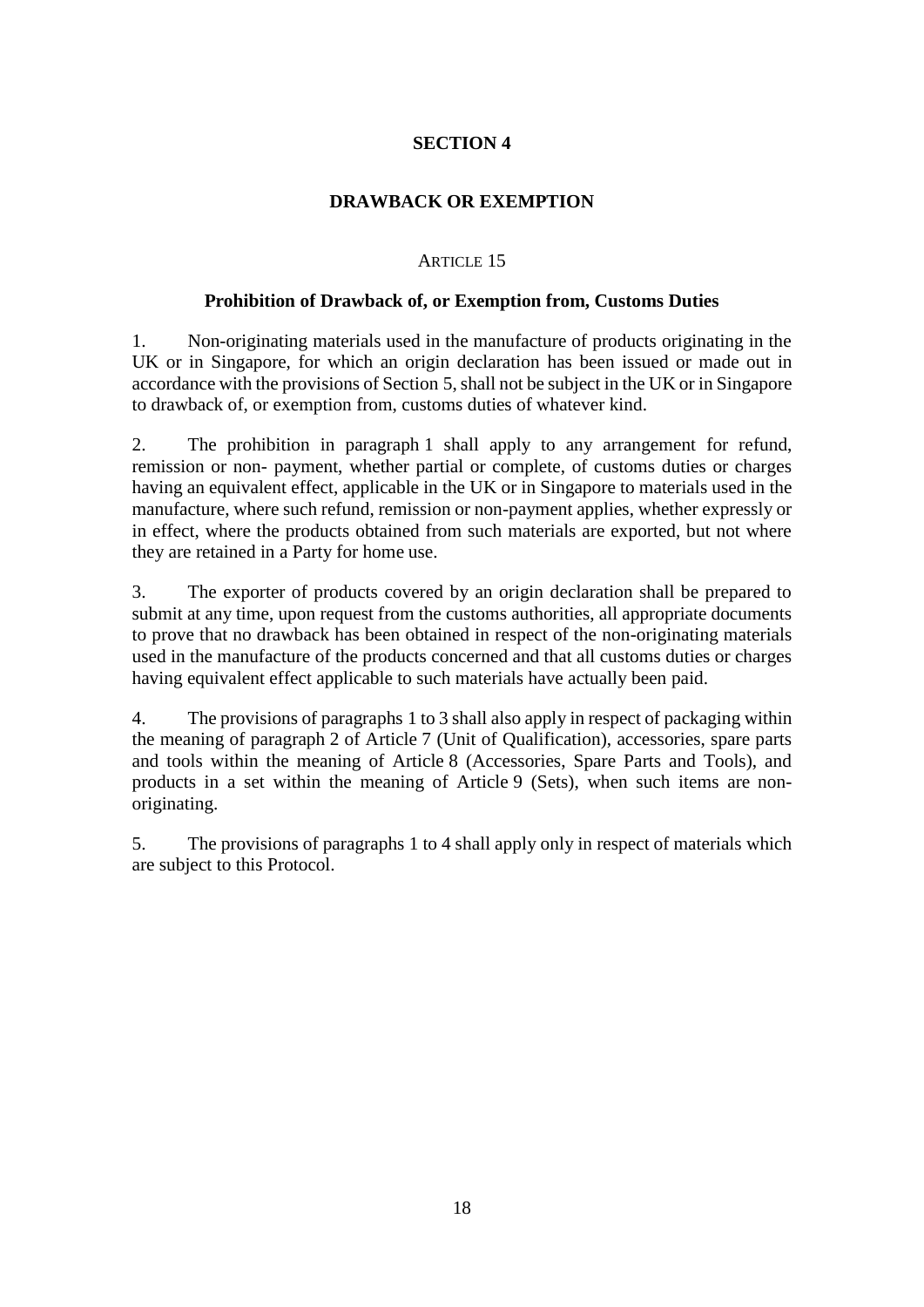# **ORIGIN DECLARATION**

#### ARTICLE 16

#### **General Requirements**

1. Products originating in the UK, on importation into Singapore, and products originating in Singapore, on importation into the UK, shall benefit from preferential tariff treatment of this Agreement upon submission of a declaration (hereinafter referred to as "origin declaration"). The origin declaration is to be provided on an invoice or any other commercial document that describes the originating product in sufficient detail to enable its identification.

2. Originating products within the meaning of this Protocol, in the cases specified in Article 22 (Exemptions from Origin Declaration), shall benefit from preferential tariff treatment of this Agreement without it being necessary to submit any of the documents referred to in paragraph 1.

### ARTICLE 17

#### **Conditions for Making Out an Origin Declaration**

1. An origin declaration as referred to in Article 16 (General Requirements) may be made out:

- (a) in the UK:
	- (i) by an exporter within the meaning of Article 18 (Approved Exporter); or
	- (ii) by an exporter for any consignment consisting of one or more packages containing originating products whose total value does not exceed 6 000 euro.
- (b) in Singapore by an exporter who is:
	- (i) registered with the competent authority and who has received a Unique Entity Number; and
	- (ii) complying with relevant regulatory provisions in Singapore pertaining to making out of origin declarations.

2. An origin declaration may be made out if the products concerned can be considered as products originating in the UK or in Singapore and fulfil the other requirements of this Protocol.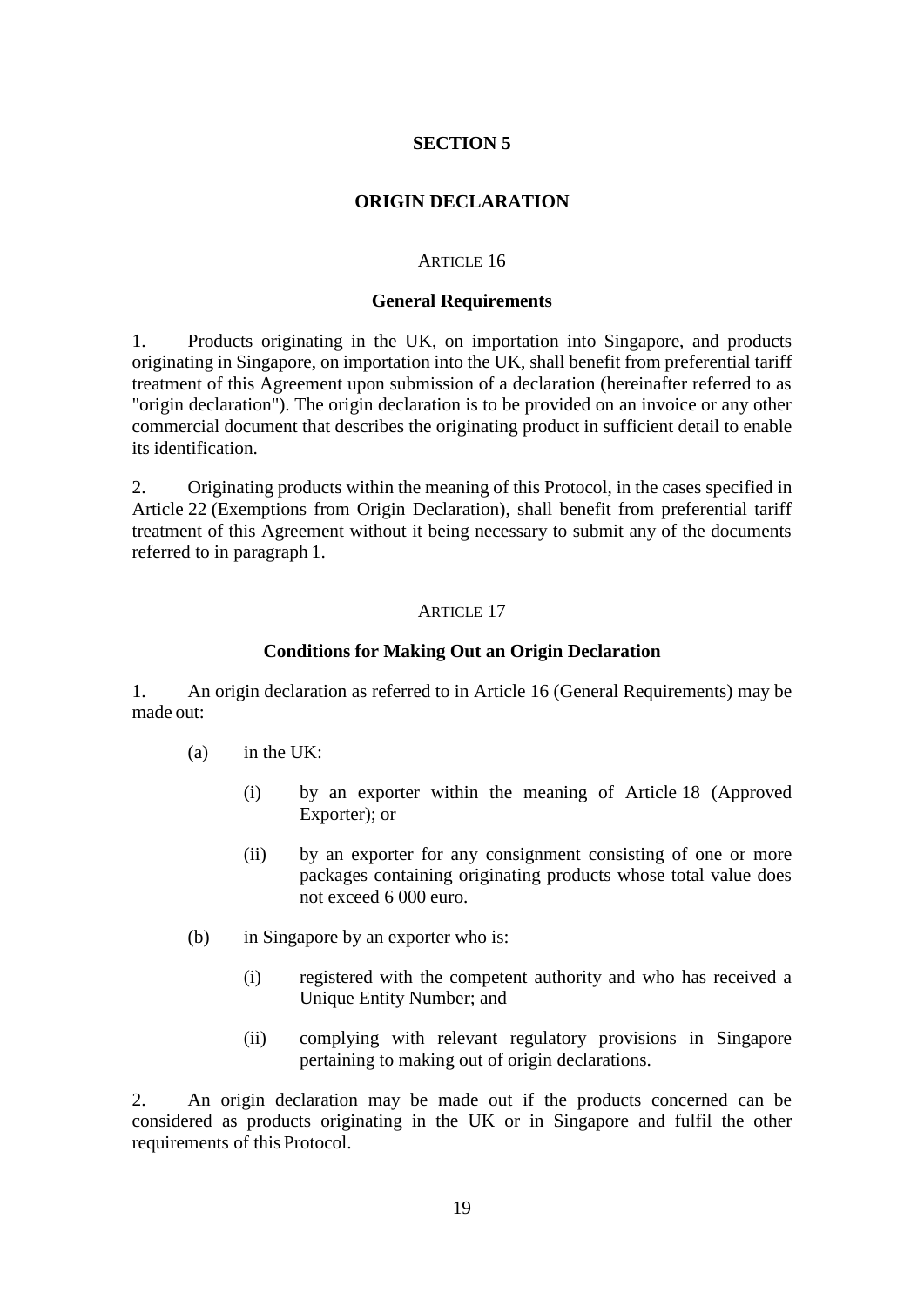3. The exporter making out an origin declaration shall be prepared at all times to submit, at the request of the customs authorities of the exporting Party, all appropriate documents as referred to under Article 23 (Supporting Documents) proving the originating status of the products concerned as well as the fulfilment of the other requirements of this Protocol.

4. An origin declaration shall be made out by the exporter by typing, stamping or printing on the invoice, the delivery Note or another commercial document, the declaration, the text of which appears in Annex E to this Protocol, in accordance with the domestic law of the exporting Party. If the declaration is hand-written, it shall be written in ink in capital characters in English.

5. Origin declarations shall bear the original signature of the exporter in manuscript. An approved exporter as referred to in Article 18 (Approved Exporter) shall not be required to sign such declarations provided that he gives the customs authorities of the exporting Party a written undertaking that he accepts full responsibility for any origin declaration which identifies him as if it had been signed in manuscript by him.

6. By derogation from paragraph 1, an origin declaration may exceptionally be made out after exportation ("retrospective statement") on condition that it is presented in the importing Party no later than two years, in the case of the UK, and one year, in the case of Singapore, after the entry of the goods into the territory.

# ARTICLE 18

# **Approved Exporter**

1. The customs authorities of the UK may authorise any exporter who exports products under this Agreement to make out origin declarations irrespective of the value of the products concerned (hereinafter referred to as "approved exporter"). An exporter seeking such authorisation must offer to the satisfaction of the customs authorities all guarantees necessary to verify the originating status of the products as well as the fulfilment of the other requirements of this Protocol.

2. The customs authorities of the UK may grant the status of approved exporter subject to any conditions which they consider appropriate.

3. The customs authorities of the UK shall grant to the approved exporter a customs authorisation number which shall appear on the origin declaration.

4. The customs authorities of the UK shall monitor the use of the authorisation by the approved exporter.

5. The customs authorities of the UK may withdraw the authorisation at any time. They shall do so where the approved exporter no longer offers the guarantees referred to in paragraph 1, no longer fulfils the conditions referred to in paragraph 2 or otherwise makes an incorrect use of the authorisation.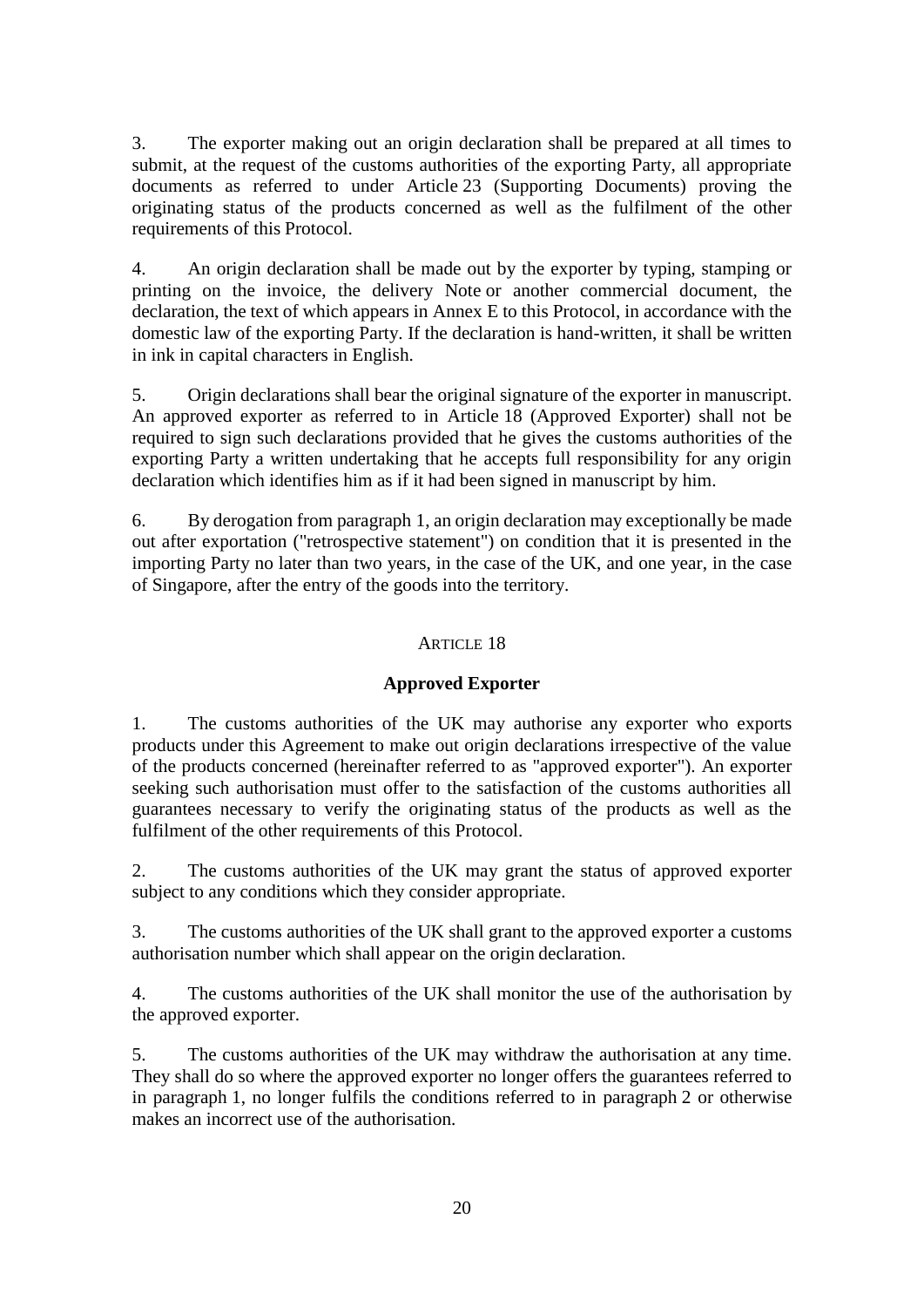### ARTICLE 19

### **Validity of Origin Declaration**

1. An origin declaration shall be valid for twelve months from the date of issue in the exporting Party. Preferential tariff treatment shall be claimed within such period to the customs authorities of the importing Party.

2. Origin declarations which are submitted to the customs authorities of the importing Party after the final date for presentation specified in paragraph 1 may be accepted for the purposes of applying preferential treatment, where the failure to submit these documents by the final date set is due to exceptional circumstances.

3. In cases of belated presentation other than those of paragraph 2, the customs authorities of the importing Party may accept the origin declarations where the products have been submitted before such final date.

### ARTICLE 20

### **Submission of Origin Declaration**

For the purposes of claiming preferential tariff treatment, origin declarations shall be submitted to the customs authorities of the importing Party in accordance with the procedures applicable in that Party.

### ARTICLE 21

### **Importation in Instalments**

Where, at the request of the importer and on the conditions laid down by the customs authorities of the importing Party, dismantled or non-assembled products within the meaning of General Rule 2(a) of the Harmonized System falling within Sections XVI and XVII or headings 7308 and 9406 of the Harmonized System are imported in instalments, a single origin declaration for such products shall be submitted to the customs authorities upon importation of the first instalment.

### ARTICLE 22

### **Exemptions from Origin Declaration**

1. Products which are sent as small packages from private persons to private persons, or which form part of travellers' personal luggage, shall be admitted as originating products without requiring the submission of an origin declaration, provided that such products are not imported by way of trade and have been declared as meeting the requirements of this Protocol, and provided that there is no doubt as to the veracity of such a declaration. In the case of products sent by post, this declaration can be made on the customs declaration CN22/CN23 or on a sheet of paper annexed to that document.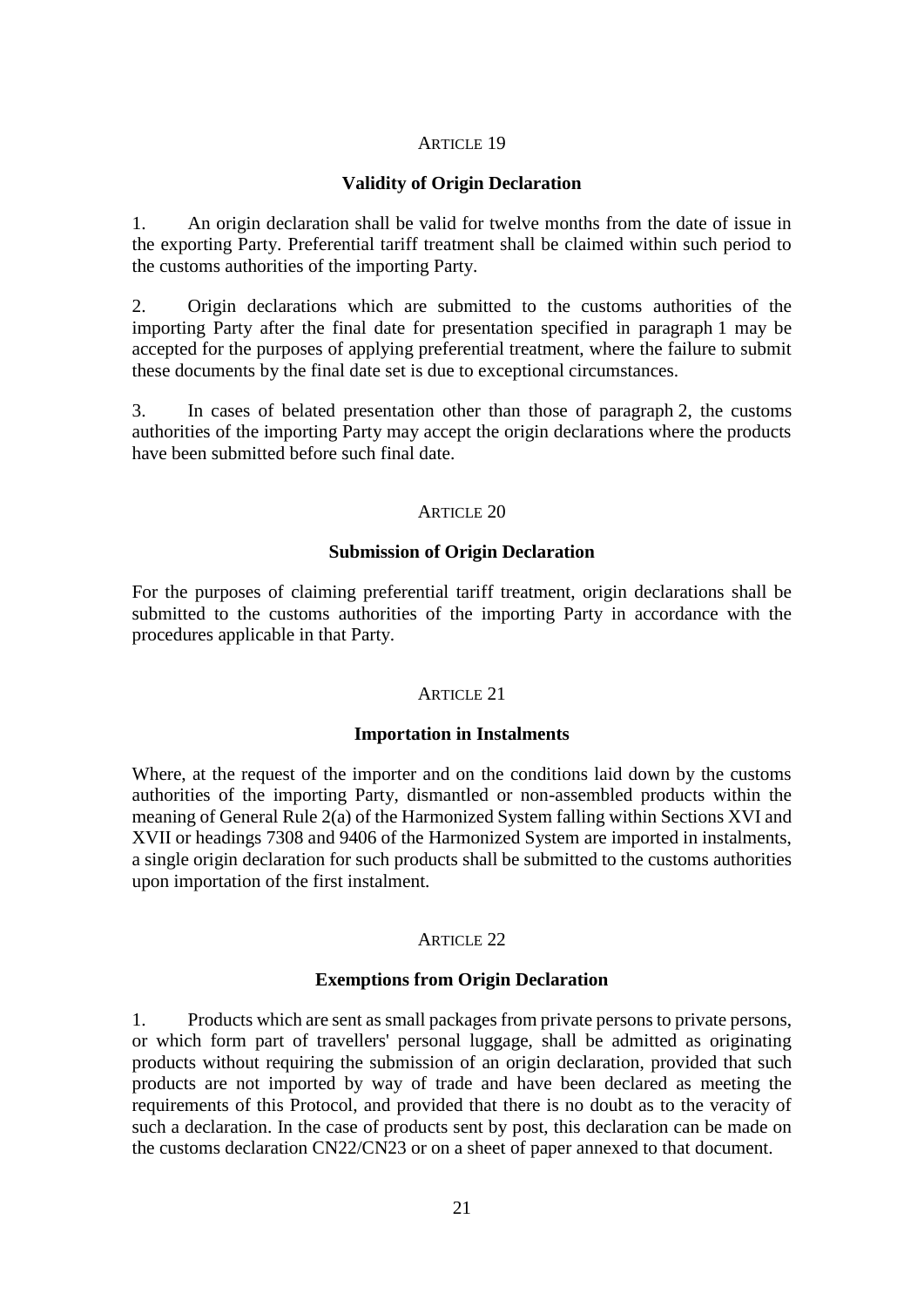2. Imports which are occasional and consist solely of products for the personal use of the recipients or of travellers or their families shall not be considered as imports by way of trade if it is evident from the nature and quantity of the products that no commercial purpose is intended.

3. The total value of these products shall not exceed 500 euro in the case of small packages or 1 200 euro in the case of products forming part of travellers' personal luggage.

### ARTICLE 23

### **Supporting Documents**

The documents referred to in paragraph 3 of Article 17 (Conditions for Making Out an Origin Declaration), used for the purpose of proving that products covered by an origin declaration can be considered as products originating in the UK or in Singapore and fulfil the other requirements of this Protocol, may consist, *inter alia*, of the following:

- (a) direct evidence of the processes carried out by the exporter or supplier to obtain the goods concerned, contained for example in his accounts or internal book-keeping;
- (b) documents proving the originating status of materials used, issued or made out in a Party, where these documents are used in accordance with domestic law; or
- (c) documents proving the working or processing of materials in a Party, issued or made out in a Party, where these documents are used in accordance with domestic law.

# ARTICLE 24

### **Preservation of Origin Declaration and Supporting Documents**

1. The exporter making out an origin declaration shall keep a copy of this origin declaration, as well as the documents referred to in paragraph 3 of Article 17 (Conditions for Making Out an Origin Declaration), for at least three years.

2. The customs authorities of the importing Party shall keep the origin declarations submitted to them for at least three years.

3. Each Party shall permit, in accordance with that Party's laws and regulations, exporters in its territory to maintain documentation or records in any medium, provided that the documentation or records can be retrieved and printed.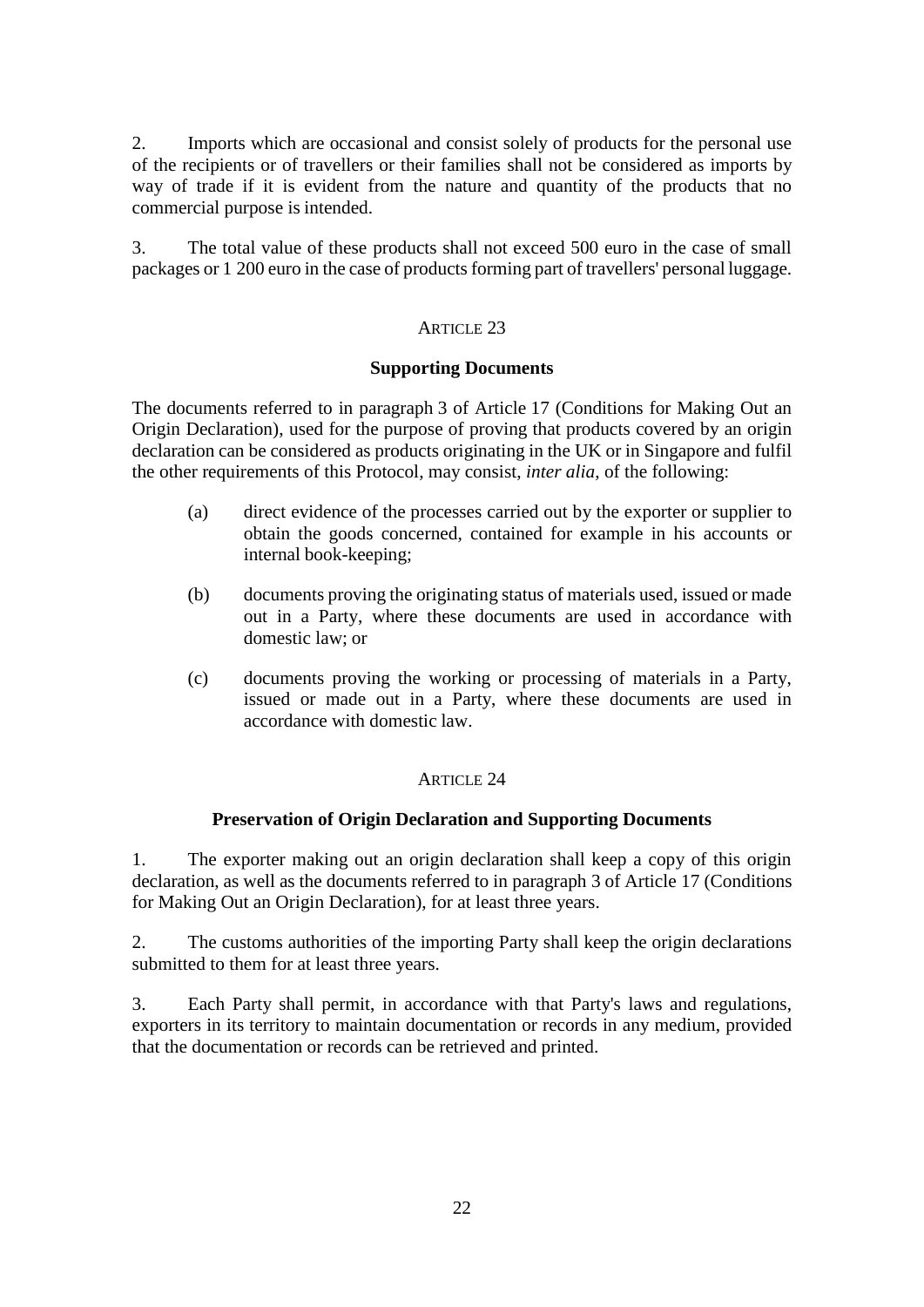## ARTICLE 25

# **Discrepancies and Formal Errors**

1. The discovery of slight discrepancies between the statements made in the origin declaration and those made in the documents submitted to the customs office for the purposes of carrying out the formalities for importing the products shall not *ipso facto*  render the origin declaration null and void if it is duly established that that document corresponds to the products submitted.

2. Obvious formal errors such as typing errors on a origin declaration should not cause the document to be rejected if those errors are not such as to create doubts concerning the correctness of the statements made in the document.

## ARTICLE 26

## **Amounts Expressed in Euro**

1. For the application of the provisions of subparagraph  $1(a)(ii)$  of Article 17 (Conditions for Making Out an Origin Declaration) and paragraph 3 of Article 22 (Exemptions from Origin Declaration) in cases where products are invoiced in a currency other than euro, amounts in the national currency of the UK equivalent to the amounts expressed in euro shall be fixed annually by the UK.

2. A consignment shall benefit from the provisions of subparagraph  $1(a)(ii)$  of Article 17 (Conditions for Making Out an Origin Declaration) and paragraph 3 of Article 22 (Exemptions from Origin Declaration) by reference to the currency in which the invoice is drawn up, according to the amount fixed by the Party concerned.

3. The amounts to be used in any given national currency shall be the equivalent in that currency of the amounts expressed in euro as at the first working day of October. The amounts shall be communicated by 15 October and shall apply from 1 January the following year. The Parties shall notify each other of the relevant amounts.

4. The UK may round up or down the amount resulting from the conversion into its national currency of an amount expressed in euro. The rounded amount may not differ from the amount resulting from the conversion by more than five percent. The UK may retain unchanged its national currency equivalent of an amount expressed in euro if, at the time of the annual adjustment provided for in paragraph 3, the conversion of that amount, prior to any rounding-off, results in an increase of less than fifteen percent in the national currency equivalent. The national currency equivalent may be retained unchanged if the conversion would result in a decrease in that equivalent value.

5. The amounts expressed in euro shall be reviewed by the Parties in the Committee on Customs at the request of the UK or of Singapore. When carrying out this review, the Parties shall consider the desirability of preserving the effects of the limits concerned in real terms. For these purposes, the Parties may, by decision in the Committee on Customs, modify the amounts expressed in euro.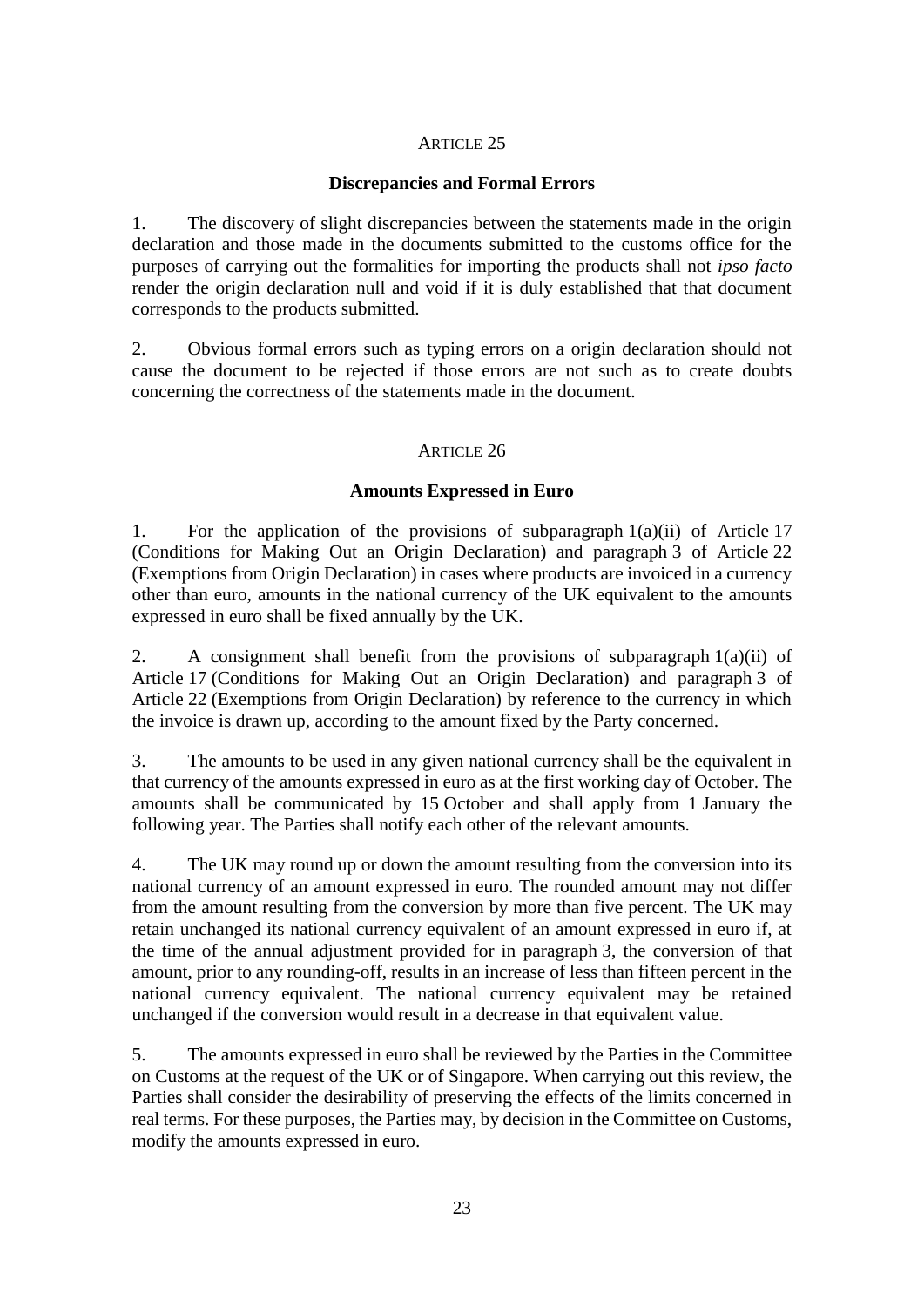# **ARRANGEMENTS FOR ADMINISTRATIVE COOPERATION**

# ARTICLE 27

### **Cooperation between Competent Authorities**

1. The customs authorities of the Parties shall provide each other with the addresses of the customs authorities responsible for verifying the origin declarations.

2. In order to ensure the proper application of this Protocol, the Parties shall assist each other, through their competent authorities, in checking the authenticity of origin declarations and the correctness of the information given in such documents.

## ARTICLE 28

# **Verification of Origin Declarations**

1. Subsequent verifications of origin declarations shall be carried out at random or whenever the customs authorities of the importing Party have reasonable doubts as to the authenticity of such documents, the originating status of the products concerned or the fulfilment of the other requirements of this Protocol.

2. For the purposes of implementing the provisions of paragraph 1, if it has been submitted, the customs authorities of the importing Party shall return the origin declaration, or a copy of that document, to the customs authorities of the exporting Party giving, where appropriate, the reasons for the enquiry. Any document and information obtained suggesting that the information given on the origin declarations is incorrect shall be forwarded in support of the request for verification.

3. The verification shall be carried out by the customs authorities of the exporting Party. For this purpose, they shall have the right to request any evidence and to carry out any inspection of the exporter's accounts or any other check considered appropriate.

4. If the customs authorities of the importing Party decide to suspend the granting of preferential treatment to the products concerned while awaiting the results of the verification, the release of the products shall be offered to the importer, subject to any precautionary measures judged necessary. Any suspension of preferential treatment shall be reinstated as soon as possible after the originating status of the products concerned or the fulfilment of the other requirements of this Protocol has been ascertained by the customs authorities of the importing Party.

5. The customs authorities requesting the verification shall be informed of the results of this verification as soon as possible. These results must indicate clearly whether the documents are authentic and whether the products concerned can be considered as products originating in the Parties and fulfil the other requirements of this Protocol.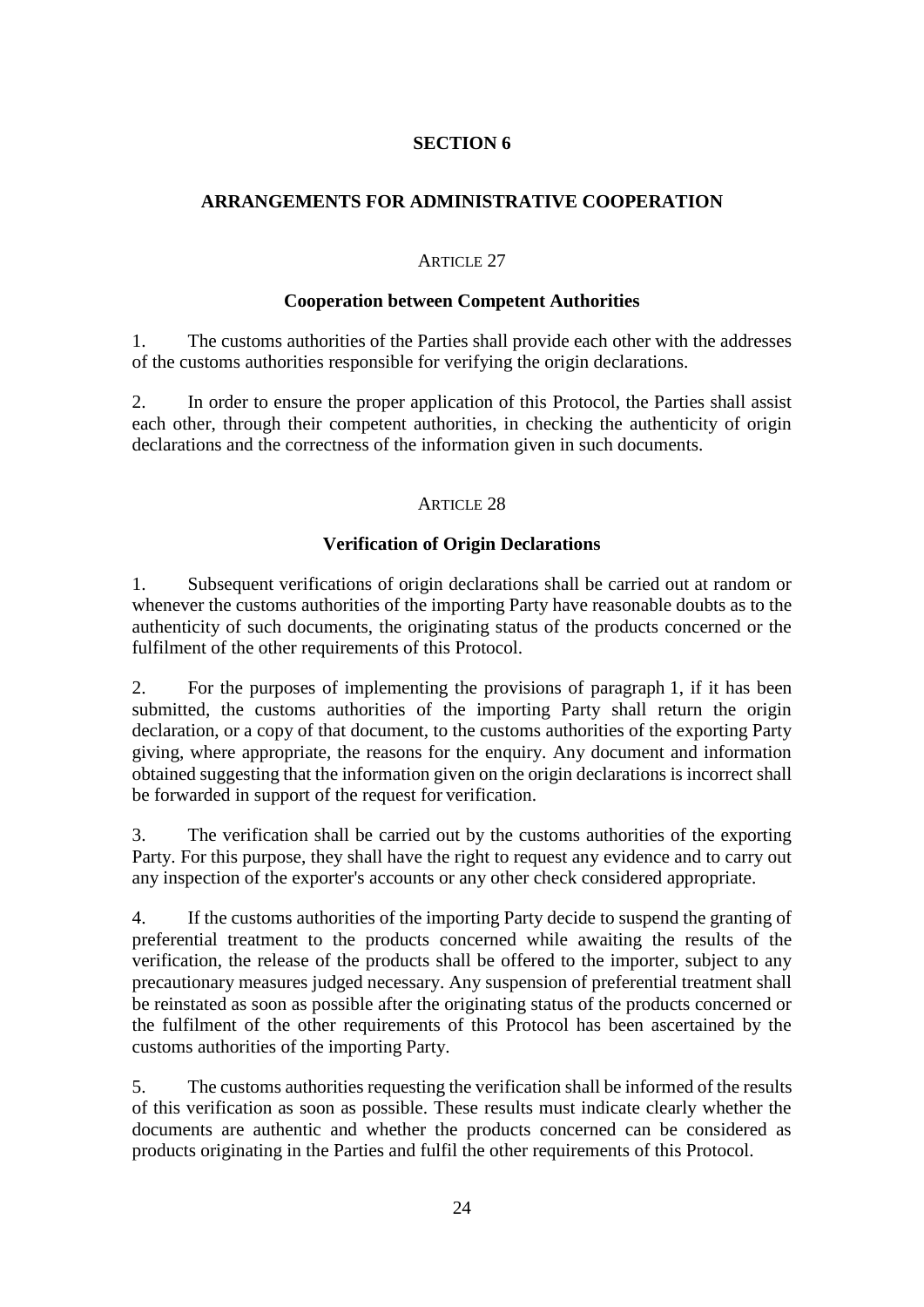6. If, in cases of reasonable doubt, there is no reply within ten months of the date of the verification request or the reply does not contain sufficient information to allow the requesting customs authorities to determine the authenticity of the document in question or the real origin of the products, the requesting customs authorities, except in exceptional circumstances, shall refuse entitlement to the preferences.

# ARTICLE 29

### **Administrative Enquiries**

1. Where the results of the verification procedure or any other available substantive information appear to indicate that the provisions of this Protocol are being contravened, the exporting Party, on its own initiative or at the request of the other Party, shall carry out appropriate enquiries or arrange for such enquiries to be carried out with due urgency to identify and prevent such contraventions. The results of such enquiries shall be communicated to the Party requesting verification.

2. The Party requesting verification may be present at the enquiries, subject to conditions that may be laid down by the competent authority in the exporting Party.

3. Where a Party has made a finding, on the basis of objective information, of a repeated failure<sup>2</sup> to provide administrative cooperation under this Section, or of systematic and intentional fraud from the other Party, the Party concerned may temporarily suspend the relevant preferential treatment of the product or products concerned in accordance with paragraph 4.

4. The application of a temporary suspension shall be subject to the following conditions:

(a) the Party which has made a finding in accordance with paragraph 3 shall without undue delay notify the Trade Committee, established pursuant to Article 16.1 (Trade Committee) of this Agreement, of its finding together with the objective information and its recommended course of action to be taken. Upon receipt of such notification, the Trade Committee shall deliberate on the appropriate course of action on the basis of all relevant information and objective findings, with a view to reaching a solution acceptable to both Parties. During the period of consultations referred to above, the product(s) concerned shall enjoy the preferential treatment;

 $\overline{1}$ <sup>2</sup> For the purposes of paragraph 3 of Article 29 (Administrative Enquiries), a repeated failure to provide administrative cooperation shall mean, *inter alia*, a repeated failure to respect the obligations to verify the originating status of the product(s) concerned, or a repeated refusal or undue delay in carrying out and/or communicating the results of enquiries and/or subsequent verification of the proof of origin, over a continuous period of ten months.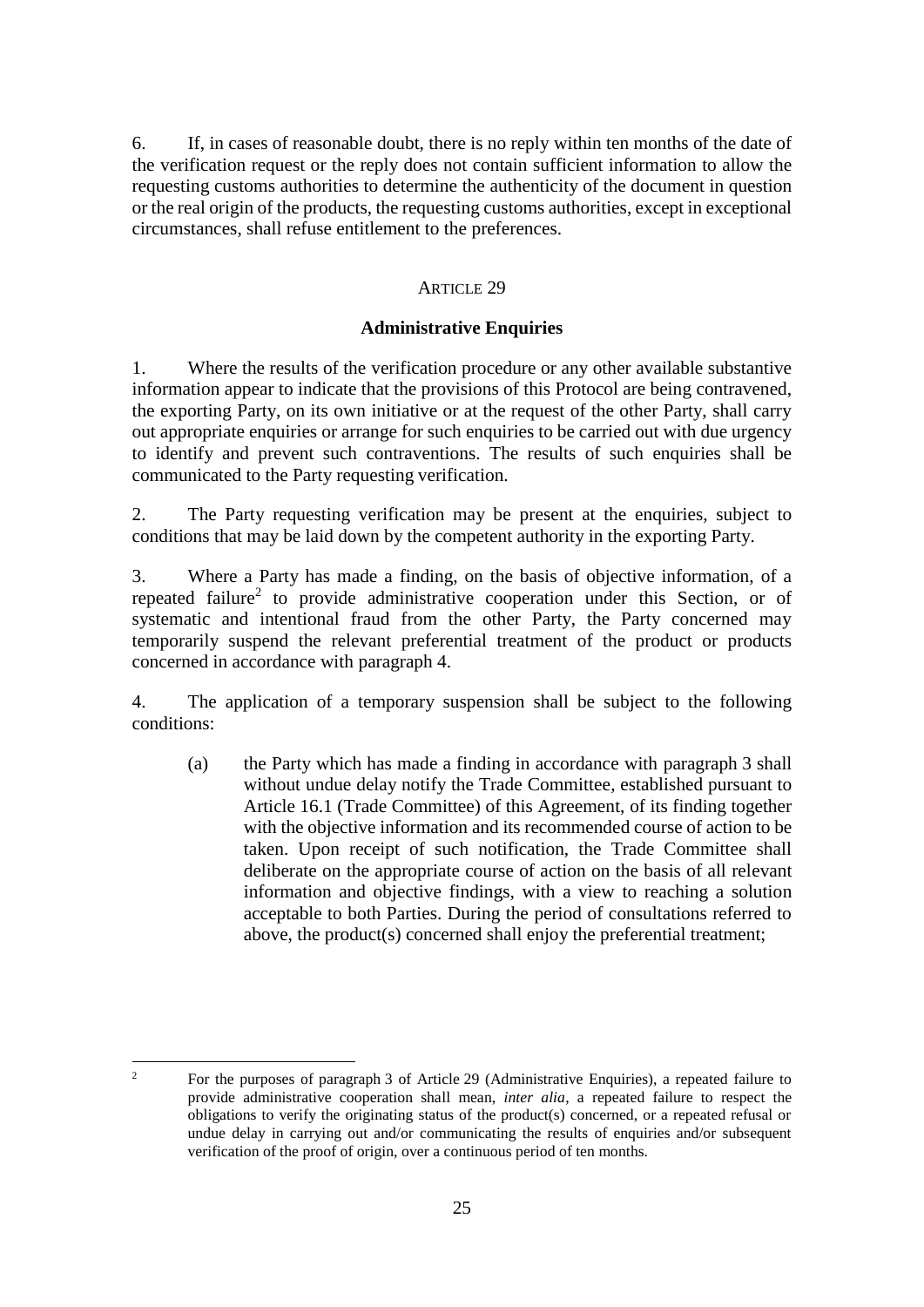- (b) where the Parties have entered into consultations with the Trade Committee and have failed to agree on an acceptable solution within three months following the notification, the Party concerned may temporarily suspend the relevant preferential treatment of the product(s) concerned in so far as is strictly necessary to address the Party's concerns. Such temporary suspension shall be notified to the Trade Committee without undue delay;
- (c) temporary suspensions under this Article shall be commensurate with the impact on the financial interests of the Party concerned arising from the situation giving rise to the finding of the Party referred to paragraph 3. They shall not exceed a period of six months, which may be renewed, if at the date of expiry nothing substantive has changed with respect to the condition that gave rise to the initial suspension; and
- (d) temporary suspensions, and any renewal thereof, shall be notified immediately after their adoption to the Trade Committee. They shall be subject to periodic consultations within the Trade Committee, in particular with a view to their termination as soon as the conditions for their application no longer apply.

### ARTICLE 30

#### **Settlement of Disputes**

1. Where disputes arise in relation to the verification procedures of Article 28 (Verification of Origin Declarations) which cannot be settled between the competent authorities requesting a verification and the competent authorities responsible for carrying out this verification, or where they raise a question as to the interpretation of this Protocol, they shall be submitted to the Committee on Customs.

2. All disputes between the importer and the competent authorities of the importing Party shall be settled under the legislation of that Party.

### ARTICLE 31

#### **Penalties**

The Parties shall provide for procedures for penalties to be imposed on any person who draws up, or causes to be drawn up, a document which contains incorrect information for the purpose of obtaining a preferential treatment for products.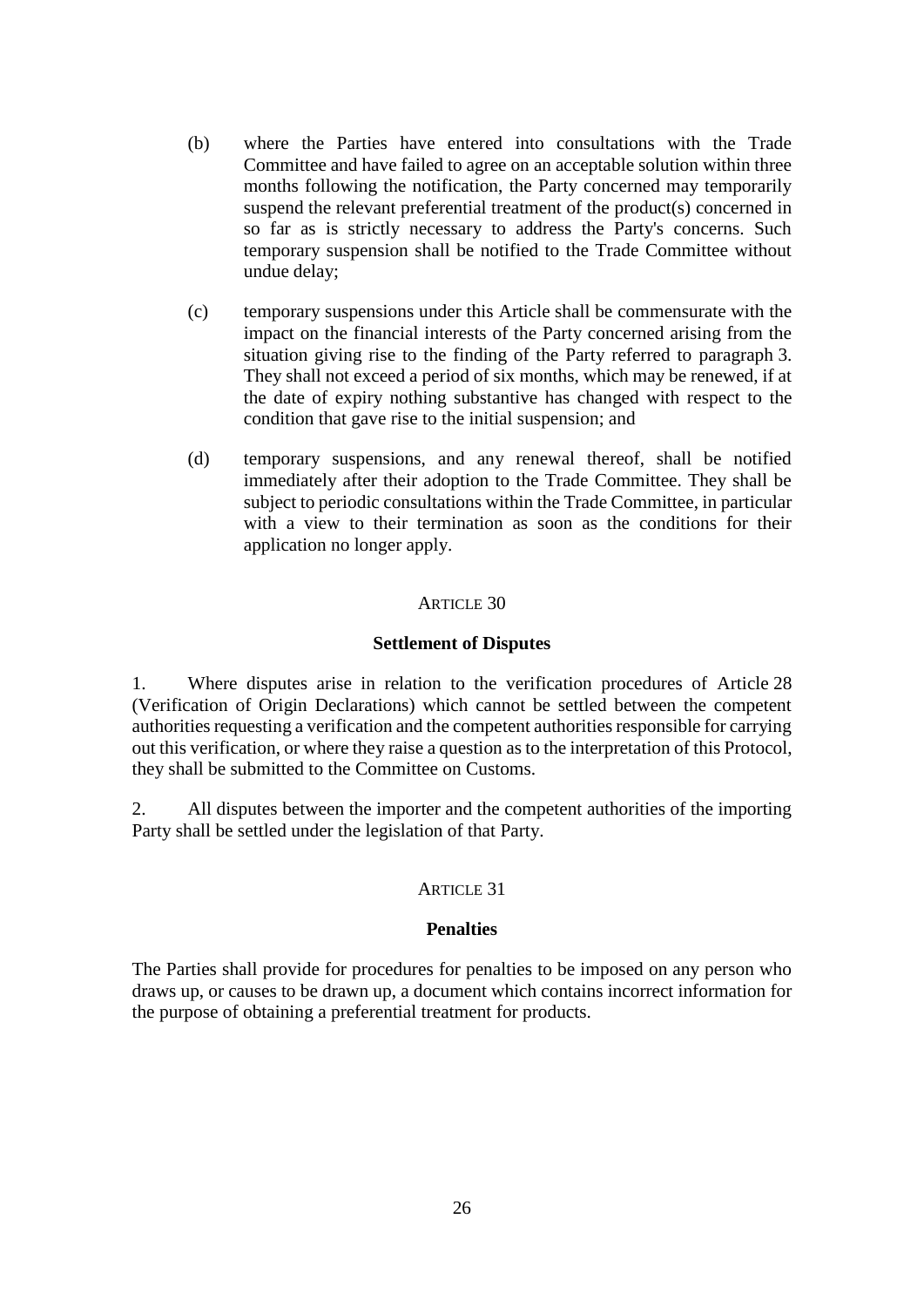# **CEUTA AND MELILLA**

### ARTICLE 32

# **Application of this Protocol**

The term "European Union" does not cover Ceuta and Melilla. Products originating in Ceuta and Melilla are not considered to be products originating in the EU for the purposes of this Protocol.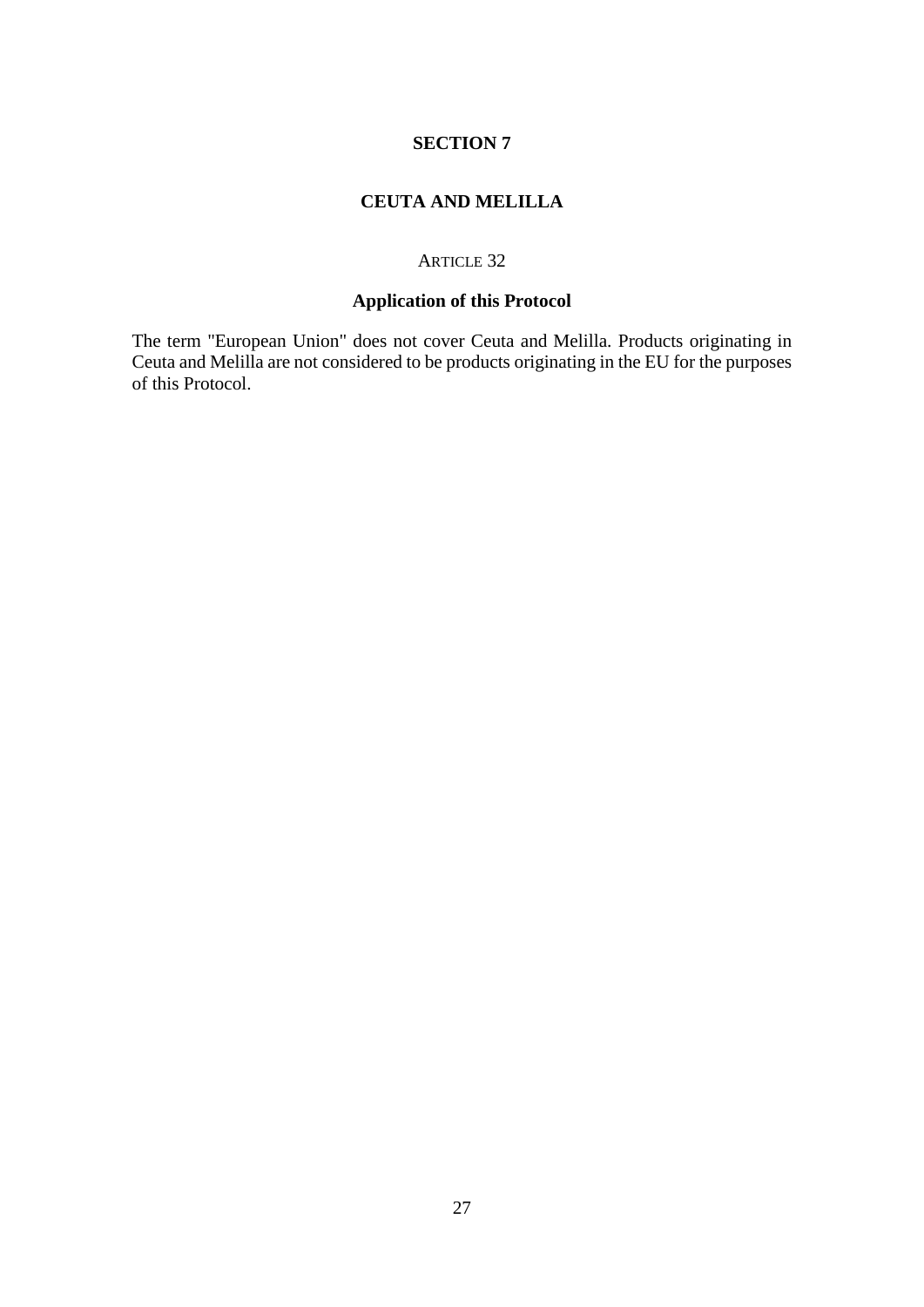### **ANDORRA AND SAN MARINO**

### ARTICLE 33

#### **Andorra**

1. Products originating in the Principality of Andorra and falling within Chapters 25 to 97 of the HS shall be accepted by the parties as originating in the EU within the meaning of this Agreement.

2. This Protocol applies *mutatis mutandis* for the purpose of defining the originating status of the products referred to in paragraph 1.

#### ARTICLE 34

#### **San Marino**

1. Products originating in the Republic of San Marino shall be accepted by the parties as originating in the EU within the meaning of this Agreement.

2. This Protocol applies *mutatis mutandis* for the purpose of defining the originating status of the products referred to in paragraph 1.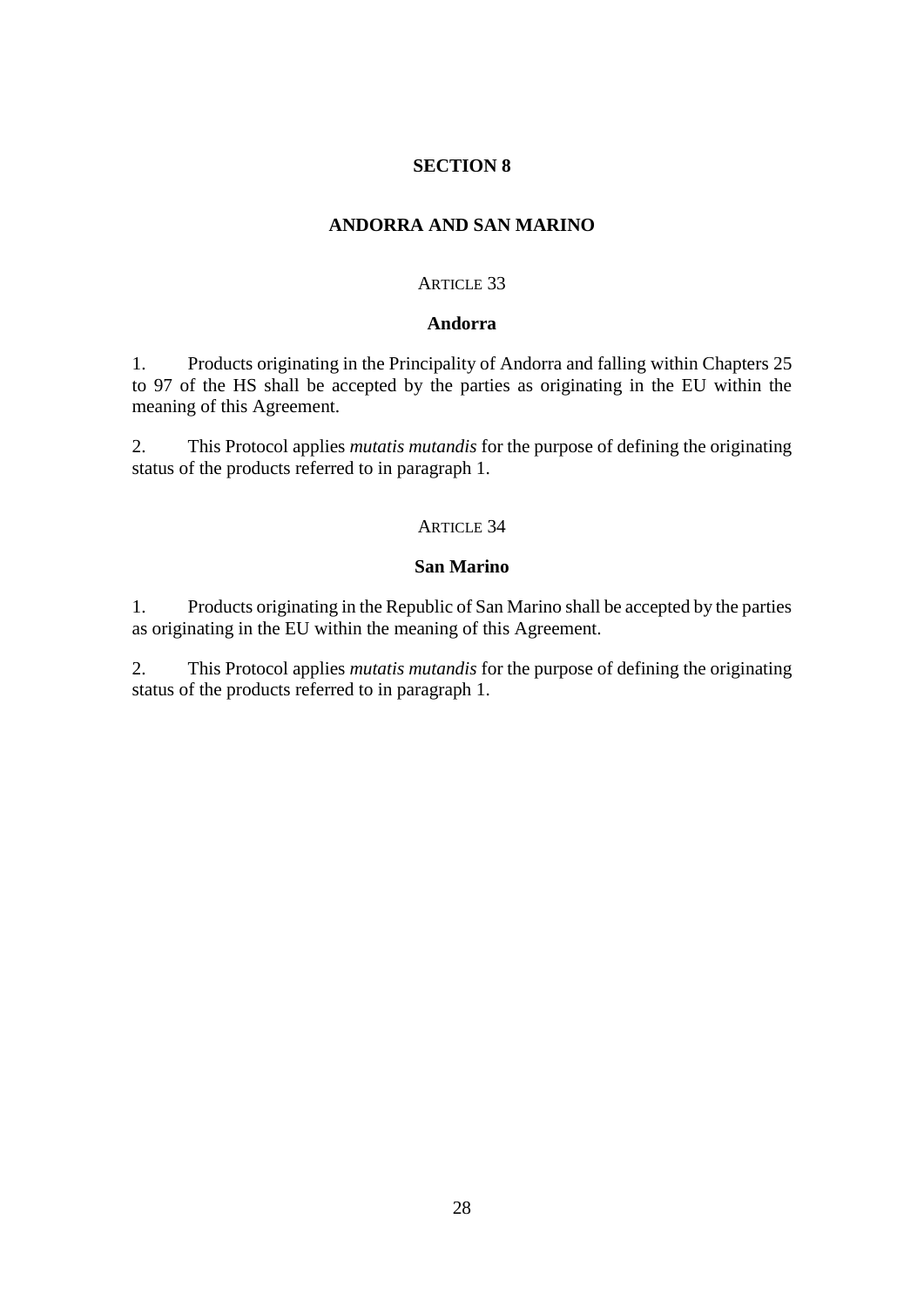#### **FINAL PROVISIONS**

#### ARTICLE 35

#### **Amendments to this Protocol**

The Parties may, by decision in the Committee on Customs, amend the provisions of this Protocol. Following the conclusion of a free trade agreement between the UK and one or several ASEAN countries, the Parties may, by decision in the Committee on Customs, amend or adapt this Protocol and in particular Annex C referred to in paragraph 11 of Article 3 (Cumulation of Origin) to ensure coherence between the rules of origin applicable within the context of the preferential exchanges between ASEAN countries and the UK.

#### ARTICLE 36

#### **Transitional Provisions for Goods in Transit or Storage**

This Agreement may be applied to goods which comply with the provisions of this Protocol, and which on the date of entry into force of this Agreement are either in transit, in the Parties in temporary storage, in customs warehouses or in free zones, provided that an origin declaration that was made out retrospectively is submitted to the customs authorities of the importing Party within twelve months of that date, and, if requested, such declaration is submitted together with the documents showing that the goods have been transported directly in accordance with Article 13 (Non Alteration).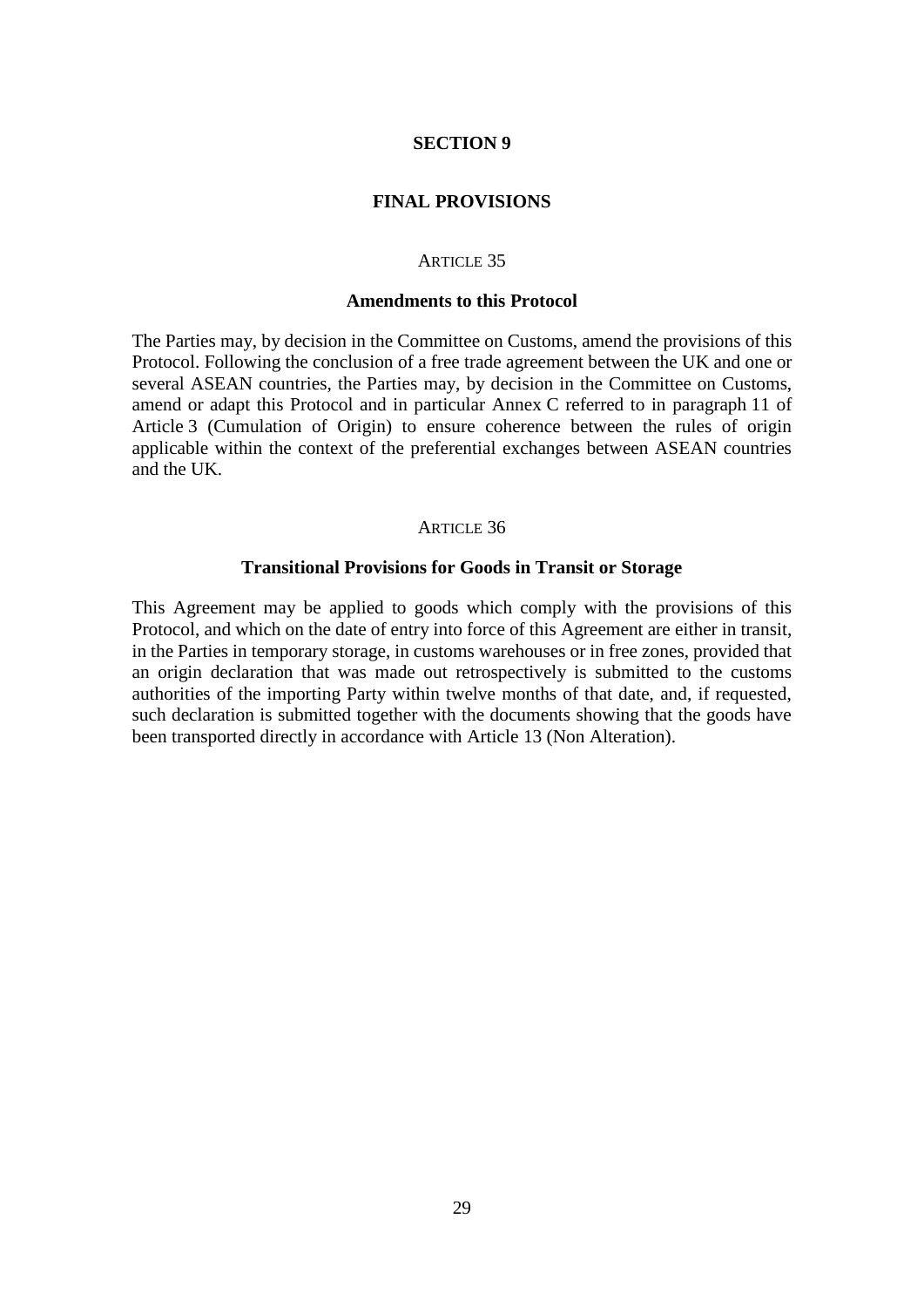# **ANNEX A**

### **INTRODUCTORY NOTES TO THE LIST IN ANNEX B**

### **Note 1 – General introduction**

The list sets out the conditions required for all products to be considered as sufficiently worked or processed within the meaning of Article 5 (Sufficiently Worked or Processed Products) of the Protocol. There are four different types of rule, which vary according to the product:

- (a) through working or processing, a maximum content of non-originating materials is not exceeded;
- (b) through working or processing, the applicable 4-digit Harmonized System heading or 6-digit Harmonized System sub-heading for the manufactured products becomes different from the respective 4-digit Harmonized System heading or 6-digit sub-heading for the materials used;
- (c) a specific working and processing operation is carried out; and
- (d) working or processing is carried out on certain wholly-obtained materials.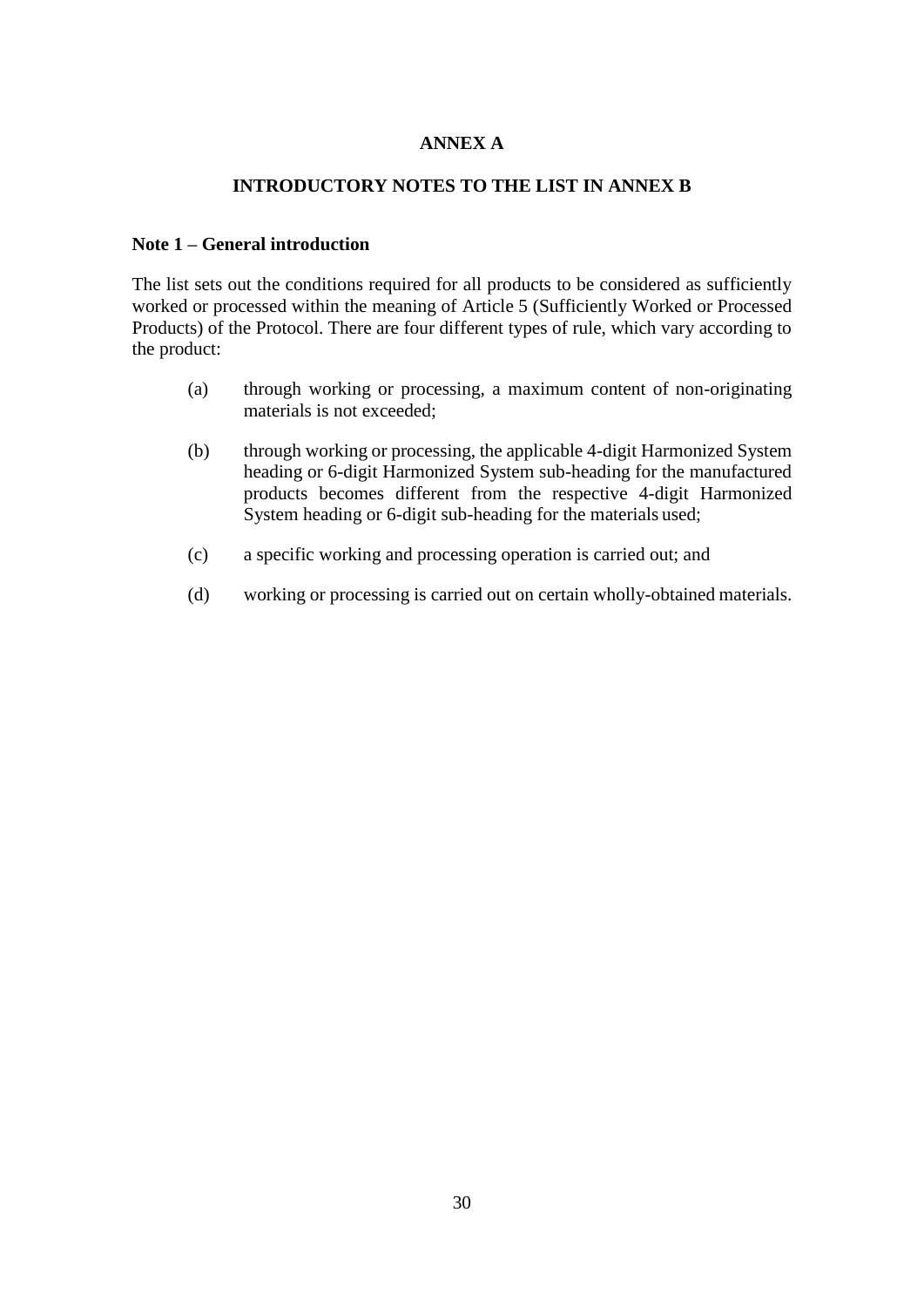### **Note 2 – The structure of the list**

- 2.1 The first two columns in the list describe the product obtained. The first column gives the heading number or Chapter number used in the Harmonized System and the second column gives the description of goods used in that system for that heading or chapter. For each entry in the first two columns, a rule is specified in column 3. Where, in some cases, the entry in the first column is preceded by an "ex", this signifies that the rules in column 3 apply only to the part of that heading as described in column 2.
- 2.2 Where several heading numbers are grouped together in column 1, or a Chapter number is given and the description of products in column 2 is therefore given in general terms, the adjacent rules in column 3 apply to all products which, under the Harmonized System, are classified in headings of the Chapter or in any of the headings grouped together in column 1.
- 2.3 Where there are different rules in the list applying to different products within a heading, each indent contains the description of that part of the heading covered by the adjacent rules in column 3.
- 2.4 Where two alternative rules are set out in column 3, separated by "or", it is at the choice of the exporter which one to use.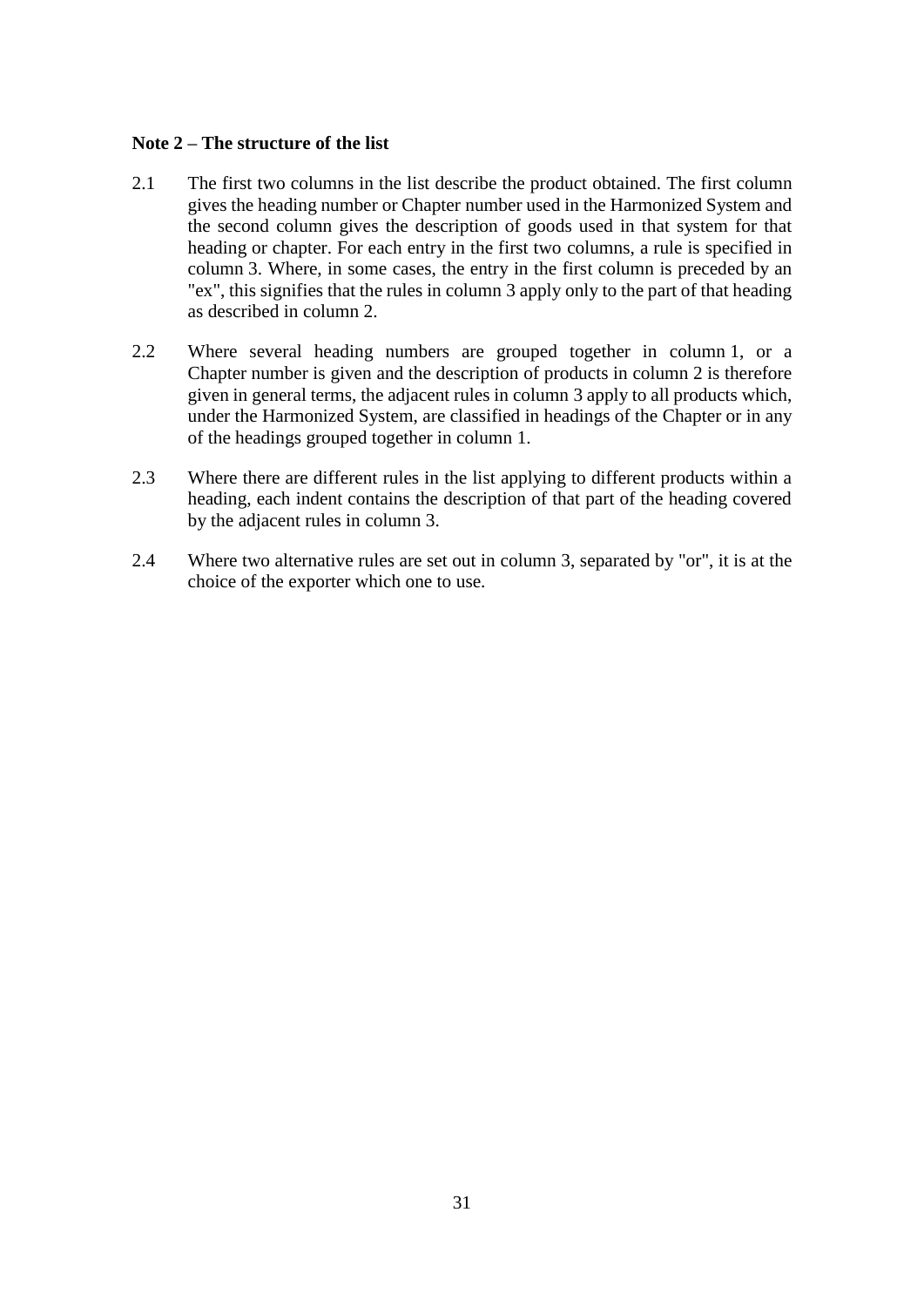### **Note 3 – Examples of how to apply the rules**

- 3.1 Article 5 (Sufficiently Worked or Processed Products) of the Protocol, concerning products having acquired originating status which are used in the manufacture of other products, shall apply, regardless of whether this status has been acquired inside the factory where these products are used or in another factory in a Party.
- 3.2 Pursuant to Article 6 (Insufficient Working or Processing) of the Protocol, the working or processing carried out must go beyond the list of operations mentioned in that Article. If it does not, the goods shall not qualify for the granting of the benefit of preferential tariff treatment, even if the conditions set out in the list below are met.

Subject to the provision referred to in the first sub-paragraph, the rules in the list represent the minimum amount of working or processing required, and the carrying-out of more working or processing also confers originating status; conversely, the carrying-out of less working or processing cannot confer originating status.

Thus, if a rule provides that non-originating material may be used at a certain stage of manufacture, the use of such material at an earlier stage of manufacture is allowed, and the use of such material at a later stage is not.

If a rule provides that non-originating material, at a certain level of manufacture, may not be used, the use of materials at an earlier stage of manufacture is allowed, and the use of materials at a later stage is not.

Example: when the list-rule for Chapter 19 requires that "non-originating materials of headings 1101 to 1108 cannot exceed 20 per cent weight", the use (i.e. importation) of cereals of Chapter 10 (materials at an earlier stage of manufacture) is not limited.

3.3 Without prejudice to Note 3.2, where a rule uses the expression "Manufacture from materials of any heading", then materials of any heading(s) (even materials of the same description and heading as the product) may be used, subject, however, to any specific limitations which may also be contained in the rule.

The expression "Manufacture from materials of any heading, including other materials of heading [...]" or "Manufacture from materials of any heading, including other materials of the same heading as the product" means that materials of any heading(s) may be used, except those of the same description as the product as given in column 2 of the list.

3.4 When a rule in the list specifies that a product may be manufactured from more than one material, this means that one or more materials may be used. It does not require that all be used.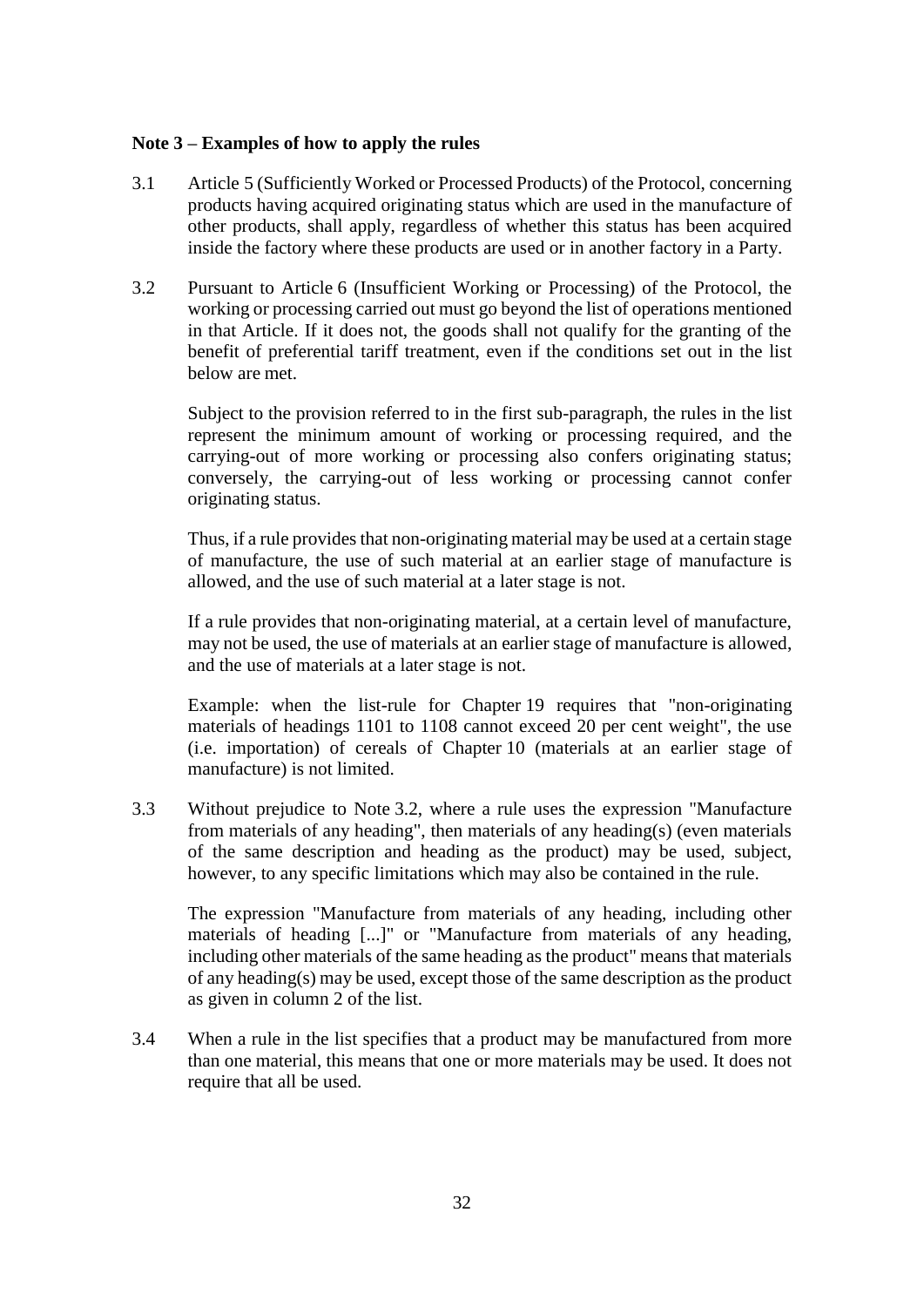- 3.5 Where a rule in the list specifies that a product must be manufactured from a particular material, the rule does not prevent the use of other materials which, because of their inherent nature, cannot satisfy this condition.
- 3.6 Where a rule in the list gives two percentages for the maximum value of nonoriginating materials that can be used, those percentages may not be added together. In other words, the maximum value of all the non-originating materials used may never exceed the higher of the percentages given. Furthermore, the individual percentages must not be exceeded in relation to the particular materials to which they apply.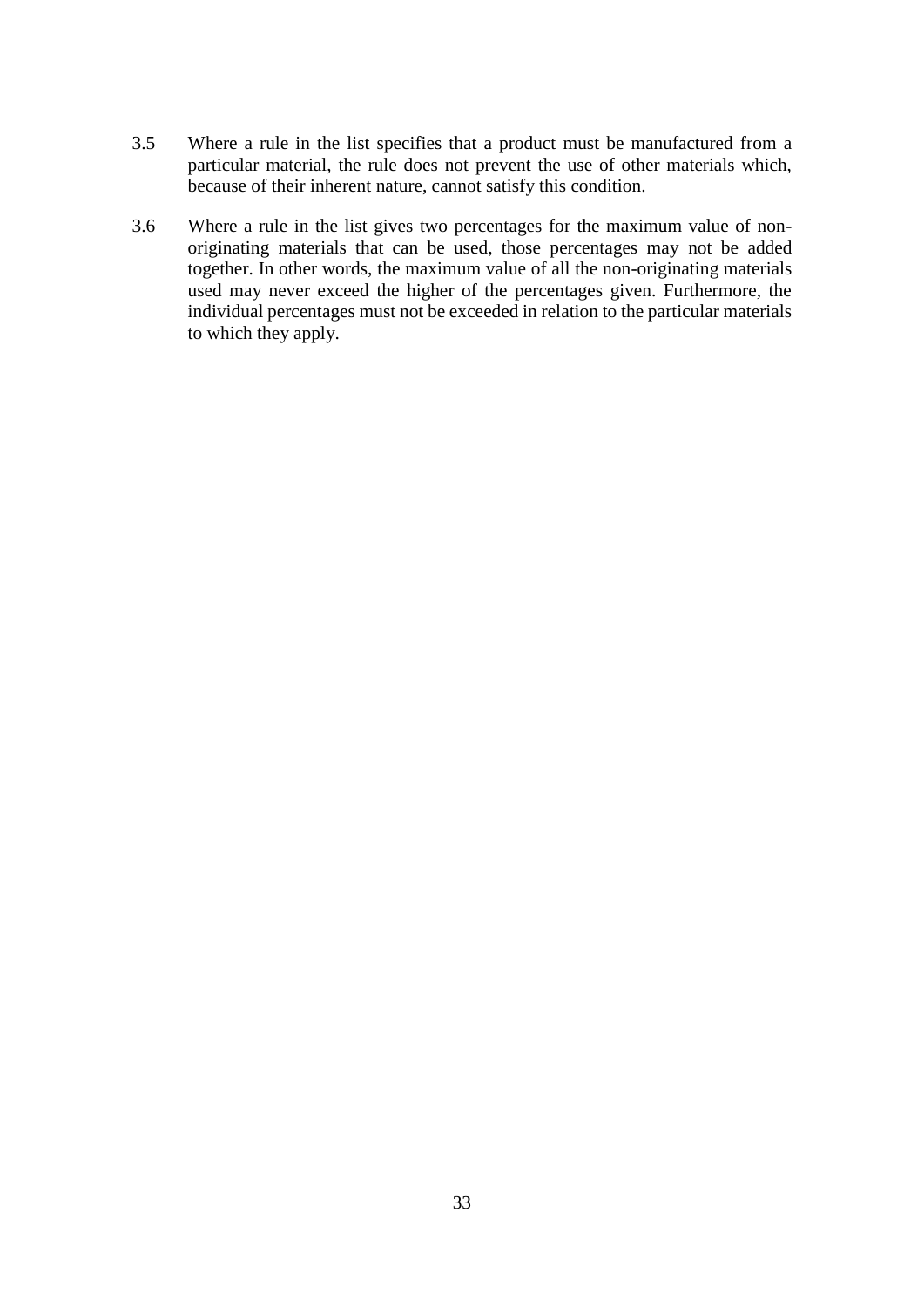### **Note 4 – General provisions concerning certain agricultural goods**

- 4.1 Agricultural goods which fall within Chapters 6, 7, 8, 9, 10, 12 and heading 2401, and which are grown or harvested in the territory of a beneficiary country, shall be treated as originating in the territory of that country, even if grown from seeds, bulbs, rootstock, cuttings, grafts, shoots, buds, or other live parts of plants imported from another country.
- 4.2 In cases where the content of non-originating sugar in a given product is subject to limitations, the weight of sugars of headings 1701 (sucrose) and 1702 (e.g., fructose, glucose, lactose, maltose, isoglucose or invert sugar) used in the manufacture of the final product and used in the manufacture of the nonoriginating products incorporated in the final product is taken into account for the calculation of such limitations.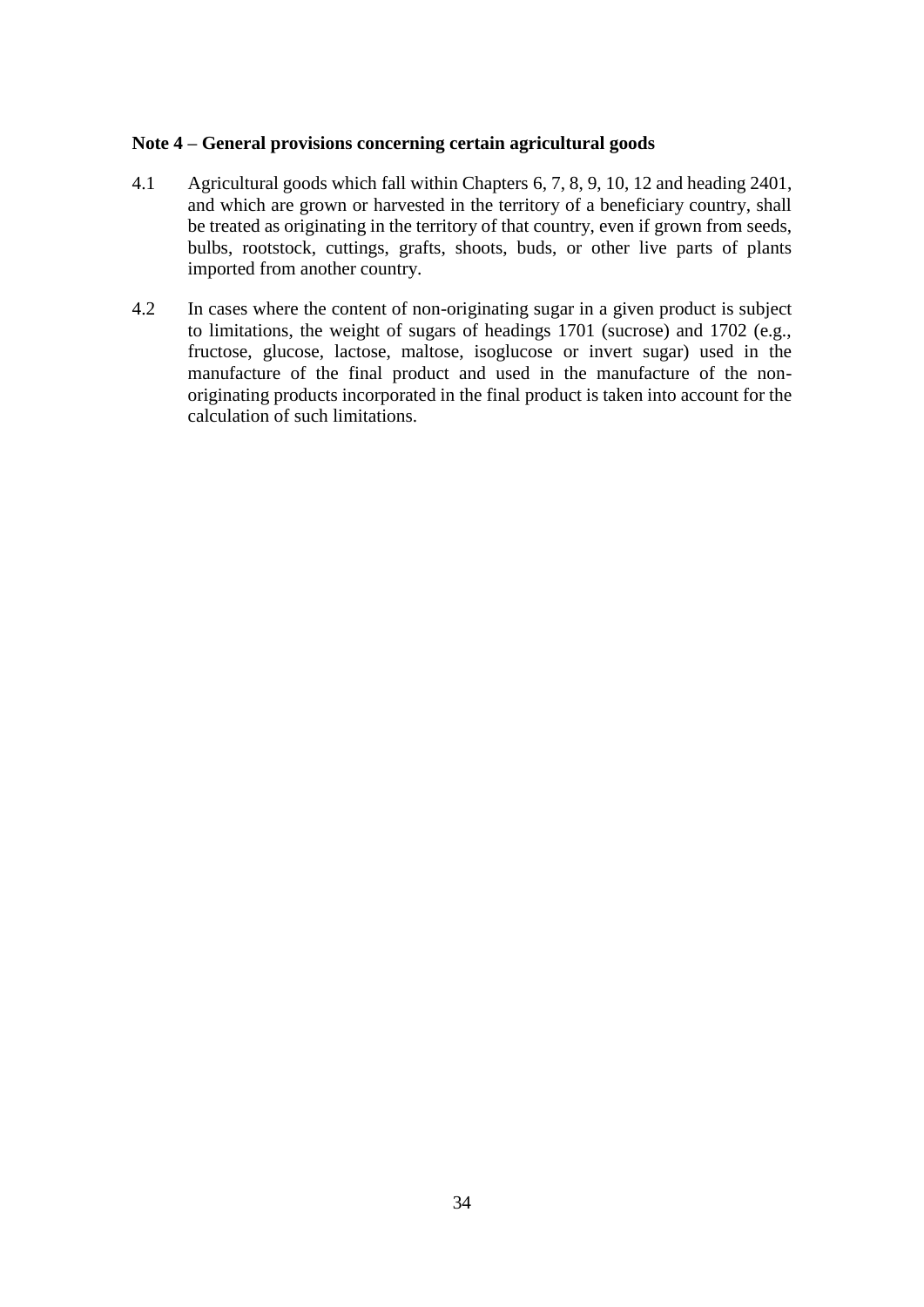### **Note 5 - Terminology used in respect of certain textile products**

- 5.1 The term "natural fibres" is used in the list to refer to fibres other than artificial or synthetic fibres. It is restricted to the stages before spinning takes place, including waste, and, unless otherwise specified, includes fibres which have been carded, combed or otherwise processed, but not spun.
- 5.2 The term "natural fibres" includes horsehair of heading 0511, silk of headings 5002 and 5003, as well as wool-fibres and fine or coarse animal hair of headings 5101 to 5105, cotton fibres of headings 5201 to 5203, and other vegetable fibres of headings 5301 to 5305.
- 5.3 The terms "textile pulp", "chemical materials" and "paper-making materials" are used in the list to describe the materials which are not classified in Chapters 50 to 63, but which can be used to manufacture artificial, synthetic or paper fibres or yarns.
- 5.4 The term "man-made staple fibres" is used in the list to refer to synthetic or artificial filament tow, staple fibres or waste, of headings 5501 to 5507.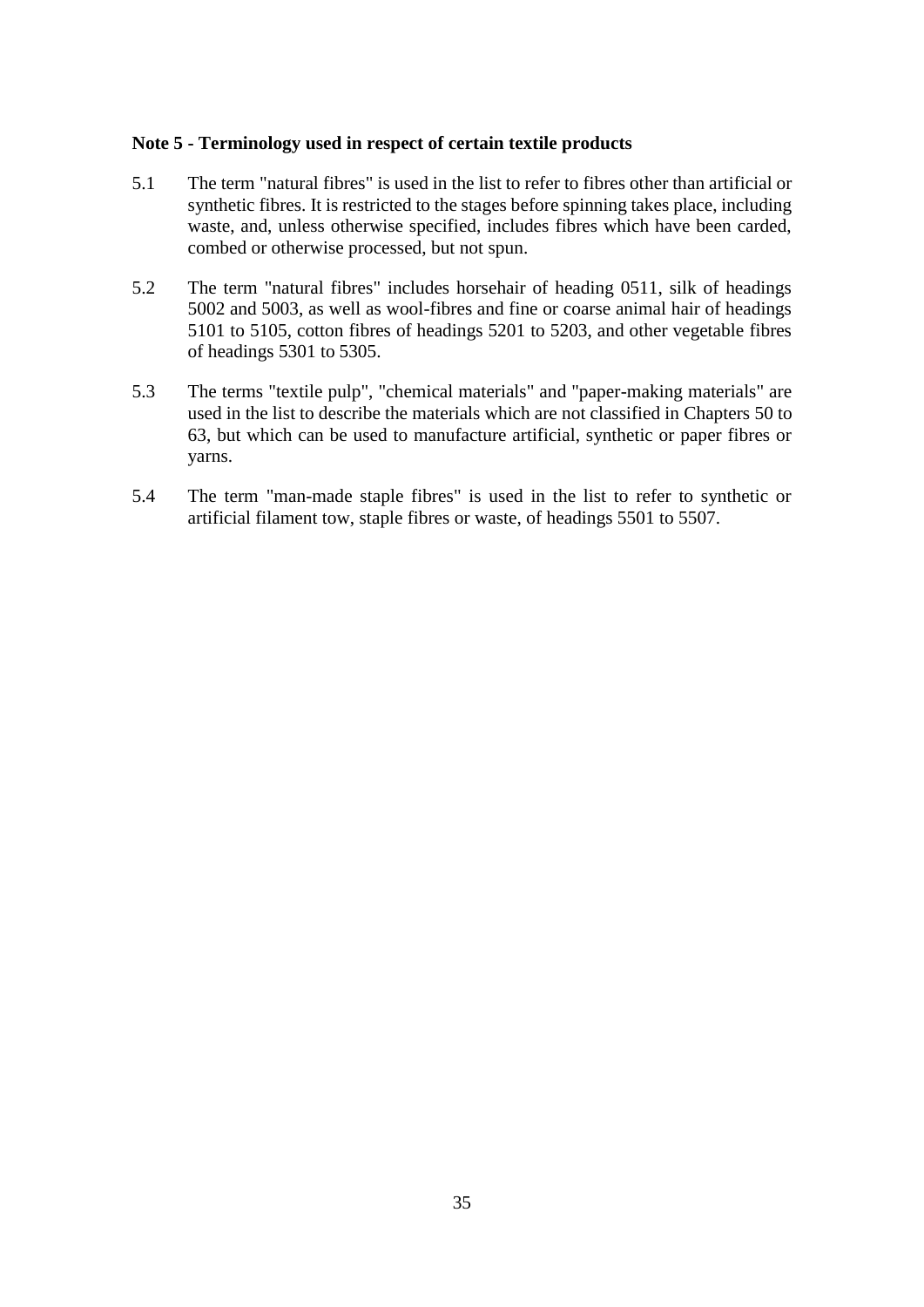### **Note 6 - Tolerances applicable to products made of a mixture of textile materials**

- 6.1 Where, for a given product in the list, reference is made to this Note, the conditions set out in column 3 shall not be applied to any basic textile materials used in the manufacture of this product and which, taken together, represent 10 % or less of the total weight of all the basic textile materials used. (See also Notes 6.3 and 6.4).
- 6.2 The tolerance mentioned in Note 6.1 may be applied only to mixed products which have been made from two or more basic textile materials.

The following are the basic textile materials:

- silk;
- wool;
- coarse animal hair;
- fine animal hair:
- horsehair:
- cotton;
- paper-making materials and paper;
- flax;
- true hemp;
- jute and other textile bast fibres;
- sisal and other textile fibres of the genus Agave;
- coconut, abaca, ramie and other vegetable textile fibres;
- synthetic man-made filaments;
- artificial man-made filaments:
- current-conducting filaments;
- synthetic man-made staple fibres of polypropylene;
- synthetic man-made staple fibres of polyester;
- synthetic man-made staple fibres of polyamide;
- synthetic man-made staple fibres of polyacrylonitrile;
- synthetic man-made staple fibres of polyimide;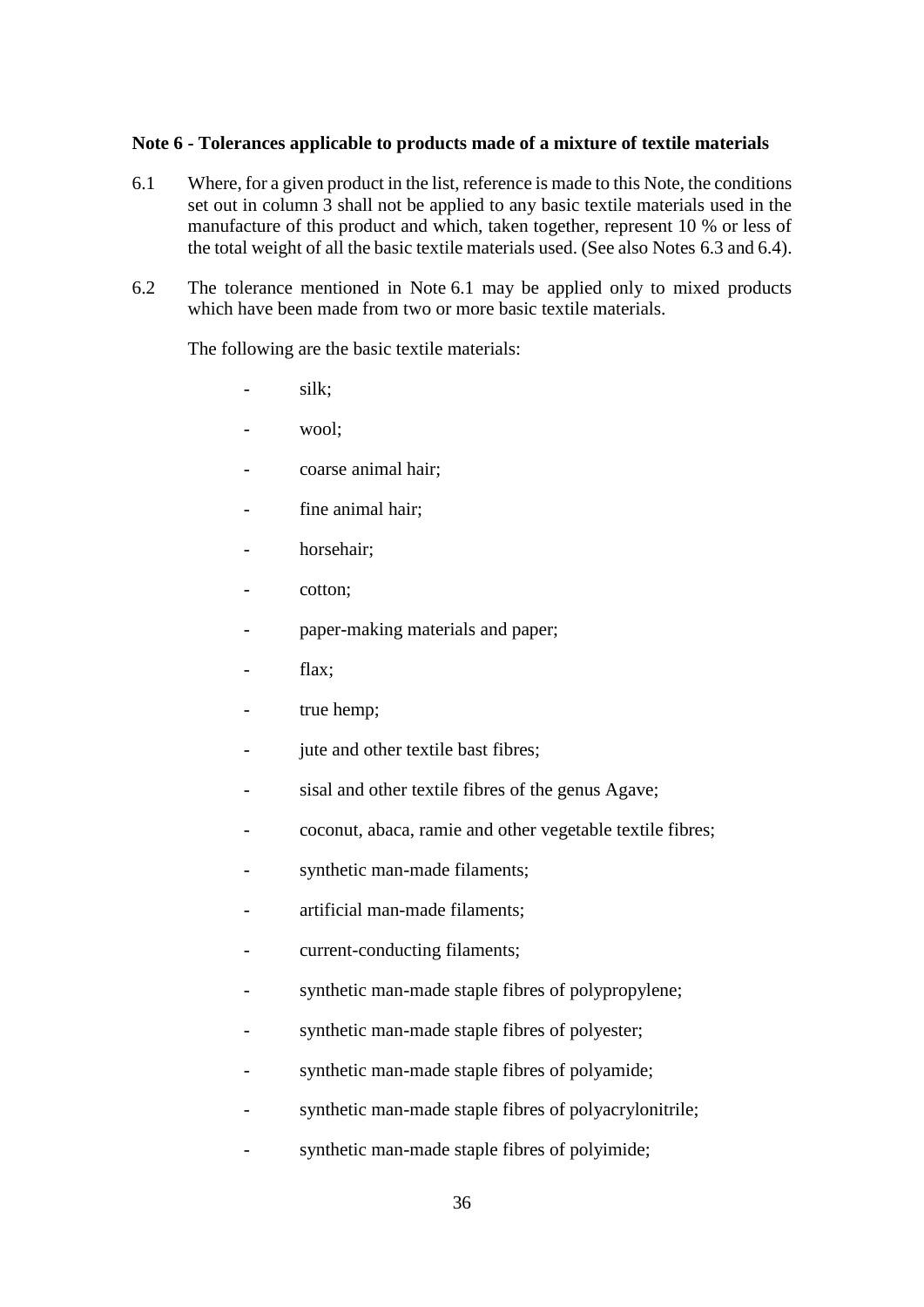- synthetic man-made staple fibres of polytetrafluoroethylene;
- synthetic man-made staple fibres of poly(phenylene sulphide);
- synthetic man-made staple fibres of poly(vinyl chloride);
- other synthetic man-made staple fibres;
- artificial man-made staple fibres of viscose;
- other artificial man-made staple fibres;
- yarn made of polyurethane segmented with flexible segments of polyether, whether or not gimped;
- yarn made of polyurethane segmented with flexible segments of polyester, whether or not gimped;
- products of heading 5605 (metallised yarn) incorporating strip consisting of a core of aluminium foil or of a core of plastic film whether or not coated with aluminium powder, of a width not exceeding 5 mm, sandwiched by means of a transparent or coloured adhesive between two layers of plastic film;
- other products of heading 5605;
- glass fibres;
- metal fibres.

## Example:

A yarn, of heading 5205, made from cotton fibres of heading 5203 and synthetic staple fibres of heading 5506, is a mixed yarn. Therefore, nonoriginating synthetic staple fibres which do not satisfy the origin rules may be used, provided that their total weight does not exceed 10 % of the weight of the yarn.

## Example:

A woollen fabric of heading 5112 that is made from woollen yarn of heading 5107 and synthetic yarn of staple fibres of heading 5509 is a mixed fabric. Therefore, synthetic yarn which does not satisfy the origin rules, or woollen yarn which does not satisfy the origin rules, or a combination of the two, may be used, provided that their total weight does not exceed 10 % of the weight of the fabric.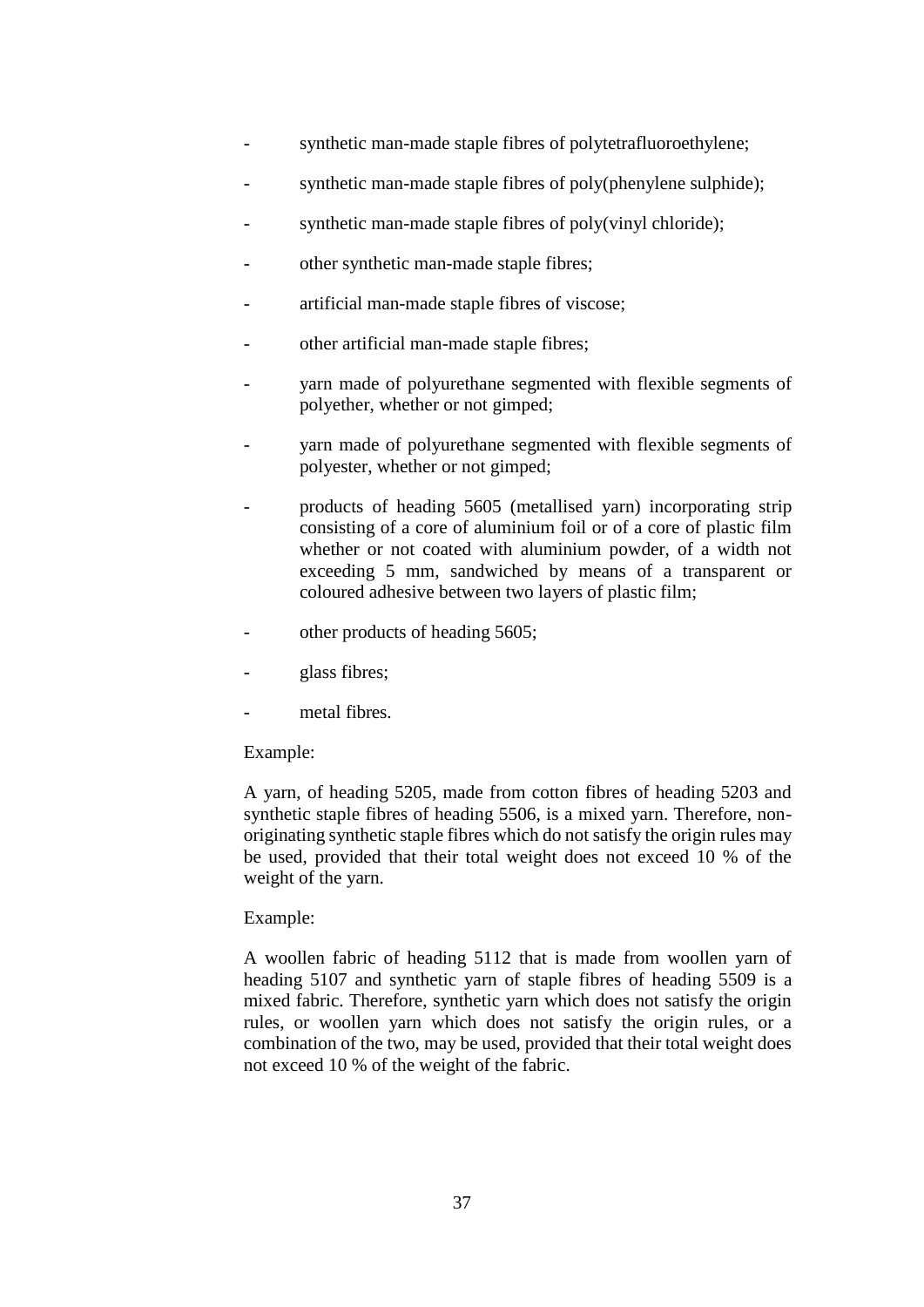Example:

Tufted textile fabric of heading 5802 that is made from cotton yarn of heading 5205 and cotton fabric of heading 5210 is only a mixed product if the cotton fabric is itself a mixed fabric made from yarns classified in two separate headings, or if the cotton yarns used are themselves mixtures.

Example:

If the tufted textile fabric concerned had been made from cotton yarn of heading 5205 and synthetic fabric of heading 5407, then, obviously, the yarns used are two separate basic textile materials and the tufted textile fabric is, accordingly, a mixed product.

- 6.3 In the case of products incorporating "yarn made of polyurethane segmented with flexible segments of polyether, whether or not gimped", this tolerance is 20 % in respect of this yarn.
- 6.4 In the case of products incorporating a "strip consisting of a core of aluminium foil or of a core of plastic film, whether or not coated with aluminium powder, of a width not exceeding 5 mm, sandwiched by means of a transparent or coloured adhesive between two layers of plastic film", the tolerance is 30 % in respect of this strip.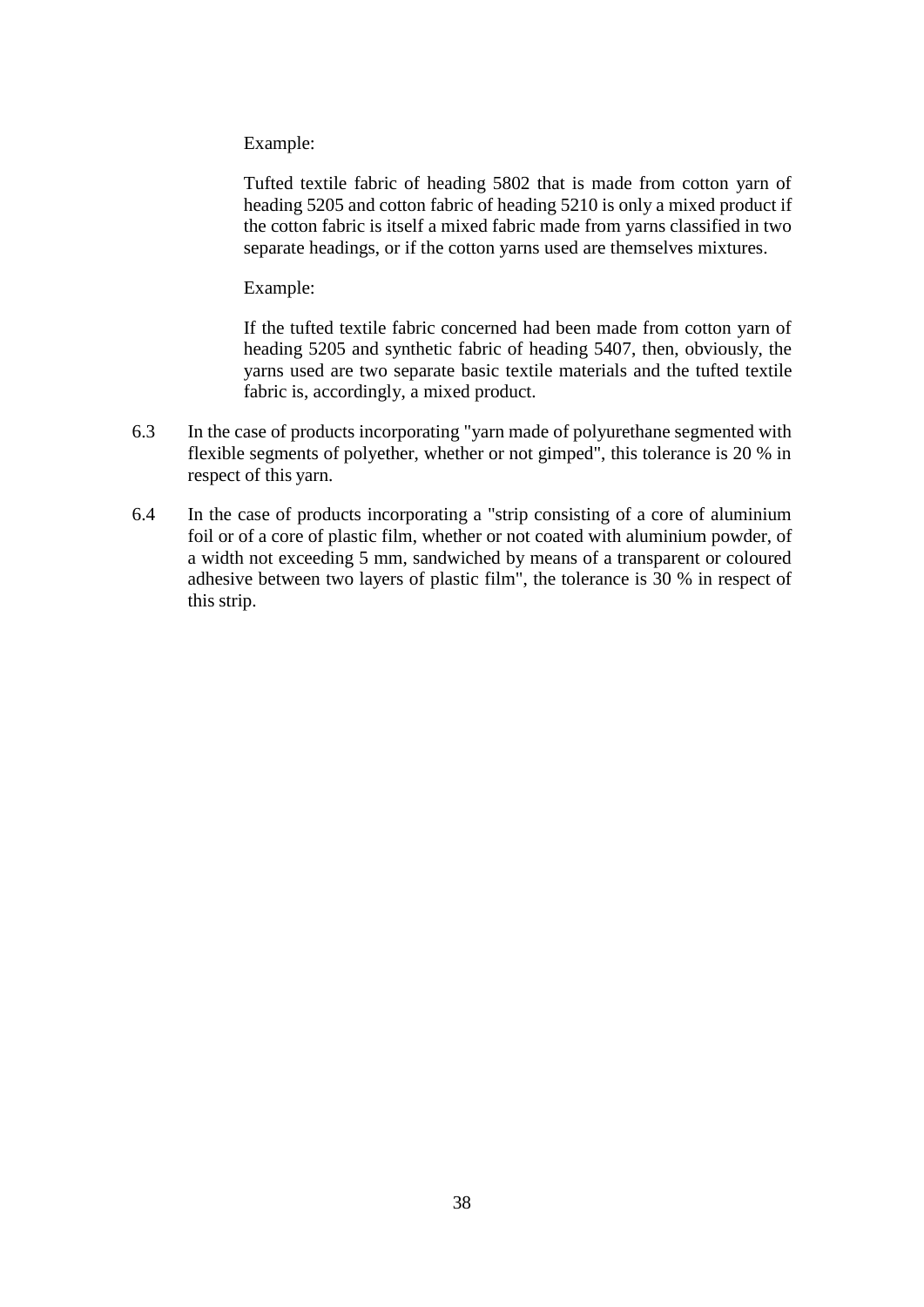## **Note 7 - Other tolerances applicable to certain textile products**

- 7.1 Where, in the list, reference is made to this Note, textile materials (with the exception of linings and interlinings) which do not satisfy the rule set out in the list in column 3 for the made-up product concerned may be used, provided that they are classified under a heading other than that of the product, and provided that that their value does not exceed 8 % of the ex-works price of the product.
- 7.2 Without prejudice to Note 6.3, materials, which are not classified within Chapters 50 to 63, may be used freely in the manufacture of textile products, whether or not they contain textiles.

#### Example:

If a rule in the list provides that, for a particular textile item (such as trousers), yarn must be used, this does not prevent the use of metal items such as buttons, because buttons are not classified within Chapters 50 to 63. For the same reason, it does not prevent the use of slide- fasteners, even though slide-fasteners normally contain textiles.

7.3 Where a percentage rule applies, the value of non-originating materials which are not classified within Chapters 50 to 63 must be taken into account when calculating the value of the non-originating materials incorporated.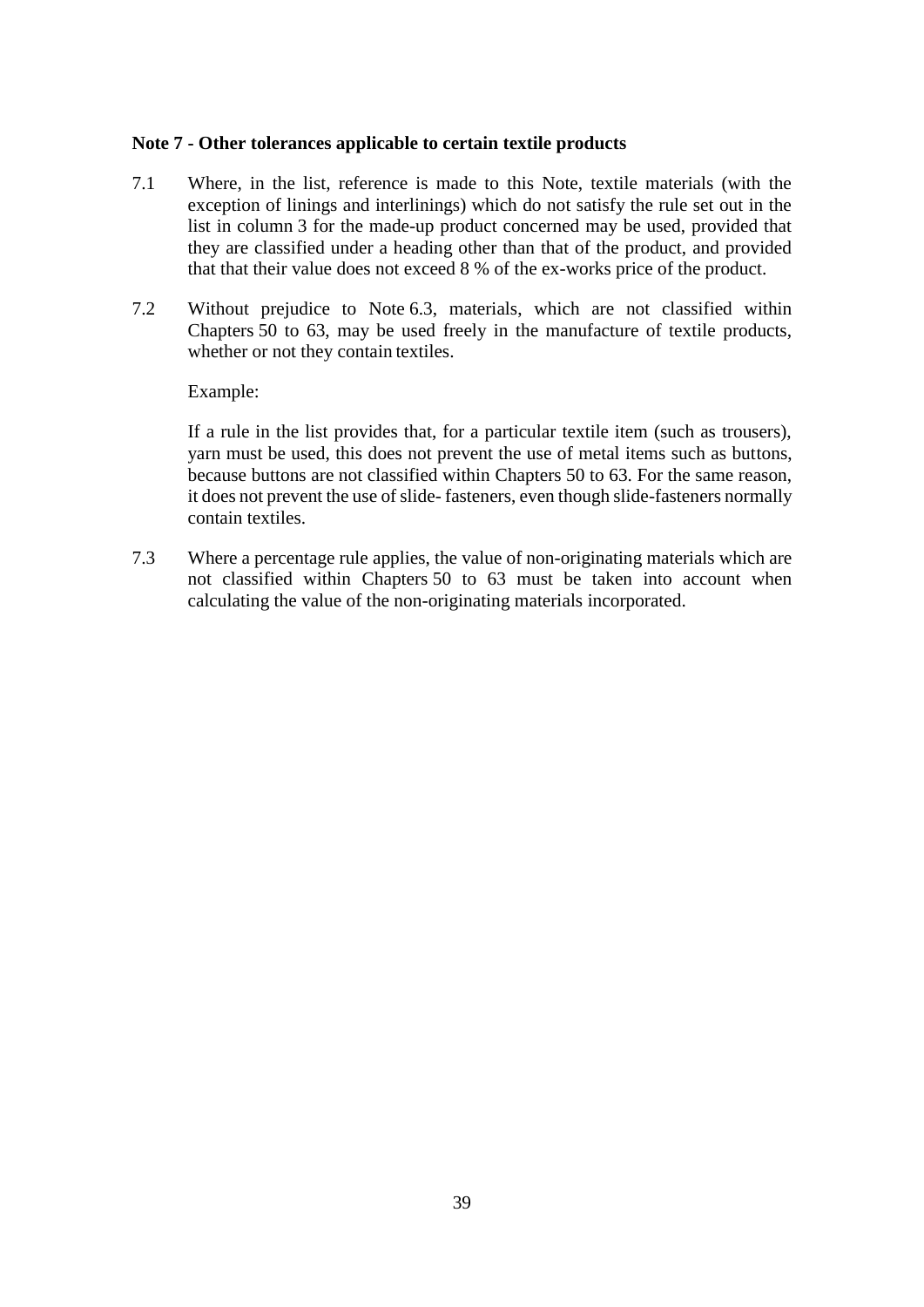## **Note 8 - Definition of specific processes and simple operations carried out in respect of certain products of Chapter 27**

- 8.1 For the purposes of headings ex 2707 and 2713, the "specific processes" are the following:
	- (a) vacuum-distillation;
	- (b) redistillation by a very thorough fractionation process;
	- (c) cracking;
	- (d) reforming;
	- (e) extraction by means of selective solvents;
	- (f) the process comprising all of the following operations: processing with concentrated sulphuric acid, oleum or sulphuric anhydride; neutralisation with alkaline agents; decolourisation and purification with naturally active earth, activated earth, activated charcoal or bauxite;
	- (g) polymerisation;
	- (h) alkylation;
	- (i) isomerisation.
- 8.2 For the purposes of headings 2710, 2711 and 2712, the "specific processes" are the following:
	- (a) vacuum-distillation;
	- (b) redistillation by a very thorough fractionation process;
	- (c) cracking;
	- (d) reforming;
	- (e) extraction by means of selective solvents;
	- (f) the process comprising all of the following operations: processing with concentrated sulphuric acid, oleum or sulphuric anhydride; neutralisation with alkaline agents; decolourisation and purification with naturally active earth, activated earth, activated charcoal or bauxite;
	- (g) polymerisation;
	- (h) alkylation;
	- (i) isomerisation;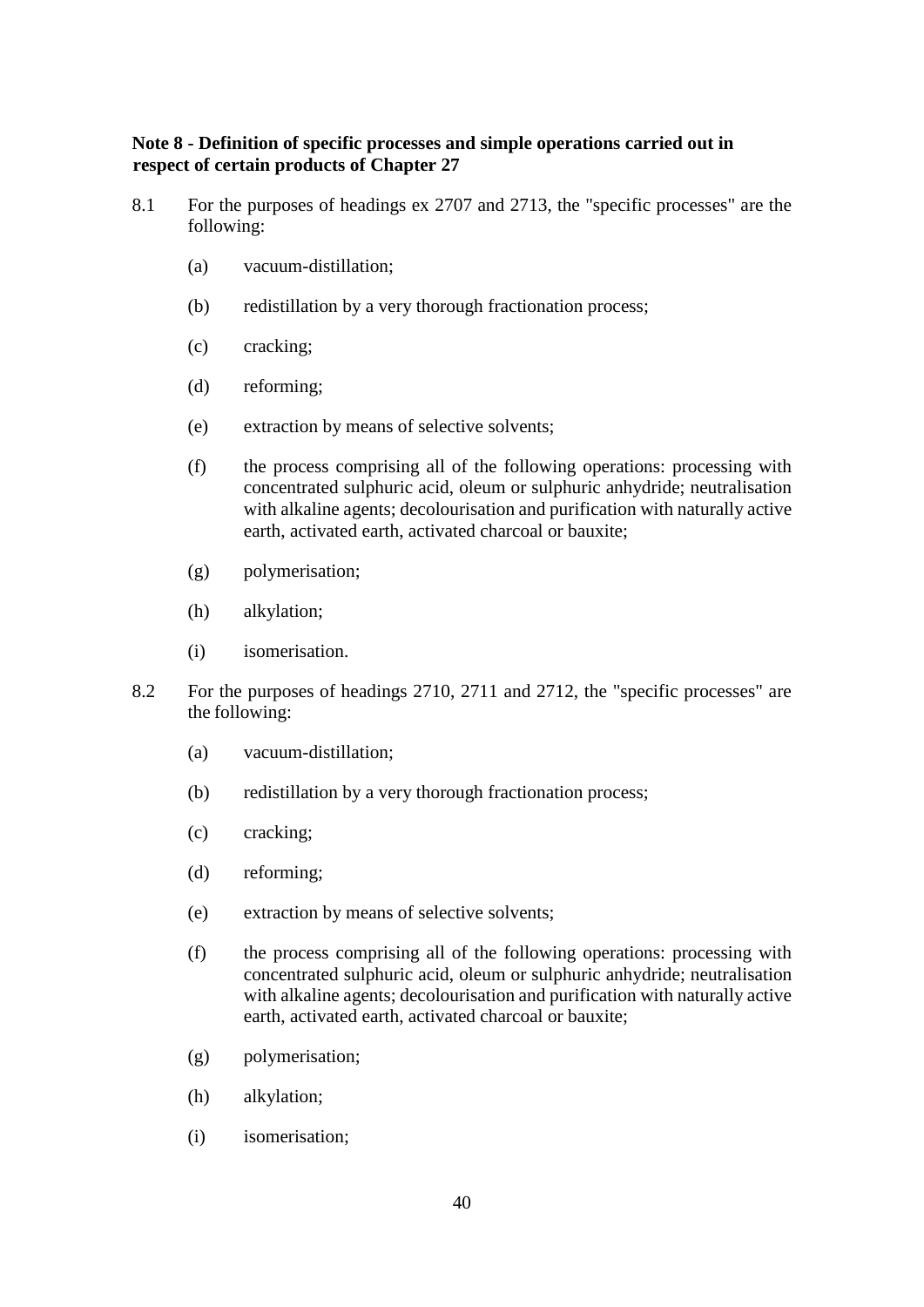- (j) in respect of heavy oils of heading ex 2710 only, desulphurisation with hydrogen, resulting in a reduction of at least 85 % of the sulphur content of the products processed (ASTM D 1266-59 T method);
- (k) in respect of products of heading 2710 only, deparaffining by a process other than filtering;
- (l) in respect of heavy oils of heading ex 2710 only, treatment with hydrogen, at a pressure of more than 20 bar and a temperature of more than 250 °C, with the use of a catalyst, other than to effect desulphurisation, when the hydrogen constitutes an active element in a chemical reaction. The further treatment, with hydrogen, of lubricating oils of heading ex 2710 (e.g. hydrofinishing or decolourisation), in order, more especially, to improve colour or stability shall not, however, be deemed to be a specific process;
- (m) in respect of fuel oils of heading ex 2710 only, atmospheric distillation, on condition that less than 30 % of these products distils, by volume, including losses, at 300 °C, by the ASTM D 86 method;
- (n) in respect of heavy oils other than gas oils and fuel oils of heading ex 2710 only, treatment by means of a high-frequency electrical brush discharge;
- (o) in respect of crude products (other than petroleum jelly, ozokerite, lignite wax or peat wax, paraffin wax containing by weight less than 0,75 % of oil) of heading ex 2712 only, de-oiling by fractional crystallisation.
- 8.3 For the purposes of headings ex 2707 and 2713, simple operations, such as cleaning, decanting, desalting, water separation, filtering, colouring, marking, obtaining a sulphur content as a result of mixing products with different sulphur contents, or any combination of these operations or like operations, do not confer origin.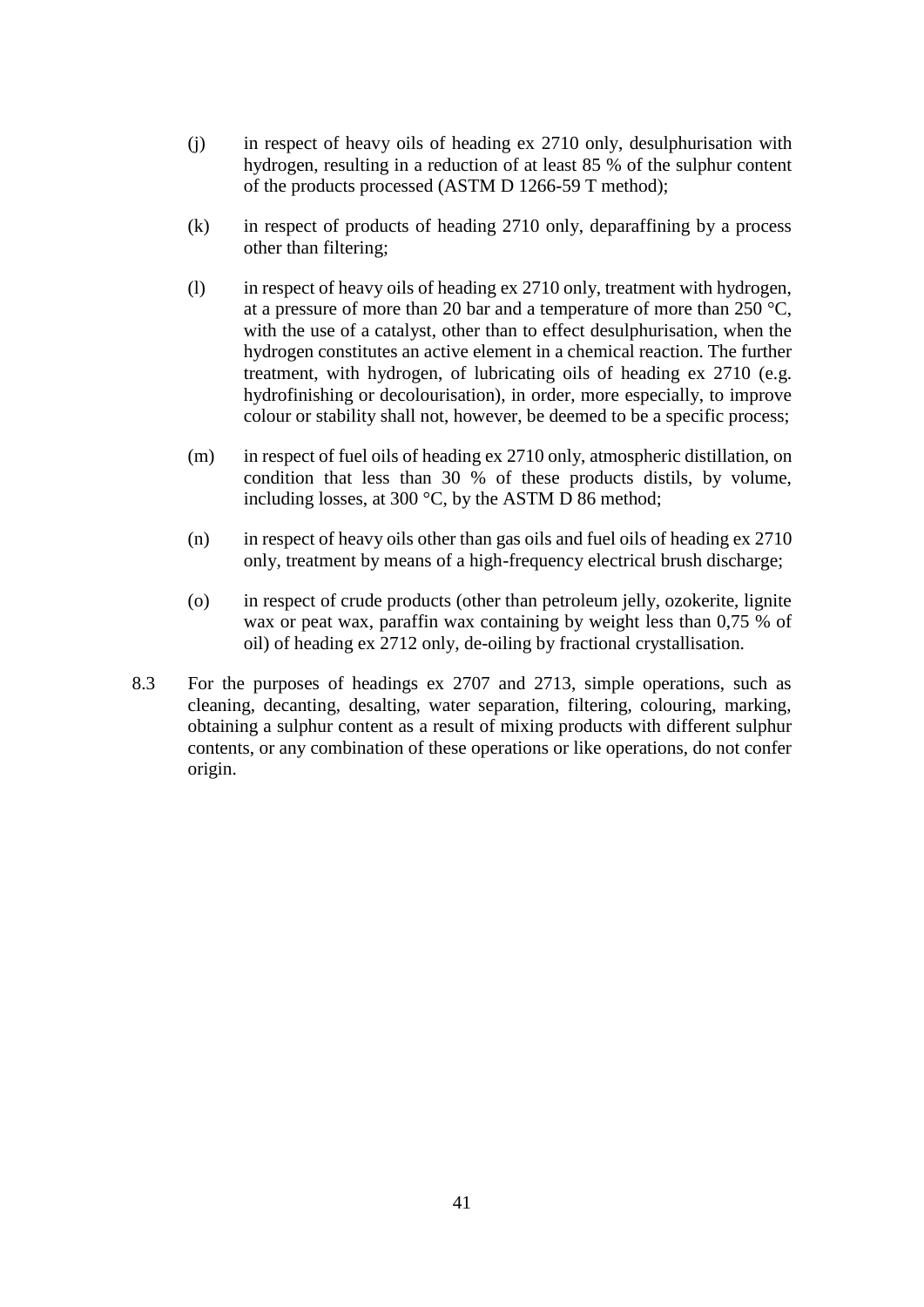# **ANNEX B**

# **LIST OF WORKING OR PROCESSING REQUIRED TO BE CARRIED OUT ON NON-ORIGINATING MATERIALS IN ORDER THAT THE PRODUCT MANUFACTURED CAN OBTAIN ORIGINATING STATUS**

| HS Heading   | Description of product                                                         | Working or processing, carried out on non-originating materials,<br>which confers originating status                                                                                                                        |
|--------------|--------------------------------------------------------------------------------|-----------------------------------------------------------------------------------------------------------------------------------------------------------------------------------------------------------------------------|
| Chapter 1    | Live animals                                                                   | All the animals of Chapter 1 are wholly obtained                                                                                                                                                                            |
| Chapter 2    | Meat and edible meat offal                                                     | Manufacture in which all the meat and edible meat offal used are<br>wholly obtained                                                                                                                                         |
| ex Chapter 3 | Fish and crustaceans, molluscs and other aquatic invertebrates,<br>except for: | All fish and crustaceans, molluscs and other aquatic invertebrates<br>are wholly obtained                                                                                                                                   |
| ex 0301.10   | Saltwater ornamental fish from aquaculture                                     | Raised there from eggs, larvae, fry or fingerlings for a period of<br>not less than 2 months, in which the value of the eggs, larvae, fry,<br>fingerlings used does not exceed 65 % of the ex-works price of the<br>product |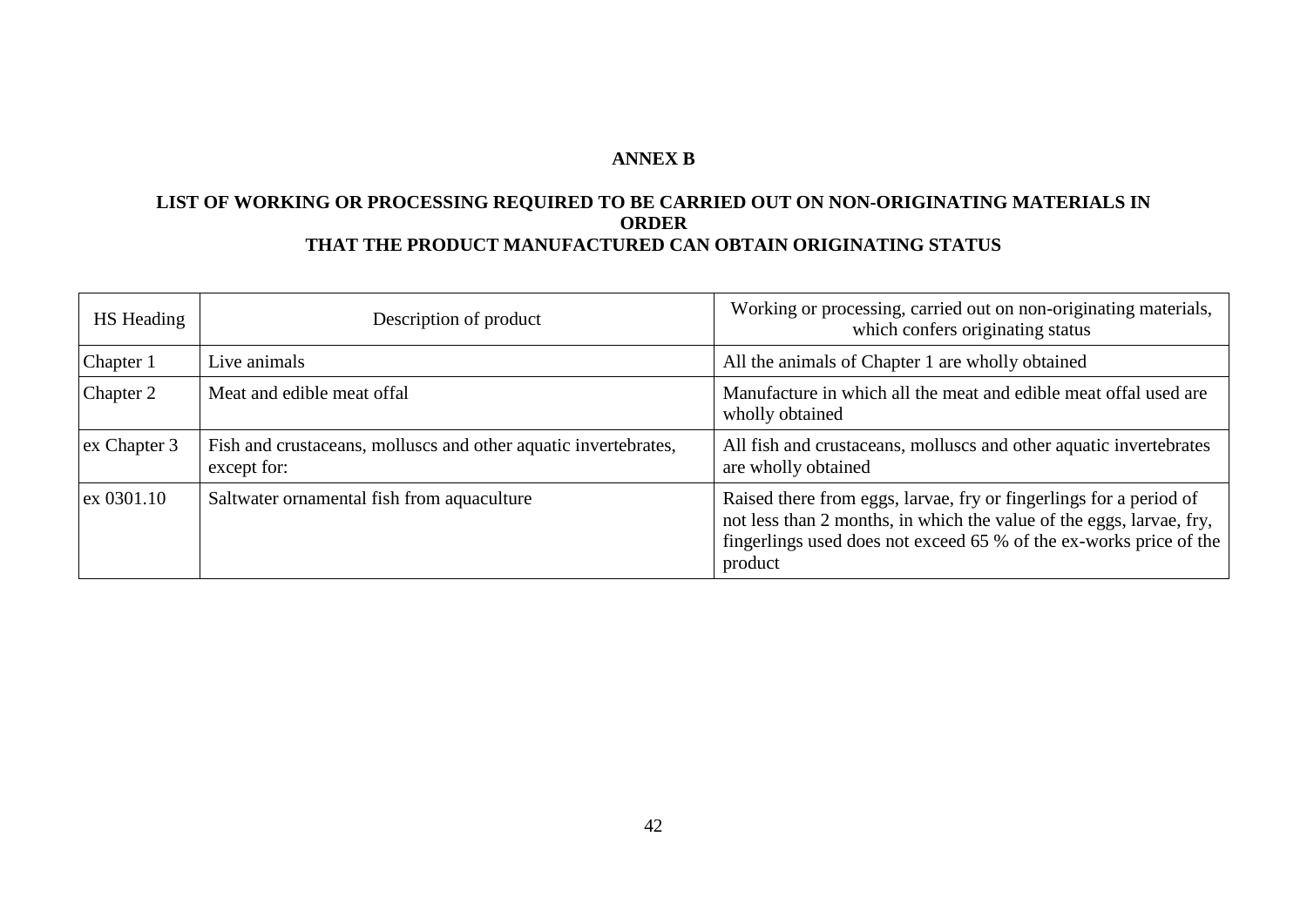| <b>HS</b> Heading | Description of product                                                                                                                                                                                                                                                     | Working or processing, carried out on non-originating materials,<br>which confers originating status |
|-------------------|----------------------------------------------------------------------------------------------------------------------------------------------------------------------------------------------------------------------------------------------------------------------------|------------------------------------------------------------------------------------------------------|
| 0304              | Fish fillets and other fish meat (whether or not minced), fresh,<br>chilled of frozen                                                                                                                                                                                      | Manufacture in which all the materials of Chapter 3 used are<br>wholly obtained                      |
| 0305              | Fish, dried, salted or in brine; smoked fish, whether or not cooked<br>before or during the smoking process; flours, meals and pellets of<br>fish, fit for human consumption                                                                                               | Manufacture in which all the materials of Chapter 3 used are<br>wholly obtained                      |
| ex 0306           | Crustaceans, whether in shell or not, dried, salted or in brine;<br>crustaceans, in shell, cooked by steaming or by boiling in water,<br>whether or not chilled, frozen, dried, salted or in brine; flours,<br>meals and pellets of crustaceans, fit for human consumption | Manufacture in which all the materials of Chapter 3 used are<br>wholly obtained                      |
| ex 0307           | Molluscs, whether in shell or not, dried, salted or in brine; aquatic<br>invertebrates other than crustaceans and molluscs, dried, salted or<br>in brine; flours, meals and pellets of crustaceans, fit for human<br>consumption                                           | Manufacture in which all the materials of Chapter 3 used are<br>wholly obtained                      |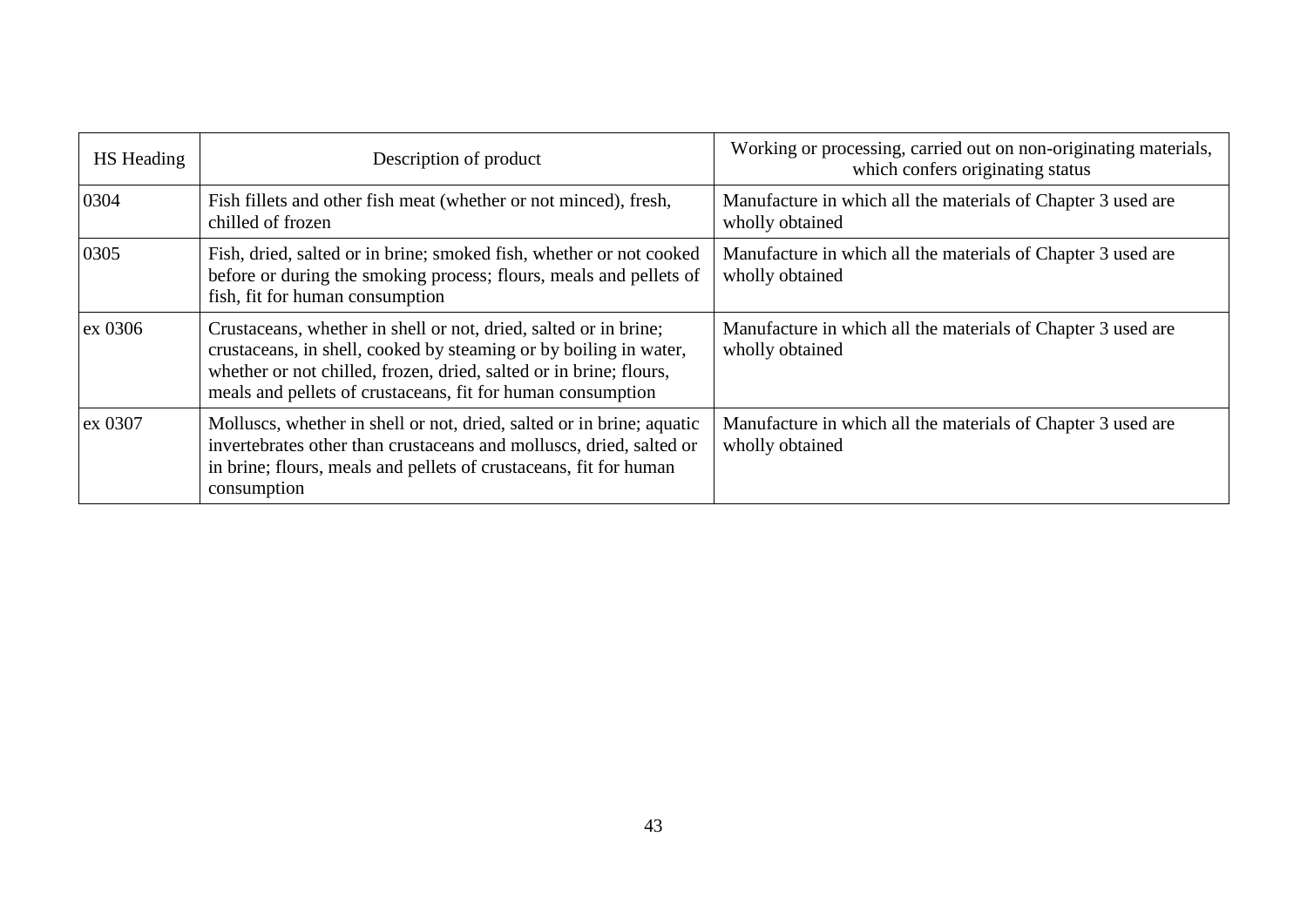| HS Heading   | Description of product                                                                                               | Working or processing, carried out on non-originating materials,<br>which confers originating status                                                                                                                  |
|--------------|----------------------------------------------------------------------------------------------------------------------|-----------------------------------------------------------------------------------------------------------------------------------------------------------------------------------------------------------------------|
| Chapter 4    | Dairy produce; birds' eggs; natural honey; edible products of<br>animal origin, not elsewhere specified or included; | Manufacture in which:<br>all the materials of Chapter 4 used are wholly obtained; and<br>the weight of sugar <sup>1</sup> used does not exceed 20 % of the<br>$\overline{\phantom{a}}$<br>weight of the final product |
| ex Chapter 5 | Products of animal origin, not elsewhere specified or included,<br>except for:                                       | Manufacture from materials of any heading                                                                                                                                                                             |
| ex 0511 91   | Inedible fish eggs and roes                                                                                          | All the eggs and roes are wholly obtained                                                                                                                                                                             |
| Chapter 6    | Live trees and other plants; bulbs, roots and the like; cut flowers<br>and ornamental foliage                        | Manufacture in which all the materials of Chapter 6 used are<br>wholly obtained                                                                                                                                       |
| Chapter 7    | Edible vegetables and certain roots and tubers                                                                       | Manufacture in which all the materials of Chapter 7 used are<br>wholly obtained                                                                                                                                       |

 $\bar{1}$ 

See Introductory Note 4.2.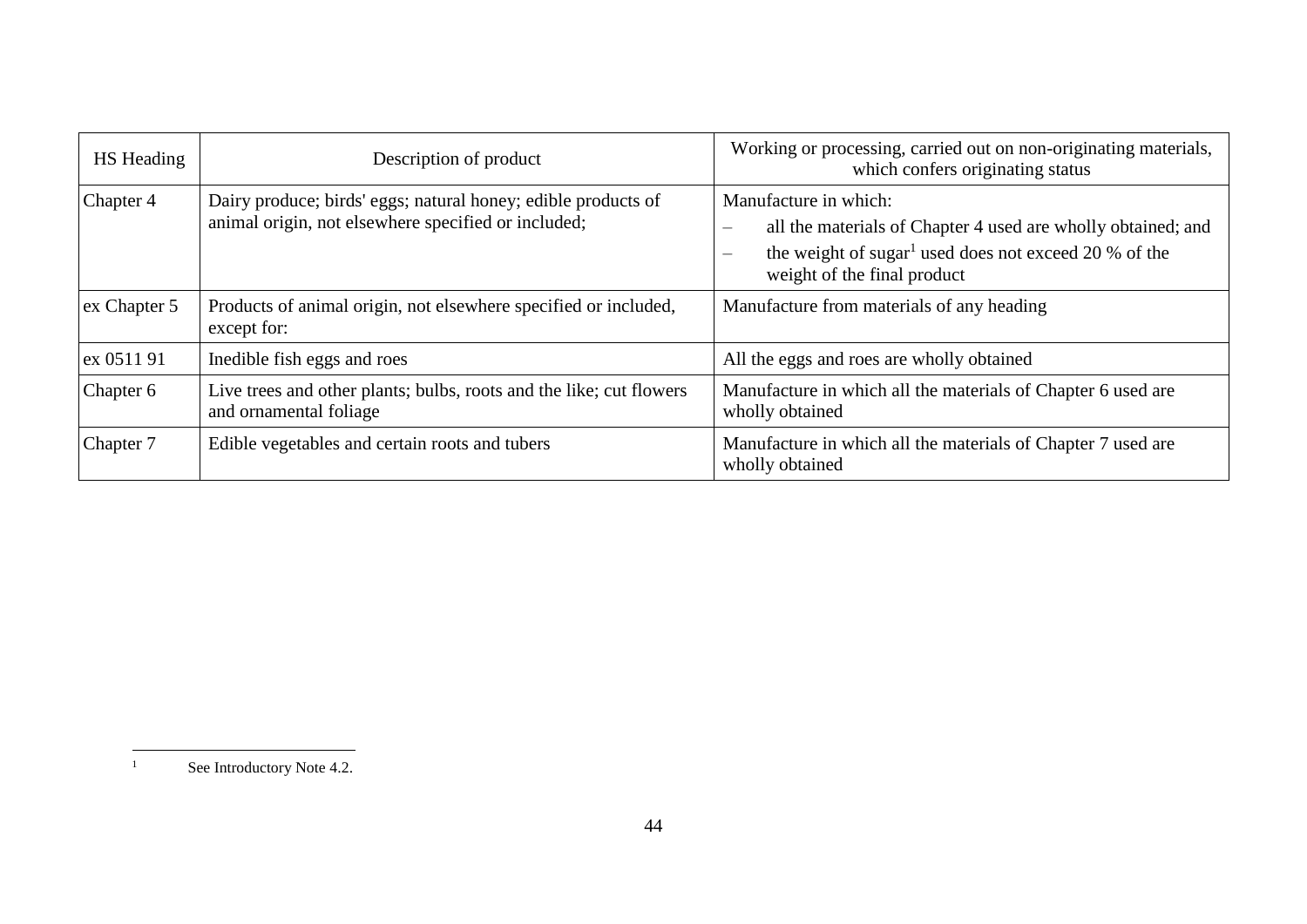| HS Heading | Description of product                                                                                                      | Working or processing, carried out on non-originating materials,<br>which confers originating status                                                                                                                                                                                        |
|------------|-----------------------------------------------------------------------------------------------------------------------------|---------------------------------------------------------------------------------------------------------------------------------------------------------------------------------------------------------------------------------------------------------------------------------------------|
| Chapter 8  | Edible fruit and nuts; peel of citrus fruits or melons                                                                      | Manufacture in which:<br>all the fruit, nuts and peels of citrus fruits or melons of<br>$\overline{\phantom{m}}$<br>Chapter 8 used are wholly obtained, and<br>the weight of sugar <sup>2</sup> used does not exceed 20 % of the<br>$\overline{\phantom{m}}$<br>weight of the final product |
| Chapter 9  | Coffee, tea, maté and spices;                                                                                               | Manufacture from materials of any heading                                                                                                                                                                                                                                                   |
| Chapter 10 | Cereals                                                                                                                     | Manufacture in which all the materials of Chapter 10 used are<br>wholly obtained                                                                                                                                                                                                            |
| Chapter 11 | Products of the milling industry; malt; starches; inulin; wheat<br>gluten; except for:                                      | Manufacture in which all the materials of Chapters 10 and 11,<br>headings 0701 and 2303, and sub-heading 0710 10 used are<br>wholly obtained                                                                                                                                                |
| Chapter 12 | Oil seeds and oleaginous fruits; miscellaneous grains, seeds and<br>fruit; industrial or medicinal plants; straw and fodder | Manufacture from materials of any heading, except that of the<br>product                                                                                                                                                                                                                    |

 $\sqrt{2}$ See Introductory Note 4.2.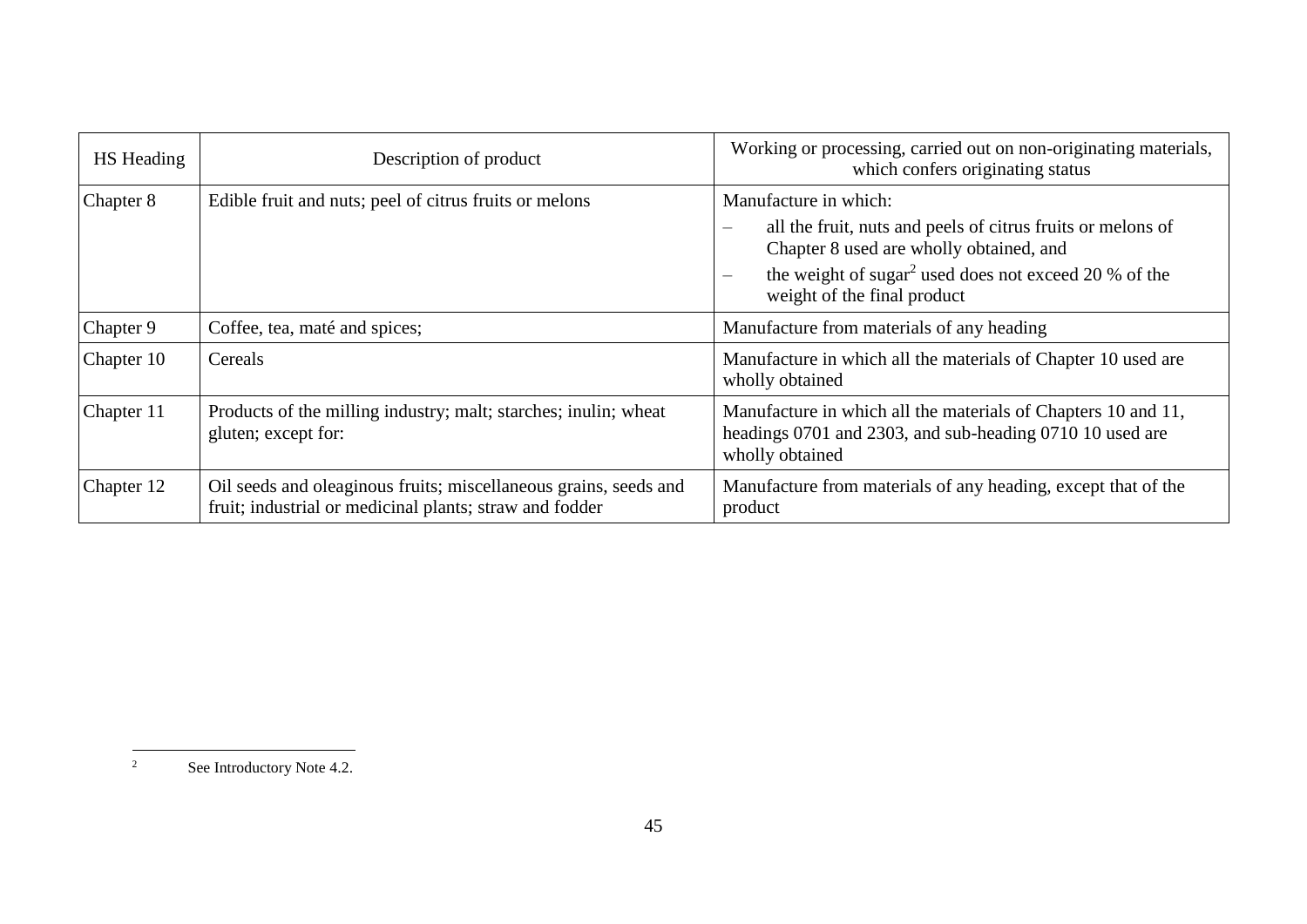| HS Heading             | Description of product                                                                                                                                                                                                                    | Working or processing, carried out on non-originating materials,<br>which confers originating status                                                    |
|------------------------|-------------------------------------------------------------------------------------------------------------------------------------------------------------------------------------------------------------------------------------------|---------------------------------------------------------------------------------------------------------------------------------------------------------|
| Chapter 13             | Lac; gums, resins and other vegetable saps and extracts                                                                                                                                                                                   | Manufacture from materials of any heading, in which the weight<br>of sugar <sup>3</sup> used does not exceed 20 % of the weight of the final<br>product |
| Chapter 14             | Vegetable plaiting materials; vegetable products not elsewhere<br>specified or included                                                                                                                                                   | Manufacture from materials of any heading                                                                                                               |
| ex Chapter 15          | Animal or vegetable fats and oils and their cleavage products;<br>prepared edible fats; animal or vegetable waxes; except for:                                                                                                            | Manufacture from materials of any subheading, except that of the<br>product                                                                             |
| 1501 to 1504           | Fats from pig, poultry, bovine, sheep or goat, fish, etc.                                                                                                                                                                                 | Manufacture from materials of any heading except that of the<br>product                                                                                 |
| 1505, 1506<br>and 1520 | Wool grease and fatty substances derived therefrom (including<br>lanolin). Other animal fats and oils and their fractions, whether or<br>not refined, but not chemically modified. Glycerol, crude; glycerol<br>waters and glycerol lyes. | Manufacture from materials of any heading                                                                                                               |
| 1509 and 1510          | Olive oil and its fractions                                                                                                                                                                                                               | Manufacture in which all the vegetable materials used are wholly<br>obtained                                                                            |

 $\overline{3}$ See Introductory Note 4.2.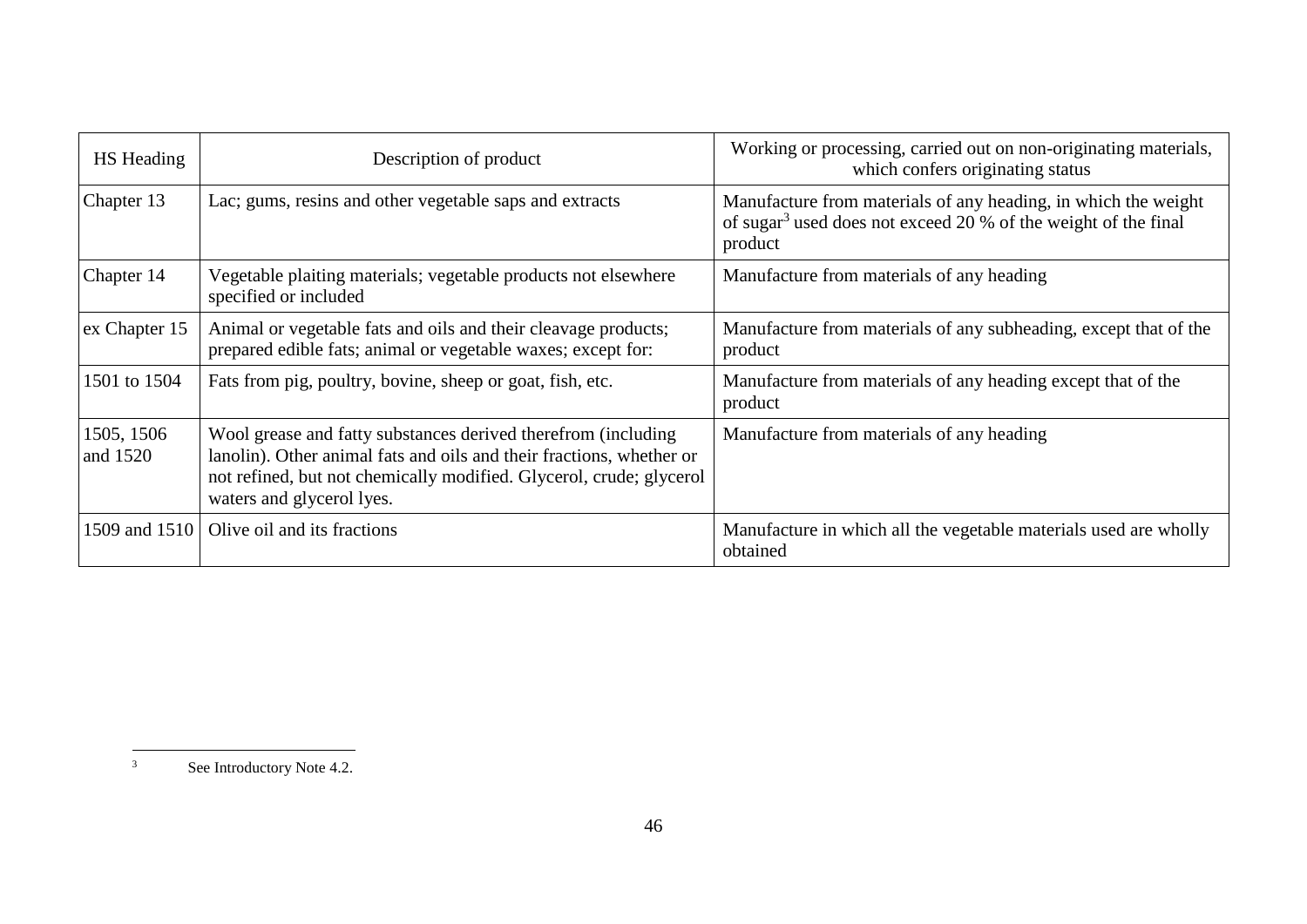| <b>HS</b> Heading | Description of product                                                                                                                                                                                                                       | Working or processing, carried out on non-originating materials,<br>which confers originating status                                                                                                                      |
|-------------------|----------------------------------------------------------------------------------------------------------------------------------------------------------------------------------------------------------------------------------------------|---------------------------------------------------------------------------------------------------------------------------------------------------------------------------------------------------------------------------|
| 1516 and 1517     | Animal or vegetable fats and oils and their fractions, partly or<br>wholly hydrogenated, inter-esterified, re-esterified or elaidinised,<br>whether or not refined, but not further prepared                                                 | Manufacture from materials of any heading, except that of the<br>product                                                                                                                                                  |
|                   | Margarine; edible mixtures or preparations of animal or vegetable<br>fats or oils or of fractions of different fats or oils of this Chapter,<br>other than edible fats or oils or their fractions of heading 1516                            |                                                                                                                                                                                                                           |
| Chapter 16        | Preparations of meat, of fish or of crustaceans, molluscs or other<br>aquatic invertebrates                                                                                                                                                  | Manufacture in which all the materials of Chapters 2, 3 and 16<br>used are wholly obtained                                                                                                                                |
| ex Chapter 17     | Sugars and sugar confectionery; except for:                                                                                                                                                                                                  | Manufacture from materials of any heading, except that of the<br>product                                                                                                                                                  |
| 1702              | Other sugars, including chemically pure lactose, maltose, glucose<br>and fructose, in solid form; sugar syrups not containing added<br>flavouring or colouring matter; artificial honey, whether or not<br>mixed with natural honey; caramel | Manufacture from materials of any heading, except that of the<br>product, in which the weight of the materials of headings 1101 to<br>1108, 1701 and 1703 used does not exceed 30 % of the weight of<br>the final product |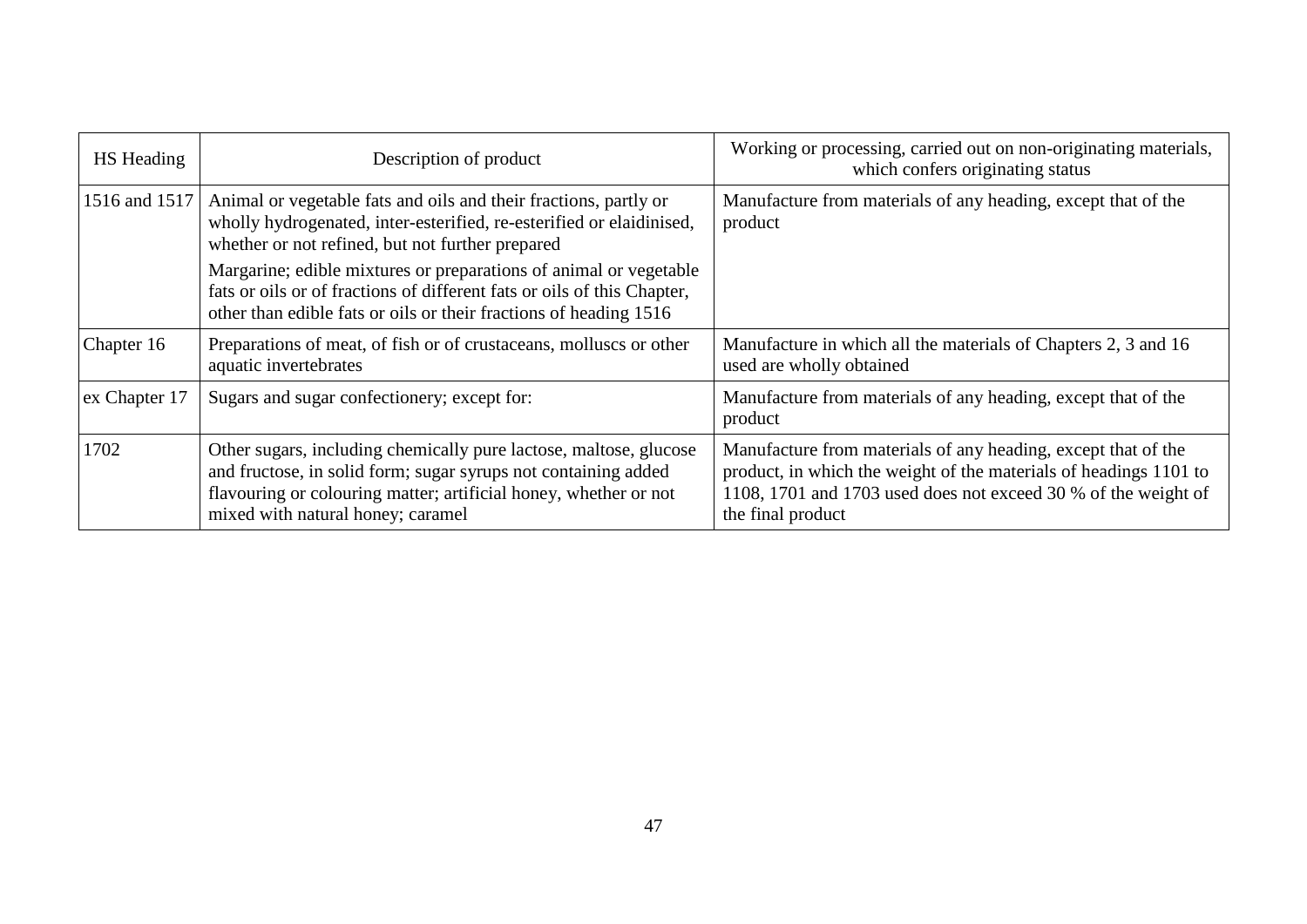| <b>HS</b> Heading | Description of product                                                   | Working or processing, carried out on non-originating materials,<br>which confers originating status                                                                                                                                                                                                                                                                                               |
|-------------------|--------------------------------------------------------------------------|----------------------------------------------------------------------------------------------------------------------------------------------------------------------------------------------------------------------------------------------------------------------------------------------------------------------------------------------------------------------------------------------------|
| 1704              | Sugar confectionery (including white chocolate), not containing<br>cocoa | Manufacture from materials of any heading, except that of the<br>product, in which:<br>the individual weight of sugar <sup>4</sup> and of the materials of<br>Chapter 4 used does not exceed 20 % of the weight of the<br>final product, and<br>the total combined weight of sugar <sup>5</sup> and the materials of<br>—<br>Chapter 4 used does not exceed 40 % of the weight of final<br>product |

 $\overline{4}$ See Introductory Note 4.2.

<sup>5</sup> See Introductory Note 4.2.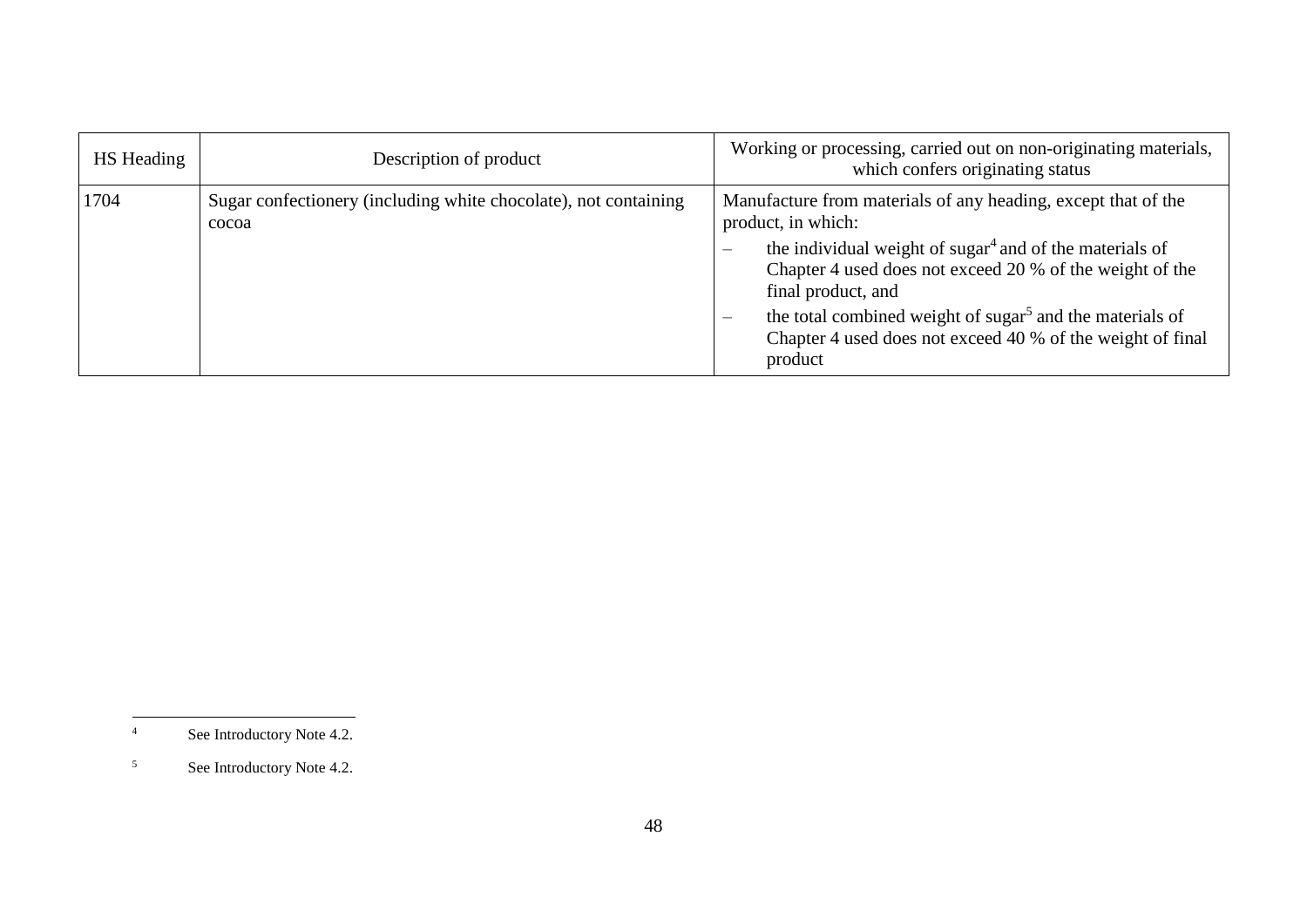| <b>HS</b> Heading | Description of product       | Working or processing, carried out on non-originating materials,<br>which confers originating status                                                                                                                                                                                                                                                                                                                          |
|-------------------|------------------------------|-------------------------------------------------------------------------------------------------------------------------------------------------------------------------------------------------------------------------------------------------------------------------------------------------------------------------------------------------------------------------------------------------------------------------------|
| Chapter 18        | Cocoa and cocoa preparations | Manufacture from materials of any heading, except that of the<br>product, in which<br>the individual weight of sugar <sup>6</sup> and of the materials of<br>$\overline{\phantom{m}}$<br>Chapter 4 used does not exceed 20 % of the weight of the<br>final product, and<br>the total combined weight of sugar <sup>7</sup> and the materials of<br>—<br>Chapter 4 used does not exceed 40 % of the weight of final<br>product |

 $6\,$ See Introductory Note 4.2.

<sup>7</sup> See Introductory Note 4.2.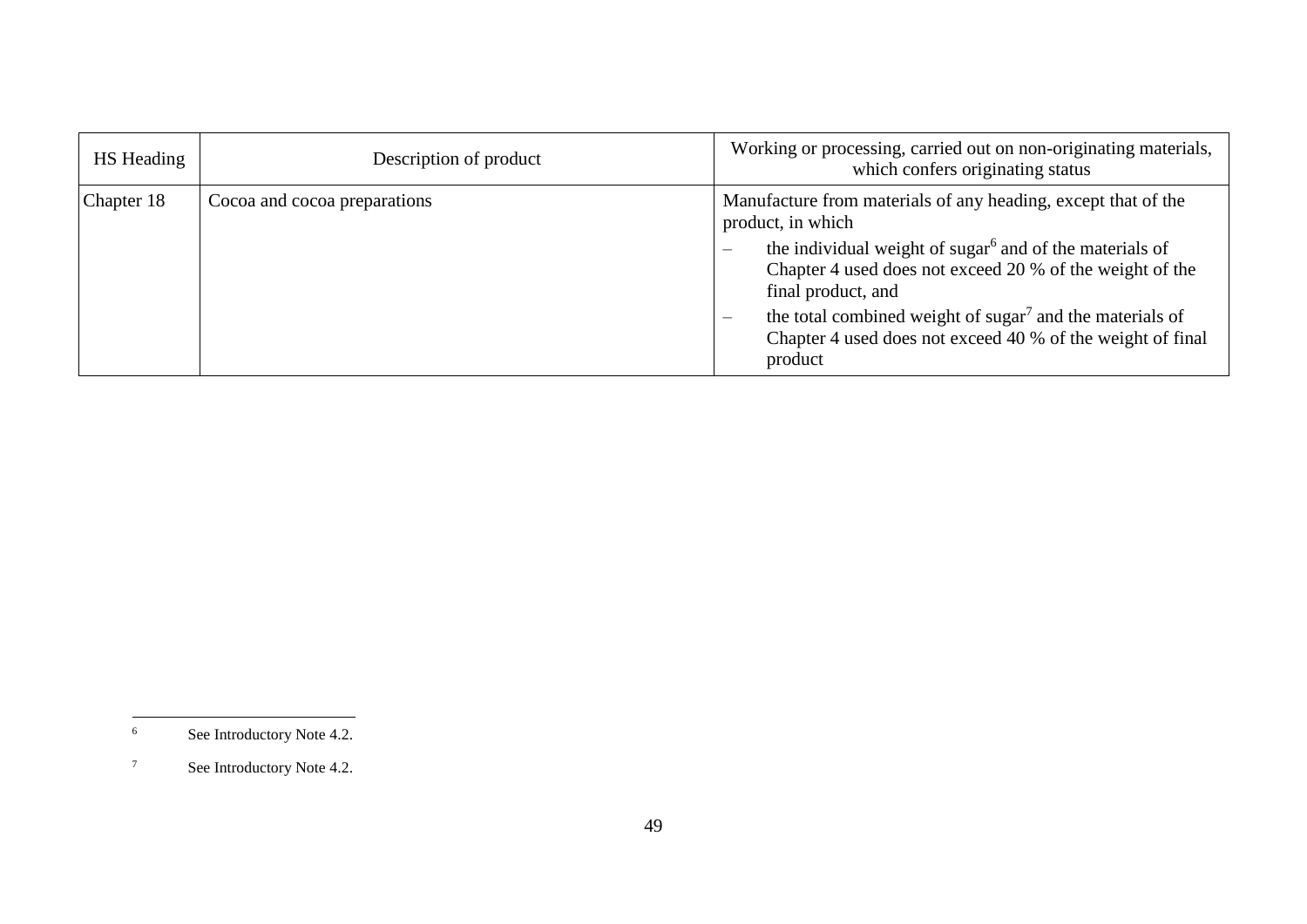| <b>HS</b> Heading | Description of product                                                   | Working or processing, carried out on non-originating materials,<br>which confers originating status                                                                              |
|-------------------|--------------------------------------------------------------------------|-----------------------------------------------------------------------------------------------------------------------------------------------------------------------------------|
| ex Chapter 19     | Preparations of cereals, flour, starch or milk; pastrycooks'<br>products | Manufacture from materials of any heading, except that of the<br>product, in which:                                                                                               |
|                   |                                                                          | the weight of the materials of Chapters 2, 3 and 16 used<br>$\overline{\phantom{0}}$<br>does not exceed 20 % of the weight of the final product, and                              |
|                   |                                                                          | the weight of the materials of headings 1006 and 1101 to<br>1108 used does not exceed 20 % of the weight of the final<br>product, and                                             |
|                   |                                                                          | the individual weight of sugar <sup>8</sup> and of the materials of<br>$\overline{\phantom{m}}$<br>Chapter 4 used does not exceed 20 % of the weight of the<br>final product, and |
|                   |                                                                          | the total combined weight of sugar <sup>9</sup> and the materials of<br>$\overline{\phantom{m}}$<br>Chapter 4 used does not exceed 40 % of the weight of final<br>product         |

 $\,$  8  $\,$ See Introductory Note 4.2.

<sup>&</sup>lt;sup>9</sup> See Introductory Note 4.2.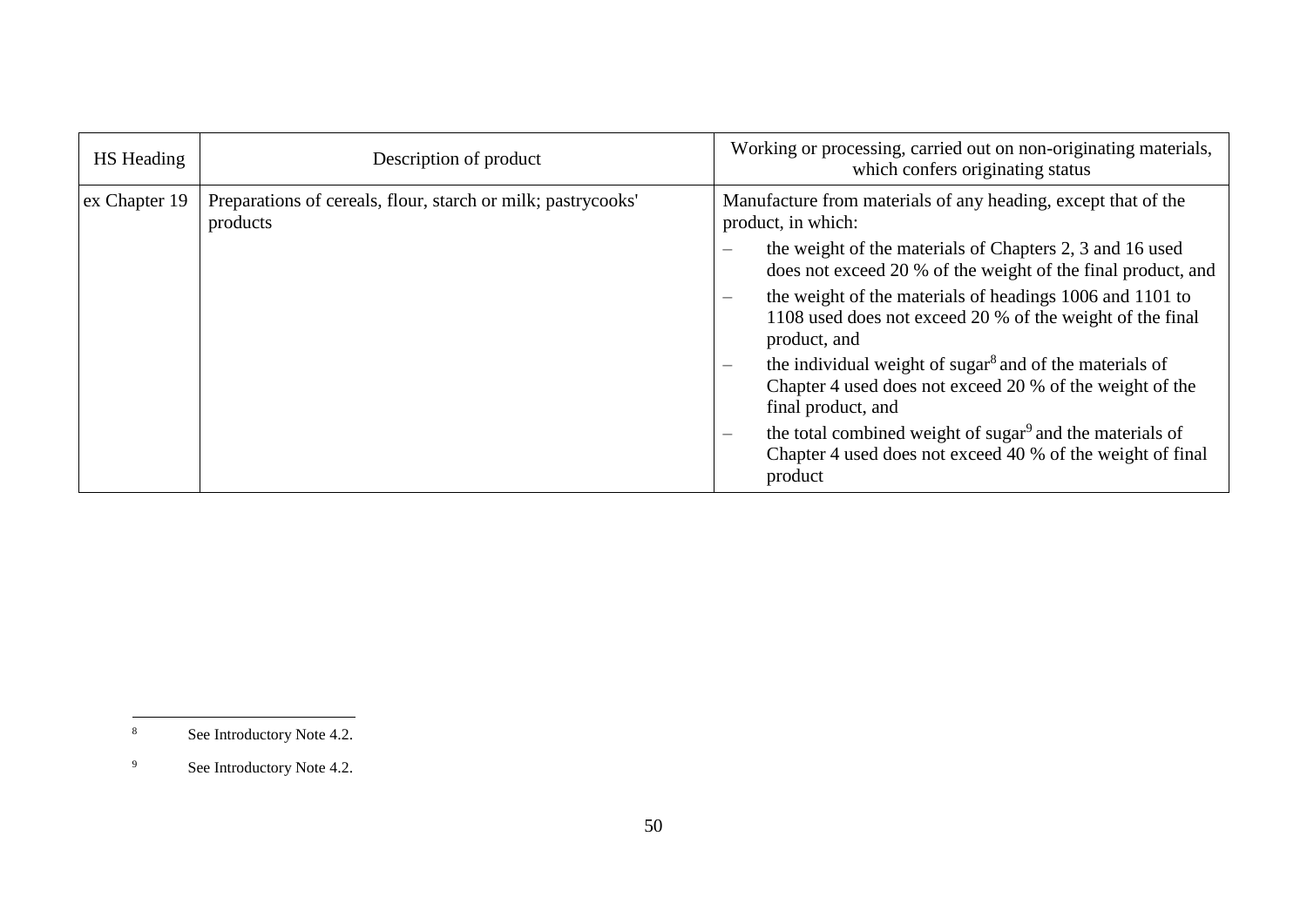| HS Heading                                                                       | Description of product                                                                                                                                                                                                                                                                                                                                                                                                                                                                                                                                                                                                                                                                                                                                                                        | Working or processing, carried out on non-originating materials,<br>which confers originating status                                                                                                                                                                                                                                                                                                                                                                                                                                                                                                                                                                           |
|----------------------------------------------------------------------------------|-----------------------------------------------------------------------------------------------------------------------------------------------------------------------------------------------------------------------------------------------------------------------------------------------------------------------------------------------------------------------------------------------------------------------------------------------------------------------------------------------------------------------------------------------------------------------------------------------------------------------------------------------------------------------------------------------------------------------------------------------------------------------------------------------|--------------------------------------------------------------------------------------------------------------------------------------------------------------------------------------------------------------------------------------------------------------------------------------------------------------------------------------------------------------------------------------------------------------------------------------------------------------------------------------------------------------------------------------------------------------------------------------------------------------------------------------------------------------------------------|
| ex 1901.20<br>ex 1901.90<br>ex 1902.19<br>ex 1902.20<br>ex 1902.30<br>ex 1905.90 | Mixes and doughs of flour, groats, meal, starch or malt<br>extract (Roti Paratha (印度拉餅或甩甩餅), Glutinous Rice<br>Ball $(\mathcal{B}(\mathbb{R}))$<br>Malt extract; food preparations of flour, groats, meal, starch<br>or malt extract (Protomalt / Milo)<br>Pastry (Spring Roll vegetal and chicken (春卷) and spring<br>roll Pastry (春卷皮), cooked or uncooked<br>Vegetable Samosa (萨莫萨三角饺) – precooked or<br>uncooked<br>Samosa Pastry (萨莫萨三角饺皮) – precooked or uncooked<br>$\qquad \qquad \longleftarrow$<br>oriental wrappers (水饺皮) for Gyoza Skin (云吞皮) and for<br>Wonton Skin $($ 云吞皮), cooked and uncooked; Wrapper for<br>Peking Duck, precooked or cooked (烤鸭皮)<br>Pasta, cooked or otherwise prepared (Instant Noodle/Ramen,<br>non-fried noodles, stir-fried packet noodles (快熟面 / 拉面) | Manufacture from materials of any heading, except that of the<br>product, in which:<br>the weight of the materials of Chapters 2, 3 and 16 used<br>does not exceed 20 % of the weight of the final product, and<br>the weight of the materials of headings 1006 and 1101 to<br>$\qquad \qquad -$<br>1108 used does not exceed 40 % of the weight of the final<br>product, and<br>the individual weight of sugar and of the materials of<br>Chapter 4 used does not exceed 40 % of the weight of the<br>final product, and<br>the total combined weight of sugar and the materials of<br>$\frac{1}{2}$<br>Chapter 4 used does not exceed 70 % of the weight of final<br>product |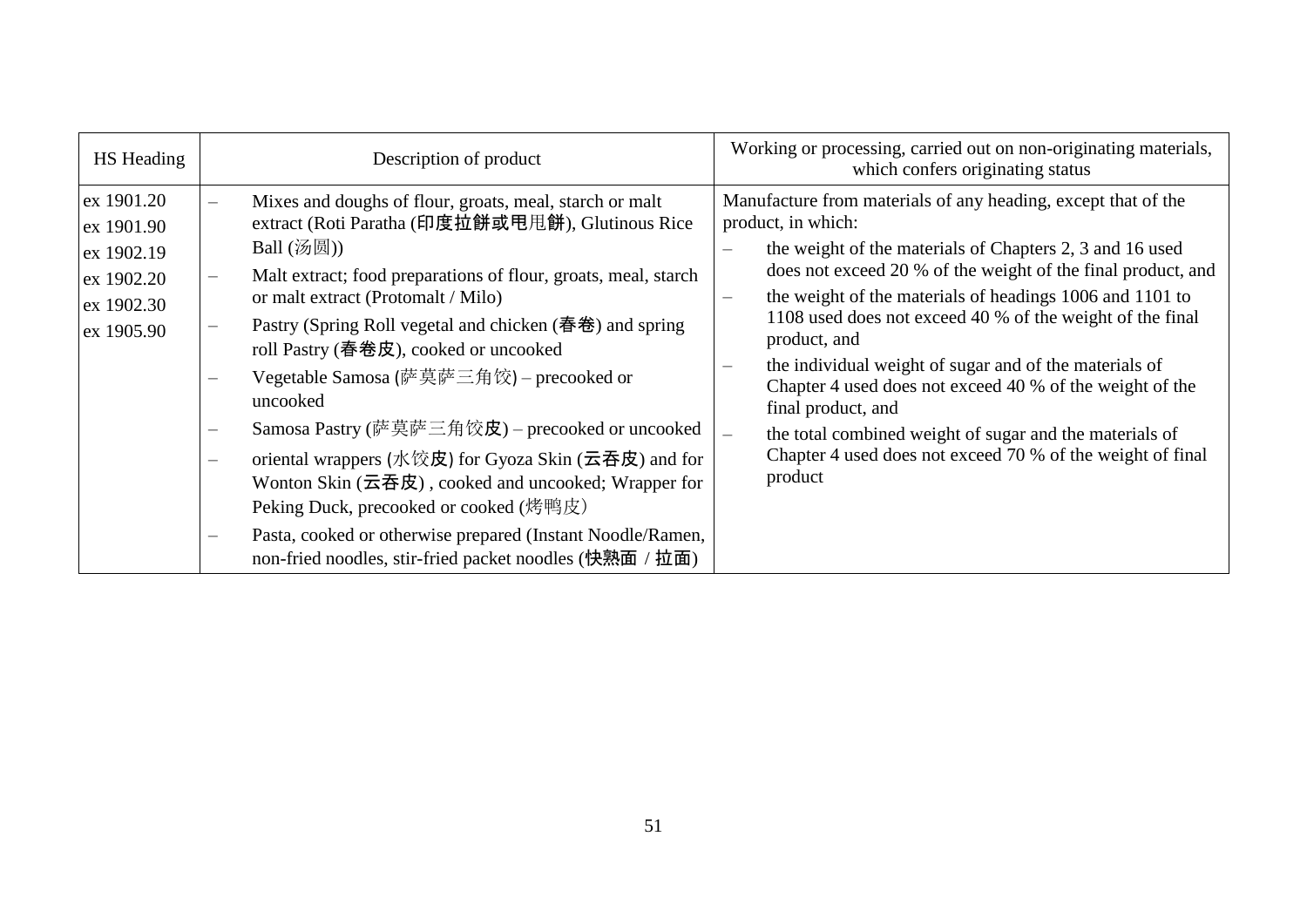| HS Heading    | Description of product                                                                                                                            | Working or processing, carried out on non-originating materials,<br>which confers originating status                                                                                    |
|---------------|---------------------------------------------------------------------------------------------------------------------------------------------------|-----------------------------------------------------------------------------------------------------------------------------------------------------------------------------------------|
|               | Uncooked pasta, not stuffed or otherwise prepared, not<br>$\equiv$<br>containing eggs (Rice Noodle (肠粉)) (Instant Rice Noodle (<br>快熟河粉))         |                                                                                                                                                                                         |
|               | Pasta, stuffed with meat or other substances, whether or not<br>cooked or otherwise prepared                                                      |                                                                                                                                                                                         |
|               | Custard bun (奶皇包); mini lotus bun, mini yam bun, red<br>beans buns<br>Oriental bread: Pandan, plain, chocolate (馒头) )<br>$\overline{\phantom{m}}$ |                                                                                                                                                                                         |
| ex Chapter 20 | Preparations of vegetables, fruit, nuts or other parts of plants;<br>except for:                                                                  | Manufacture from materials of any heading, except that of the<br>product, in which the weight of sugar <sup>10</sup> used does not exceed 20 $\%$<br>of the weight of the final product |

 $10\,$ See Introductory Note 4.2.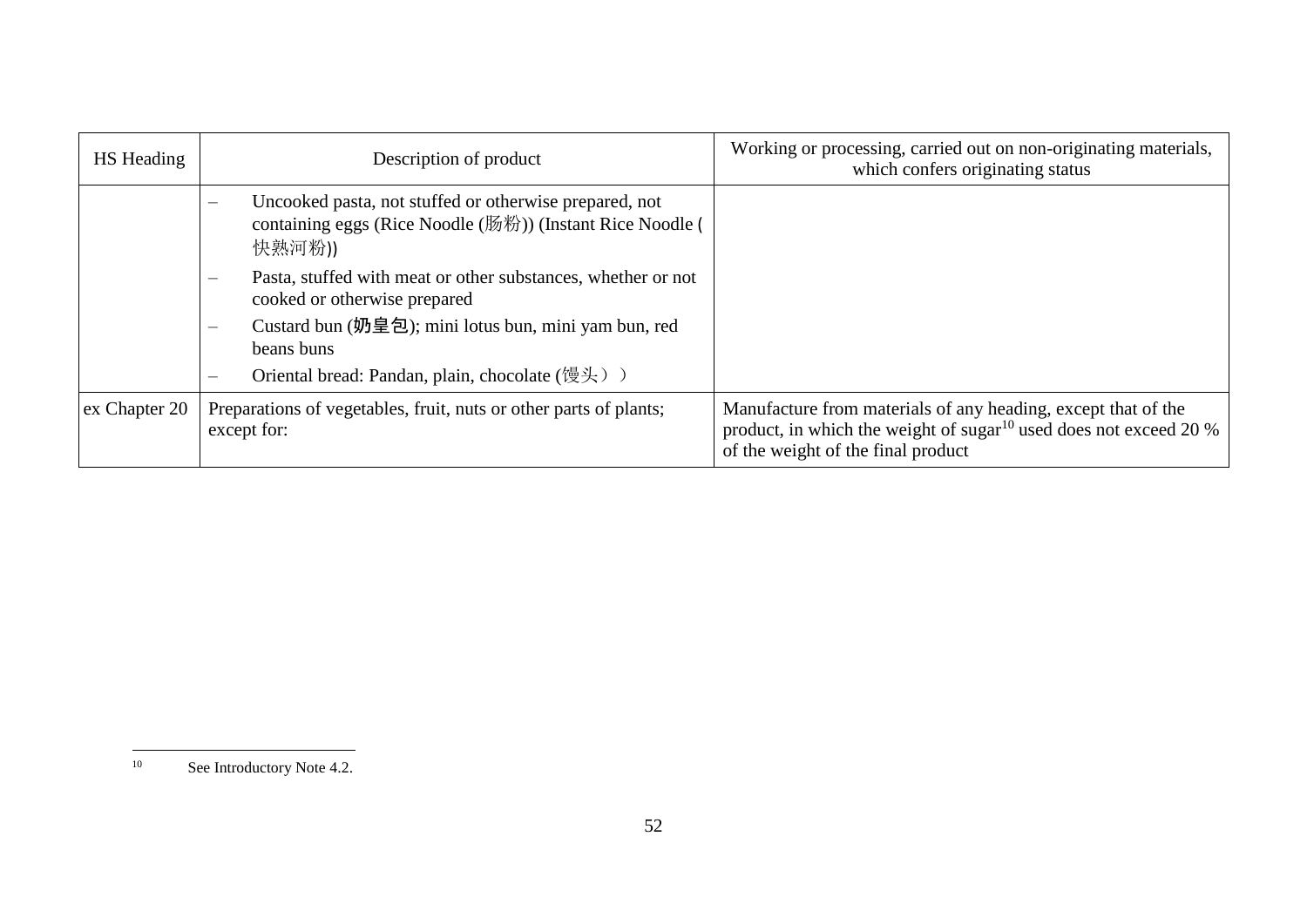| <b>HS</b> Heading | Description of product                                                                             | Working or processing, carried out on non-originating materials,<br>which confers originating status                                                                                                                                                                                                                                                                                                  |
|-------------------|----------------------------------------------------------------------------------------------------|-------------------------------------------------------------------------------------------------------------------------------------------------------------------------------------------------------------------------------------------------------------------------------------------------------------------------------------------------------------------------------------------------------|
| 2002 and 2003     | Tomatoes, mushrooms and truffles prepared or preserved<br>otherwise than by vinegar of acetic acid | Manufacture in which all the materials of Chapters 7 and 8 used<br>are wholly obtained                                                                                                                                                                                                                                                                                                                |
| ex Chapter 21     | Miscellaneous edible preparations; except for                                                      | Manufacture from materials of any heading, except that of the<br>product, in which:<br>the individual weight of sugar <sup>11</sup> and of the materials of<br>Chapter 4 used does not exceed 20 % of the weight of the<br>final product, and<br>the total combined weight of sugar $^{12}$ and the materials of<br>$\equiv$<br>Chapter 4 used does not exceed 40 % of the weight of final<br>product |

 $11\,$ See Introductory Note 4.2.

<sup>&</sup>lt;sup>12</sup> See Introductory Note 4.2.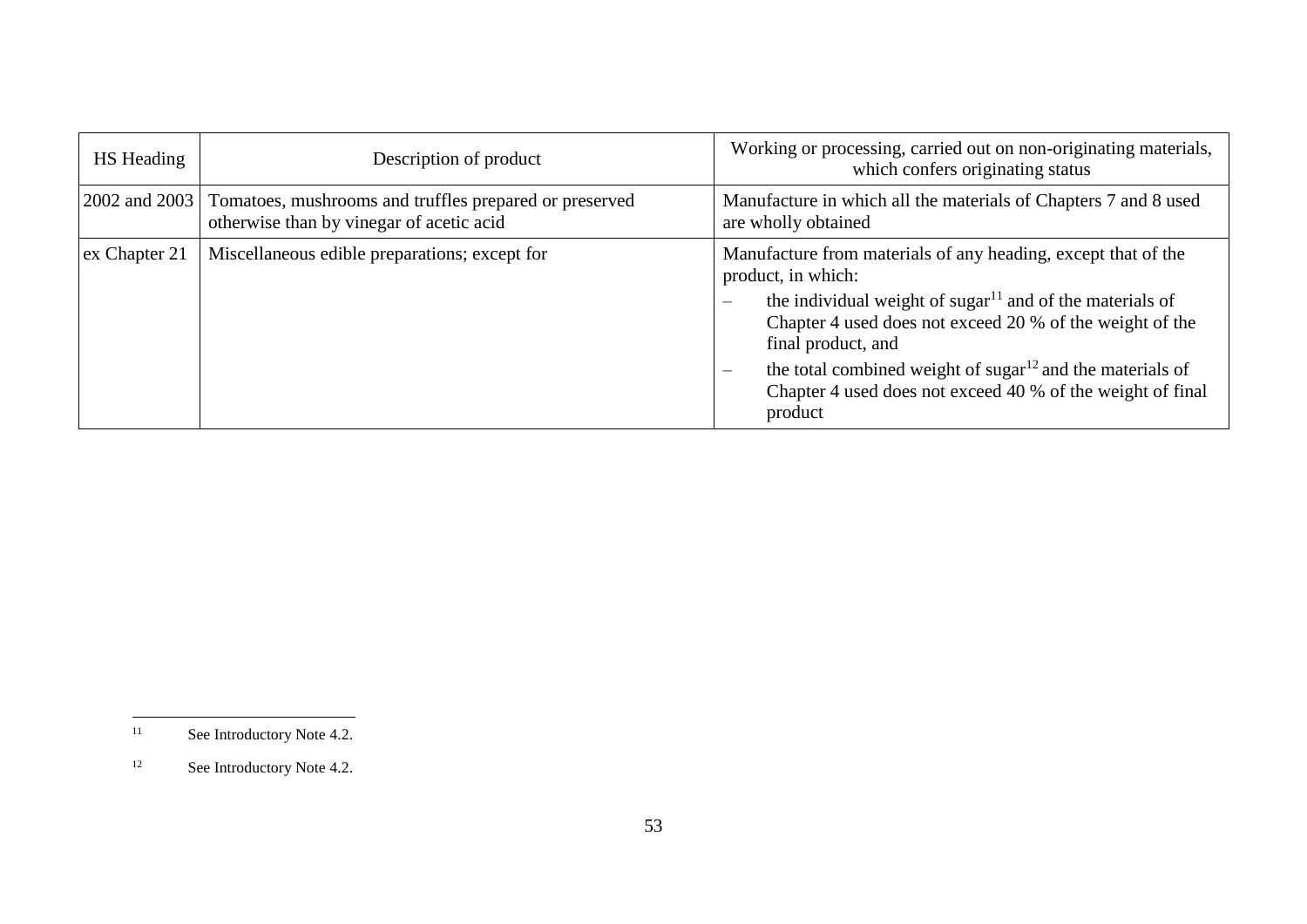| HS Heading                                                                                           | Description of product                                                                                                                                                                                                                                                                                                                                                                                                                                                                                                                                                                                                                                                                                                          | Working or processing, carried out on non-originating materials,<br>which confers originating status                                                                                                                                                                                                                                                                                   |
|------------------------------------------------------------------------------------------------------|---------------------------------------------------------------------------------------------------------------------------------------------------------------------------------------------------------------------------------------------------------------------------------------------------------------------------------------------------------------------------------------------------------------------------------------------------------------------------------------------------------------------------------------------------------------------------------------------------------------------------------------------------------------------------------------------------------------------------------|----------------------------------------------------------------------------------------------------------------------------------------------------------------------------------------------------------------------------------------------------------------------------------------------------------------------------------------------------------------------------------------|
| ex 2101.11<br>ex 2101.12<br>ex 2101.20<br>$\alpha$ 2103.10<br>ex 2103.90<br>ex 2104.10<br>ex 2106.90 | Extracts, essences and concentrates, of coffee<br>Preparations with a basis of extracts, essences or<br>concentrates of coffee or with a basis of coffee<br>Extracts, essences and concentrates, of tea or mate, and<br>preparations with a basis of these extracts, essences or<br>concentrates, or with a basis of tea or maté<br>soya sauce<br>Preparations for sauces and prepared sauces; mixed<br>condiments and seasonings (excl. soya sauce, tomato<br>ketchup and other tomato sauces, mustard, and mustard<br>flour and meal)<br><b>Balacan Chili</b><br>Breaded Taro (滚面包层的芋)<br>$\qquad \qquad -$<br>soups with Star aniseed, turmeric, pepper, cumin, clove,<br>cinnamon, chilli, coriander seeds and other spices | Manufacture from materials of any heading, except that of the<br>product, in which:<br>the individual weight of sugar and of the materials of<br>$\qquad \qquad$<br>Chapter 4 used does not exceed 40 % of the weight of the<br>final product, and<br>the total combined weight of sugar and the materials of<br>Chapter 4 used does not exceed 60 % of the weight of final<br>product |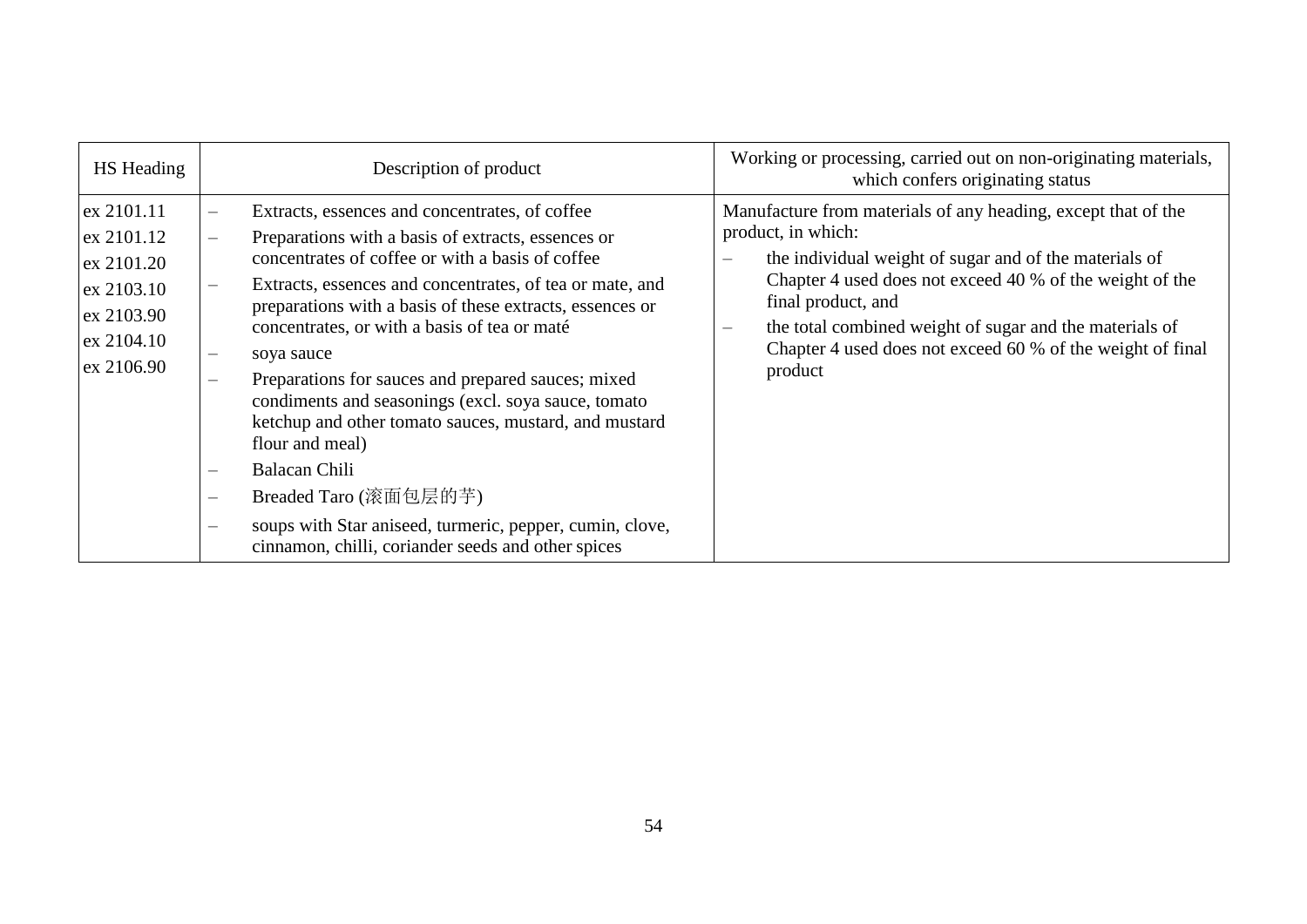| HS Heading    | Description of product                                                              | Working or processing, carried out on non-originating materials,<br>which confers originating status                                                                                                                                                                           |
|---------------|-------------------------------------------------------------------------------------|--------------------------------------------------------------------------------------------------------------------------------------------------------------------------------------------------------------------------------------------------------------------------------|
| Chapter 22    | Beverages, spirits and vinegar                                                      | Manufacture from materials of any heading, except that of the<br>product and headings 2207 and 2208, in which:                                                                                                                                                                 |
|               |                                                                                     | all the materials of sub-headings 0806 10, 2009 61, 2009 69<br>$\overline{\phantom{0}}$<br>used are wholly obtained, and                                                                                                                                                       |
|               |                                                                                     | the individual weight of sugar <sup>13</sup> and of the materials of<br>$\overline{\phantom{m}}$<br>Chapter 4 used does not exceed 20 % of the weight of the<br>final product, and<br>the total combined weight of sugar $14$ and the materials of<br>$\overline{\phantom{a}}$ |
|               |                                                                                     | Chapter 4 used does not exceed 40 % of the weight of final<br>product                                                                                                                                                                                                          |
| ex Chapter 23 | Residues and waste from the food industries; prepared animal<br>fodder; except for: | Manufacture from materials of any heading, except that of the<br>product                                                                                                                                                                                                       |
| ex 2303       | Residues of starch manufacture                                                      | Manufacture from materials of any heading, except that of the<br>product, in which the weight of the materials of Chapter 10 used<br>does not exceed 20 % of the weight of the final product                                                                                   |

 $13$ See Introductory Note 4.2.

<sup>&</sup>lt;sup>14</sup> See Introductory Note 4.2.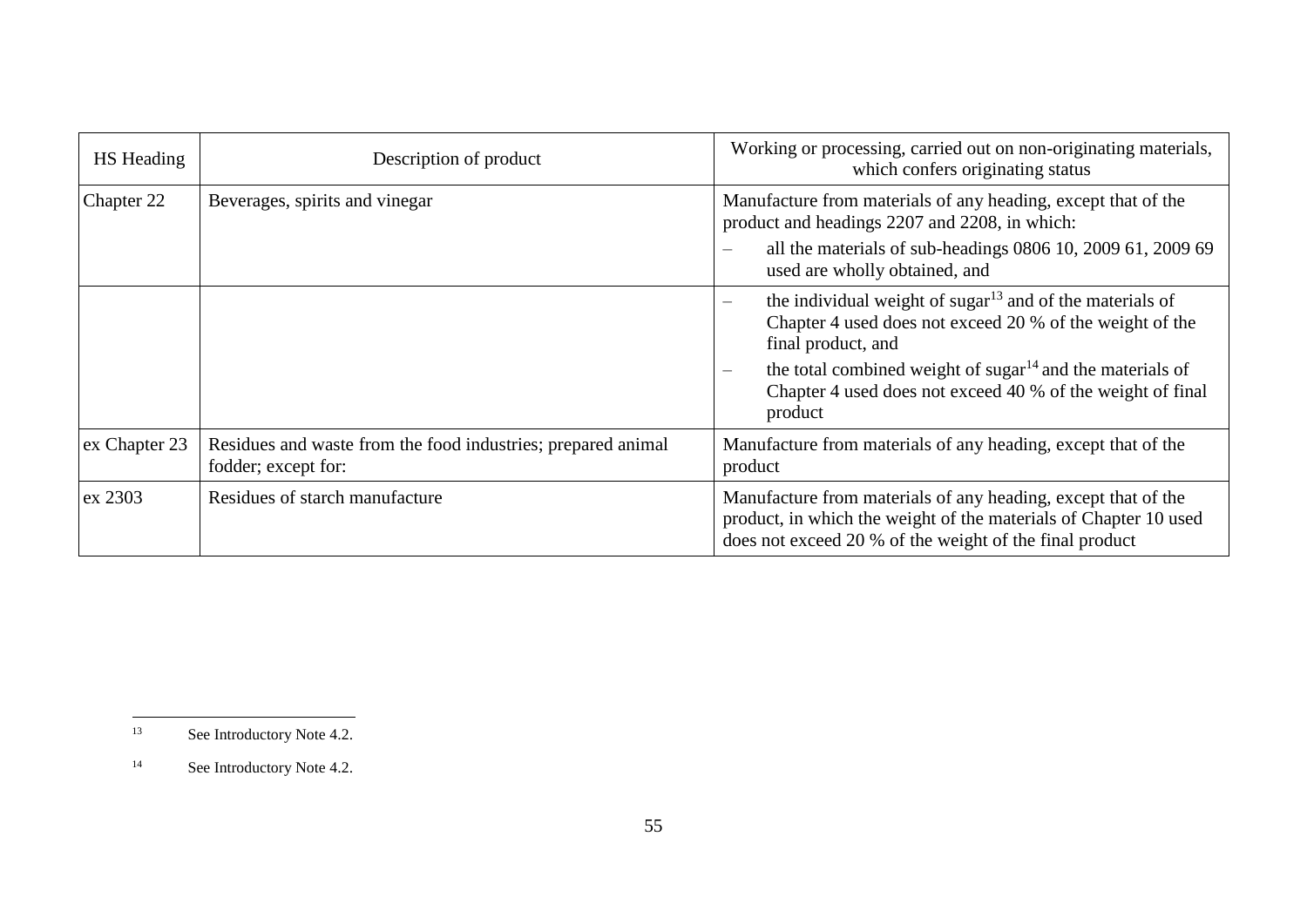| <b>HS</b> Heading | Description of product                        | Working or processing, carried out on non-originating materials,<br>which confers originating status                                                              |
|-------------------|-----------------------------------------------|-------------------------------------------------------------------------------------------------------------------------------------------------------------------|
| 2309              | Preparations of a kind used in animal feeding | Manufacture from materials of any heading, except that of the<br>product, in which:                                                                               |
|                   |                                               | all the materials of Chapters 2 and 3 used are wholly<br>$\equiv$<br>obtained, and                                                                                |
|                   |                                               | the materials of Chapter 10 and 11 and headings 2302 and<br>$\overline{\phantom{m}}$<br>2303 used does not exceed 20 % of the weight of the final<br>product, and |
|                   |                                               | the individual weight of sugar <sup>15</sup> and of the materials of<br>Chapter 4 used does not exceed 20 % of the weight of the<br>final product, and            |
|                   |                                               | the total combined weight of sugar and the materials of<br>$\overline{\phantom{m}}$<br>Chapter 4 used does not exceed 40 % of the weight of final<br>product      |

 $15$ See Introductory Note 4.2.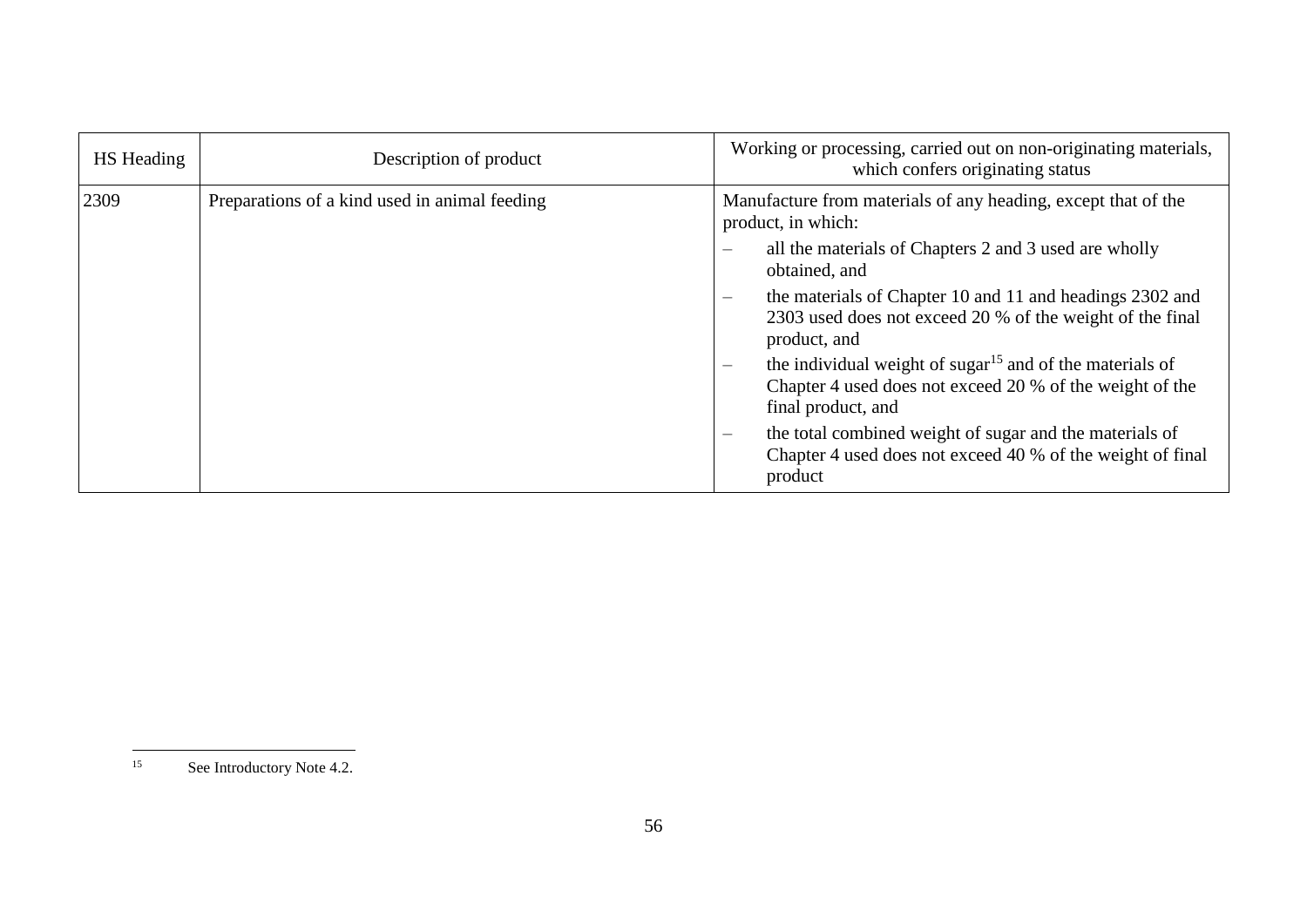| <b>HS</b> Heading | Description of product                                                                 | Working or processing, carried out on non-originating materials,<br>which confers originating status                                                                                                                                                                             |
|-------------------|----------------------------------------------------------------------------------------|----------------------------------------------------------------------------------------------------------------------------------------------------------------------------------------------------------------------------------------------------------------------------------|
| ex Chapter 24     | Tobacco and manufactured tobacco substitutes; except for:                              | Manufacture from materials of any heading in which the weight of<br>materials of Chapter 24 used does not exceed 30 % of the total<br>weight of materials of Chapter 24 used                                                                                                     |
| 2401              | Unmanufactured tobacco; tobacco refuse                                                 | All unmanufactured tobacco and tobacco refuse of Chapter 24 is<br>wholly obtained                                                                                                                                                                                                |
| ex 2402           | Cigarettes, of tobacco or of tobacco substitutes                                       | Manufacture from materials of any heading except that of the<br>product and of smoking tobacco of sub-heading 2403 10, in which<br>at least 10 % by weight of all materials of Chapter 24 used is<br>wholly obtained unmanufactured tobacco or tobacco refuse of<br>heading 2401 |
| ex Chapter 25     | Salt; sulphur; earths and stone; plastering materials, lime and<br>cement; except for: | Manufacture from materials of any heading, except that of the<br>product<br><b>or</b>                                                                                                                                                                                            |
|                   |                                                                                        | Manufacture in which the value of all the materials used does not<br>exceed 40 % of the ex-works price of the product                                                                                                                                                            |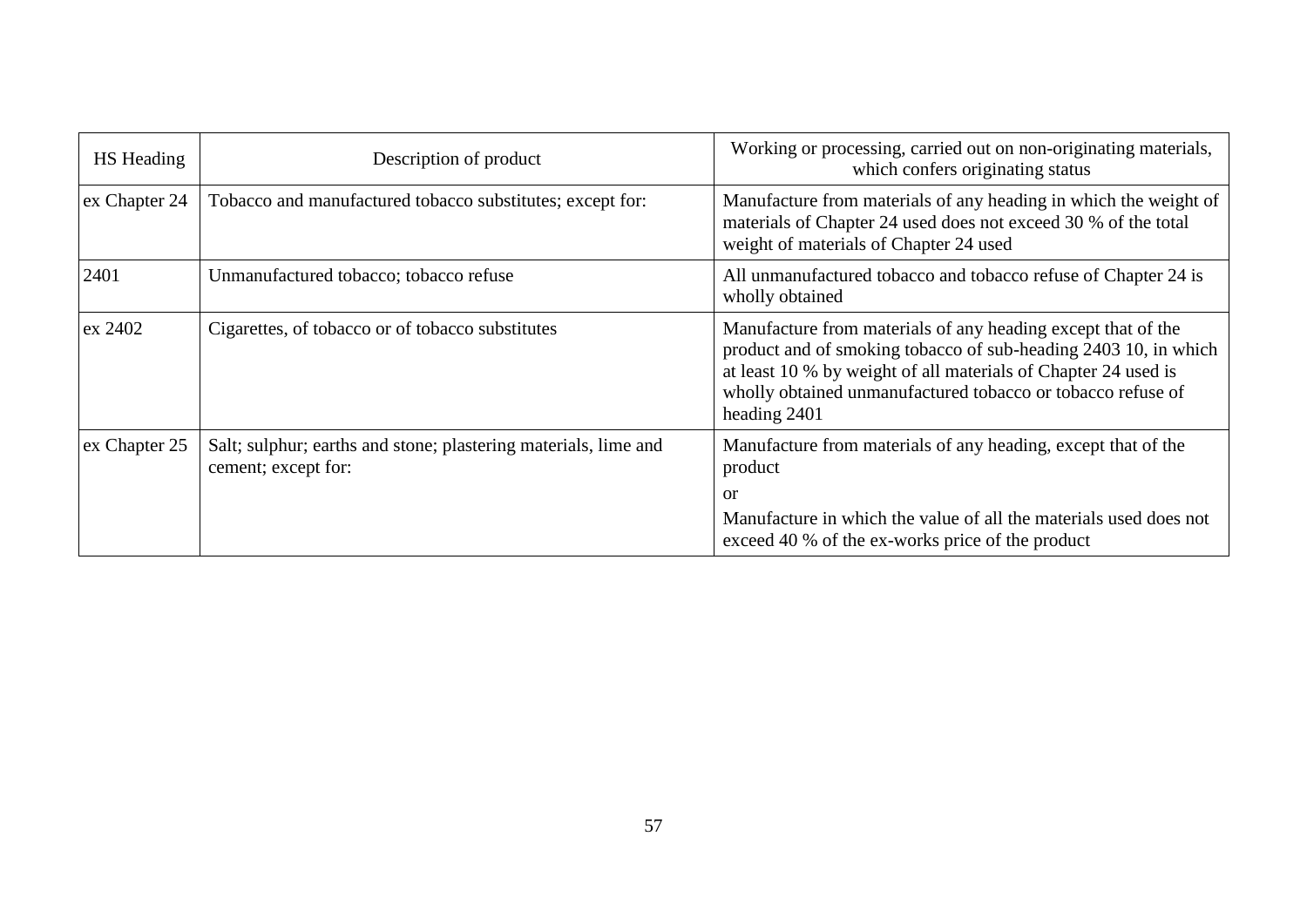| HS Heading    | Description of product                                                                                                                                                                              | Working or processing, carried out on non-originating materials,<br>which confers originating status                                      |
|---------------|-----------------------------------------------------------------------------------------------------------------------------------------------------------------------------------------------------|-------------------------------------------------------------------------------------------------------------------------------------------|
| $ex$ 2519     | Crushed natural magnesium carbonate (magnesite), in<br>hermetically-sealed containers, and magnesium oxide, whether or<br>not pure, other than fused magnesia or dead-burned (sintered)<br>magnesia | Manufacture from materials of any heading, except that of the<br>product. However, natural magnesium carbonate (magnesite) may<br>be used |
| Chapter 26    | Ores, slag and ash                                                                                                                                                                                  | Manufacture from materials of any heading, except that of the<br>product                                                                  |
| ex Chapter 27 | Mineral fuels, mineral oils and products of their distillation;<br>bituminous substances; mineral waxes, except for:                                                                                | Manufacture from materials of any heading, except that of the<br>product                                                                  |
|               |                                                                                                                                                                                                     | or                                                                                                                                        |
|               |                                                                                                                                                                                                     | Manufacture in which the value of all the materials used does not<br>exceed 60 % of the ex-works price of the product                     |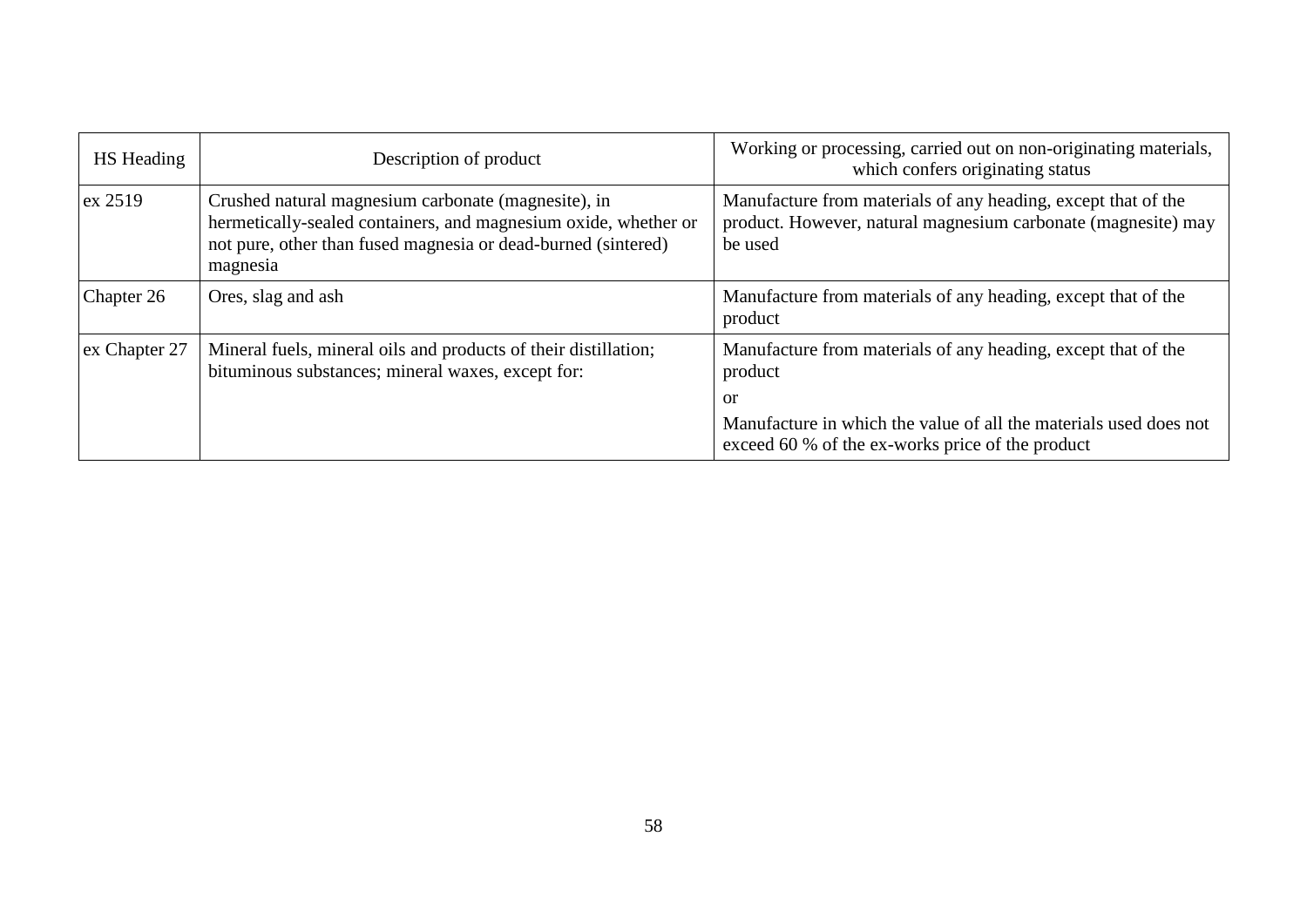| <b>HS</b> Heading | Description of product                                                                                                                                                                                                                                                                                                                                                                    | Working or processing, carried out on non-originating materials,<br>which confers originating status                                                                                                                                                                                                                                                                                  |
|-------------------|-------------------------------------------------------------------------------------------------------------------------------------------------------------------------------------------------------------------------------------------------------------------------------------------------------------------------------------------------------------------------------------------|---------------------------------------------------------------------------------------------------------------------------------------------------------------------------------------------------------------------------------------------------------------------------------------------------------------------------------------------------------------------------------------|
| ex 2707           | Oils in which the weight of the aromatic constituents exceeds that<br>of the non-aromatic constituents, being oils similar to mineral oils<br>obtained by distillation of high temperature coal tar, of which<br>more than 65 % by volume distils at a temperature of up to $250^{\circ}$ C<br>(including mixtures of petroleum spirit and benzole), for use as<br>power or heating fuels | Operations of refining and/or one or more specific process(es) <sup>16</sup><br>$\alpha$<br>Other operations in which all the materials used are classified<br>within a heading other than that of the product. However,<br>materials of the same heading as the product may be used,<br>provided that their total value does not exceed 50 % of the<br>ex-works price of the product |
| 2710              | Petroleum oils and oils obtained from bituminous materials, other<br>than crude; preparations not elsewhere specified or included,<br>containing by weight 70 % or more of petroleum oils or of oils<br>obtained from bituminous materials, these oils being the basic<br>constituents of the preparations; waste oils                                                                    | Operations of refining and/or one or more specific<br>process(es) <sup>17</sup> or<br>Other operations in which all the materials used are classified<br>within a heading other than that of the product. However,<br>materials of the same heading as the product may be used,<br>provided that their total value does not exceed 50 % of the<br>ex-works price of the product       |

 $16\,$ <sup>16</sup> For the special conditions relating to "specific processes", see Introductory Notes 8.1 and 8.3.

<sup>&</sup>lt;sup>17</sup> For the special conditions relating to "specific processes", see Introductory Note 8.2.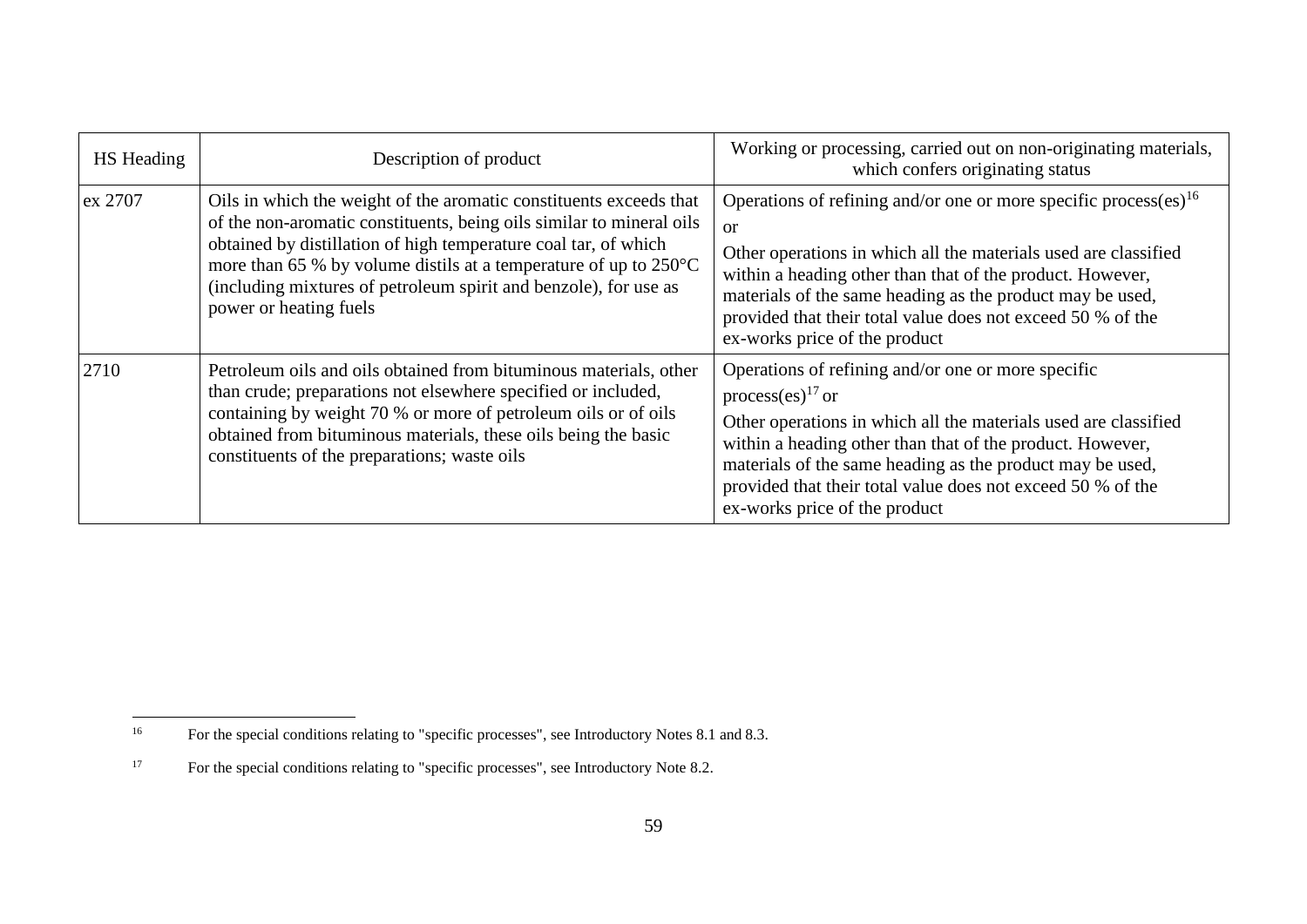| <b>HS</b> Heading | Description of product                                                                                                                                                                                                              | Working or processing, carried out on non-originating materials,<br>which confers originating status                                                                                                                                                                                                                                                                                  |
|-------------------|-------------------------------------------------------------------------------------------------------------------------------------------------------------------------------------------------------------------------------------|---------------------------------------------------------------------------------------------------------------------------------------------------------------------------------------------------------------------------------------------------------------------------------------------------------------------------------------------------------------------------------------|
| 2711              | Petroleum gases and other gaseous hydrocarbons                                                                                                                                                                                      | Operations of refining and/or one or more specific process(es) <sup>18</sup><br>or<br>Other operations in which all the materials used are classified<br>within a heading other than that of the product. However,<br>materials of the same heading as the product may be used,<br>provided that their total value does not exceed 50 % of the<br>ex-works price of the product       |
| 2712              | Petroleum jelly; paraffin wax, microcrystalline petroleum wax,<br>slack wax, ozokerite, lignite wax, peat wax, other mineral waxes,<br>and similar products obtained by synthesis or by other processes,<br>whether or not coloured | Operations of refining and/or one or more specific process(es) <sup>19</sup><br>$\alpha$<br>Other operations in which all the materials used are classified<br>within a heading other than that of the product. However,<br>materials of the same heading as the product may be used,<br>provided that their total value does not exceed 50 % of the<br>ex-works price of the product |

 $18\,$ <sup>18</sup> For the special conditions relating to "specific processes", see Introductory Note 8.2.

<sup>&</sup>lt;sup>19</sup> For the special conditions relating to "specific processes", see Introductory Note 8.2.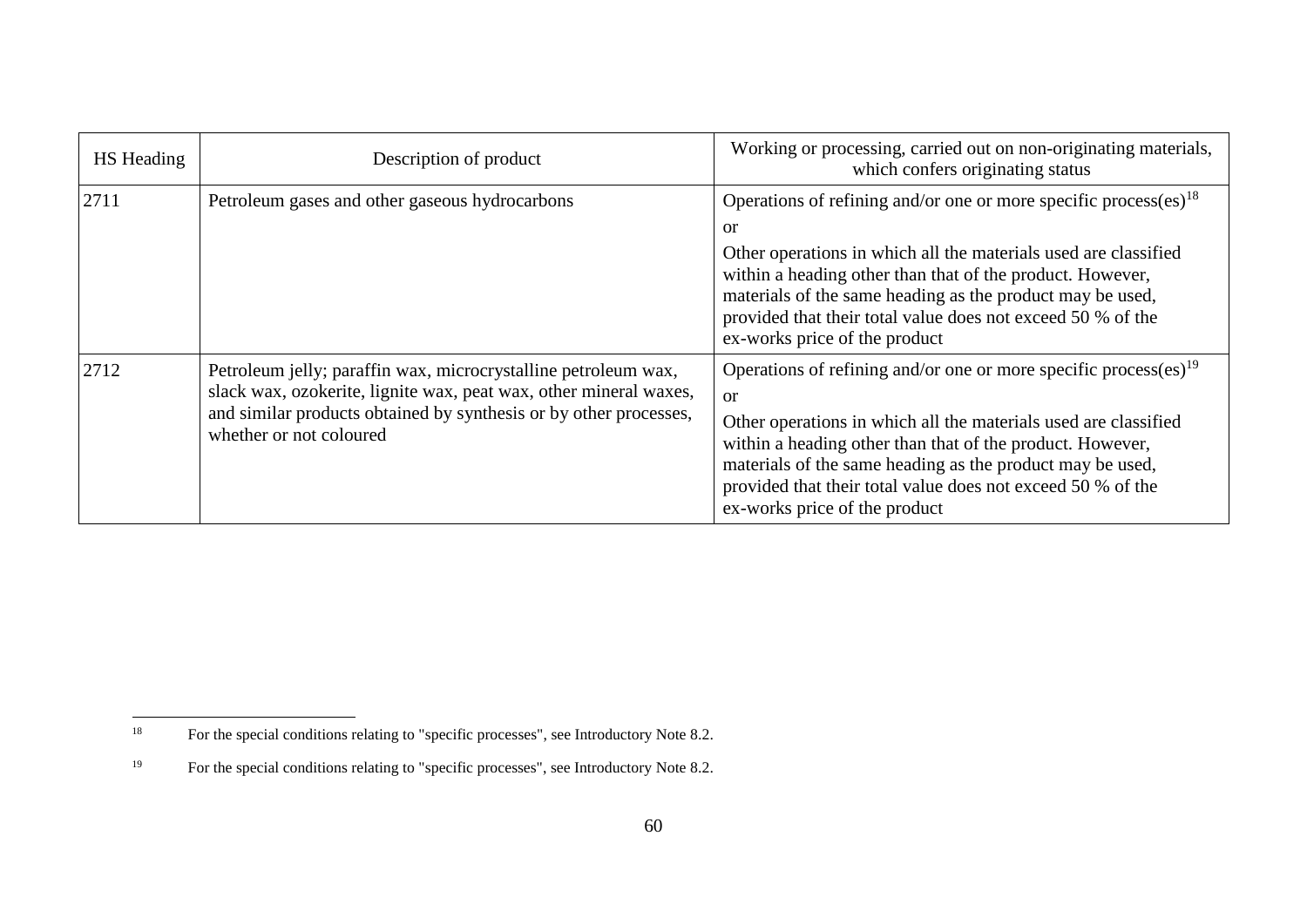| HS Heading | Description of product                                                                                                                                  | Working or processing, carried out on non-originating materials,<br>which confers originating status                                                                                                                                                                                                                                                                            |
|------------|---------------------------------------------------------------------------------------------------------------------------------------------------------|---------------------------------------------------------------------------------------------------------------------------------------------------------------------------------------------------------------------------------------------------------------------------------------------------------------------------------------------------------------------------------|
| 2713       | Petroleum coke, petroleum bitumen and other residues of<br>petroleum oils or of oils obtained from bituminous materials                                 | Operations of refining and/or one or more specific process(es) <sup>20</sup><br>or<br>Other operations in which all the materials used are classified<br>within a heading other than that of the product. However,<br>materials of the same heading as the product may be used,<br>provided that their total value does not exceed 50 % of the<br>ex-works price of the product |
| Chapter 28 | Inorganic chemicals; organic or inorganic compounds of precious<br>metals, of rare-earth metals, of radioactive elements or of<br>isotopes; except for: | Manufacture from materials of any heading, except that of the<br>product. However, materials of the same heading as the product<br>may be used, provided that their total value does not exceed 20 %<br>of the ex-works price of the product<br>or<br>Manufacture in which the value of all the materials used does not<br>exceed 40 % of the ex-works price of the product     |

 $20\,$ <sup>20</sup> For the special conditions relating to "specific processes", see Introductory Notes 8.1 and 8.3.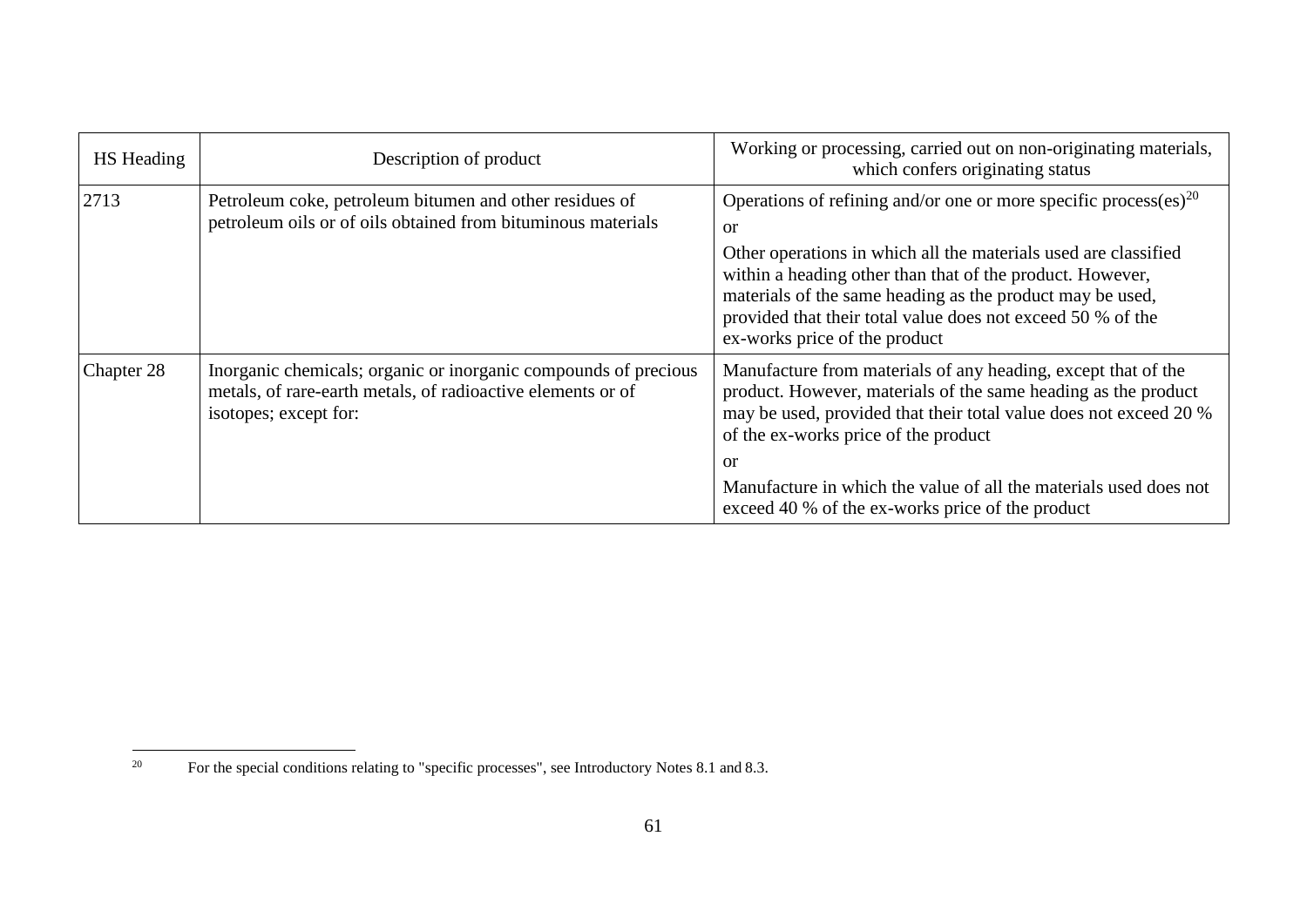| <b>HS</b> Heading | Description of product                                                       | Working or processing, carried out on non-originating materials,<br>which confers originating status                                                                                                                                             |
|-------------------|------------------------------------------------------------------------------|--------------------------------------------------------------------------------------------------------------------------------------------------------------------------------------------------------------------------------------------------|
| ex Chapter 29     | Organic chemicals; except for:                                               | Manufacture from materials of any heading, except that of the<br>product. However, materials of the same heading as the product<br>may be used, provided that their total value does not exceed 20 %<br>of the ex-works price of the product     |
|                   |                                                                              | or                                                                                                                                                                                                                                               |
|                   |                                                                              | Manufacture in which the value of all the materials used does not<br>exceed 40 % of the ex-works price of the product                                                                                                                            |
| ex 2905           | Metal alcoholates of alcohols of this heading and of ethanol;<br>except for: | Manufacture from materials of any heading, including other<br>materials of heading 2905. However, metal alcoholates of this<br>heading may be used, provided that their total value does not<br>exceed 20 % of the ex-works price of the product |
|                   |                                                                              | or                                                                                                                                                                                                                                               |
|                   |                                                                              | Manufacture in which the value of all the materials used does not<br>exceed 40 % of the ex-works price of the product                                                                                                                            |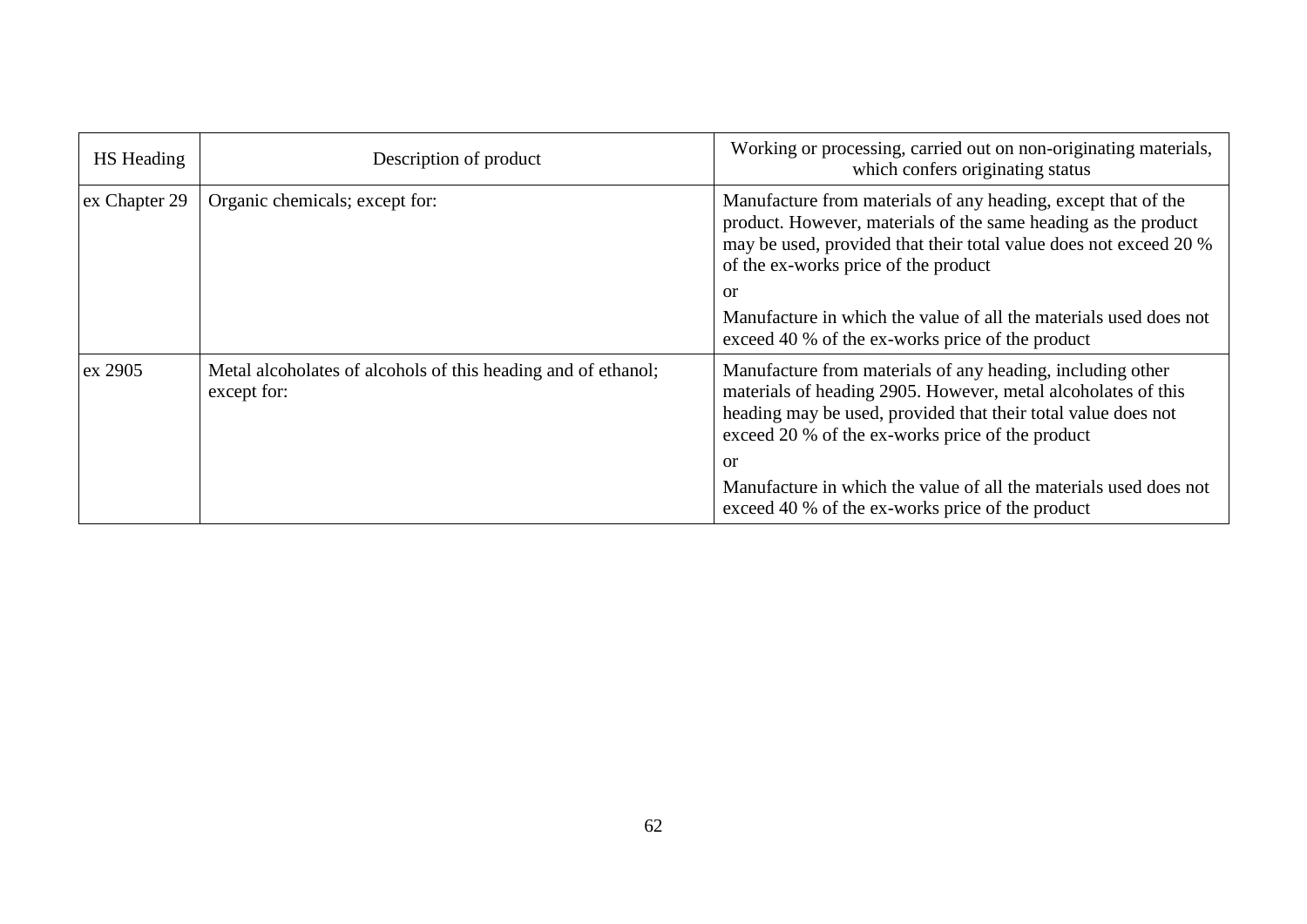| HS Heading                                         | Description of product                    | Working or processing, carried out on non-originating materials,<br>which confers originating status                                                                                                                                               |
|----------------------------------------------------|-------------------------------------------|----------------------------------------------------------------------------------------------------------------------------------------------------------------------------------------------------------------------------------------------------|
| 2905 43;<br>2905 44;<br>2905 45                    | Mannitol; D-glucitol (sorbitol); Glycerol | Manufacture from materials of any subheading, except that of the<br>product. However, materials of the same subheading as the<br>product may be used, provided that their total value does not<br>exceed 20 % of the ex-works price of the product |
|                                                    |                                           | or                                                                                                                                                                                                                                                 |
|                                                    |                                           | Manufacture in which the value of all the materials used does not<br>exceed 40 % of the ex-works price of the product                                                                                                                              |
| 2906, 2909,<br> 2910,<br>2912-2918,<br>2920, 2924, |                                           | Manufacture from materials of any heading, except that of the<br>product. However, materials of the same heading as the product<br>may be used, provided that their total value does not exceed 20 %<br>of the ex-works price of the product       |
| 2931, 2933,<br>2934, 2942                          |                                           | or<br>Manufacture in which the value of all the materials used does not<br>exceed 50 % of the ex-works price of the product                                                                                                                        |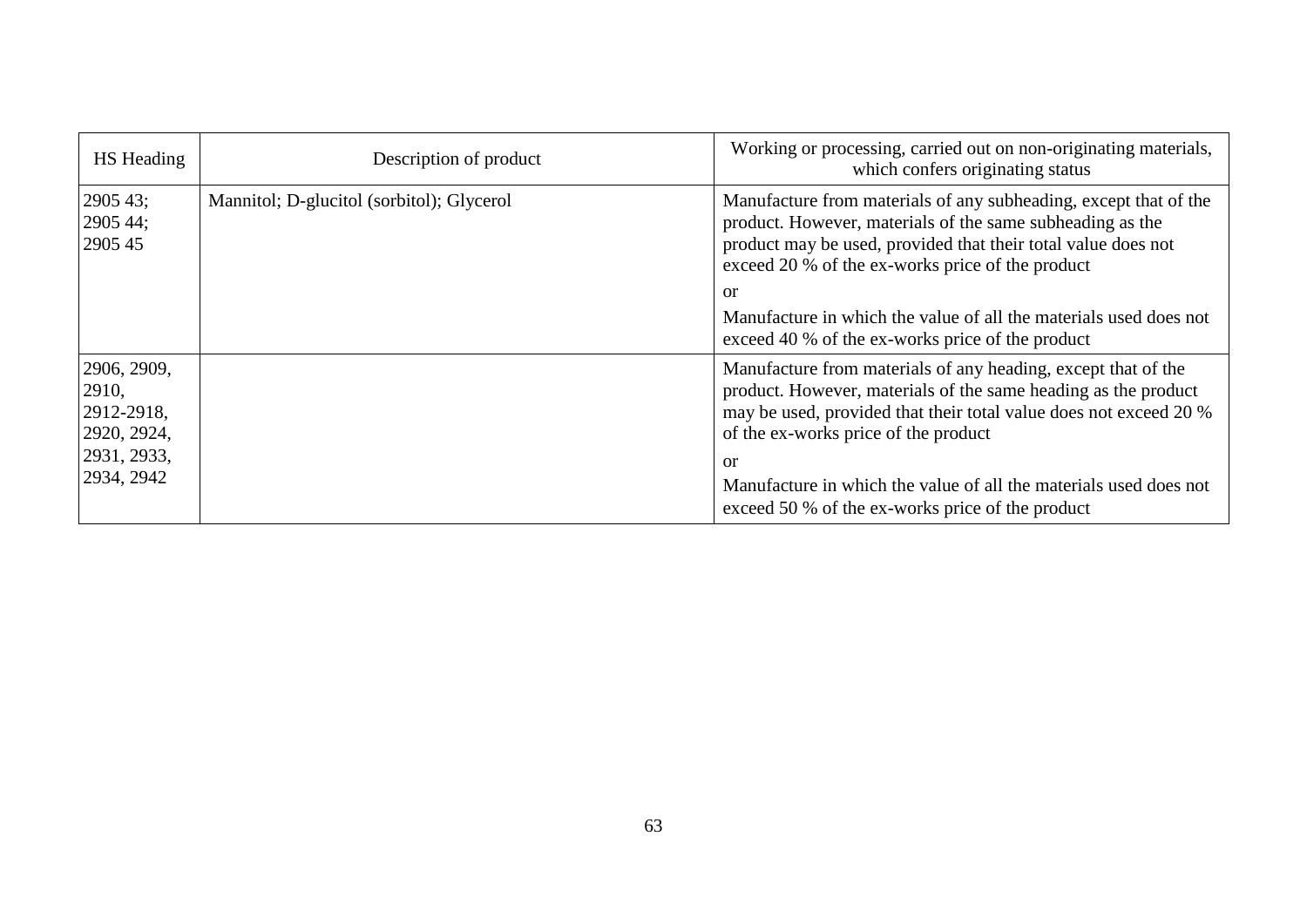| <b>HS</b> Heading | Description of product                                                                                                                                          | Working or processing, carried out on non-originating materials,<br>which confers originating status                                                                                                                                                                                                                                                                        |
|-------------------|-----------------------------------------------------------------------------------------------------------------------------------------------------------------|-----------------------------------------------------------------------------------------------------------------------------------------------------------------------------------------------------------------------------------------------------------------------------------------------------------------------------------------------------------------------------|
| Chapter 30        | Pharmaceutical products                                                                                                                                         | Manufacture from materials of any heading                                                                                                                                                                                                                                                                                                                                   |
| Chapter 31        | <b>Fertilisers</b>                                                                                                                                              | Manufacture from materials of any heading, except that of the<br>product. However, materials of the same heading as the product<br>may be used, provided that their total value does not exceed 20 %<br>of the ex-works price of the product<br>or<br>Manufacture in which the value of all the materials used does not<br>exceed 40 % of the ex-works price of the product |
| Chapter 32        | Tanning or dyeing extracts; tannins and their derivatives; dyes,<br>pigments and other colouring matter; paints and varnishes; putty<br>and other mastics; inks | Manufacture from materials of any heading, except that of the<br>product. However, materials of the same heading as the product<br>may be used, provided that their total value does not exceed 20 %<br>of the ex-works price of the product<br>or<br>Manufacture in which the value of all the materials used does not<br>exceed 50 % of the ex-works price of the product |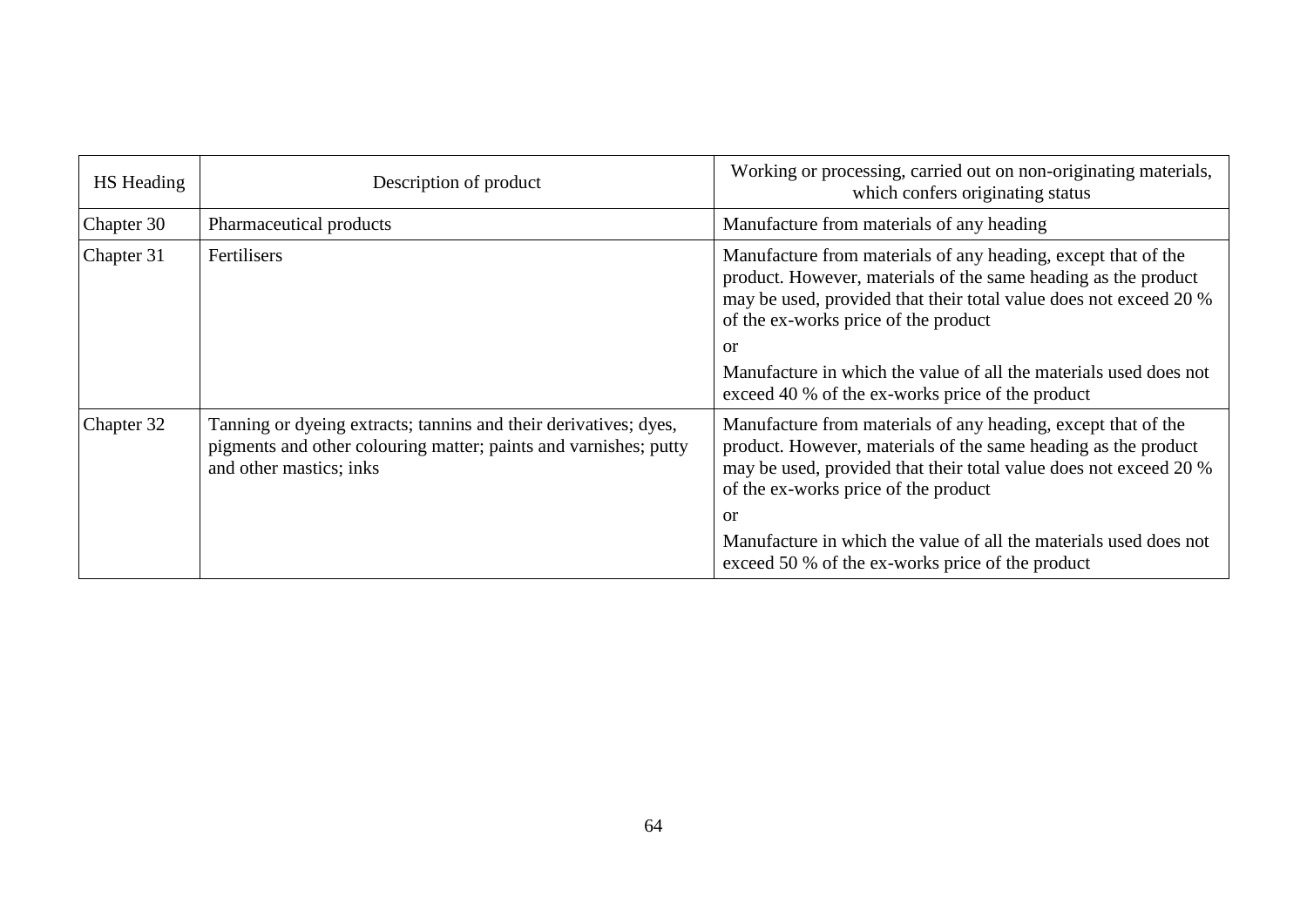| HS Heading    | Description of product                                                                                                                                                                                                                                                                             | Working or processing, carried out on non-originating materials,<br>which confers originating status                                                                                                                                               |
|---------------|----------------------------------------------------------------------------------------------------------------------------------------------------------------------------------------------------------------------------------------------------------------------------------------------------|----------------------------------------------------------------------------------------------------------------------------------------------------------------------------------------------------------------------------------------------------|
| Chapter 33    | Essential oils and resinoids; perfumery, cosmetic or toilet<br>preparations; except for:                                                                                                                                                                                                           | Manufacture from materials of any heading, except that of the<br>product. However, materials of the same heading as the product<br>may be used, provided that their total value does not exceed 20 %<br>of the ex-works price of the product       |
|               |                                                                                                                                                                                                                                                                                                    | or                                                                                                                                                                                                                                                 |
|               |                                                                                                                                                                                                                                                                                                    | Manufacture in which the value of all the materials used does not<br>exceed 50 % of the ex-works price of the product                                                                                                                              |
| ex Chapter 34 | Soap, organic surface-active agents, washing preparations,<br>lubricating preparations, artificial waxes, prepared waxes,<br>polishing or scouring preparations, candles and similar articles,<br>modelling pastes, "dental waxes" and dental preparations with a<br>basis of plaster, except for: | Manufacture from materials of any heading, except that of the<br>product. However, materials of the same heading as the product<br>may be used, provided that their total value does not exceed 20 %<br>of the ex-works price of the product<br>or |
|               |                                                                                                                                                                                                                                                                                                    | Manufacture in which the value of all the materials used does not<br>exceed 50 % of the ex-works price of the product                                                                                                                              |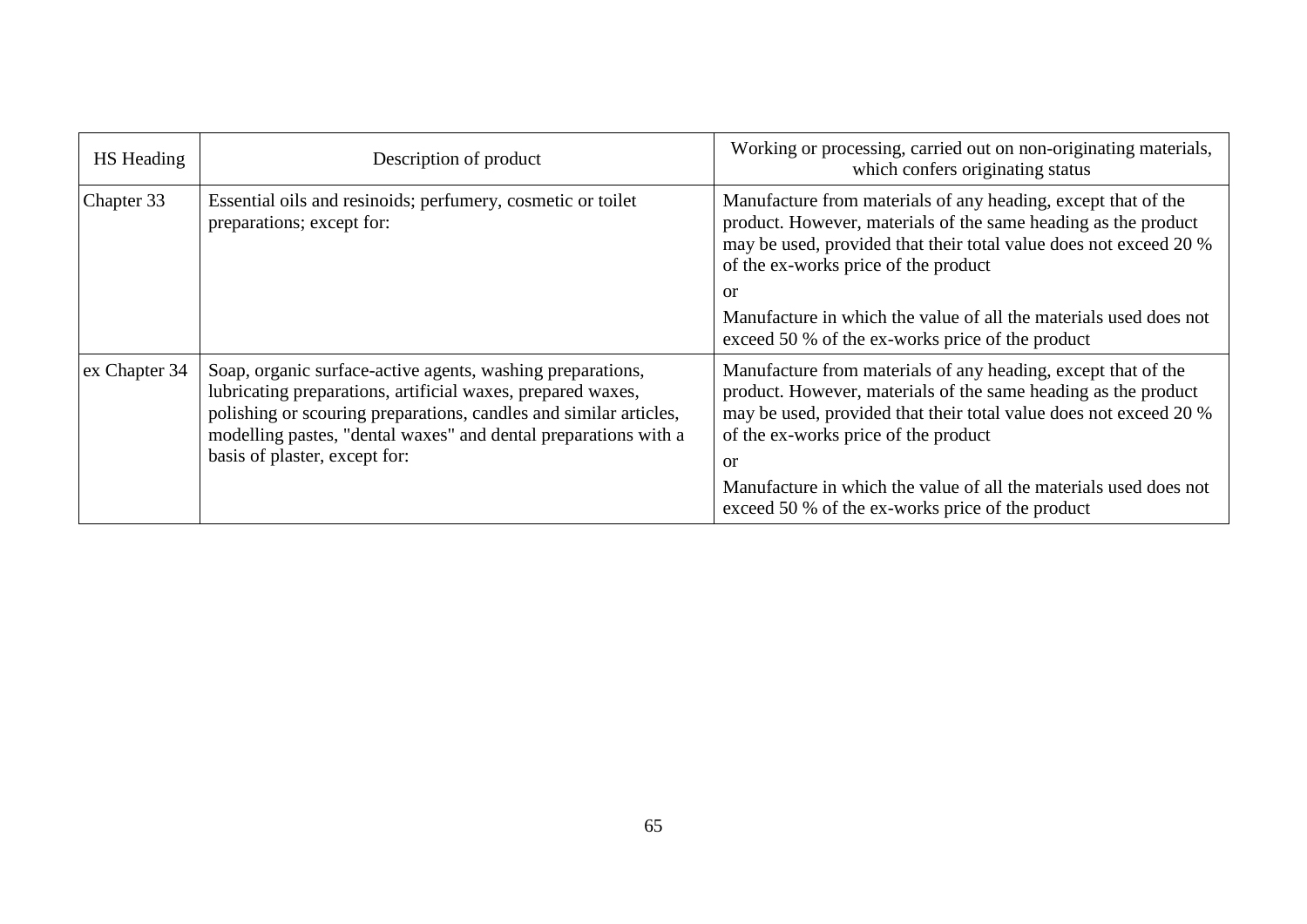| HS Heading | Description of product                                                                                                                                                 | Working or processing, carried out on non-originating materials,<br>which confers originating status                                                                                                                                         |
|------------|------------------------------------------------------------------------------------------------------------------------------------------------------------------------|----------------------------------------------------------------------------------------------------------------------------------------------------------------------------------------------------------------------------------------------|
| $ex$ 3404  | Artificial waxes and prepared waxes:<br>With a basis of paraffin, petroleum waxes, waxes obtained<br>$\frac{1}{2}$<br>from bituminous minerals, slack wax or scale wax | Manufacture from materials of any heading                                                                                                                                                                                                    |
| Chapter 35 | Albuminoidal substances; modified starches; glues; enzymes                                                                                                             | Manufacture from materials of any heading, except that of the<br>product, in which the value of all the materials used does not<br>exceed 50 % of the ex-works price of the product                                                          |
| Chapter 36 | Explosives; pyrotechnic products; matches; pyrophoric alloys;<br>certain combustible preparations                                                                      | Manufacture from materials of any heading, except that of the<br>product. However, materials of the same heading as the product<br>may be used, provided that their total value does not exceed 20 %<br>of the ex-works price of the product |
|            |                                                                                                                                                                        | or<br>Manufacture in which the value of all the materials used does not<br>exceed 40 % of the ex-works price of the product                                                                                                                  |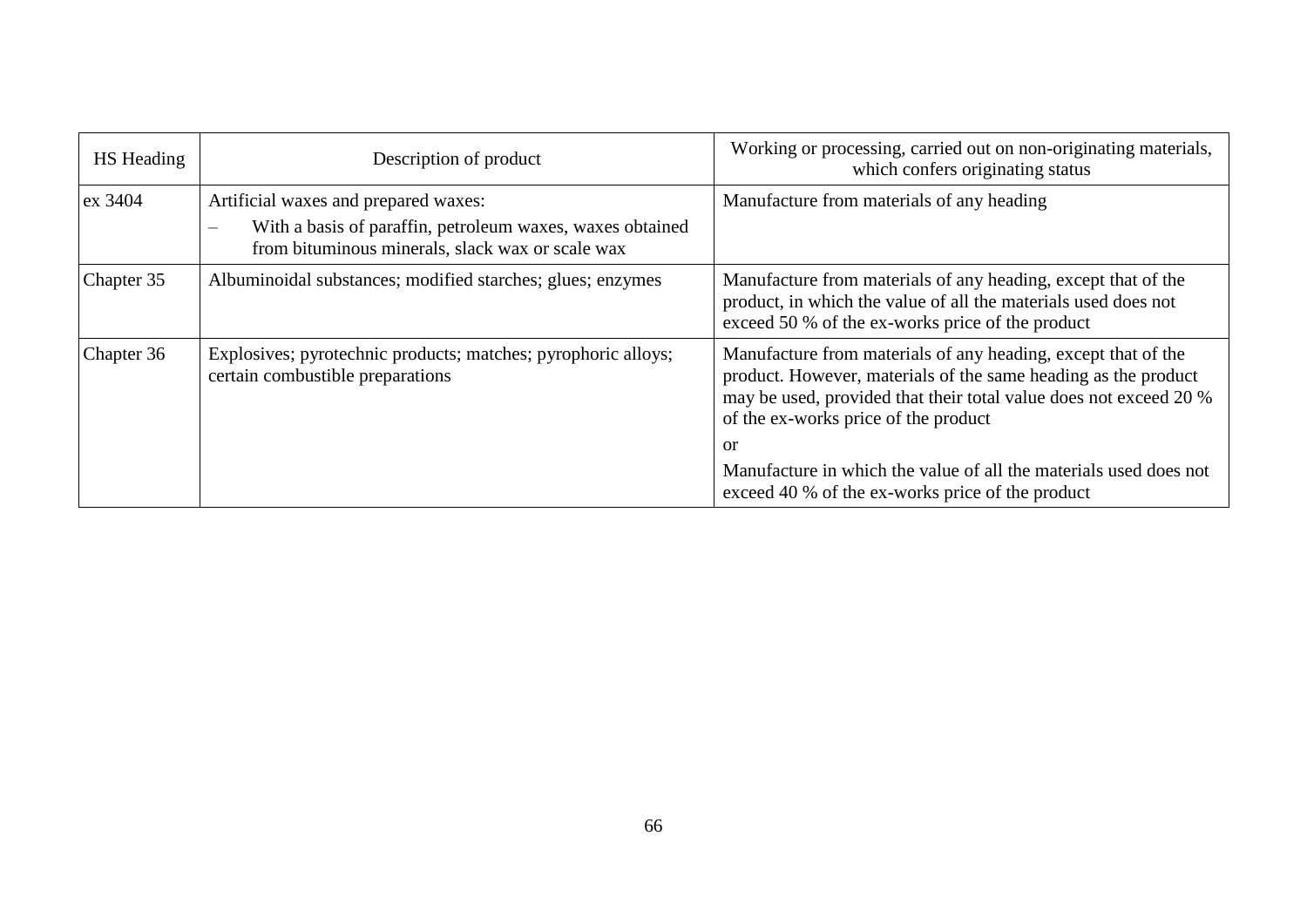| HS Heading    | Description of product                       | Working or processing, carried out on non-originating materials,<br>which confers originating status                                                                                                                                         |
|---------------|----------------------------------------------|----------------------------------------------------------------------------------------------------------------------------------------------------------------------------------------------------------------------------------------------|
| Chapter 37    | Photographic or cinematographic goods        | Manufacture from materials of any heading, except that of the<br>product. However, materials of the same heading as the product<br>may be used, provided that their total value does not exceed 20 %<br>of the ex-works price of the product |
|               |                                              | or                                                                                                                                                                                                                                           |
|               |                                              | Manufacture in which the value of all the materials used does not<br>exceed 40 % of the ex-works price of the product                                                                                                                        |
| ex Chapter 38 | Miscellaneous chemical products; except for: | Manufacture from materials of any heading, except that of the<br>product. However, materials of the same heading as the product<br>may be used, provided that their total value does not exceed 20 %<br>of the ex-works price of the product |
|               |                                              | or                                                                                                                                                                                                                                           |
|               |                                              | Manufacture in which the value of all the materials used does not<br>exceed 40 % of the ex-works price of the product                                                                                                                        |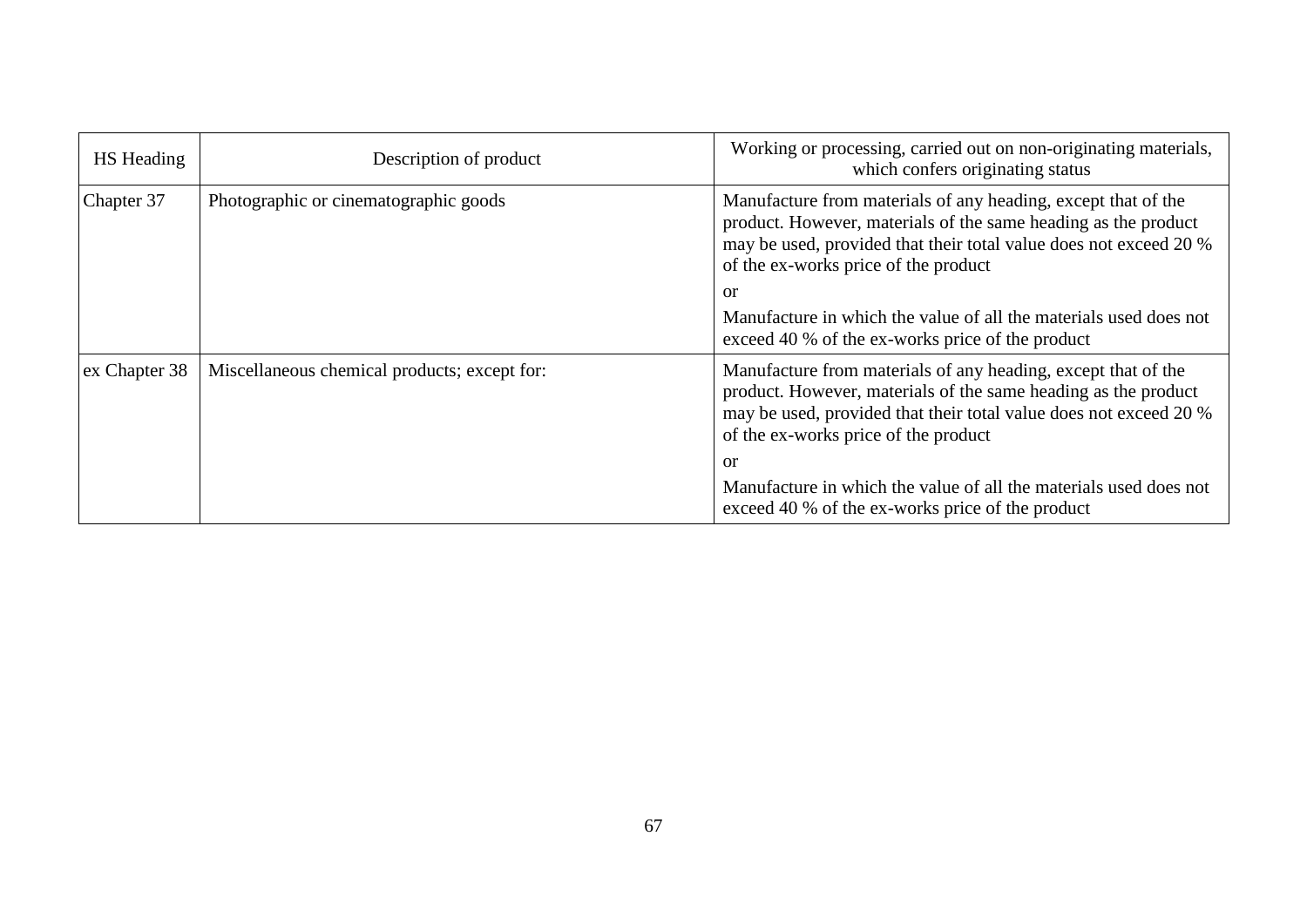| HS Heading | Description of product                                                                       | Working or processing, carried out on non-originating materials,<br>which confers originating status                                                                                                                                                                                              |
|------------|----------------------------------------------------------------------------------------------|---------------------------------------------------------------------------------------------------------------------------------------------------------------------------------------------------------------------------------------------------------------------------------------------------|
| 3823       | Industrial monocarboxylic fatty acids; acid oils from refining;<br>industrial fatty alcohols | Manufacture from materials of any heading, including other<br>materials of heading 3823                                                                                                                                                                                                           |
|            |                                                                                              | or                                                                                                                                                                                                                                                                                                |
|            |                                                                                              | Manufacture in which the value of all the materials used does not<br>exceed 40 % of the ex-works price of the product                                                                                                                                                                             |
| 3824 60    | Sorbitol other than that of subheading 2905 44                                               | Manufacture from materials of any subheading, except that of the<br>product and except materials of subheading 2905 44. However,<br>materials of the same subheading as the product may be used,<br>provided that their total value does not exceed 20 % of the ex-<br>works price of the product |
|            |                                                                                              | or                                                                                                                                                                                                                                                                                                |
|            |                                                                                              | Manufacture in which the value of all the materials used does not<br>exceed 40 % of the ex-works price of the product                                                                                                                                                                             |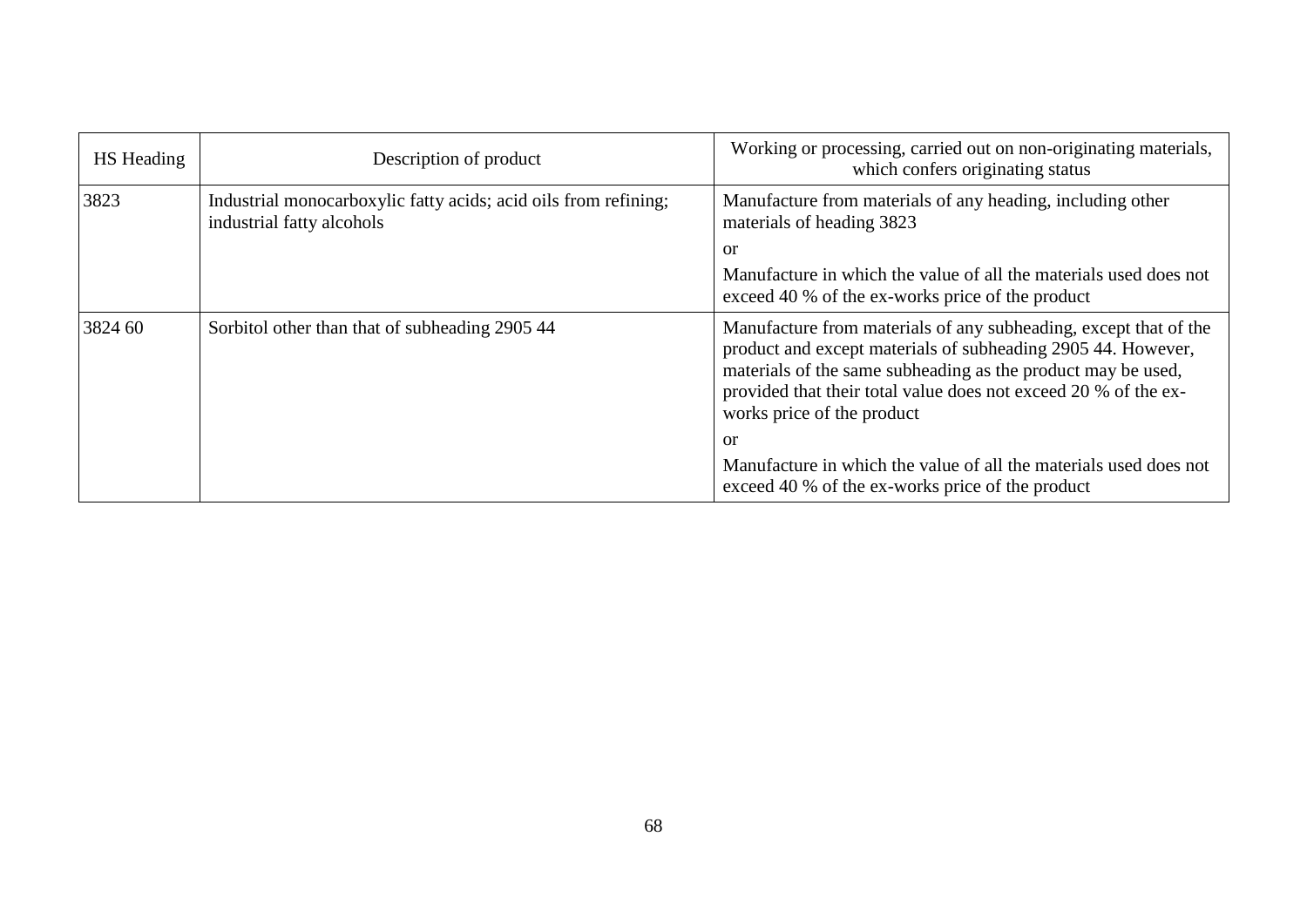| <b>HS</b> Heading   | Description of product                     | Working or processing, carried out on non-originating materials,<br>which confers originating status                                                                                                                                       |
|---------------------|--------------------------------------------|--------------------------------------------------------------------------------------------------------------------------------------------------------------------------------------------------------------------------------------------|
| ex Chapter 39       | Plastics and articles thereof: except for: | Manufacture from materials of any heading, except that of the<br>product. However materials of the same heading as the product<br>may be used, provided that their total value does not exceed 20 %<br>of the ex-work price of the product |
|                     |                                            | $\alpha$                                                                                                                                                                                                                                   |
|                     |                                            | Manufacture in which the value of all the materials used does not<br>exceed 40 % of the ex-works price of the product                                                                                                                      |
| 3903, 3905,<br>3906 |                                            | Manufacture from materials of any heading, except that of the<br>product. However materials of the same heading as the product<br>may be used, provided that their total value does not exceed 20 %<br>of the ex-work price of the product |
|                     |                                            | or                                                                                                                                                                                                                                         |
|                     |                                            | Manufacture in which the value of all the materials used does not<br>exceed 50 % of the ex-works price of the product                                                                                                                      |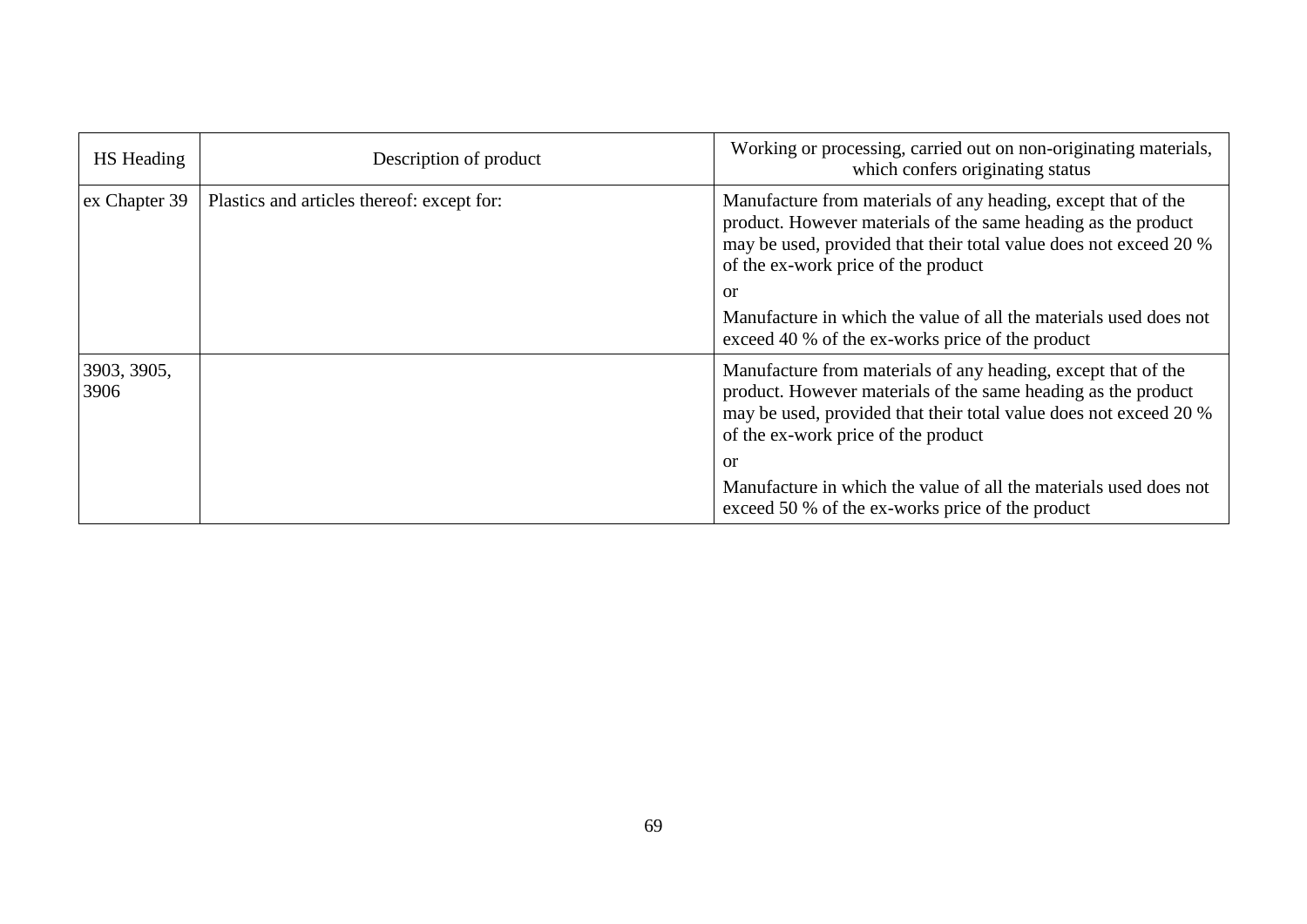| <b>HS</b> Heading | Description of product                                                                                                 | Working or processing, carried out on non-originating materials,<br>which confers originating status                                                                                                                                                             |
|-------------------|------------------------------------------------------------------------------------------------------------------------|------------------------------------------------------------------------------------------------------------------------------------------------------------------------------------------------------------------------------------------------------------------|
| ex 3907           | Copolymer, made from polycarbonate and acrylonitrile-<br>$\overline{\phantom{0}}$<br>butadiene-styrene copolymer (ABS) | Manufacture from materials of any heading, except that of the<br>product. However, materials of the same heading as the product<br>may be used, provided that their total value does not exceed 50 %<br>of the ex-works price of the product <sup>21</sup><br>or |
|                   |                                                                                                                        | Manufacture in which the value of all the materials used does not<br>exceed 50 % of the ex-works price of the product                                                                                                                                            |
|                   | Polyester                                                                                                              | Manufacture from materials of any heading, except that of the<br>product                                                                                                                                                                                         |
|                   |                                                                                                                        | or                                                                                                                                                                                                                                                               |
|                   |                                                                                                                        | Manufacture from polycarbonate of tetrabromo-(bisphenol A)                                                                                                                                                                                                       |
|                   |                                                                                                                        | or                                                                                                                                                                                                                                                               |
|                   |                                                                                                                        | Manufacture in which the value of all the materials used does not<br>exceed 50 % of the ex-works price of the product                                                                                                                                            |

 $21$ <sup>21</sup> In the case of the products composed of materials classified within both headings 3901 to 3906, and in the case of the products within headings 3907 to 3911, this restriction only applies to that group of materials which predominates by weight in the product.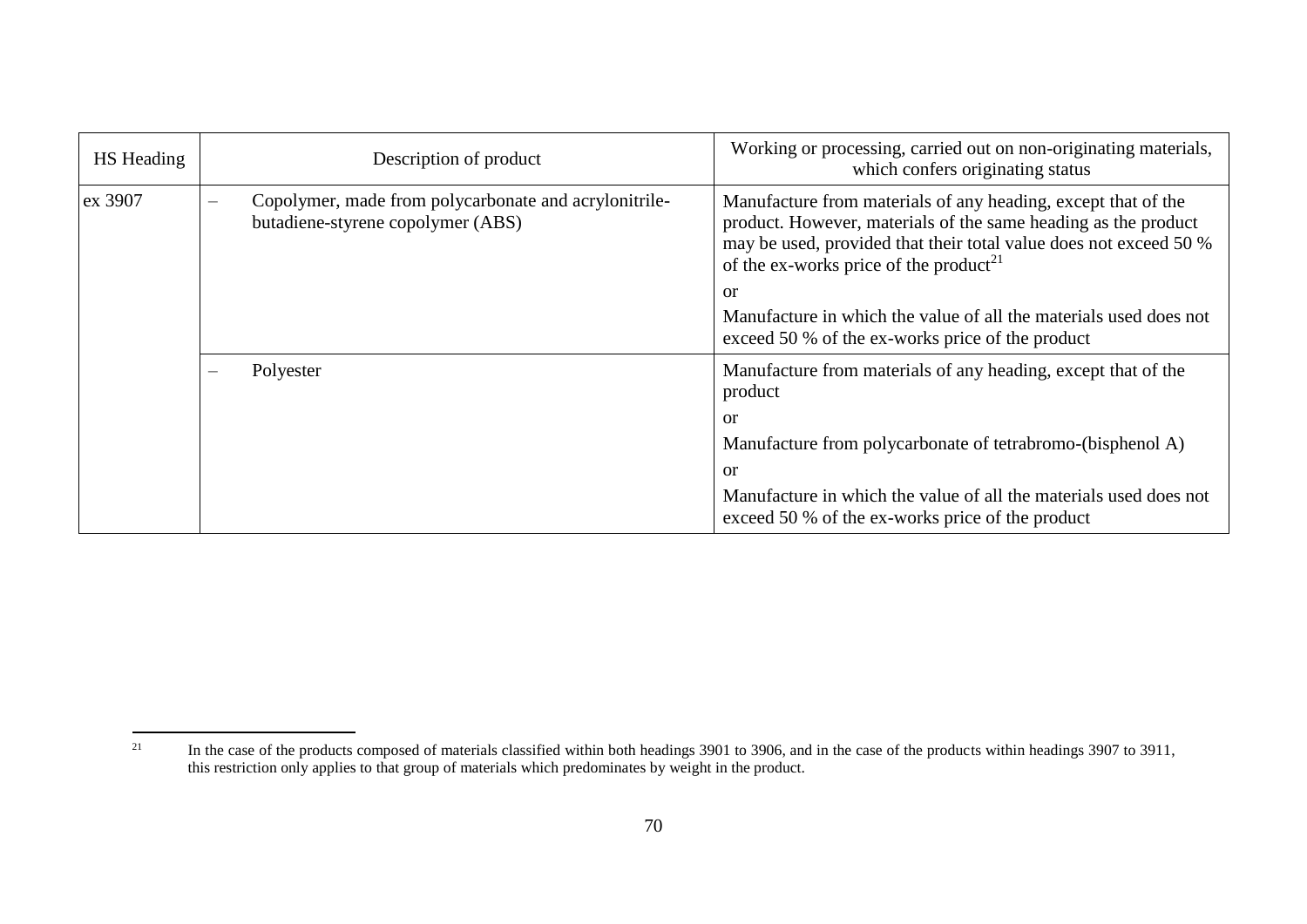| HS Heading                                                                     | Description of product                   | Working or processing, carried out on non-originating materials,<br>which confers originating status                                                                                                                                                                                                                                                                                 |
|--------------------------------------------------------------------------------|------------------------------------------|--------------------------------------------------------------------------------------------------------------------------------------------------------------------------------------------------------------------------------------------------------------------------------------------------------------------------------------------------------------------------------------|
| 3908, 3909,<br>3913,<br>3915-3917,<br>3920, 3921,<br>3922, 3924,<br>3925, 3926 |                                          | Manufacture from materials of any heading, except that of the<br>product. However materials of the same heading as the product<br>may be used, provided that their total value does not exceed 20 %<br>of the ex-work price of the product<br><sub>or</sub><br>Manufacture in which the value of all the materials used does not<br>exceed 50 % of the ex-works price of the product |
| ex Chapter 40                                                                  | Rubber and articles thereof; except for: | Manufacture from materials of any heading, except that of the<br>product<br><sub>or</sub><br>Manufacture in which the value of all the materials used does not<br>exceed 40 % of the ex-works price of the product                                                                                                                                                                   |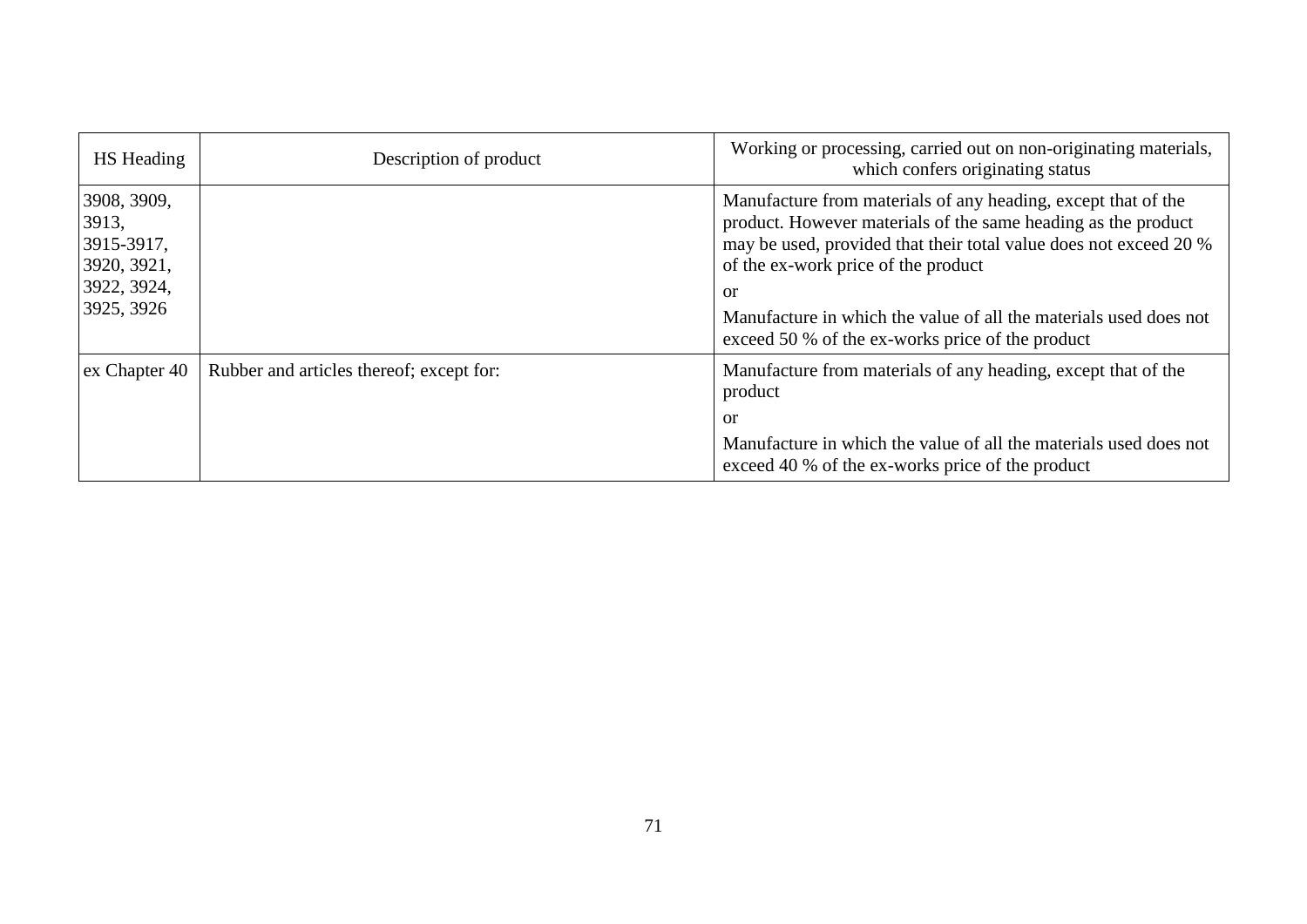| HS Heading | Description of product                                                                                                                                                                                                                  | Working or processing, carried out on non-originating materials,<br>which confers originating status                                                                                                               |
|------------|-----------------------------------------------------------------------------------------------------------------------------------------------------------------------------------------------------------------------------------------|--------------------------------------------------------------------------------------------------------------------------------------------------------------------------------------------------------------------|
| 4002.99    | Other Synthetic rubber and factice derived from oils, in primary<br>forms or in plates, sheets or strip; mixtures of any product of<br>heading 4001 with any product of this heading, in primary forms<br>or in plates, sheets or strip | Manufacture from materials of any heading, except that of the<br>product<br><sub>or</sub><br>Manufacture in which the value of all the materials used does not<br>exceed 60 % of the ex-works price of the product |
| 4010       | Conveyor or transmission belts or belting,                                                                                                                                                                                              | Manufacture from materials of any heading, except that of the<br>product<br><sub>or</sub><br>Manufacture in which the value of all the materials used does not<br>exceed 50 % of the ex-works price of the product |
| 4012       | Retreaded or used pneumatic tyres of rubber; solid or cushion<br>tyres, tyre treads and tyre flaps, of rubber:                                                                                                                          |                                                                                                                                                                                                                    |
|            | Retreaded pneumatic, solid or cushion tyres, of rubber<br>$\overline{\phantom{a}}$                                                                                                                                                      | Retreading of used tyres                                                                                                                                                                                           |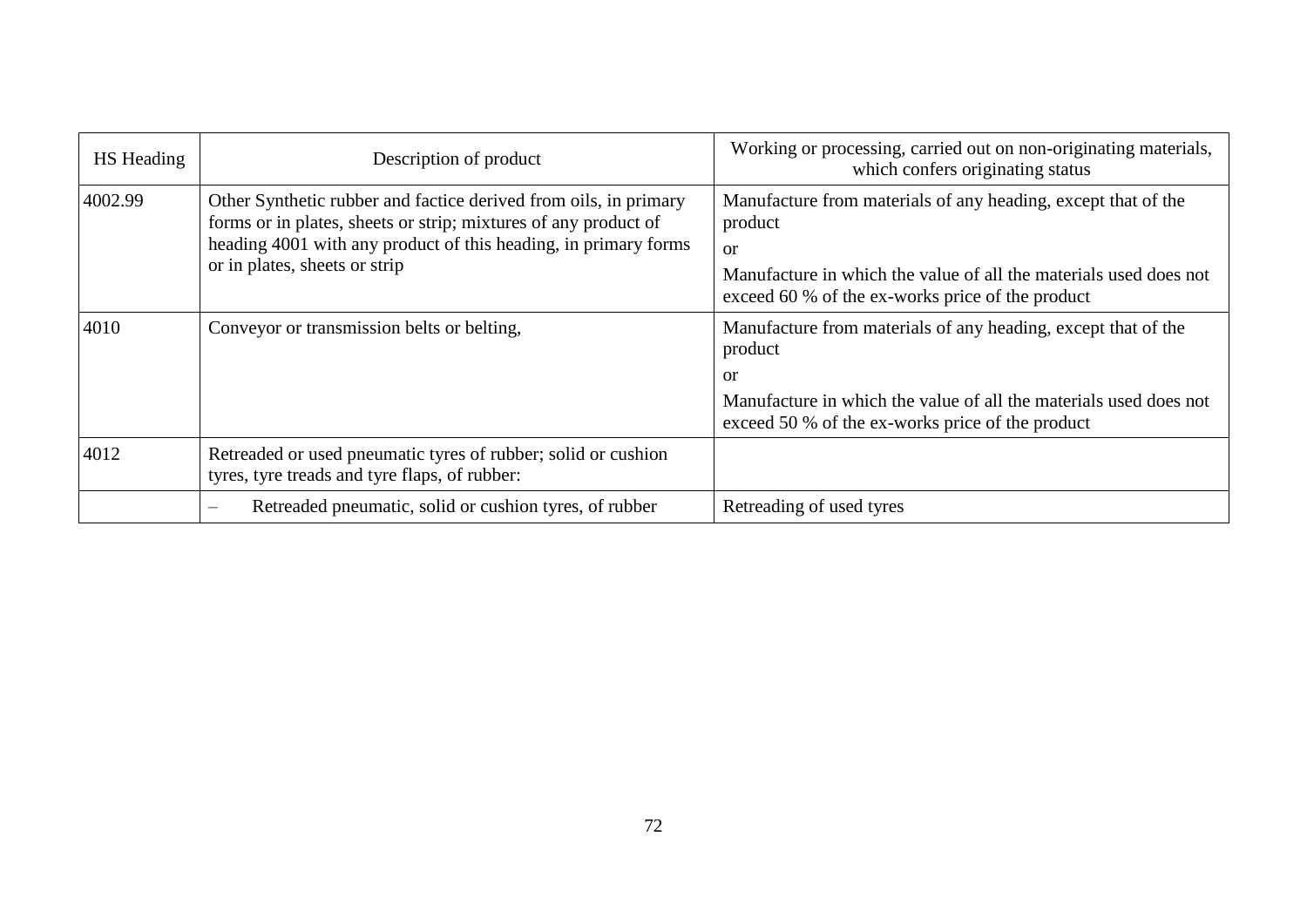| <b>HS</b> Heading | Description of product                                             | Working or processing, carried out on non-originating materials,<br>which confers originating status                  |
|-------------------|--------------------------------------------------------------------|-----------------------------------------------------------------------------------------------------------------------|
|                   | Other                                                              | Manufacture from materials of any heading, except those of<br>headings $4011$ and $4012$                              |
|                   |                                                                    | <b>or</b>                                                                                                             |
|                   |                                                                    | Manufacture in which the value of all the materials used does not<br>exceed 70 % of the ex-works price of the product |
| ex Chapter 41     | Raw hides and skins (other than furskins) and leather; except for: | Manufacture from materials of any heading, except that of the<br>product                                              |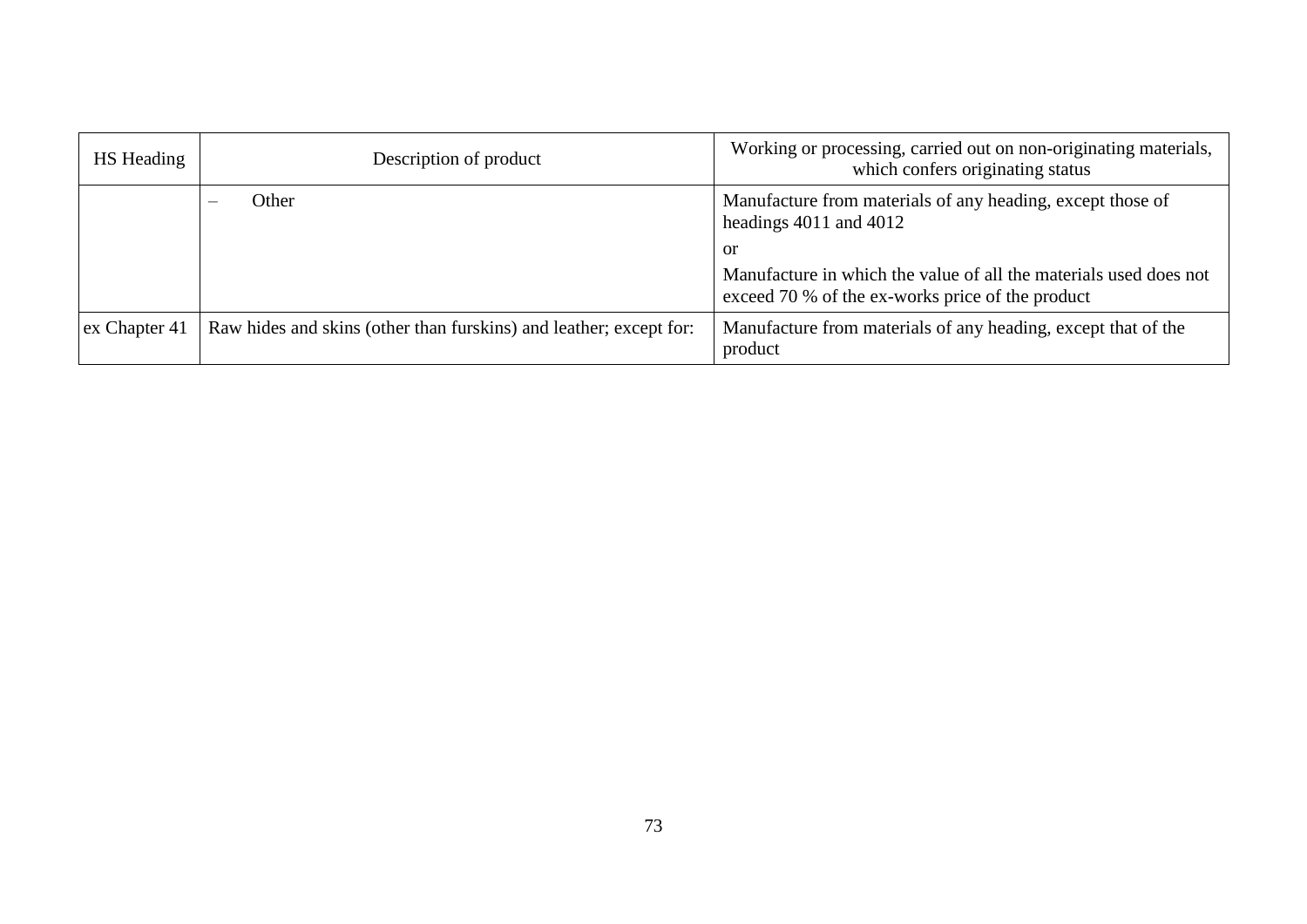| HS Heading   | Description of product                                                                                                                                                                                                                                                                                                                                                                                                                                                                                                                                                                                                                                                                                                                                              | Working or processing, carried out on non-originating materials,<br>which confers originating status |
|--------------|---------------------------------------------------------------------------------------------------------------------------------------------------------------------------------------------------------------------------------------------------------------------------------------------------------------------------------------------------------------------------------------------------------------------------------------------------------------------------------------------------------------------------------------------------------------------------------------------------------------------------------------------------------------------------------------------------------------------------------------------------------------------|------------------------------------------------------------------------------------------------------|
| 4101 to 4103 | Raw hides and skins of bovine (including buffalo) or equine<br>animals (fresh, or salted, dried, limed, pickled or otherwise<br>preserved, but not tanned, parchment dressed or further prepared),<br>whether or not dehaired or split; raw skins of sheep or lambs<br>(fresh, or salted, dried, limed, pickled or otherwise preserved, but<br>not tanned, parchment dressed or further prepared), whether or not<br>with wool on or split, other than those excluded by Note 1(c) to<br>Chapter 41; other raw hides and skins (fresh, or salted, dried,<br>limed, pickled or otherwise preserved, but not tanned, parchment<br>dressed or further prepared), whether or not dehaired or split,<br>other than those excluded by Note $1(b)$ or $1(c)$ to Chapter 41 | Manufacture from materials of any heading                                                            |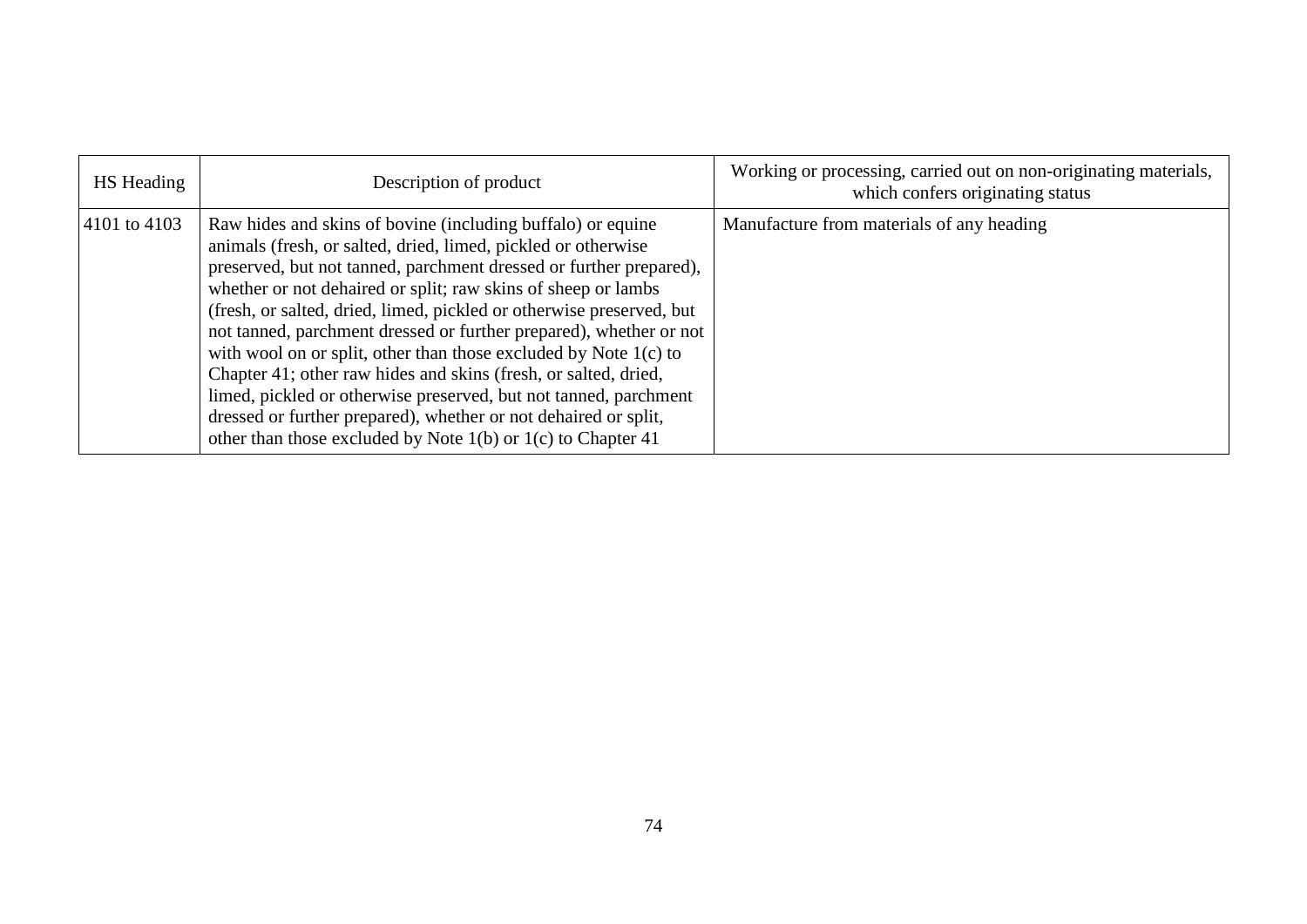| HS Heading          | Description of product                                                                                                                            | Working or processing, carried out on non-originating materials,<br>which confers originating status                                                                                                                                                                                         |
|---------------------|---------------------------------------------------------------------------------------------------------------------------------------------------|----------------------------------------------------------------------------------------------------------------------------------------------------------------------------------------------------------------------------------------------------------------------------------------------|
| 4104 to 4106        | Tanned or crust hides and skins, without wool or hair on, whether<br>or not split, but not further prepared                                       | Re-tanning of tanned or pre-tanned hides and skins of<br>sub-headings 4104 11, 4104 19, 4105 10, 4106 21, 4106 31 or<br>410691                                                                                                                                                               |
|                     |                                                                                                                                                   | or<br>Manufacture from materials of any heading, except that of the<br>product                                                                                                                                                                                                               |
| 4107, 4112,<br>4113 | Leather further prepared after tanning or crusting                                                                                                | Manufacture from materials of any heading, except that of the<br>product. However, materials of sub-headings 4104 41, 4104 49,<br>4105 30, 4106 22, 4106 32 and 4106 92 may be used only if a<br>re-tanning operation of the tanned or crust hides and skins in the<br>dry state takes place |
| Chapter 42          | Articles of leather; saddlery and harness; travel goods, handbags<br>and similar containers; articles of animal gut (other than silk worm<br>gut) | Manufacture from materials of any heading, except that of the<br>product<br><b>or</b>                                                                                                                                                                                                        |
|                     |                                                                                                                                                   | Manufacture in which the value of all the materials used does not<br>exceed 50 % of the ex-works price of the product                                                                                                                                                                        |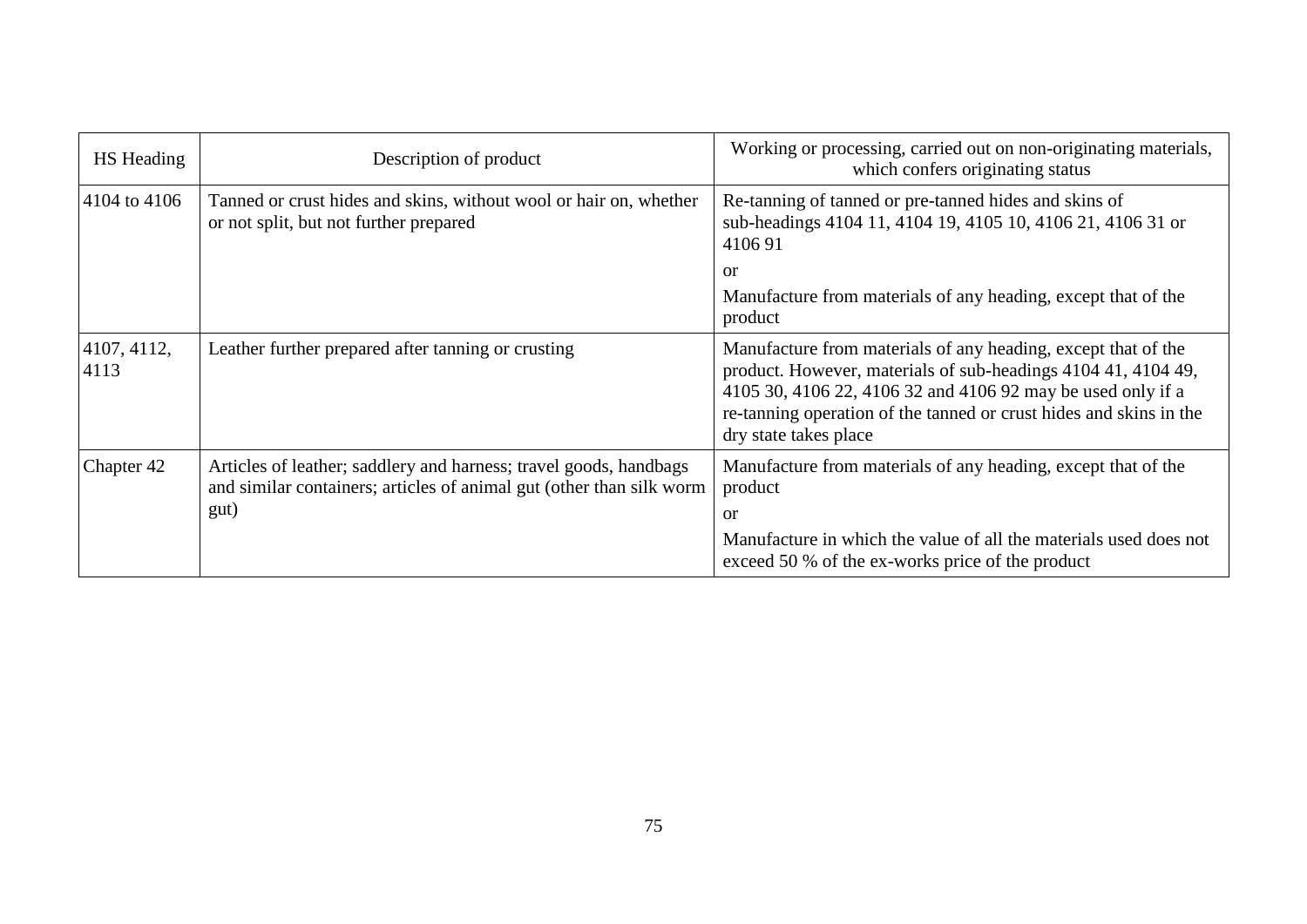| <b>HS</b> Heading | Description of product                                                                                                                                                   | Working or processing, carried out on non-originating materials,<br>which confers originating status                  |
|-------------------|--------------------------------------------------------------------------------------------------------------------------------------------------------------------------|-----------------------------------------------------------------------------------------------------------------------|
| ex Chapter 43     | Furskins and artificial fur; manufactures thereof; except for:                                                                                                           | Manufacture from materials of any heading, except that of the<br>product                                              |
|                   |                                                                                                                                                                          | or                                                                                                                    |
|                   |                                                                                                                                                                          | Manufacture in which the value of all the materials used does not<br>exceed 70 % of the ex-works price of the product |
| 4301              | Raw furskins (including heads, tails, paws and other pieces or<br>cuttings, suitable for furrier's use), other than raw hides and skins<br>of heading 4101, 4102 or 4103 | Manufacture from materials of any heading                                                                             |
| $\vert$ ex 4302   | Tanned or dressed furskins, assembled:                                                                                                                                   |                                                                                                                       |
|                   | Plates, crosses and similar forms<br>$\equiv$                                                                                                                            | Bleaching or dyeing, in addition to cutting and assembly of<br>non-assembled tanned or dressed furskins               |
|                   | Other                                                                                                                                                                    | Manufacture from non-assembled, tanned or dressed furskins                                                            |
| 4303              | Articles of apparel, clothing accessories and other articles of<br>furskin                                                                                               | Manufacture from non-assembled tanned or dressed furskins of<br>heading 4302                                          |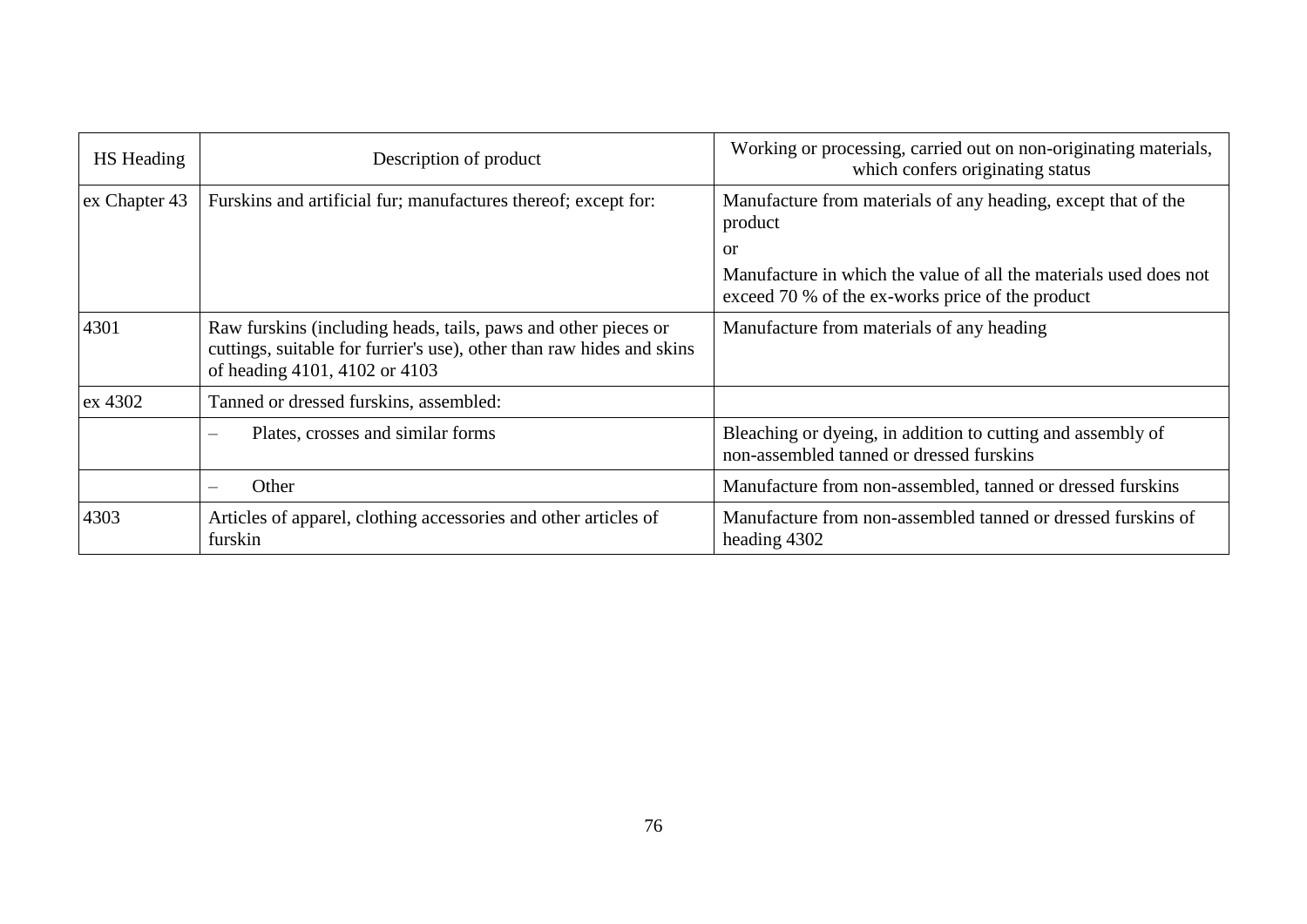| <b>HS</b> Heading       | Description of product                                                                                                                                                                                                                                            | Working or processing, carried out on non-originating materials,<br>which confers originating status                  |
|-------------------------|-------------------------------------------------------------------------------------------------------------------------------------------------------------------------------------------------------------------------------------------------------------------|-----------------------------------------------------------------------------------------------------------------------|
| ex Chapter 44           | Wood and articles of wood; wood charcoal; except for:                                                                                                                                                                                                             | Manufacture from materials of any heading, except that of the<br>product                                              |
|                         |                                                                                                                                                                                                                                                                   | or                                                                                                                    |
|                         |                                                                                                                                                                                                                                                                   | Manufacture in which the value of all the materials used does not<br>exceed 50 % of the ex-works price of the product |
| ex 4407                 | Wood sawn or chipped lengthwise, sliced or peeled, of a thickness<br>exceeding 6 mm, planed, sanded or end-jointed                                                                                                                                                | Planing, sanding or end-jointing                                                                                      |
| ex 4408                 | Sheets for veneering (including those obtained by slicing<br>laminated wood) and for plywood, of a thickness not exceeding 6<br>mm, spliced, and other wood sawn lengthwise, sliced or peeled of<br>a thickness not exceeding 6 mm, planed, sanded or end-jointed | Splicing, planing, sanding or endjointing                                                                             |
| $ex$ 4410 to<br>ex 4413 | Beadings and mouldings, including moulded skirting and other<br>moulded boards                                                                                                                                                                                    | Beading or moulding                                                                                                   |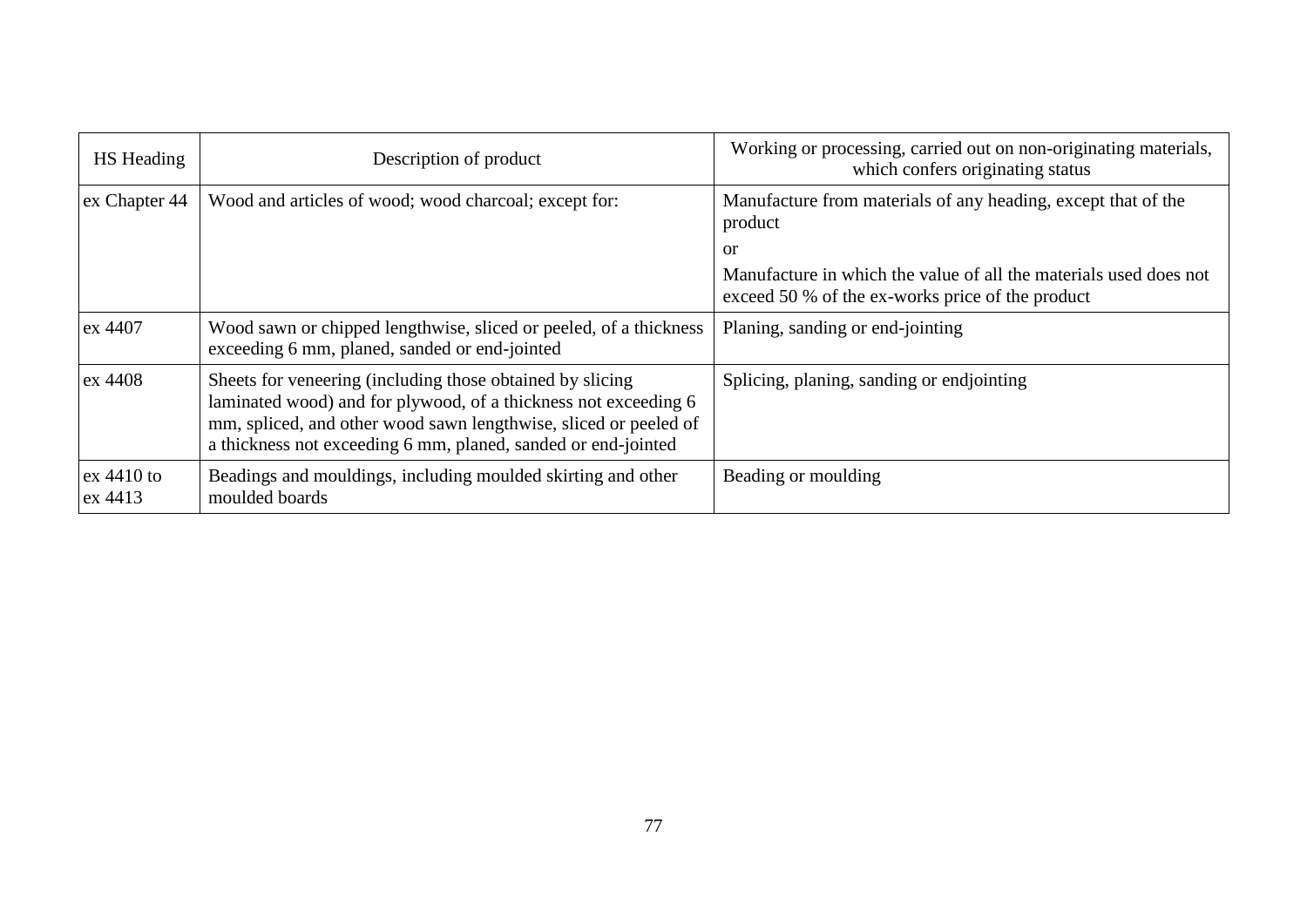| <b>HS</b> Heading | Description of product                                              | Working or processing, carried out on non-originating materials,<br>which confers originating status                                        |
|-------------------|---------------------------------------------------------------------|---------------------------------------------------------------------------------------------------------------------------------------------|
| ex 4415           | Packing cases, boxes, crates, drums and similar packings, of wood   | Manufacture from boards not cut to size                                                                                                     |
| ex 4418           | Builders' joinery and carpentry of wood<br>$\overline{\phantom{m}}$ | Manufacture from materials of any heading, except that of the<br>product. However, cellular wood panels, shingles and shakes may<br>be used |
|                   | Beadings and mouldings                                              | Beading or moulding                                                                                                                         |
| ex 4421           | Match splints; wooden pegs or pins for footwear                     | Manufacture from wood of any heading, except drawn wood of<br>heading 4409                                                                  |
| ex Chapter 45     | Cork and articles of cork; except for:                              | Manufacture from materials of any heading, except that of the<br>product                                                                    |
|                   |                                                                     | <sub>or</sub>                                                                                                                               |
|                   |                                                                     | Manufacture in which the value of all the materials used does not<br>exceed 50 % of the ex-works price of the product                       |
| 4503              | Articles of natural cork                                            | Manufacture from cork of heading 4501                                                                                                       |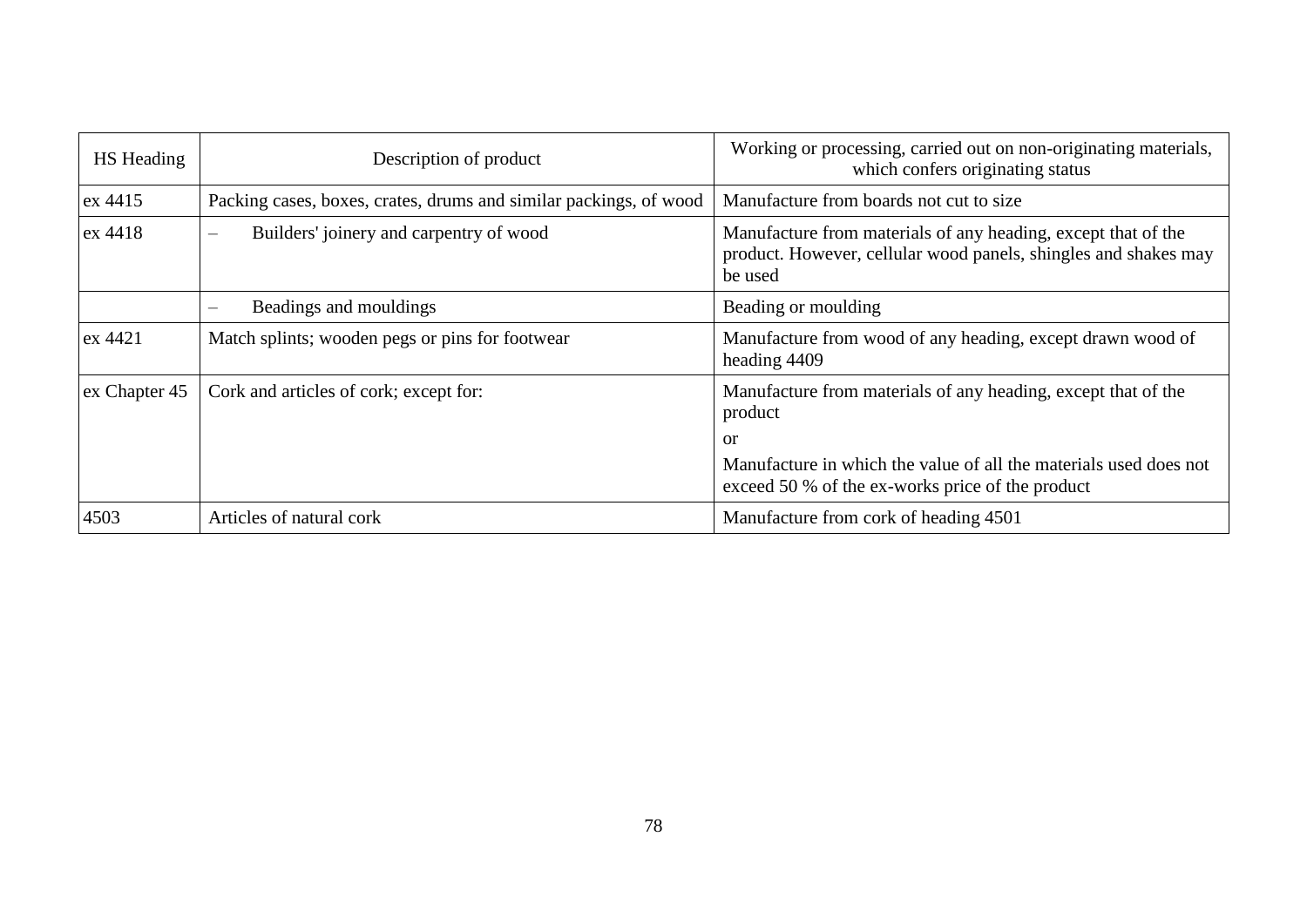| HS Heading | Description of product                                                                                   | Working or processing, carried out on non-originating materials,<br>which confers originating status                  |
|------------|----------------------------------------------------------------------------------------------------------|-----------------------------------------------------------------------------------------------------------------------|
| Chapter 46 | Manufactures of straw, of esparto or of other plaiting materials;<br>basketware and wickerwork           | Manufacture from materials of any heading, except that of the<br>product                                              |
|            |                                                                                                          | or                                                                                                                    |
|            |                                                                                                          | Manufacture in which the value of all the materials used does not<br>exceed 50 % of the ex-works price of the product |
| Chapter 47 | Pulp of wood or of other fibrous cellulosic material; recovered<br>(waste and scrap) paper or paperboard | Manufacture from materials of any heading, except that of the<br>product                                              |
|            |                                                                                                          | or                                                                                                                    |
|            |                                                                                                          | Manufacture in which the value of all the materials used does not<br>exceed 50 % of the ex-works price of the product |
| Chapter 48 | Paper and paperboard; articles of paper pulp, of paper or of<br>paperboard                               | Manufacture from materials of any heading, except that of the<br>product                                              |
|            |                                                                                                          | or                                                                                                                    |
|            |                                                                                                          | Manufacture in which the value of all the materials used does not<br>exceed 50 % of the ex-works price of the product |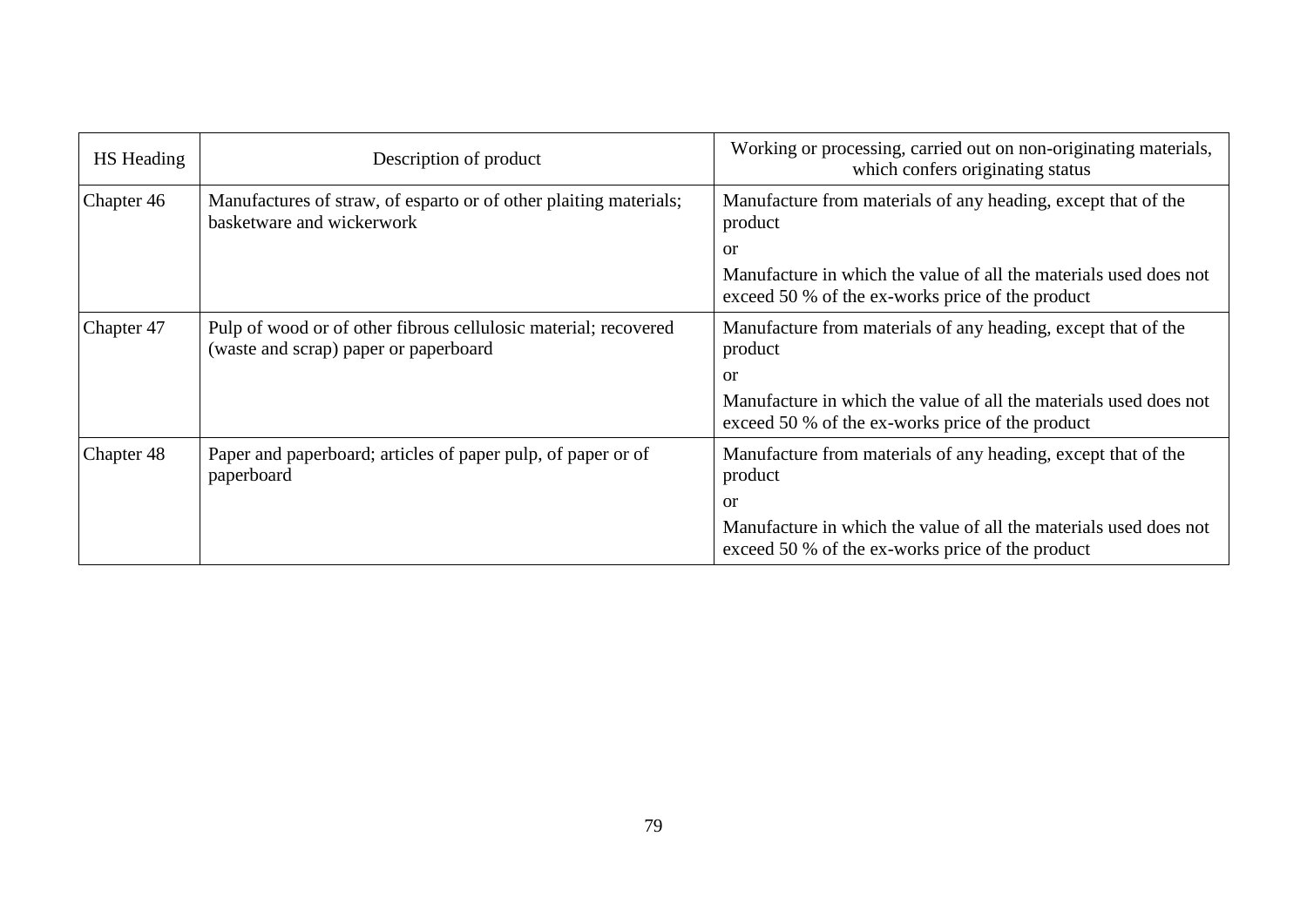| <b>HS</b> Heading    | Description of product                                                                                                 | Working or processing, carried out on non-originating materials,<br>which confers originating status                        |
|----------------------|------------------------------------------------------------------------------------------------------------------------|-----------------------------------------------------------------------------------------------------------------------------|
| Chapter 49           | Printed books, newspapers, pictures and other products of the<br>printing industry; manuscripts, typescripts and plans | Manufacture from materials of any heading except that of the<br>product                                                     |
|                      |                                                                                                                        | or<br>Manufacture in which the value of all the materials used does not<br>exceed 50 % of the ex-works price of the product |
| ex Chapter 50        | Silk; except for:                                                                                                      | Manufacture from materials of any heading, except that of the<br>product                                                    |
| ex 5003              | Silk waste (including cocoons unsuitable for reeling, yarn waste<br>and garnetted stock), carded or combed             | Carding or combing of silk waste                                                                                            |
| $5004$ to<br>ex 5006 | Silk yarn and yarn spun from silk waste                                                                                | Spinning of natural fibres or extrusion of man-made fibres<br>accompanied by spinning or twisting <sup>22</sup>             |

 $22\,$ <sup>22</sup> For special conditions relating to products made of a mixture of textile materials, see Introductory Note 6.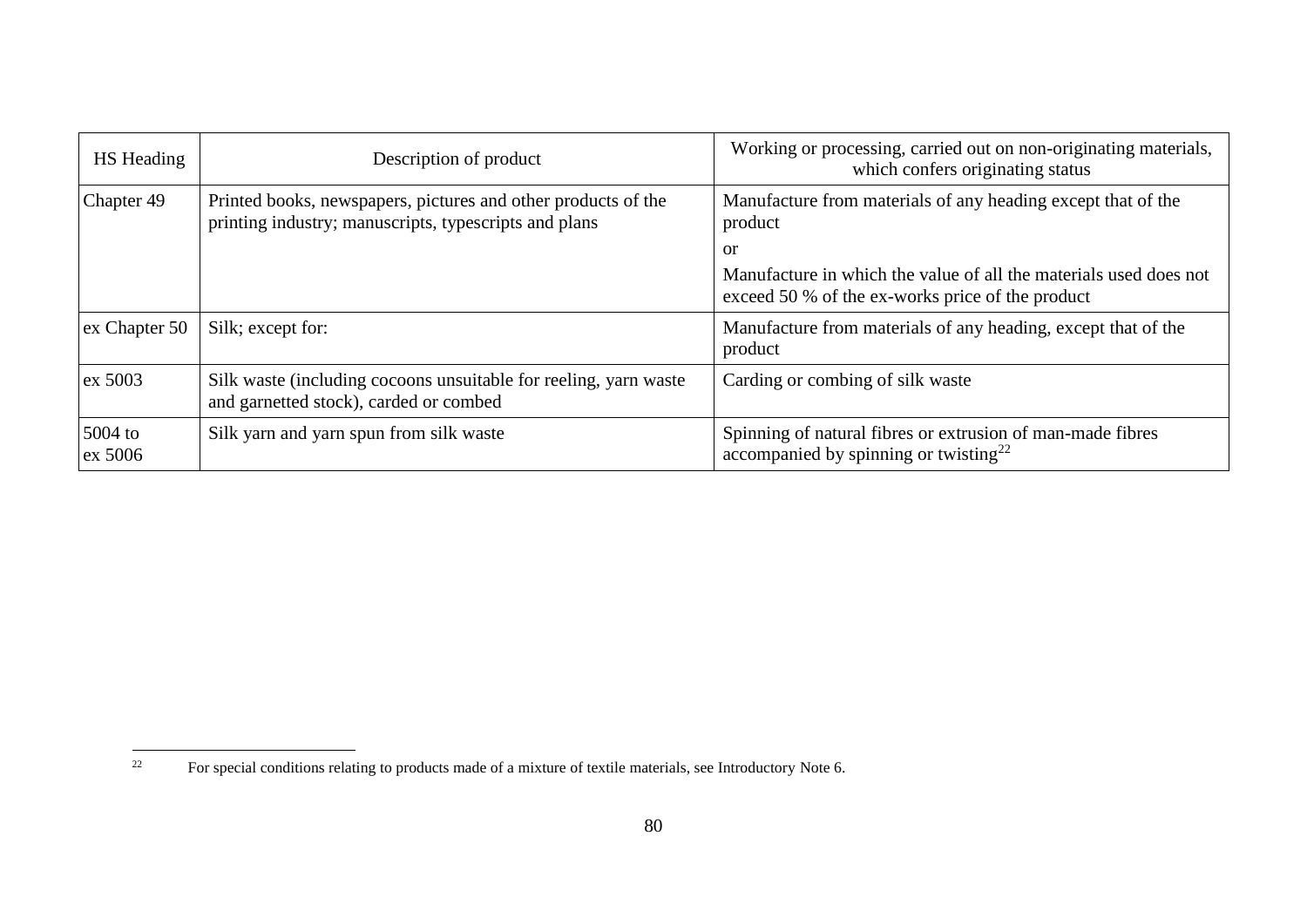| HS Heading | Description of product                                                                                      | Working or processing, carried out on non-originating materials,<br>which confers originating status                                                                                                                                                                                                                                                                                   |
|------------|-------------------------------------------------------------------------------------------------------------|----------------------------------------------------------------------------------------------------------------------------------------------------------------------------------------------------------------------------------------------------------------------------------------------------------------------------------------------------------------------------------------|
| 5007       | Woven fabrics of silk or of silk waste:<br>Incorporating rubber thread<br>Other<br>$\overline{\phantom{0}}$ | Spinning of natural and/or man-made staple fibres or extrusion of<br>man-made filament yarn or twisting, in each case accompanied by<br>weaving<br>$\alpha$<br>Weaving accompanied by dyeing<br>or<br>Yarn dyeing accompanied by weaving<br>or<br>Printing accompanied by at least two preparatory or finishing<br>operations (such as scouring, bleaching, mercerising, heat setting, |
|            |                                                                                                             | raising, calendering, shrink resistance processing, permanent<br>finishing, decatising, impregnating, mending and burling),<br>provided that the value of the unprinted fabric used does not<br>exceed 47,5 % of the ex-works price of the product <sup>23</sup>                                                                                                                       |

<sup>23</sup> <sup>23</sup> For special conditions relating to products made of a mixture of textile materials, see Introductory Note 6.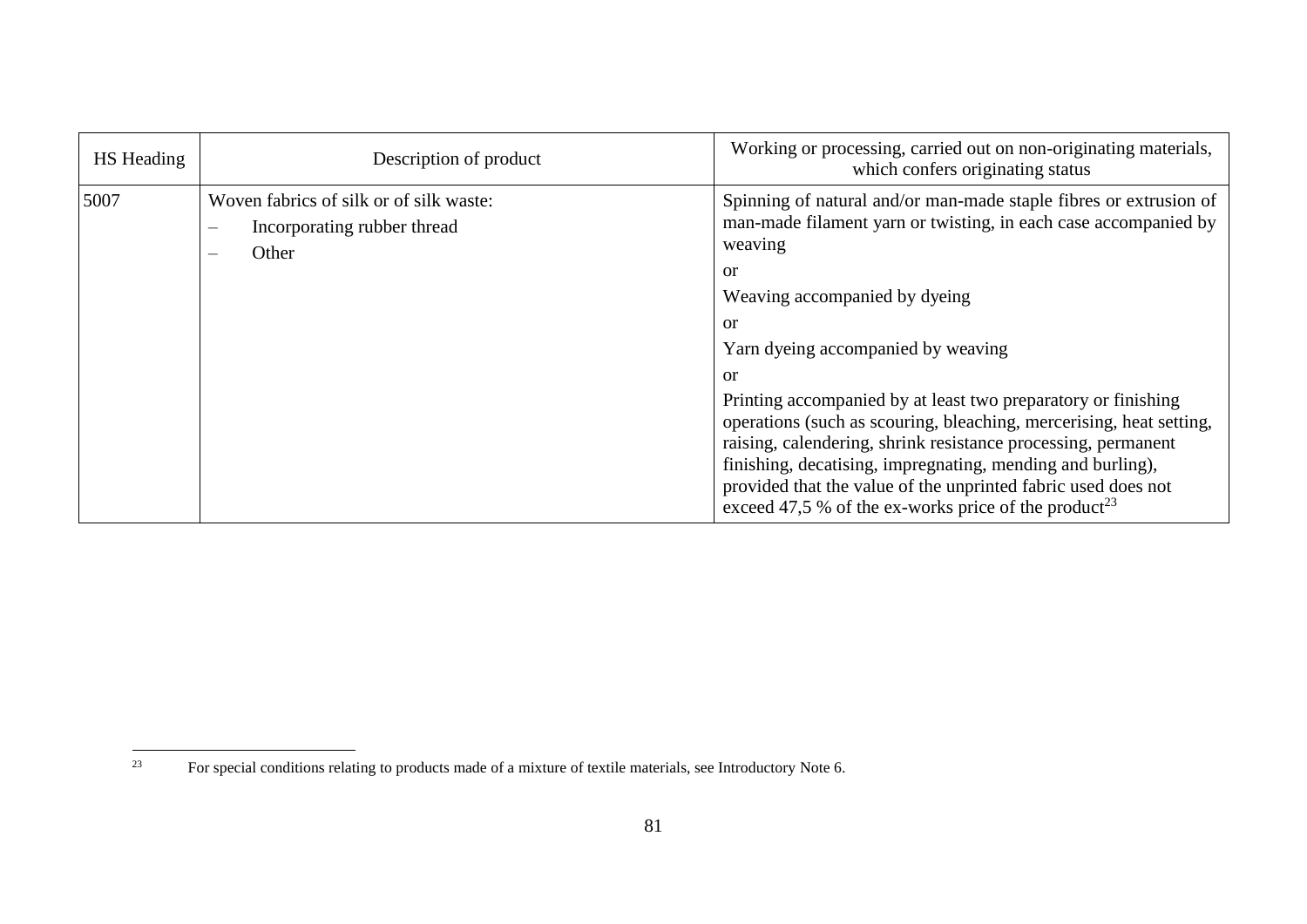| <b>HS</b> Heading | Description of product                                                            | Working or processing, carried out on non-originating materials,<br>which confers originating status |
|-------------------|-----------------------------------------------------------------------------------|------------------------------------------------------------------------------------------------------|
| ex Chapter 51     | Wool, fine or coarse animal hair; horsehair yarn and woven fabric;<br>except for: | Manufacture from materials of any heading, except that of the<br>product                             |
| $15106$ to $5110$ | Yarn of wool, of fine or coarse animal hair or of horsehair                       | Spinning of natural fibres or extrusion of man-made fibres<br>accompanied by spinning                |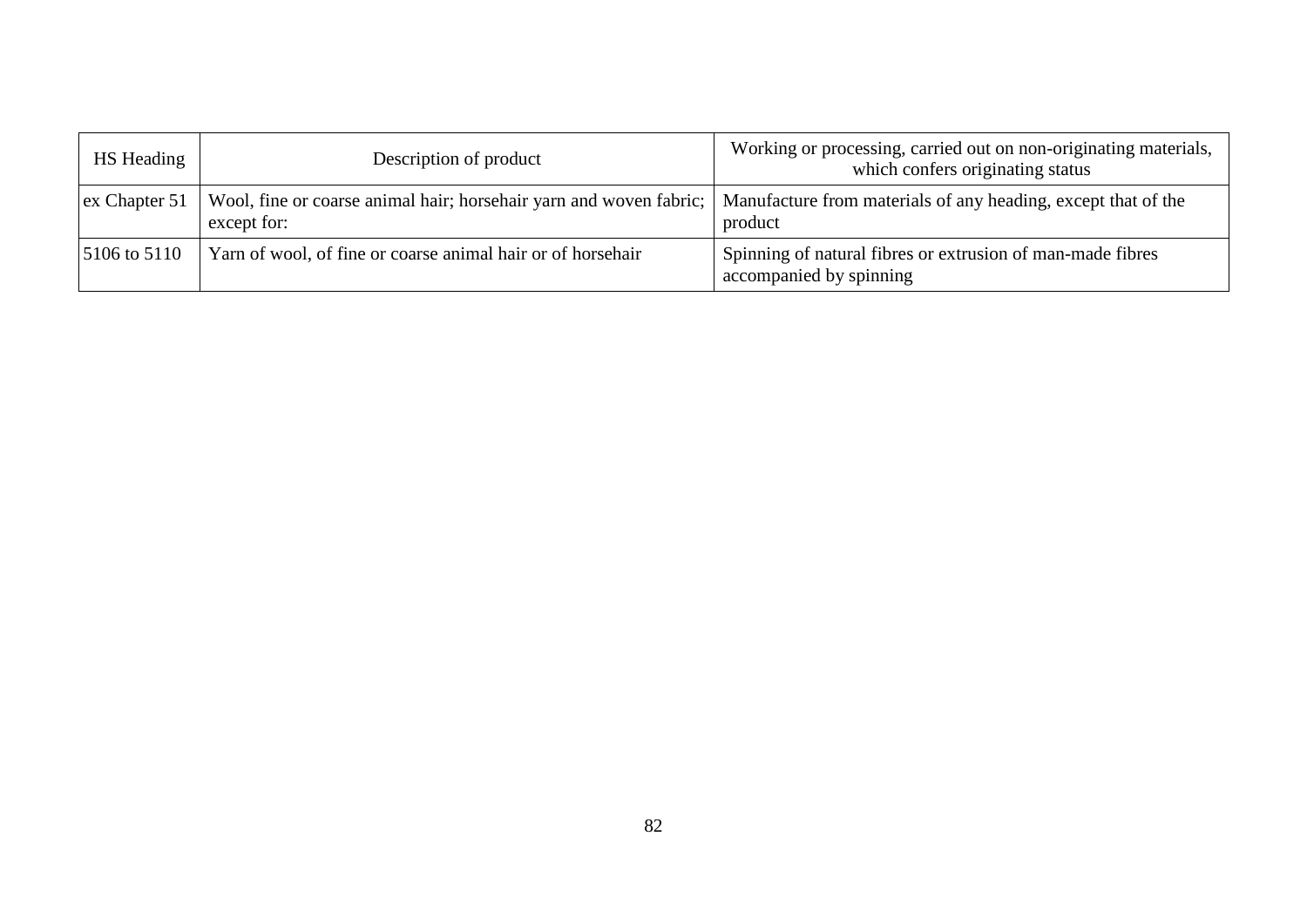| HS Heading   | Description of product                                                   | Working or processing, carried out on non-originating materials,<br>which confers originating status                                                                                                                                                                                                                                                                                                     |
|--------------|--------------------------------------------------------------------------|----------------------------------------------------------------------------------------------------------------------------------------------------------------------------------------------------------------------------------------------------------------------------------------------------------------------------------------------------------------------------------------------------------|
| 5111 to 5113 | Woven fabrics of wool, of fine or coarse animal hair or of<br>horsehair: | Spinning of natural and/or man-made staple fibres or extrusion of<br>man-made filament yarn, in each case accompanied by weaving                                                                                                                                                                                                                                                                         |
|              | Incorporating rubber thread<br>$\overline{\phantom{a}}$                  | or                                                                                                                                                                                                                                                                                                                                                                                                       |
|              | Other<br>$\hspace{0.05cm}$                                               | Weaving accompanied by dyeing                                                                                                                                                                                                                                                                                                                                                                            |
|              |                                                                          | or                                                                                                                                                                                                                                                                                                                                                                                                       |
|              |                                                                          | Yarn dyeing accompanied by weaving                                                                                                                                                                                                                                                                                                                                                                       |
|              |                                                                          | or                                                                                                                                                                                                                                                                                                                                                                                                       |
|              |                                                                          | Printing accompanied by at least two preparatory or finishing<br>operations (such as scouring, bleaching, mercerising, heat setting,<br>raising, calendering, shrink resistance processing, permanent<br>finishing, decatising, impregnating, mending and burling),<br>provided that the value of the unprinted fabric used does not<br>exceed 47,5 % of the ex-works price of the product <sup>24</sup> |

 $24$ <sup>24</sup> For special conditions relating to products made of a mixture of textile materials, see Introductory Note 6.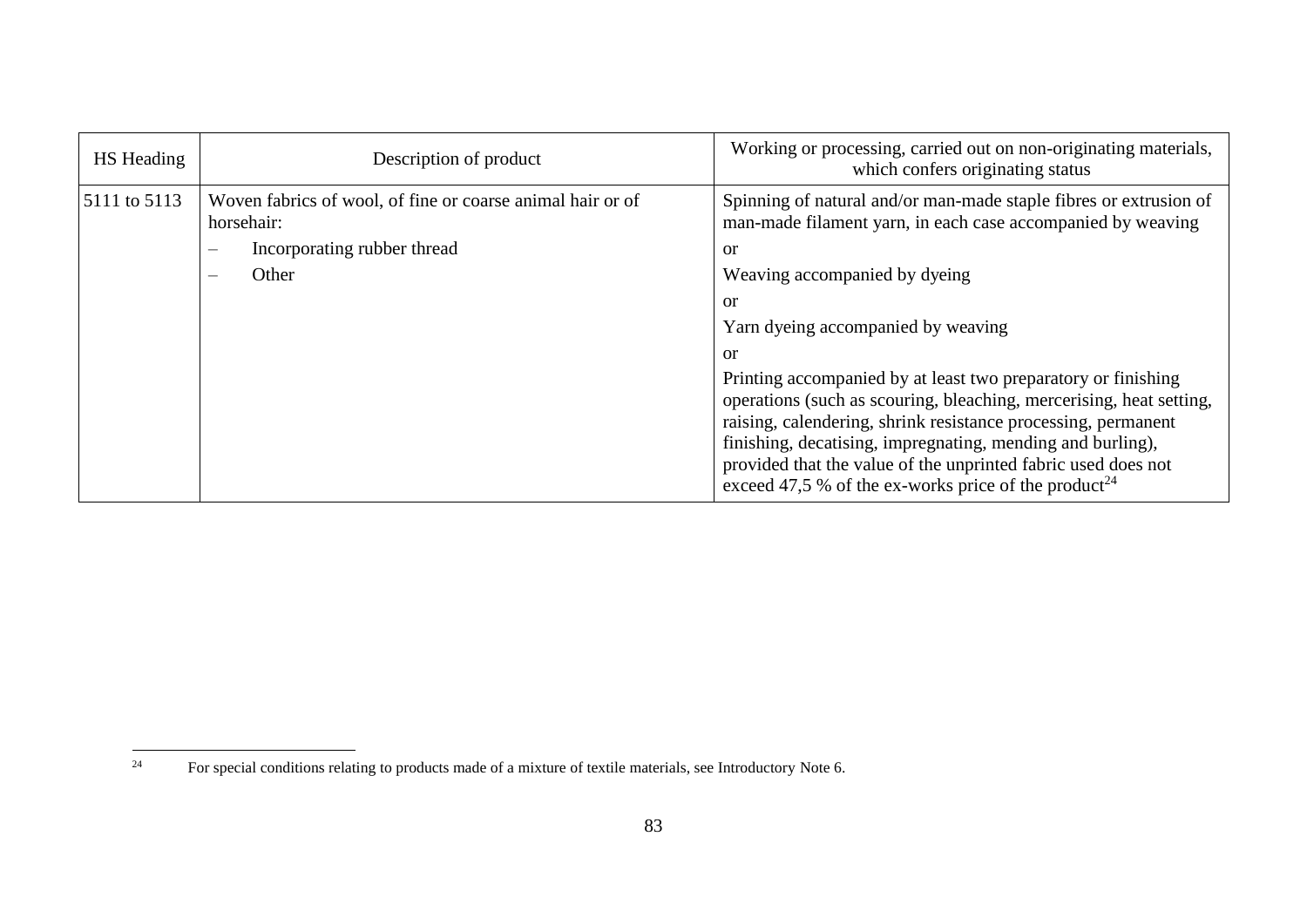| <b>HS</b> Heading | Description of product                            | Working or processing, carried out on non-originating materials,<br>which confers originating status |
|-------------------|---------------------------------------------------|------------------------------------------------------------------------------------------------------|
|                   | $\vert$ ex Chapter 52 $\vert$ Cotton; except for: | Manufacture from materials of any heading, except that of the<br>product                             |
| 5204 to 5207      | Yarn and thread of cotton                         | Spinning of natural fibres or extrusion of man-made fibres<br>accompanied by spinning                |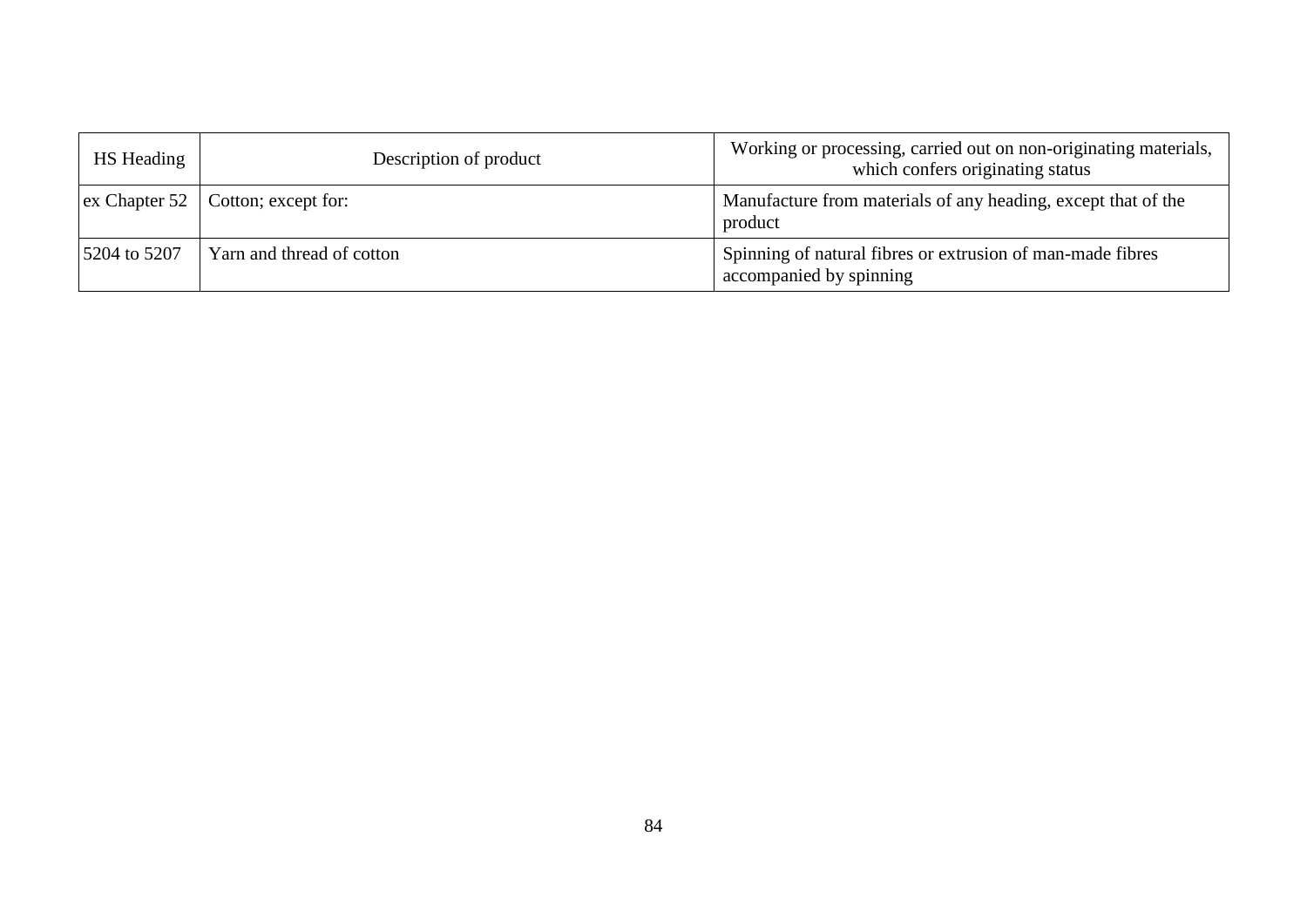| <b>HS</b> Heading | Description of product                                                                                            | Working or processing, carried out on non-originating materials,<br>which confers originating status                                                                                                                                                                                                                                                                                                                                                                                                                                                                                                                                                |
|-------------------|-------------------------------------------------------------------------------------------------------------------|-----------------------------------------------------------------------------------------------------------------------------------------------------------------------------------------------------------------------------------------------------------------------------------------------------------------------------------------------------------------------------------------------------------------------------------------------------------------------------------------------------------------------------------------------------------------------------------------------------------------------------------------------------|
| 5208 to 5212      | Woven fabrics of cotton:<br>Incorporating rubber thread<br>$\overline{\phantom{m}}$<br>Other<br>$\hspace{0.05cm}$ | Spinning of natural and/or man-made staple fibres or extrusion of<br>man-made filament yarn, in each case accompanied by weaving<br>or<br>Weaving accompanied by dyeing or by coating<br>or<br>Yarn dyeing accompanied by weaving<br>or<br>Printing accompanied by at least two preparatory or finishing<br>operations (such as scouring, bleaching, mercerising, heat setting,<br>raising, calendering, shrink resistance processing, permanent<br>finishing, decatising, impregnating, mending and burling),<br>provided that the value of the unprinted fabric used does not<br>exceed 47,5 % of the ex-works price of the product <sup>25</sup> |

 $25\,$ <sup>25</sup> For special conditions relating to products made of a mixture of textile materials, see Introductory Note 6.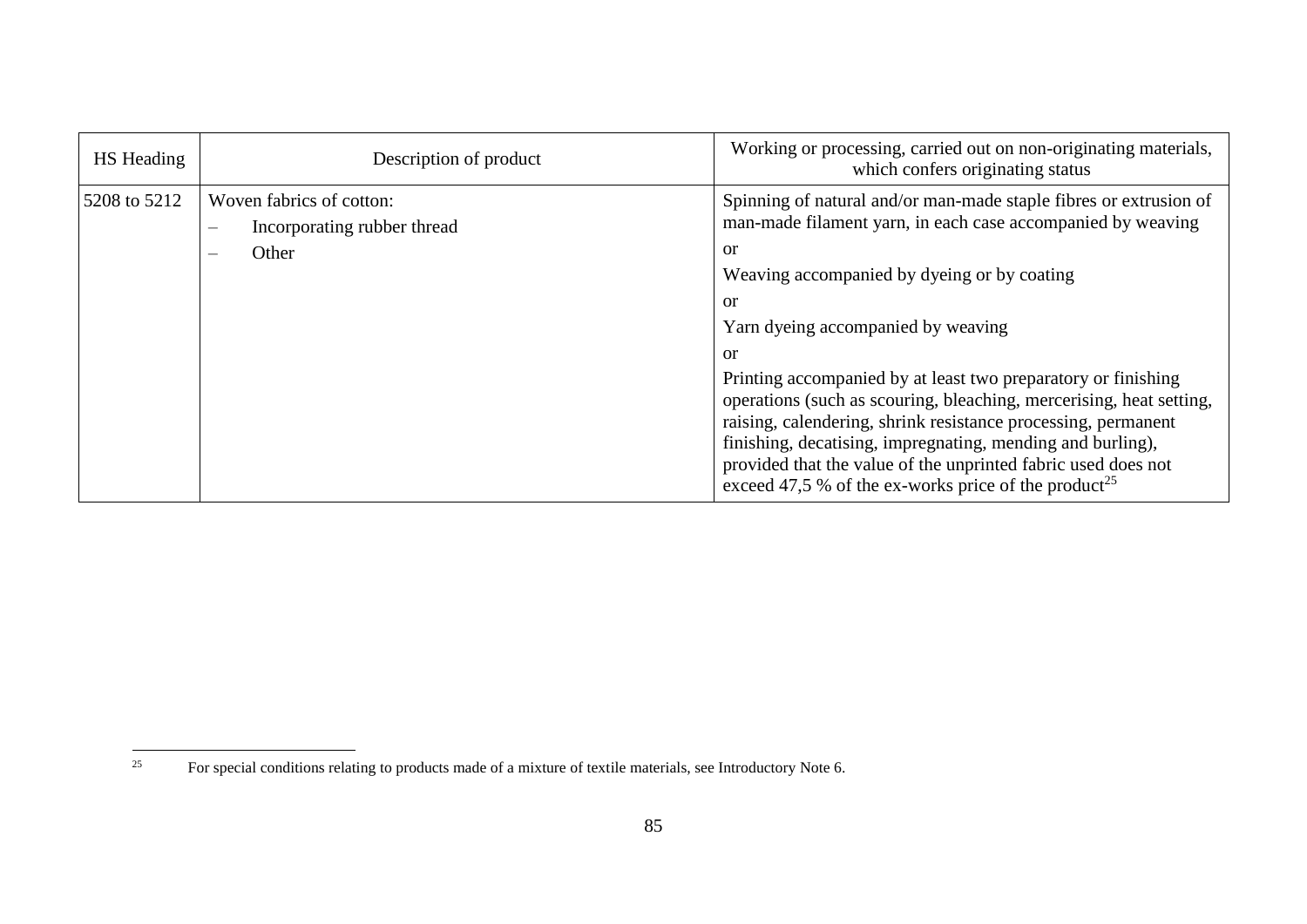| <b>HS</b> Heading | Description of product                                                                     | Working or processing, carried out on non-originating materials,<br>which confers originating status |
|-------------------|--------------------------------------------------------------------------------------------|------------------------------------------------------------------------------------------------------|
| ex Chapter 53     | Other vegetable textile fibres; paper yarn and woven fabrics of<br>paper yarn; except for: | Manufacture from materials of any heading, except that of the<br>product                             |
| 5306 to 5308      | Yarn of other vegetable textile fibres; paper yarn                                         | Spinning of natural fibres or extrusion of man-made fibres<br>accompanied by spinning                |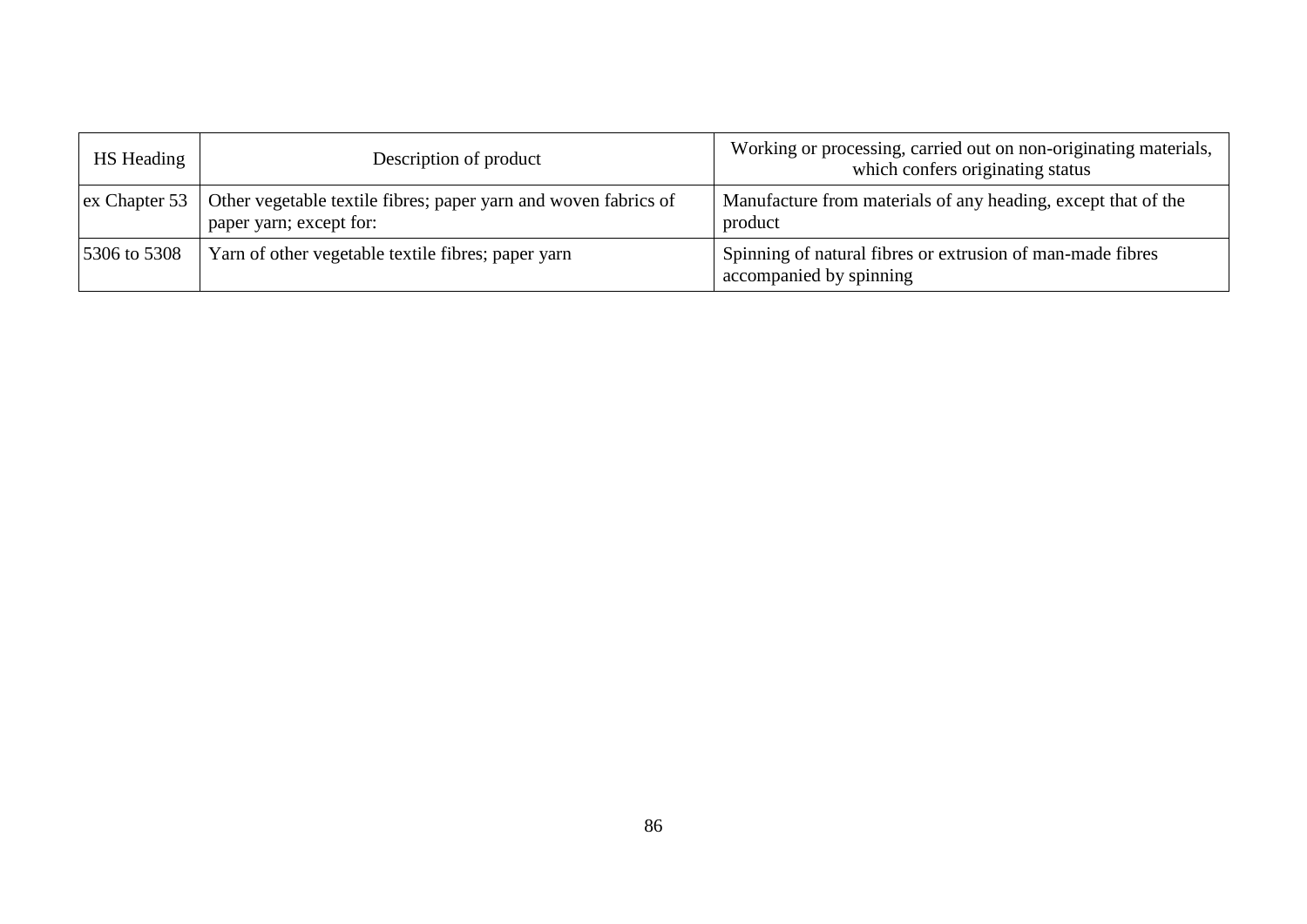| <b>HS</b> Heading | Description of product                                                           | Working or processing, carried out on non-originating materials,<br>which confers originating status                                                                                                                                                                                                                                                                                                     |
|-------------------|----------------------------------------------------------------------------------|----------------------------------------------------------------------------------------------------------------------------------------------------------------------------------------------------------------------------------------------------------------------------------------------------------------------------------------------------------------------------------------------------------|
| 5309 to 5311      | Woven fabrics of other vegetable textile fibres; woven fabrics of<br>paper yarn: | Spinning of natural and/or man-made staple fibres or extrusion of<br>man-made filament yarn, in each case accompanied by weaving                                                                                                                                                                                                                                                                         |
|                   | Incorporating rubber thread<br>$\frac{1}{2}$                                     | or                                                                                                                                                                                                                                                                                                                                                                                                       |
|                   | Other<br>$\overline{\phantom{m}}$                                                | Weaving accompanied by dyeing or by coating                                                                                                                                                                                                                                                                                                                                                              |
|                   |                                                                                  | or                                                                                                                                                                                                                                                                                                                                                                                                       |
|                   |                                                                                  | Yarn dyeing accompanied by weaving                                                                                                                                                                                                                                                                                                                                                                       |
|                   |                                                                                  | or                                                                                                                                                                                                                                                                                                                                                                                                       |
|                   |                                                                                  | Printing accompanied by at least two preparatory or finishing<br>operations (such as scouring, bleaching, mercerising, heat setting,<br>raising, calendering, shrink resistance processing, permanent<br>finishing, decatising, impregnating, mending and burling),<br>provided that the value of the unprinted fabric used does not<br>exceed 47,5 % of the ex-works price of the product <sup>26</sup> |

 $26\,$ <sup>26</sup> For special conditions relating to products made of a mixture of textile materials, see Introductory Note 6.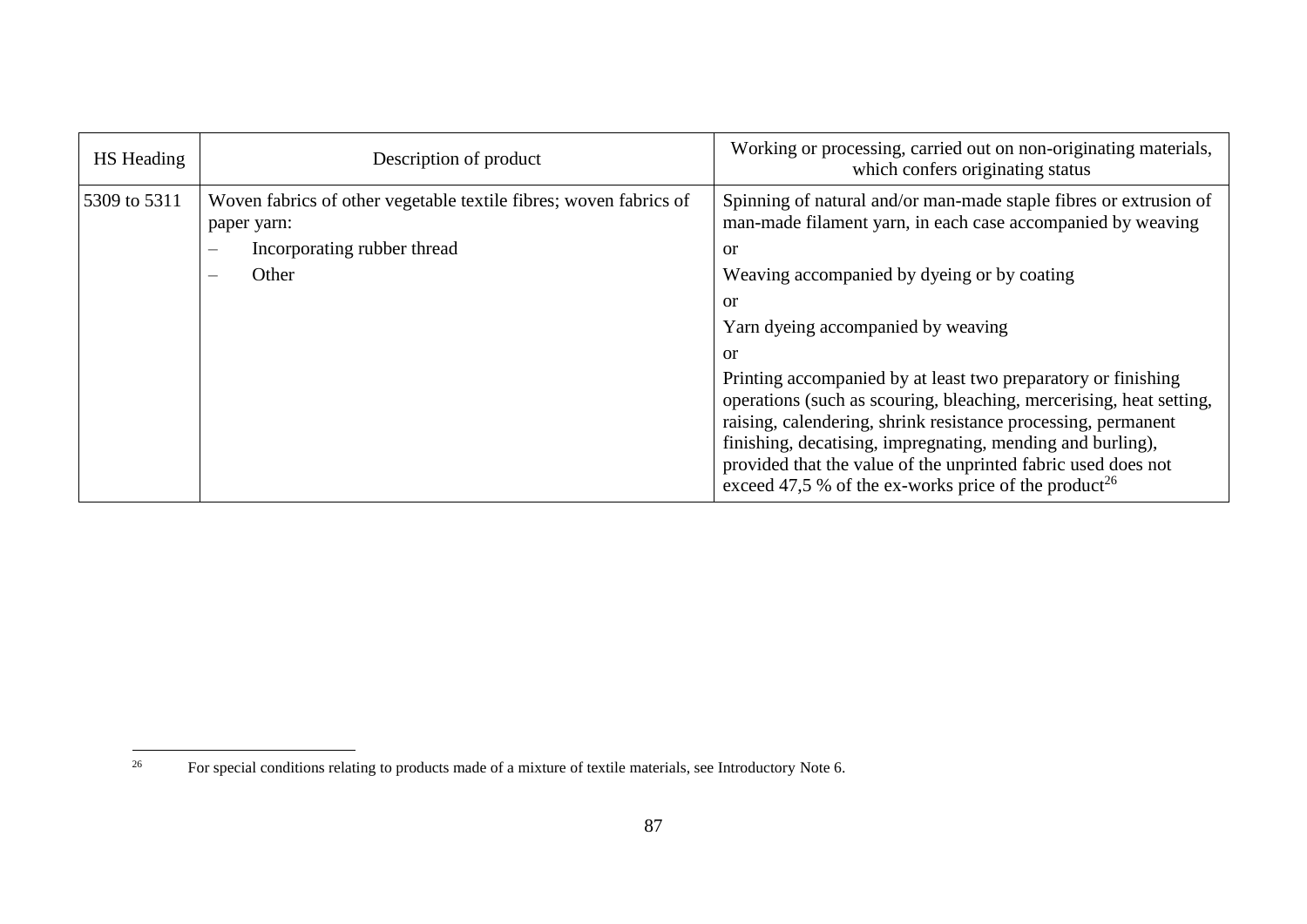| HS Heading   | Description of product                              | Working or processing, carried out on non-originating materials,<br>which confers originating status |
|--------------|-----------------------------------------------------|------------------------------------------------------------------------------------------------------|
| 5401 to 5406 | Yarn, monofilament and thread of man-made filaments | Extrusion of man-made fibres accompanied by spinning                                                 |
|              |                                                     | or                                                                                                   |
|              |                                                     | spinning of natural fibres                                                                           |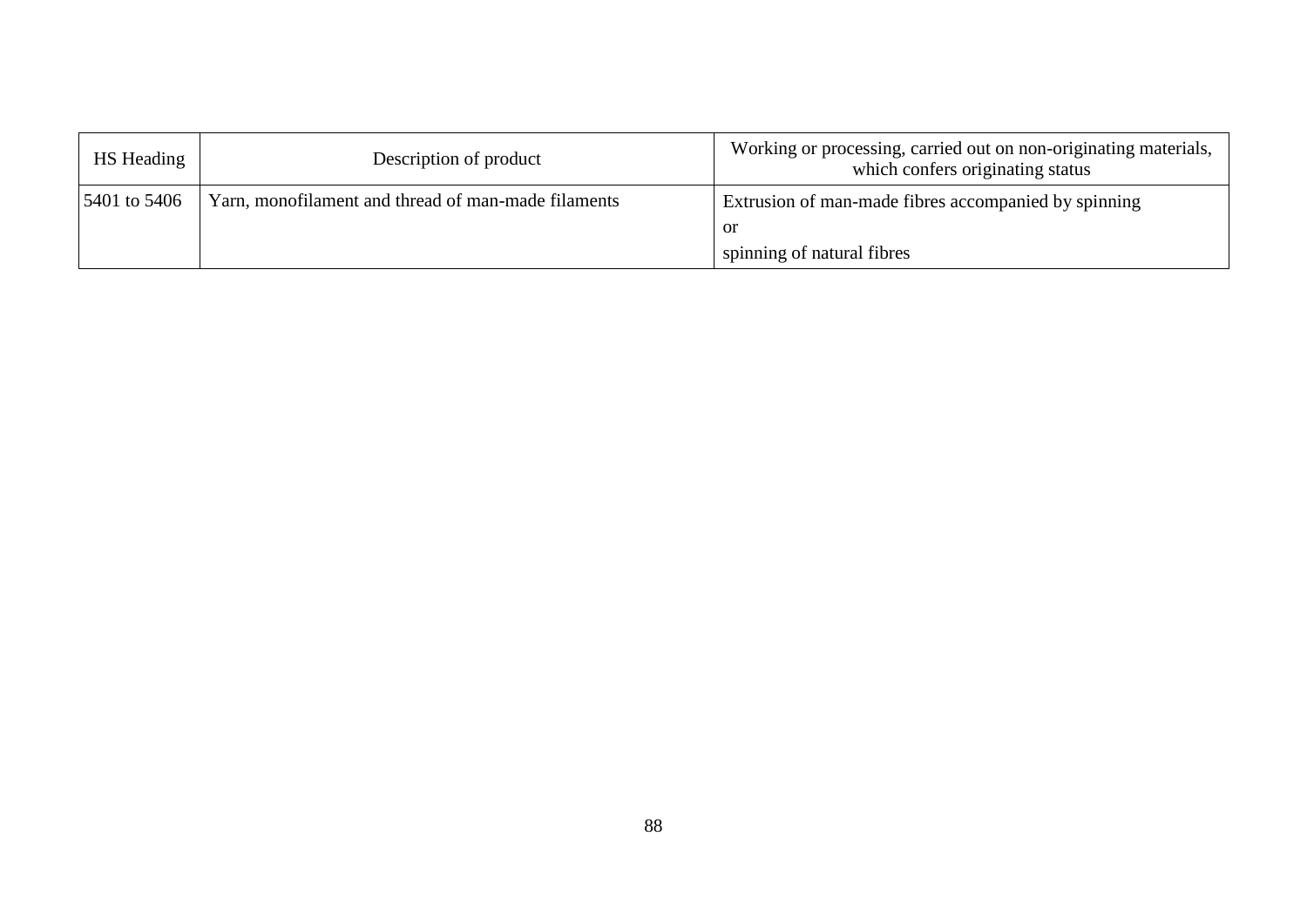| HS Heading    | Description of product                                                                                       | Working or processing, carried out on non-originating materials,<br>which confers originating status                                                                                                                                                                                                                                                                                                                                                                                                                                                                                                                                                                                                                                                                                               |
|---------------|--------------------------------------------------------------------------------------------------------------|----------------------------------------------------------------------------------------------------------------------------------------------------------------------------------------------------------------------------------------------------------------------------------------------------------------------------------------------------------------------------------------------------------------------------------------------------------------------------------------------------------------------------------------------------------------------------------------------------------------------------------------------------------------------------------------------------------------------------------------------------------------------------------------------------|
| 5407 and 5408 | Woven fabrics of man-made filament yarn:<br>Incorporating rubber thread<br>$\overline{\phantom{m}}$<br>Other | Spinning of natural and/or man-made staple fibres or extrusion of<br>man-made filament yarn, in each case accompanied by weaving<br>or<br>Weaving accompanied by dyeing or by coating<br>or<br>Twisting or texturing accompanied by weaving provided that the<br>value of the non-twisted/non-textured yarns used does not exceed<br>47,5 % of the ex-works price of the product<br>or<br>Printing accompanied by at least two preparatory or finishing<br>operations (such as scouring, bleaching, mercerising, heat setting,<br>raising, calendering, shrink resistance processing, permanent<br>finishing, decatising, impregnating, mending and burling),<br>provided that the value of the unprinted fabric used does not<br>exceed 47,5 % of the ex-works price of the product <sup>27</sup> |

 $27\,$ <sup>27</sup> For special conditions relating to products made of a mixture of textile materials, see Introductory Note 6.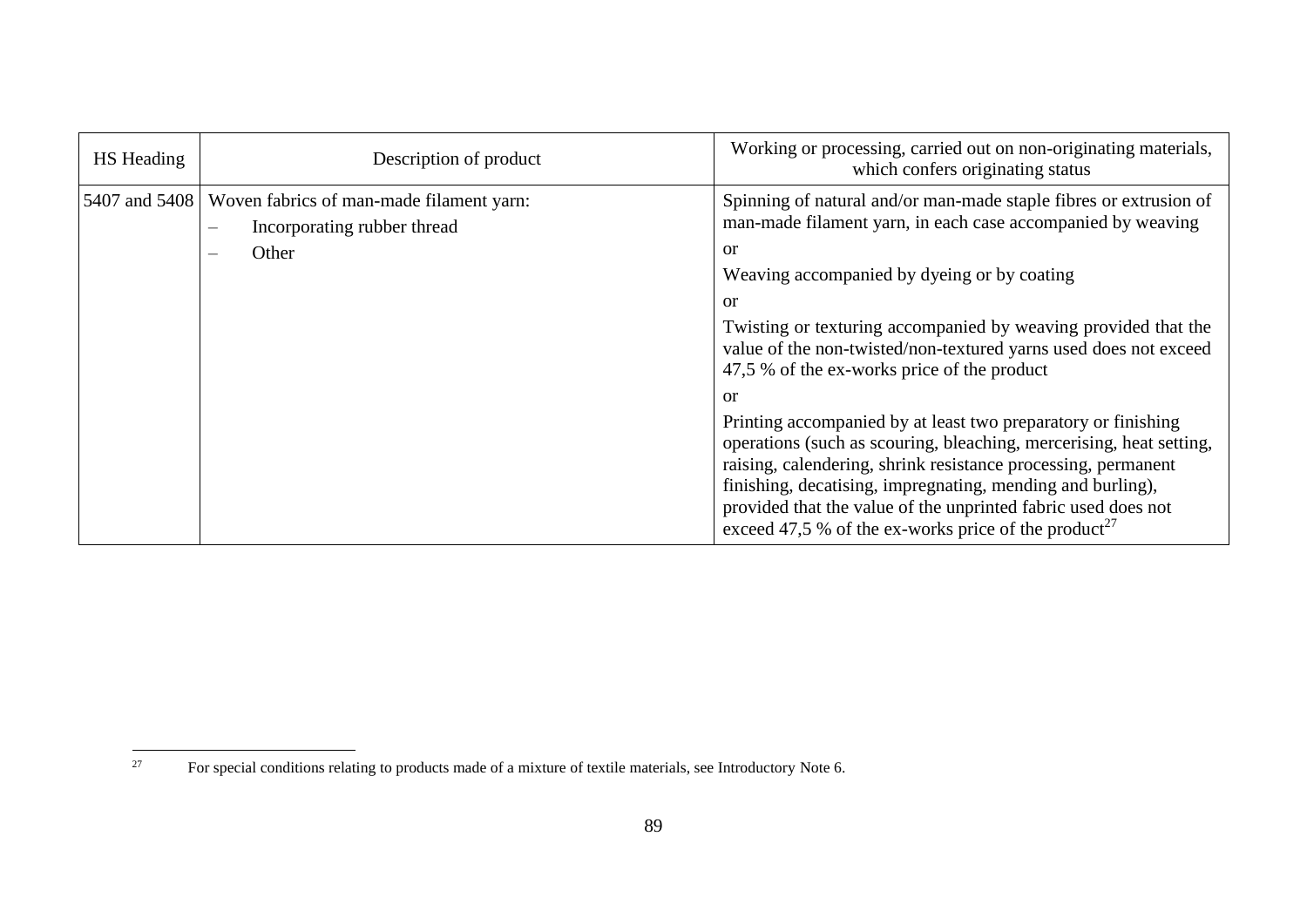| <b>HS</b> Heading | Description of product                           | Working or processing, carried out on non-originating materials,<br>which confers originating status |
|-------------------|--------------------------------------------------|------------------------------------------------------------------------------------------------------|
| 5501 to 5507      | Man-made staple fibres                           | Extrusion of man-made fibres accompanies by spinning                                                 |
| 5508 to 5511      | Yarn and sewing thread of man-made staple fibres | Spinning of natural fibres or extrusion of man-made fibres<br>accompanied by spinning                |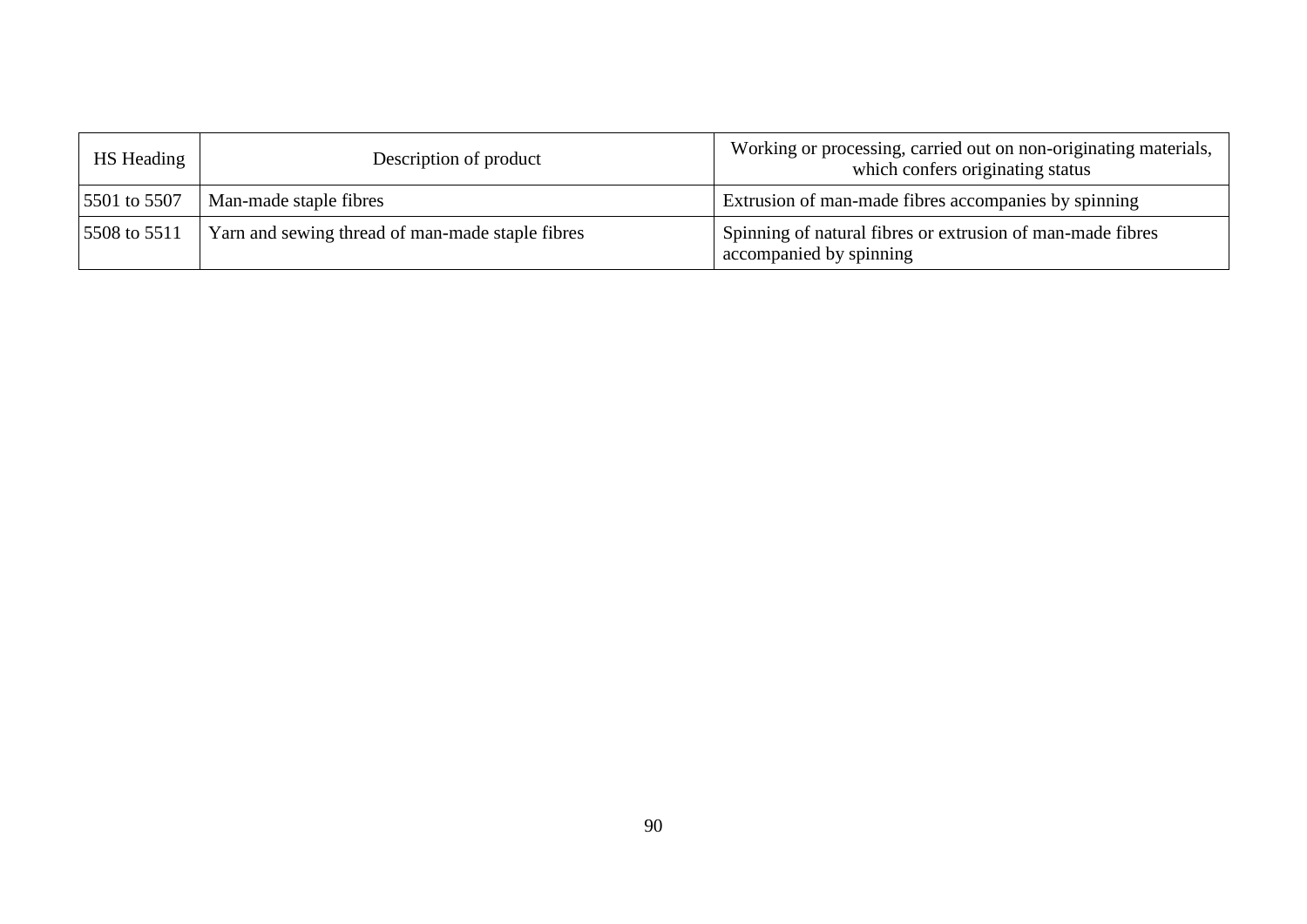| <b>HS</b> Heading | Description of product                                                                                                                   | Working or processing, carried out on non-originating materials,<br>which confers originating status                                                                                                                                                                                                                                                                                                                                             |
|-------------------|------------------------------------------------------------------------------------------------------------------------------------------|--------------------------------------------------------------------------------------------------------------------------------------------------------------------------------------------------------------------------------------------------------------------------------------------------------------------------------------------------------------------------------------------------------------------------------------------------|
| 5512 to 5516      | Woven fabrics of man-made staple fibres:<br>Incorporating rubber thread<br>$\overline{\phantom{m}}$<br>Other<br>$\overline{\phantom{m}}$ | Spinning of natural and/or man-made staple fibres or extrusion of<br>man-made filament yarn, in each case accompanied by weaving<br>or<br>Weaving accompanied by dyeing or by coating<br>or<br>Yarn dyeing accompanied by weaving<br>or<br>Printing accompanied by at least two preparatory or finishing<br>operations (such as scouring, bleaching, mercerising, heat setting,<br>raising, calendering, shrink resistance processing, permanent |
|                   |                                                                                                                                          | finishing, decatising, impregnating, mending and burling),<br>provided that the value of the unprinted fabric used does not<br>exceed 47,5 % of the ex-works price of the product <sup>28</sup>                                                                                                                                                                                                                                                  |

 $28\,$ <sup>28</sup> For special conditions relating to products made of a mixture of textile materials, see Introductory Note 6.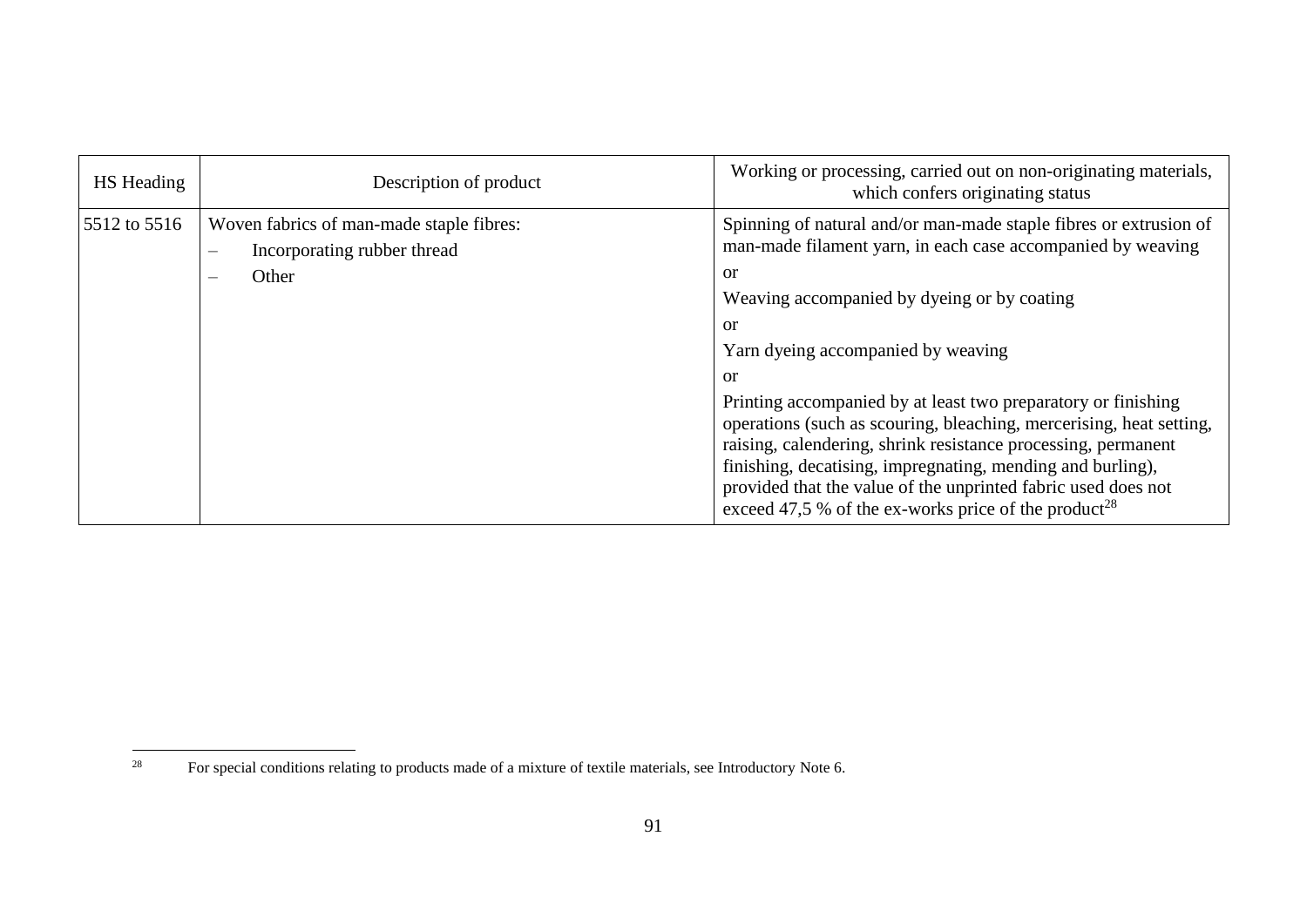| <b>HS</b> Heading             | Description of product                                                                                             | Working or processing, carried out on non-originating materials,<br>which confers originating status |
|-------------------------------|--------------------------------------------------------------------------------------------------------------------|------------------------------------------------------------------------------------------------------|
| $\vert$ ex Chapter 56 $\vert$ | Wadding, felt and non-wovens; special yarns; twine, cordage,<br>ropes and cables and articles thereof; except for: | Extrusion of man-made fibres accompanied by spinning or<br>spinning of natural fibres                |
|                               |                                                                                                                    | <sub>or</sub>                                                                                        |
|                               |                                                                                                                    | Flocking accompanied by dyeing or printing <sup>29</sup>                                             |

<sup>29</sup> <sup>29</sup> For special conditions relating to products made of a mixture of textile materials, see Introductory Note 6.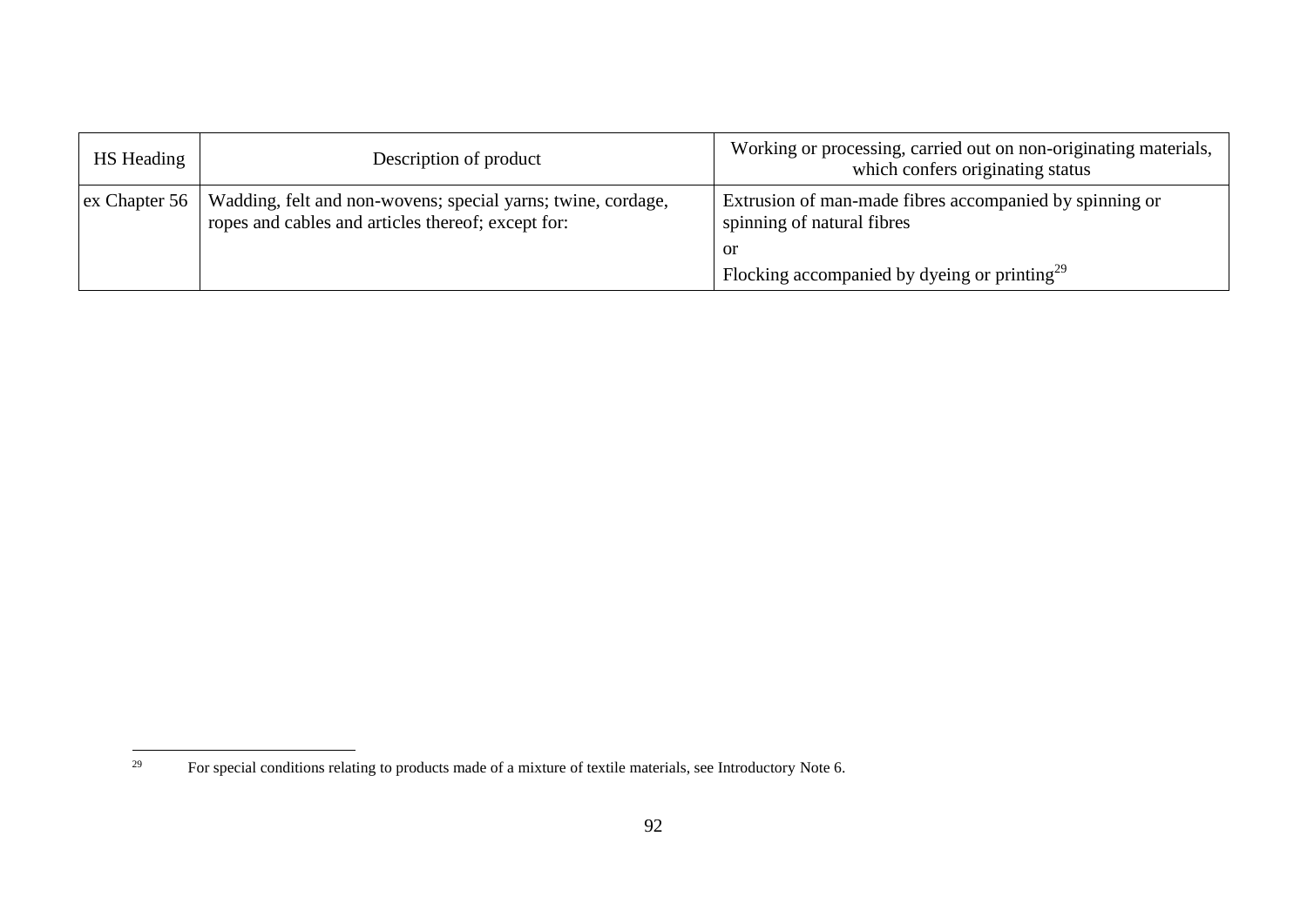| HS Heading | Description of product                                          | Working or processing, carried out on non-originating materials,<br>which confers originating status                                                                                                                                                                                                                                                                                                                                                                                                                               |
|------------|-----------------------------------------------------------------|------------------------------------------------------------------------------------------------------------------------------------------------------------------------------------------------------------------------------------------------------------------------------------------------------------------------------------------------------------------------------------------------------------------------------------------------------------------------------------------------------------------------------------|
| 5602       | Felt, whether or not impregnated, coated, covered or laminated: |                                                                                                                                                                                                                                                                                                                                                                                                                                                                                                                                    |
|            | Needleloom felt                                                 | Extrusion of man-made fibres accompanied by fabric formation,<br>However:<br>polypropylene filament of heading 5402,<br>polypropylene fibres of heading 5503 or 5506, or<br>polypropylene filament tow of heading 5501,<br>of which the denomination in all cases of a single filament or fibre<br>is less than 9 decitex, may be used, provided that their total value<br>does not exceed 40 % of the ex-works price of the product<br>or<br>Fabric formation alone in the case of felt made from natural<br>fibres <sup>30</sup> |

 $30\,$ <sup>30</sup> For special conditions relating to products made of a mixture of textile materials, see Introductory Note 6.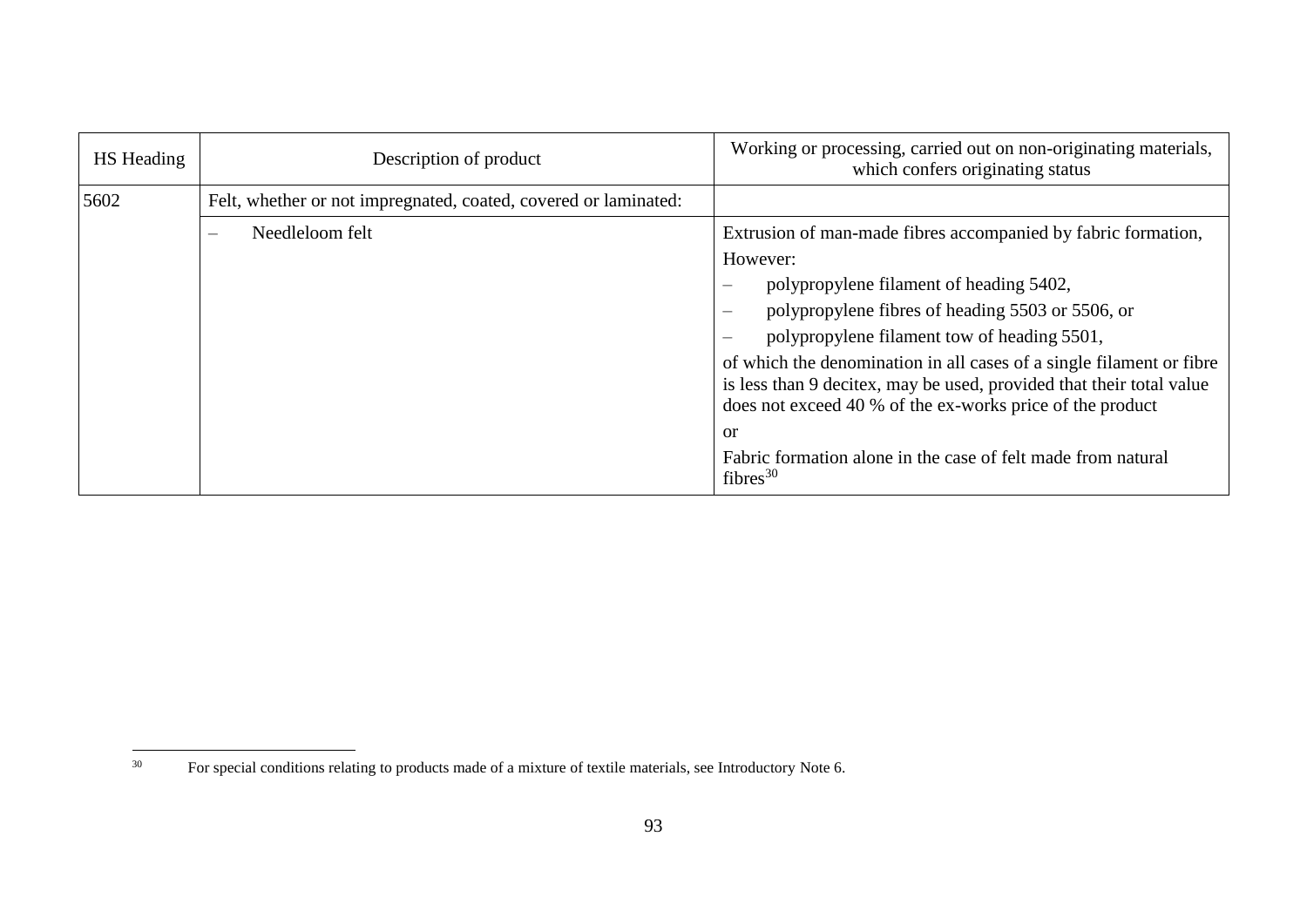| <b>HS</b> Heading | Description of product                                                                                                                                                         | Working or processing, carried out on non-originating materials,<br>which confers originating status                                                                                                                                        |
|-------------------|--------------------------------------------------------------------------------------------------------------------------------------------------------------------------------|---------------------------------------------------------------------------------------------------------------------------------------------------------------------------------------------------------------------------------------------|
|                   | Other                                                                                                                                                                          | Extrusion of man-made fibres accompanied by fabric formation,<br><b>or</b><br>Fabric formation alone in the case of other felt made from natural<br>fibres                                                                                  |
| 5604              | Rubber thread and cord, textile covered; textile yarn, and strip and<br>the like of heading 5404 or 5405, impregnated, coated, covered or<br>sheathed with rubber or plastics: |                                                                                                                                                                                                                                             |
|                   | Rubber thread and cord, textile covered<br>$\overline{\phantom{m}}$                                                                                                            | Manufacture from rubber thread or cord, not textile covered                                                                                                                                                                                 |
|                   | Other<br>$\hspace{0.05cm}$                                                                                                                                                     | Manufacture from: <sup>31</sup><br>natural fibres, not carded or combed or otherwise processed<br>$\overline{\phantom{m}}$<br>for spinning,<br>chemical materials or textile pulp, or<br>$\overline{\phantom{m}}$<br>paper-making materials |

 $31$ <sup>31</sup> For special conditions relating to products made of a mixture of textile materials, see Introductory Note 6.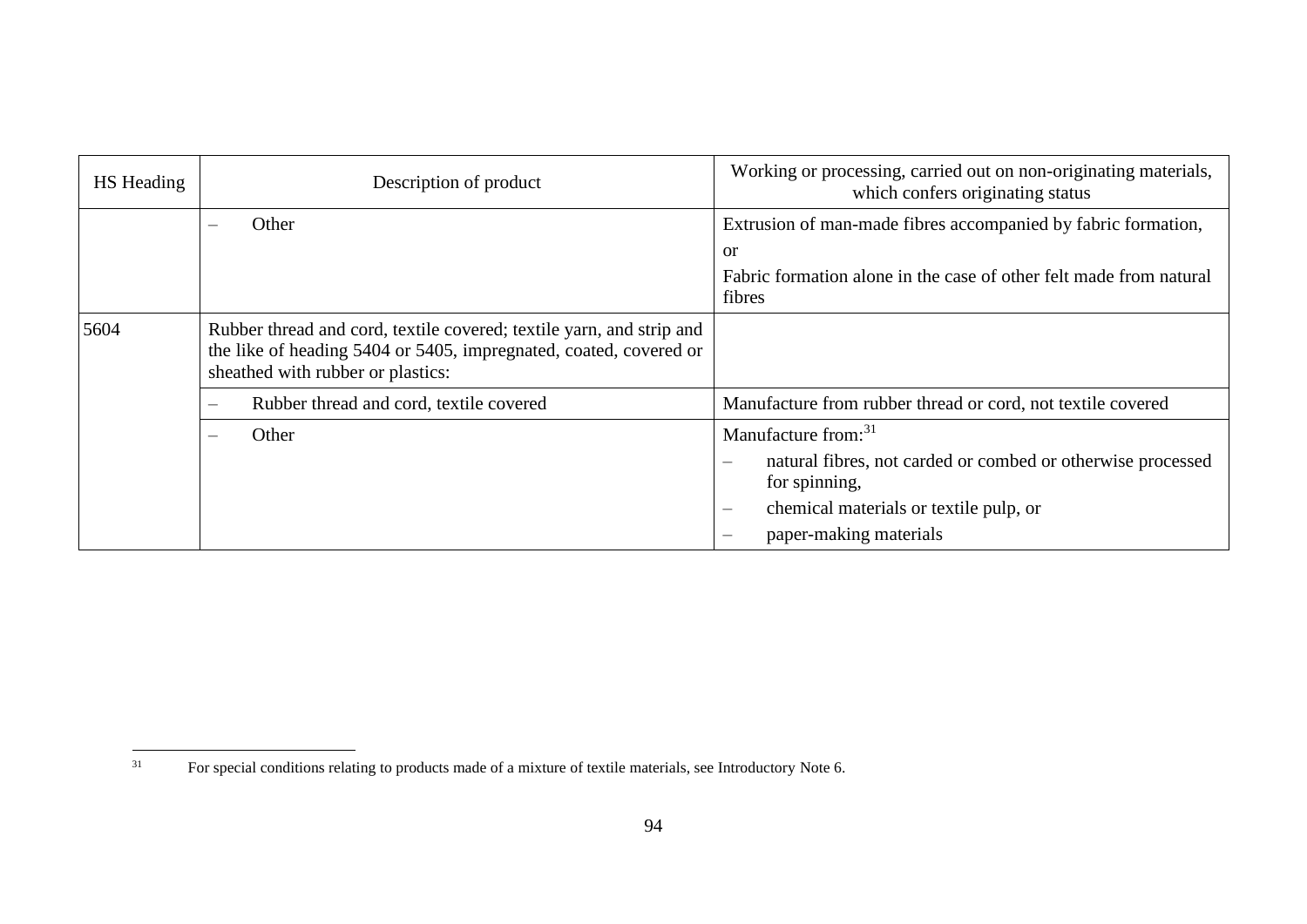| HS Heading | Description of product                                                                                                                                                                                    | Working or processing, carried out on non-originating materials,<br>which confers originating status                                                                                                                                                                                |
|------------|-----------------------------------------------------------------------------------------------------------------------------------------------------------------------------------------------------------|-------------------------------------------------------------------------------------------------------------------------------------------------------------------------------------------------------------------------------------------------------------------------------------|
| 5605       | Metallised yarn, whether or not gimped, being textile yarn, or strip<br>or the like of heading 5404 or 5405, combined with metal in the<br>form of thread, strip or powder or covered with metal          | Manufacture from $32$ :<br>natural fibres,<br>$\qquad \qquad -$<br>man-made staple fibres, not carded or combed or otherwise<br>$\qquad \qquad$<br>processed for spinning,<br>chemical materials or textile pulp, or<br>$\equiv$<br>paper-making materials<br>$\hspace{0.05cm}$     |
| 5606       | Gimped yarn, and strip and the like of heading 5404 or 5405,<br>gimped (other than those of heading 5605 and gimped horsehair<br>yarn); chenille yarn (including flock chenille yarn); loop wale-<br>yarn | Manufacture from $33$ :<br>natural fibres,<br>$\qquad \qquad -$<br>man-made staple fibres, not carded or combed or otherwise<br>$\overline{\phantom{m}}$<br>processed for spinning,<br>chemical materials or textile pulp, or<br>$\overline{\phantom{m}}$<br>paper-making materials |

 $32$ <sup>32</sup> For special conditions relating to products made of a mixture of textile materials, see Introductory Note 5.

<sup>33</sup> For special conditions relating to products made of a mixture of textile materials, see Introductory Note 5.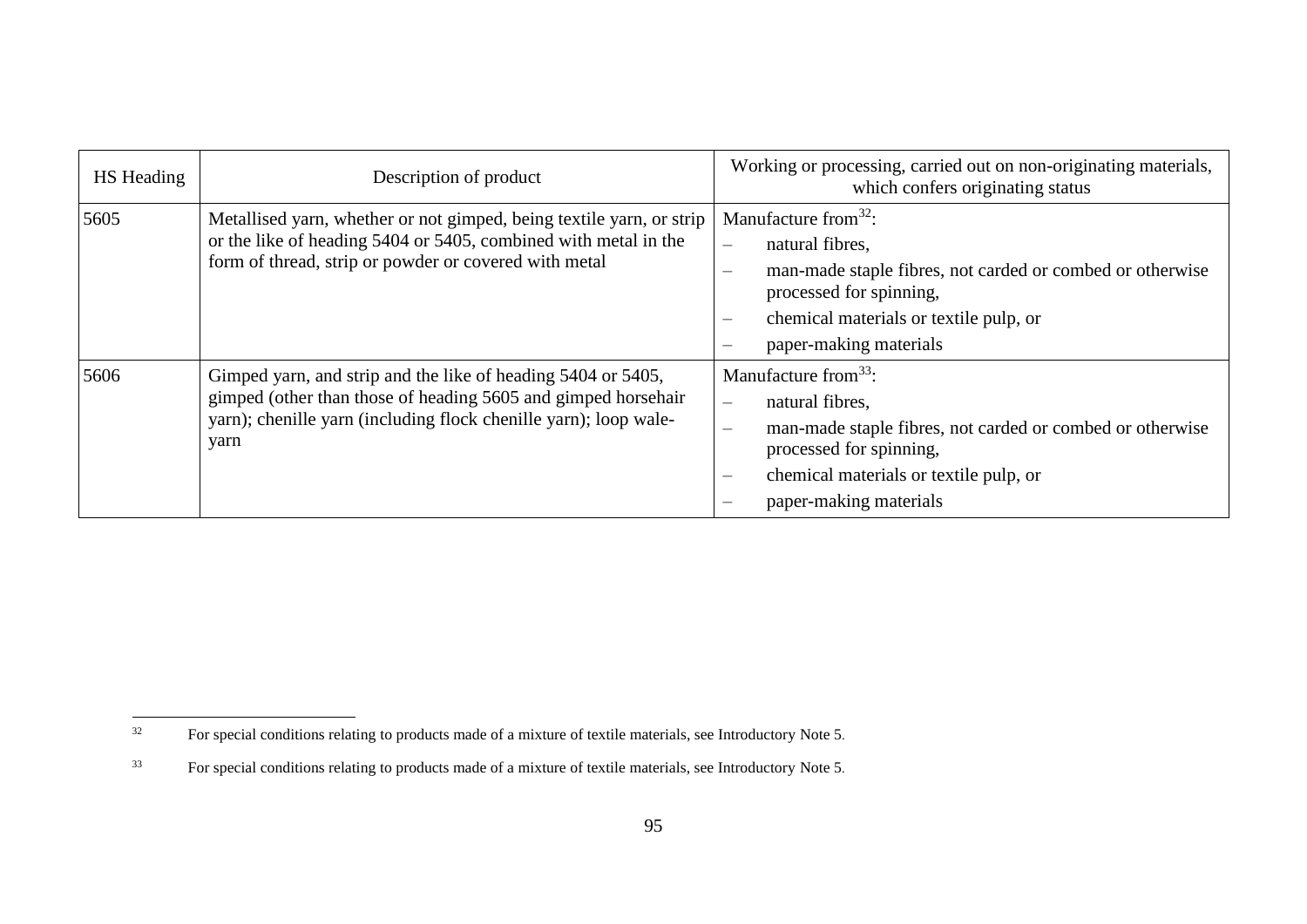| <b>HS</b> Heading | Description of product                                                                                                                              | Working or processing, carried out on non-originating materials,<br>which confers originating status                                                                                                                                                                                                                                                                                                                                                |
|-------------------|-----------------------------------------------------------------------------------------------------------------------------------------------------|-----------------------------------------------------------------------------------------------------------------------------------------------------------------------------------------------------------------------------------------------------------------------------------------------------------------------------------------------------------------------------------------------------------------------------------------------------|
| Chapter 57        | Carpets and other textile floor coverings:<br>Of needle loom felt<br>Of other felt<br>$\overline{\phantom{m}}$<br>Other<br>$\overline{\phantom{a}}$ | Spinning of natural and/or man-made staple fibres or extrusion of<br>man-made filament yarn, in each case accompanied by weaving<br><sub>or</sub><br>Manufacture from coir yarn or sisal yarn or jute yarn<br><sub>or</sub><br>Flocking accompanied by dyeing or by printing<br><sub>or</sub><br>Tufting accompanied by dyeing or by printing<br>Extrusion of man-made fibres accompanied by non-woven<br>techniques including needle punching $34$ |

 $34$ <sup>34</sup> For special conditions relating to products made of a mixture of textile materials, see Introductory Note 6.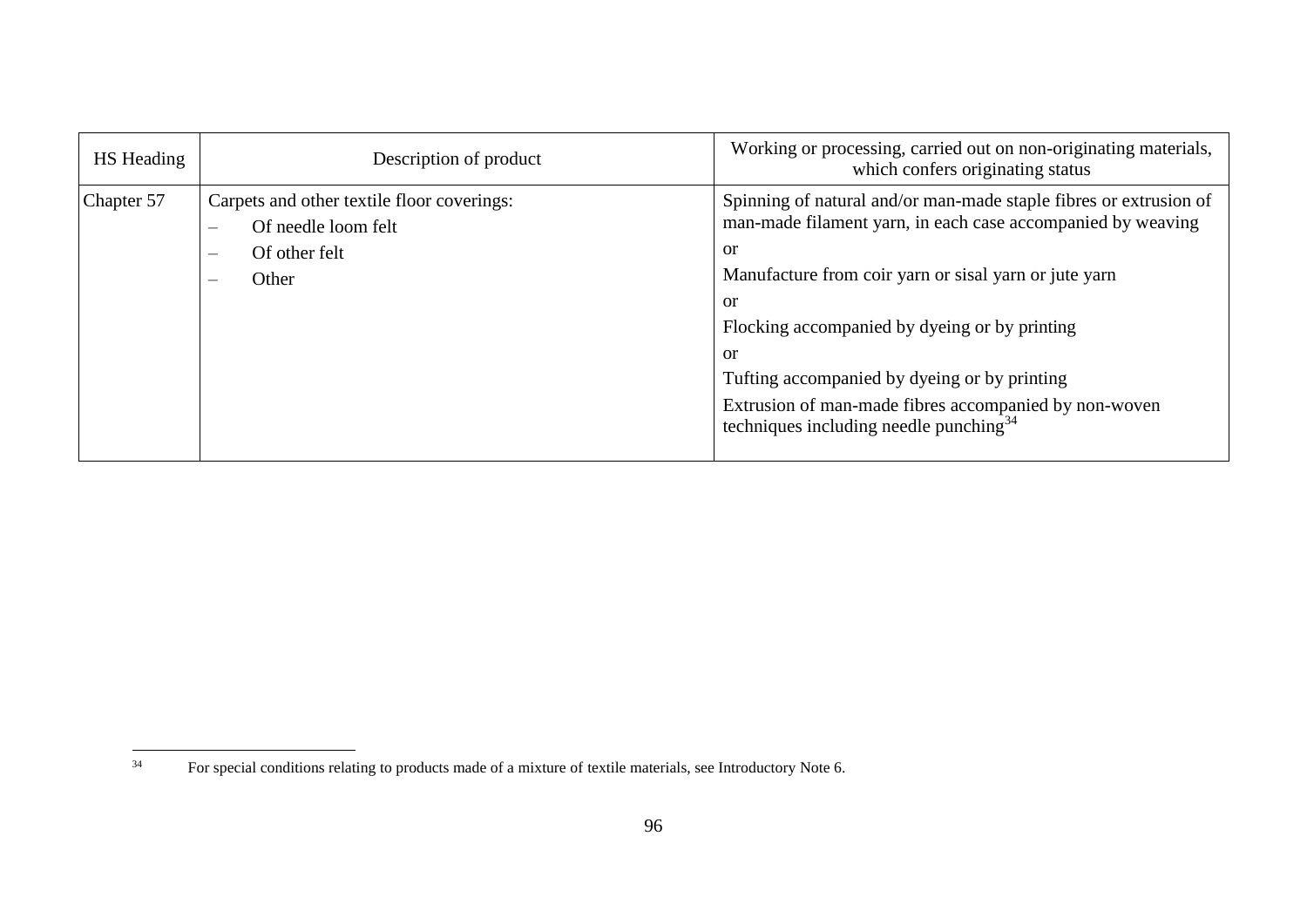| HS Heading | Description of product | Working or processing, carried out on non-originating materials,<br>which confers originating status                                                                                                                                                                                                                                                                                                                                                                |
|------------|------------------------|---------------------------------------------------------------------------------------------------------------------------------------------------------------------------------------------------------------------------------------------------------------------------------------------------------------------------------------------------------------------------------------------------------------------------------------------------------------------|
|            |                        | However:<br>polypropylene filament of heading 5402,<br>polypropylene fibres of heading 5503 or 5506, or<br>$\overline{\phantom{a}}$<br>polypropylene filament tow of heading 5501,<br>$\overline{\phantom{a}}$<br>of which the denomination in all cases of a single filament or fibre<br>is less than 9 decitex, may be used, provided that their total value<br>does not exceed 40 % of the ex-works price of the product<br>Jute fabric may be used as a backing |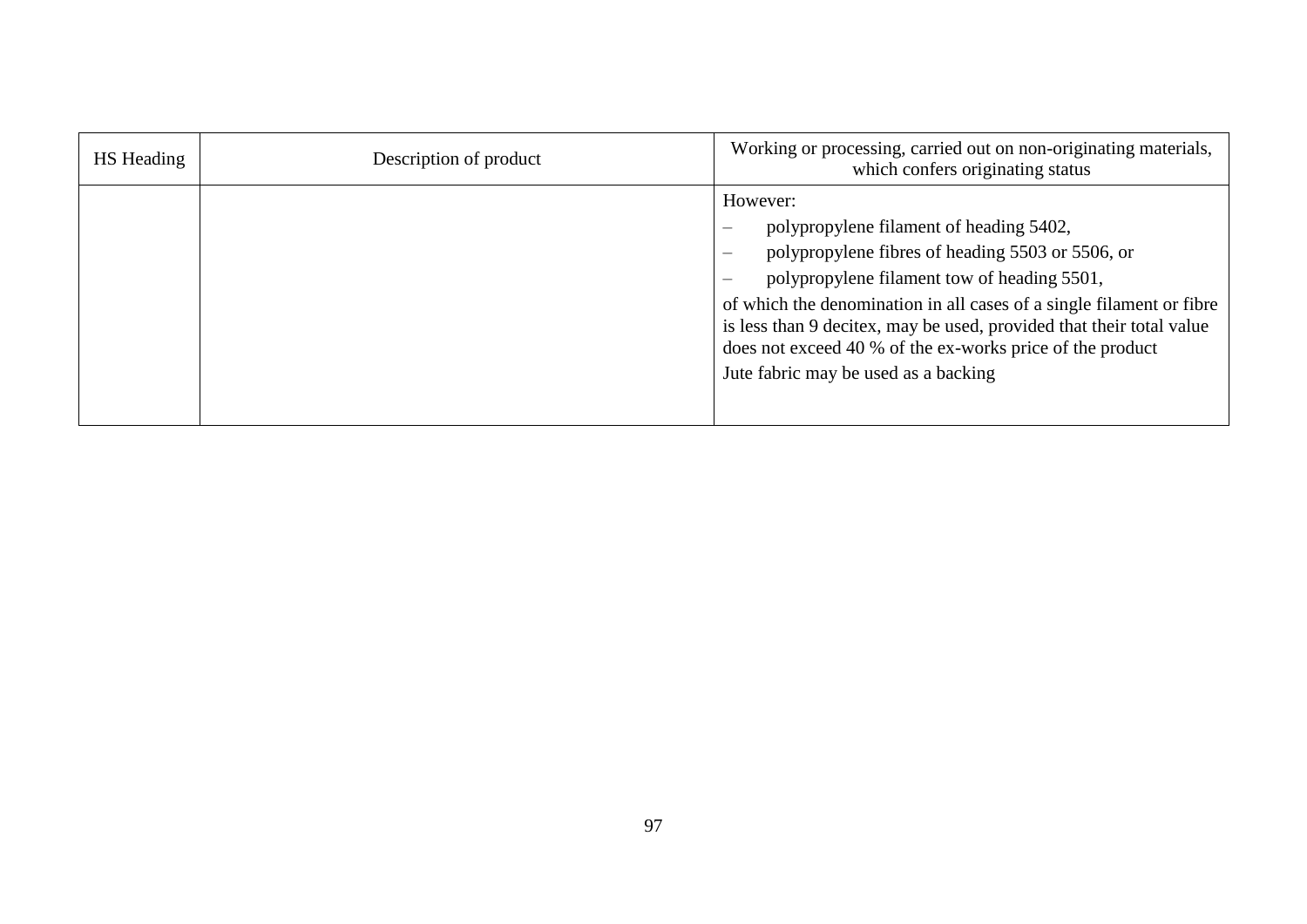| <b>HS</b> Heading | Description of product                                                                                                                                            | Working or processing, carried out on non-originating materials,<br>which confers originating status                                                                                                                                                                                                                                                                                                                                                                                                                                                                                                                                                                                                                            |
|-------------------|-------------------------------------------------------------------------------------------------------------------------------------------------------------------|---------------------------------------------------------------------------------------------------------------------------------------------------------------------------------------------------------------------------------------------------------------------------------------------------------------------------------------------------------------------------------------------------------------------------------------------------------------------------------------------------------------------------------------------------------------------------------------------------------------------------------------------------------------------------------------------------------------------------------|
| ex Chapter 58     | Special woven fabrics; tufted textile fabrics; lace; tapestries;<br>trimmings; embroidery; except for:<br>Combined with rubber thread<br>Other<br>$\qquad \qquad$ | Spinning of natural and/or man-made staple fibres or extrusion of<br>man-made filament yarn, in each case accompanied by weaving<br>$\alpha$<br>Weaving accompanied by dyeing or flocking or coating<br>or<br>Flocking accompanied by dyeing or by printing<br>$\alpha$<br>Yarn dyeing accompanied by weaving<br>or<br>Printing accompanied by at least two preparatory or finishing<br>operations (such as scouring, bleaching, mercerising, heat setting,<br>raising, calendering, shrink resistance processing, permanent<br>finishing, decatising, impregnating, mending and burling),<br>provided that the value of the unprinted fabric used does not<br>exceed 47,5 % of the ex-works price of the product <sup>35</sup> |

 $35$ <sup>35</sup> For special conditions relating to products made of a mixture of textile materials, see Introductory Note 6.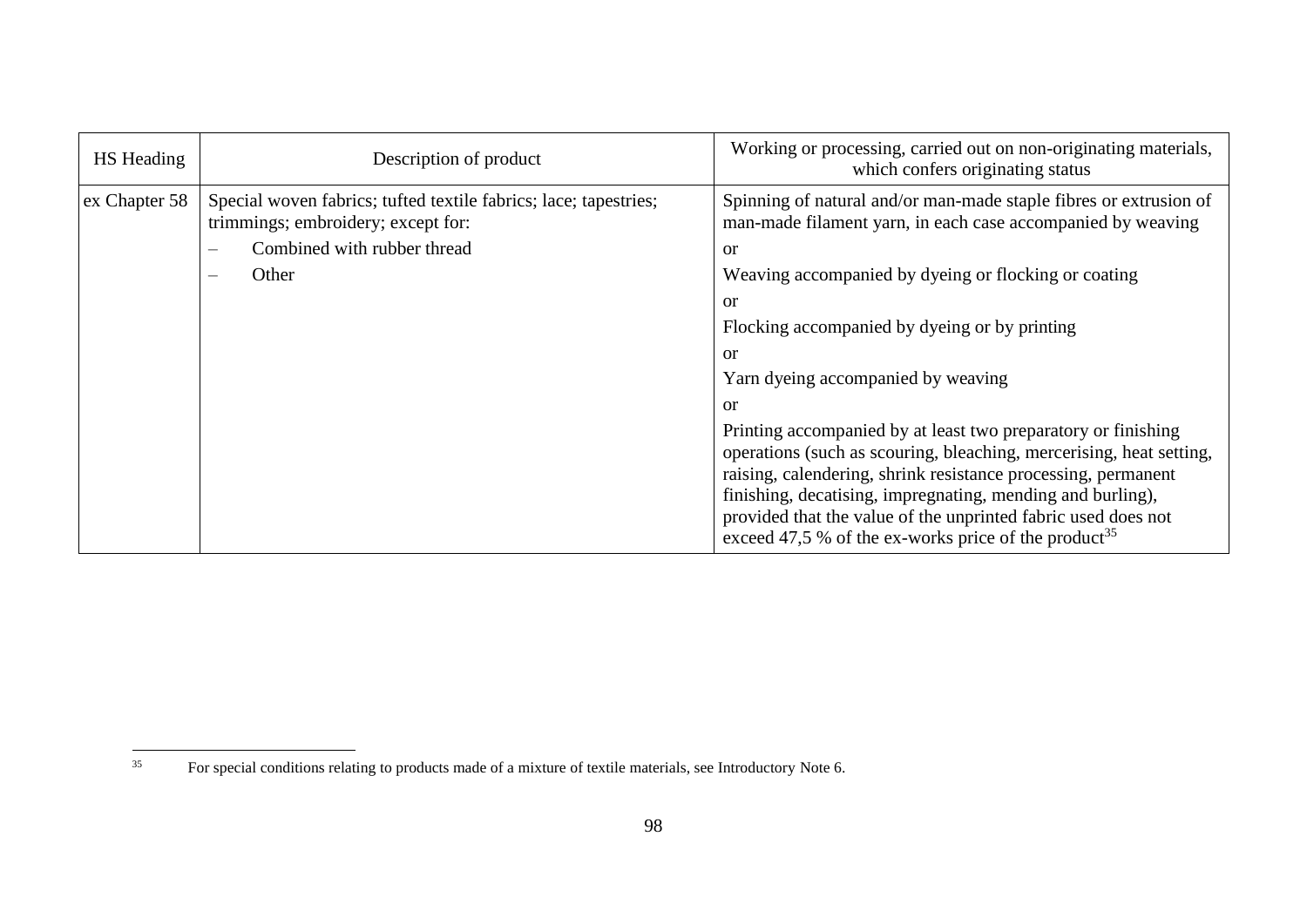| HS Heading | Description of product                                                                                                                                                                                                                                 | Working or processing, carried out on non-originating materials,<br>which confers originating status                  |
|------------|--------------------------------------------------------------------------------------------------------------------------------------------------------------------------------------------------------------------------------------------------------|-----------------------------------------------------------------------------------------------------------------------|
| 5805       | Hand-woven tapestries of the types Gobelins, Flanders, Aubusson,<br>Beauvais and the like, and needle-worked tapestries (for example,<br>petit point, cross stitch), whether or not made up                                                            | Manufacture from materials of any heading, except that of the<br>product                                              |
| 5810       | Embroidery in the piece, in strips or in motifs                                                                                                                                                                                                        | Manufacture in which the value of all the materials used does not<br>exceed 50 % of the ex-works price of the product |
| 5901       | Textile fabrics coated with gum or amylaceous substances, of a<br>kind used for the outer covers of books or the like; tracing cloth;<br>prepared painting canvas; buckram and similar stiffened textile<br>fabrics of a kind used for hat foundations | Weaving accompanied by dyeing or by flocking or by coating<br><b>or</b><br>Flocking accompanied by dyeing or printing |
| 5902       | Tyre cord fabric of high tenacity yarn of nylon or other<br>polyamides, polyesters or viscose rayon:                                                                                                                                                   |                                                                                                                       |
|            | Containing not more than 90 % by weight of textile<br>materials                                                                                                                                                                                        | Weaving                                                                                                               |
|            | Other                                                                                                                                                                                                                                                  | Extrusion of man-made fibres accompanied by weaving                                                                   |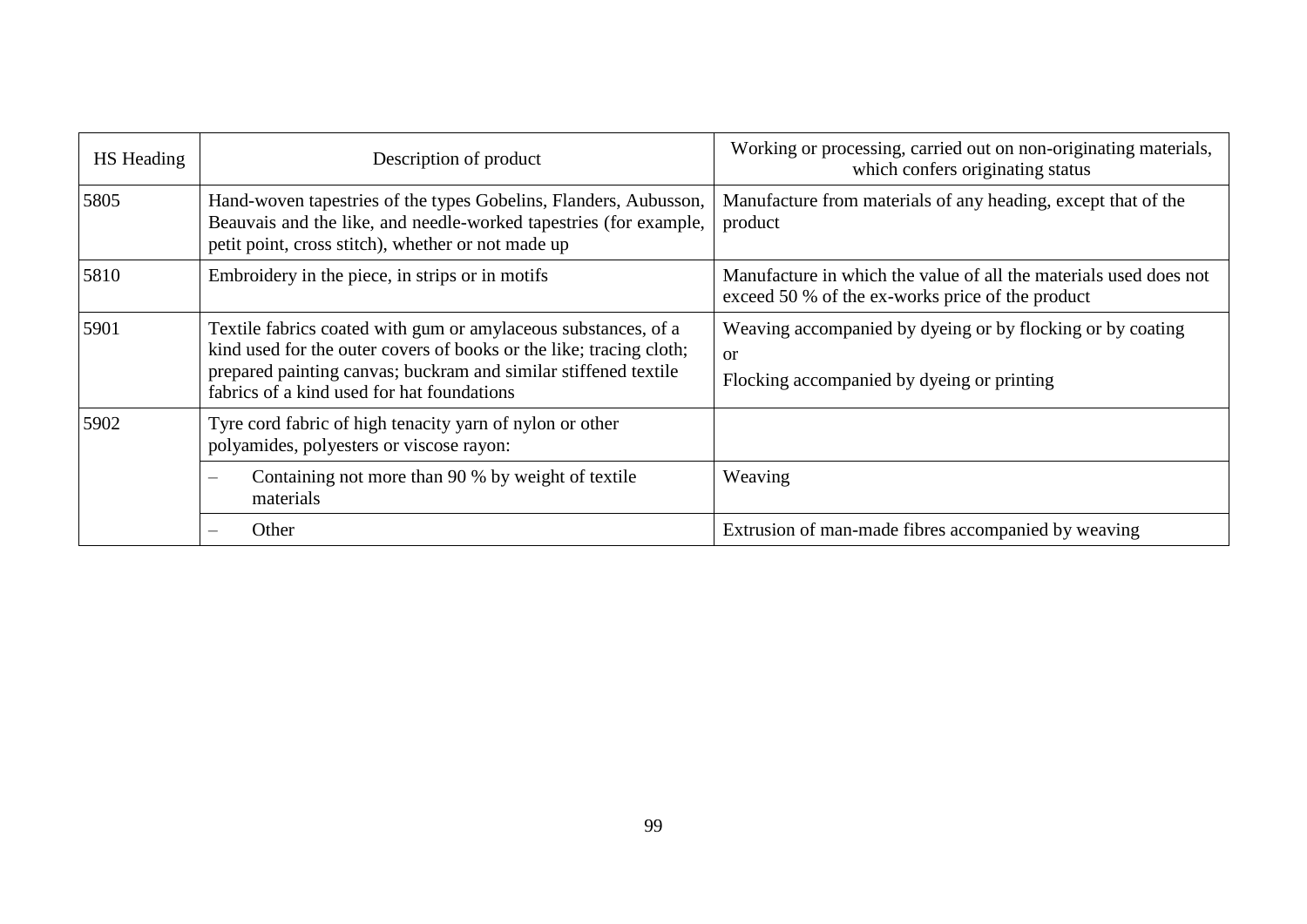| <b>HS</b> Heading | Description of product                                                                                                                                      | Working or processing, carried out on non-originating materials,<br>which confers originating status                                                                                                                                                                                                                                                                                                                                                   |
|-------------------|-------------------------------------------------------------------------------------------------------------------------------------------------------------|--------------------------------------------------------------------------------------------------------------------------------------------------------------------------------------------------------------------------------------------------------------------------------------------------------------------------------------------------------------------------------------------------------------------------------------------------------|
| 5903              | Textile fabrics impregnated, coated, covered or laminated with<br>plastics, other than those of heading 5902                                                | Weaving accompanied by dyeing or by coating<br><b>or</b><br>Printing accompanied by at least two preparatory or finishing<br>operations (such as scouring, bleaching, mercerising, heat setting,<br>raising, calendering, shrink resistance processing, permanent<br>finishing, decatising, impregnating, mending and burling),<br>provided that the value of the unprinted fabric used does not<br>exceed 47,5 % of the ex-works price of the product |
| 5904              | Linoleum, whether or Note cut to shape; floor coverings<br>consisting of a coating or covering applied on a textile backing,<br>whether or not cut to shape | Weaving accompanied by dyeing or by coating <sup>36</sup>                                                                                                                                                                                                                                                                                                                                                                                              |

 $36\,$ <sup>36</sup> For special conditions relating to products made of a mixture of textile materials, see Introductory Note 6.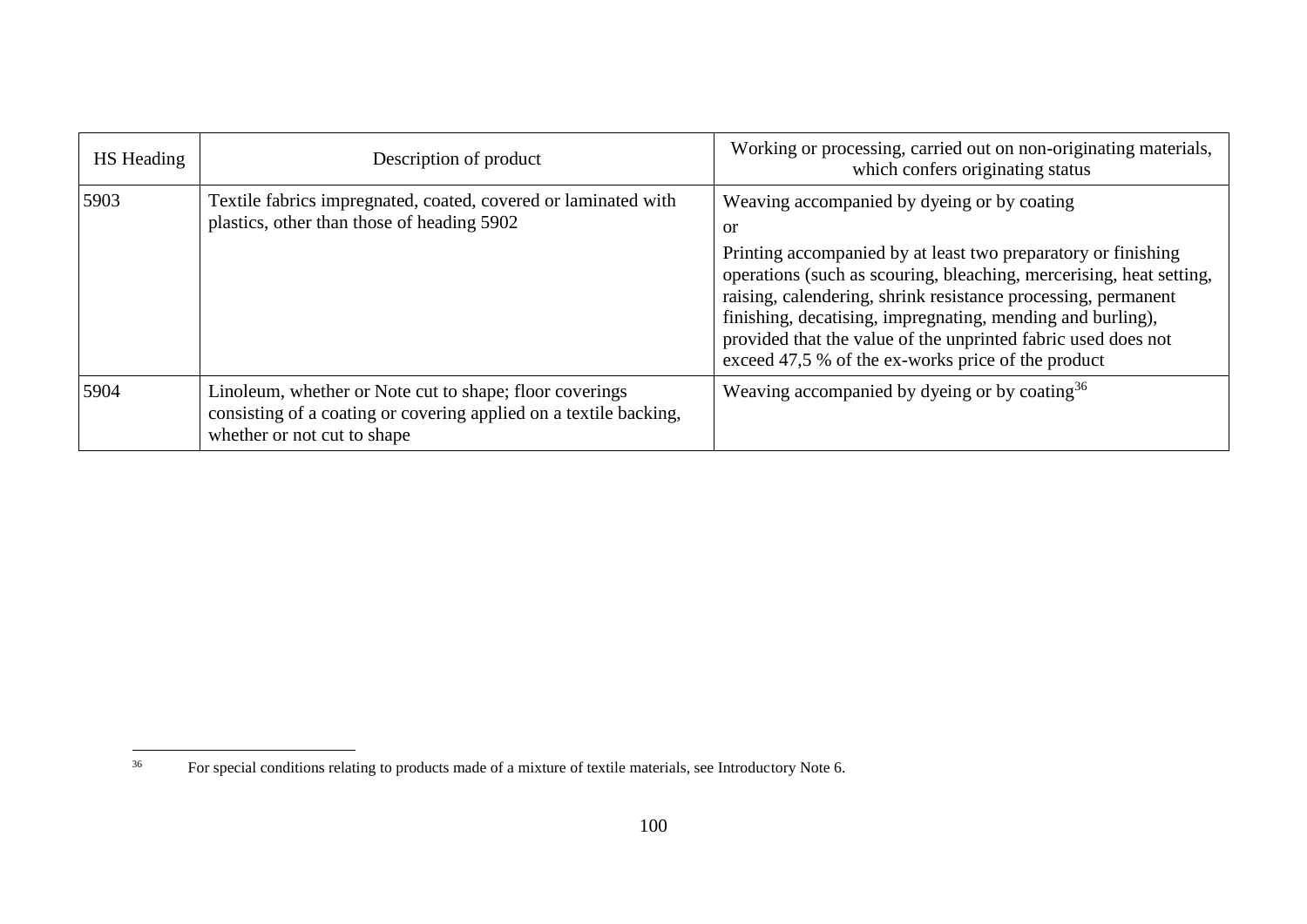| HS Heading | Description of product                                                                | Working or processing, carried out on non-originating materials,<br>which confers originating status                                                                                                                                                                                                                                                                                                     |
|------------|---------------------------------------------------------------------------------------|----------------------------------------------------------------------------------------------------------------------------------------------------------------------------------------------------------------------------------------------------------------------------------------------------------------------------------------------------------------------------------------------------------|
| 5905       | Textile wall coverings:                                                               |                                                                                                                                                                                                                                                                                                                                                                                                          |
|            | Impregnated, coated, covered or laminated with rubber,<br>plastics or other materials | Weaving accompanied by dyeing or by coating                                                                                                                                                                                                                                                                                                                                                              |
|            | Other<br>$\equiv$                                                                     | Spinning of natural and/or man-made staple fibres or extrusion of<br>man-made filament yarn, in each case accompanied by weaving                                                                                                                                                                                                                                                                         |
|            |                                                                                       | or                                                                                                                                                                                                                                                                                                                                                                                                       |
|            |                                                                                       | Weaving accompanied by dyeing or by coating                                                                                                                                                                                                                                                                                                                                                              |
|            |                                                                                       | or                                                                                                                                                                                                                                                                                                                                                                                                       |
|            |                                                                                       | Printing accompanied by at least two preparatory or finishing<br>operations (such as scouring, bleaching, mercerising, heat setting,<br>raising, calendering, shrink resistance processing, permanent<br>finishing, decatising, impregnating, mending and burling),<br>provided that the value of the unprinted fabric used does not<br>exceed 47,5 % of the ex-works price of the product <sup>37</sup> |

 $37$ <sup>37</sup> For special conditions relating to products made of a mixture of textile materials, see Introductory Note 6.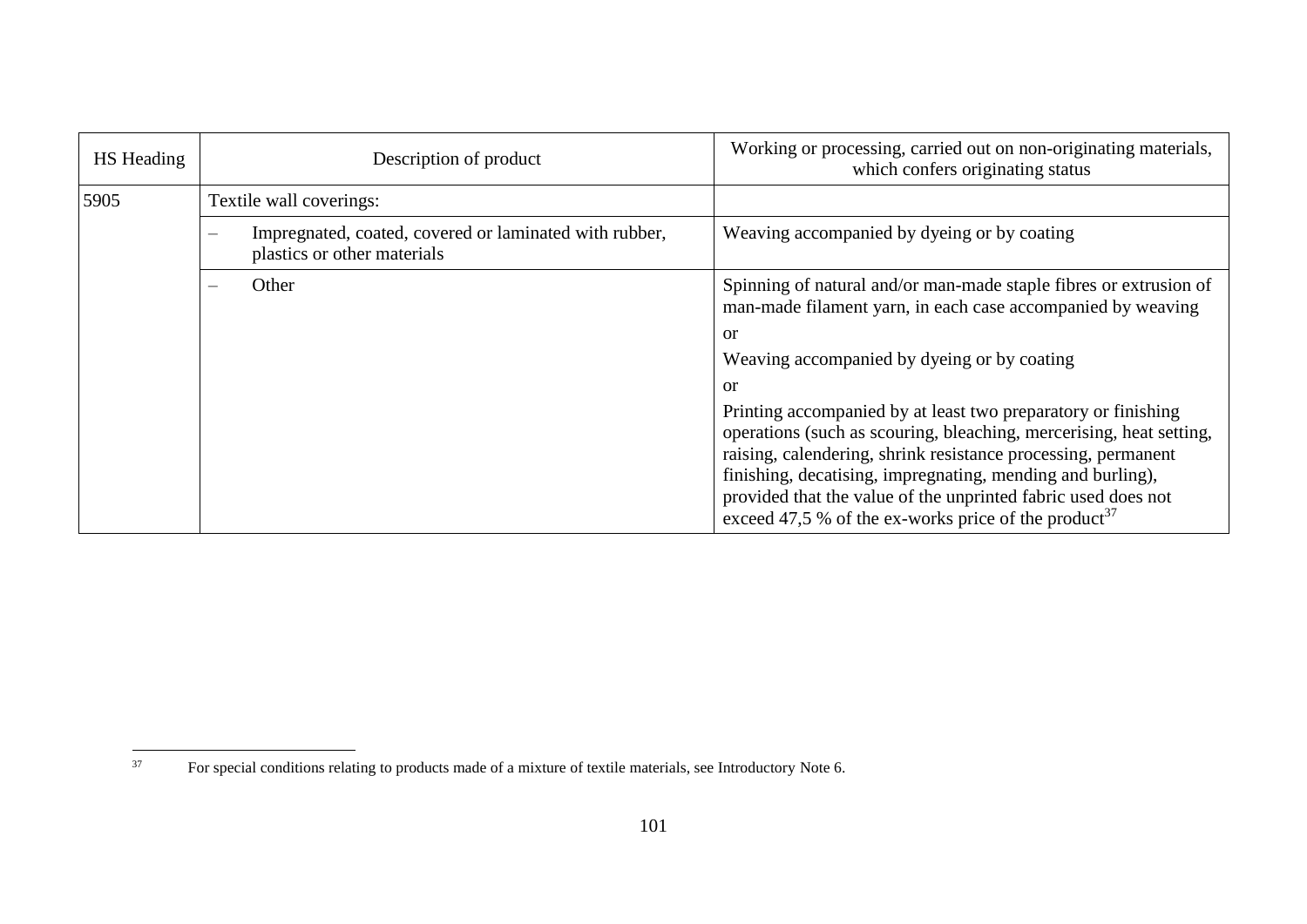| HS Heading | Description of product                                                                                                                 | Working or processing, carried out on non-originating materials,<br>which confers originating status                              |
|------------|----------------------------------------------------------------------------------------------------------------------------------------|-----------------------------------------------------------------------------------------------------------------------------------|
| 5906       | Rubberised textile fabrics, other than those of heading 5902:                                                                          |                                                                                                                                   |
|            | Knitted or crocheted fabrics<br>$\overline{\phantom{m}}$                                                                               | Spinning of natural and/or man-made staple fibres or extrusion of<br>man-made filament yarn, in each case accompanied by knitting |
|            |                                                                                                                                        | <b>or</b>                                                                                                                         |
|            |                                                                                                                                        | Knitting accompanied by dyeing or by coating                                                                                      |
|            |                                                                                                                                        | <b>or</b>                                                                                                                         |
|            |                                                                                                                                        | Dyeing of yarn of natural fibres accompanied by knitting <sup>38</sup>                                                            |
|            | Other fabrics made of synthetic filament yarn, containing<br>$\overline{\phantom{m}}$<br>more than 90 % by weight of textile materials | Extrusion of man-made fibres accompanied by weaving                                                                               |
|            | Other<br>$\overline{\phantom{m}}$                                                                                                      | Weaving accompanied by dyeing or by coating                                                                                       |
|            |                                                                                                                                        | or                                                                                                                                |
|            |                                                                                                                                        | Dyeing of yarn of natural fibres accompanied by weaving                                                                           |

<sup>38</sup> <sup>38</sup> For special conditions relating to products made of a mixture of textile materials, see Introductory Note 6.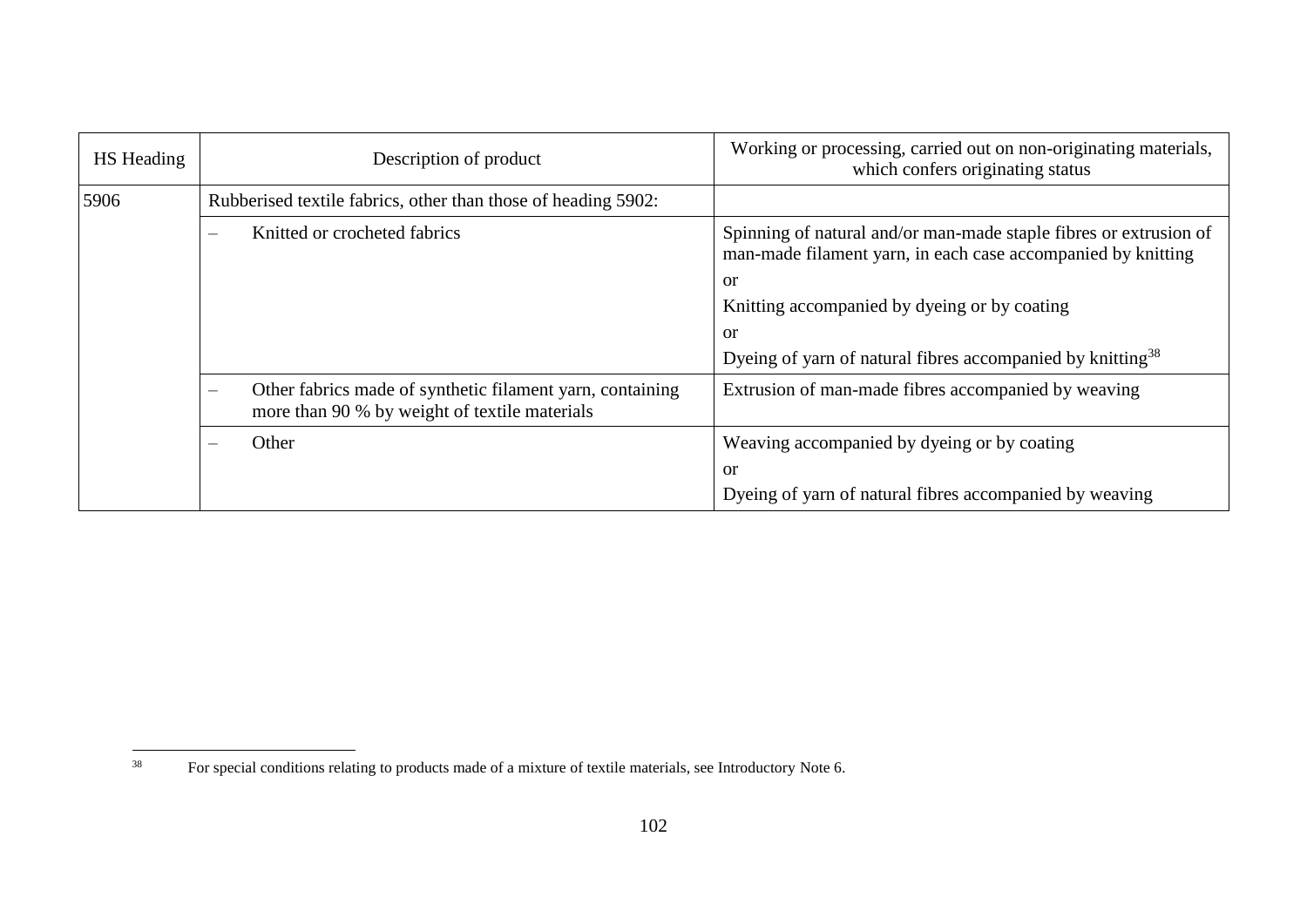| <b>HS</b> Heading | Description of product                                                                                                                                                                                 | Working or processing, carried out on non-originating materials,<br>which confers originating status                                                                                                                                                                                                                                                                                                                                                                                                                                        |
|-------------------|--------------------------------------------------------------------------------------------------------------------------------------------------------------------------------------------------------|---------------------------------------------------------------------------------------------------------------------------------------------------------------------------------------------------------------------------------------------------------------------------------------------------------------------------------------------------------------------------------------------------------------------------------------------------------------------------------------------------------------------------------------------|
| 5907              | Textile fabrics otherwise impregnated, coated or covered; painted<br>canvas being the atrical scenery, studio back-cloths or the like                                                                  | Weaving accompanied by dyeing or by flocking or by coating<br><sub>or</sub><br>Flocking accompanied by dyeing or by printing<br><sub>or</sub><br>Printing accompanied by at least two preparatory or finishing<br>operations (such as scouring, bleaching, mercerising, heat setting,<br>raising, calendering, shrink resistance processing, permanent<br>finishing, decatising, impregnating, mending and burling),<br>provided that the value of the unprinted fabric used does not<br>exceed 47,5 % of the ex-works price of the product |
| 5908              | Textile wicks, woven, plaited or knitted, for lamps, stoves,<br>lighters, candles or the like; incandescent gas mantles and tubular<br>knitted gas mantle fabric therefor, whether or not impregnated: |                                                                                                                                                                                                                                                                                                                                                                                                                                                                                                                                             |
|                   | Incandescent gas mantles, impregnated<br>$\qquad \qquad$                                                                                                                                               | Manufacture from tubular knitted gas-mantle fabric                                                                                                                                                                                                                                                                                                                                                                                                                                                                                          |
|                   | Other<br>$\overline{\phantom{m}}$                                                                                                                                                                      | Manufacture from materials of any heading, except that of the<br>product                                                                                                                                                                                                                                                                                                                                                                                                                                                                    |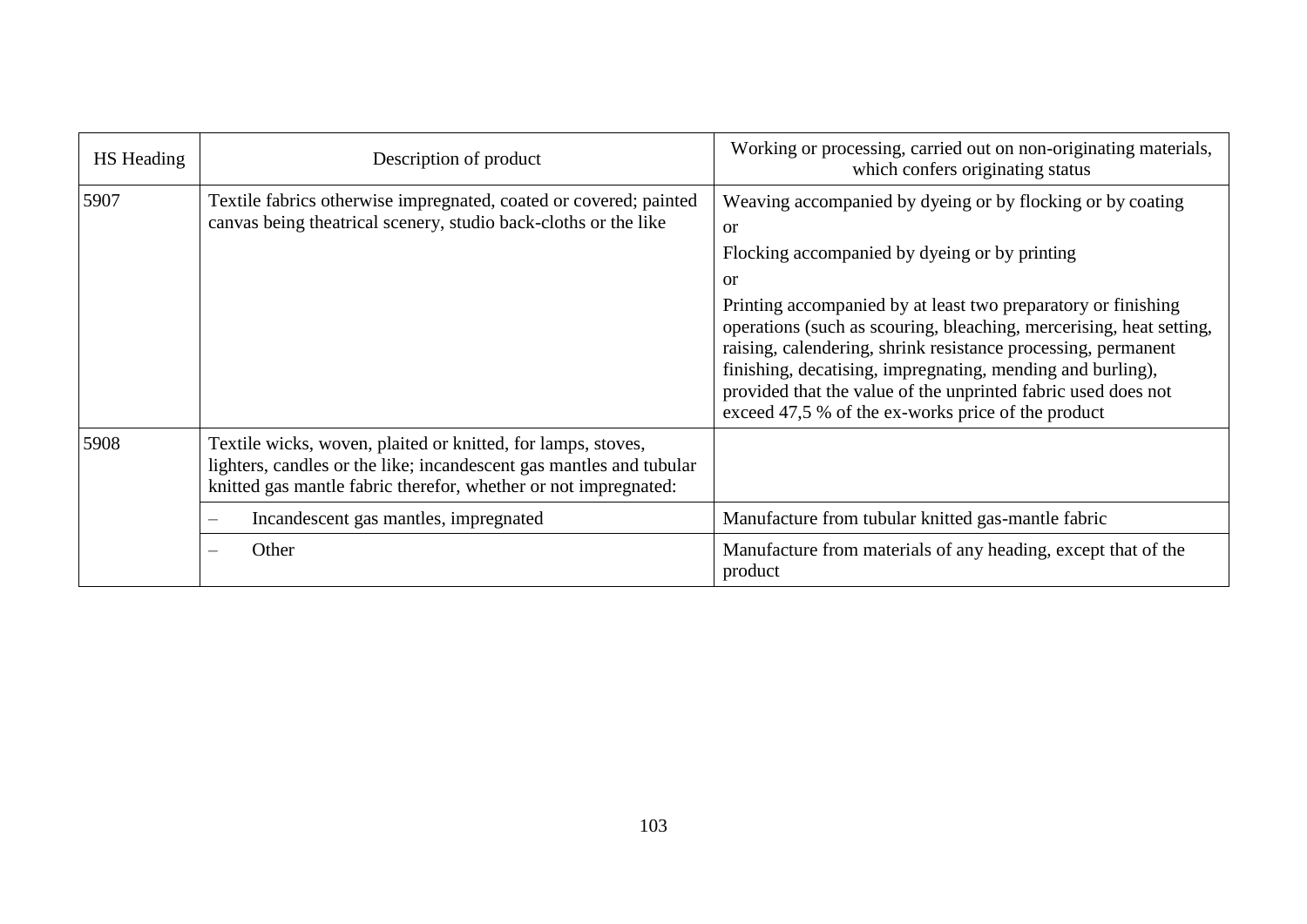| <b>HS</b> Heading | Description of product                                                                                                                                                                                                                                                    | Working or processing, carried out on non-originating materials,<br>which confers originating status                                                                                                                                                                                                                                                                                                                                                                                                                                |
|-------------------|---------------------------------------------------------------------------------------------------------------------------------------------------------------------------------------------------------------------------------------------------------------------------|-------------------------------------------------------------------------------------------------------------------------------------------------------------------------------------------------------------------------------------------------------------------------------------------------------------------------------------------------------------------------------------------------------------------------------------------------------------------------------------------------------------------------------------|
| 5909 to 5911      | Textile articles of a kind suitable for industrial use:                                                                                                                                                                                                                   |                                                                                                                                                                                                                                                                                                                                                                                                                                                                                                                                     |
|                   | Polishing discs or rings other than of felt of heading 5911                                                                                                                                                                                                               | Weaving                                                                                                                                                                                                                                                                                                                                                                                                                                                                                                                             |
|                   | Woven fabrics, of a kind commonly used in papermaking or<br>other technical uses, felted or not, whether or not<br>impregnated or coated, tubular or endless with single or<br>multiple warp and/or weft, or flat woven with multiple warp<br>and/or weft of heading 5911 | Extrusion of man-made fibres or Spinning of natural and/or of<br>man-made staple fibres, in each case accompanied by weaving<br><b>or</b><br>Weaving accompanied by dyeing or coating<br>Only the following fibres may be used:<br>coir yarn<br>yarn of polytetrafluoroethylene <sup>39</sup> ,<br>yarn, multiple, of polyamide, coated impregnated or covered<br>with a phenolic resin,<br>yarn of synthetic textile fibres of aromatic polyamides,<br>obtained by polycondensation of m-phenylenediamine and<br>isophthalic acid, |

<sup>39</sup> The use of this material is restricted to the manufacture of woven fabrics of a kind used in paper-making machinery.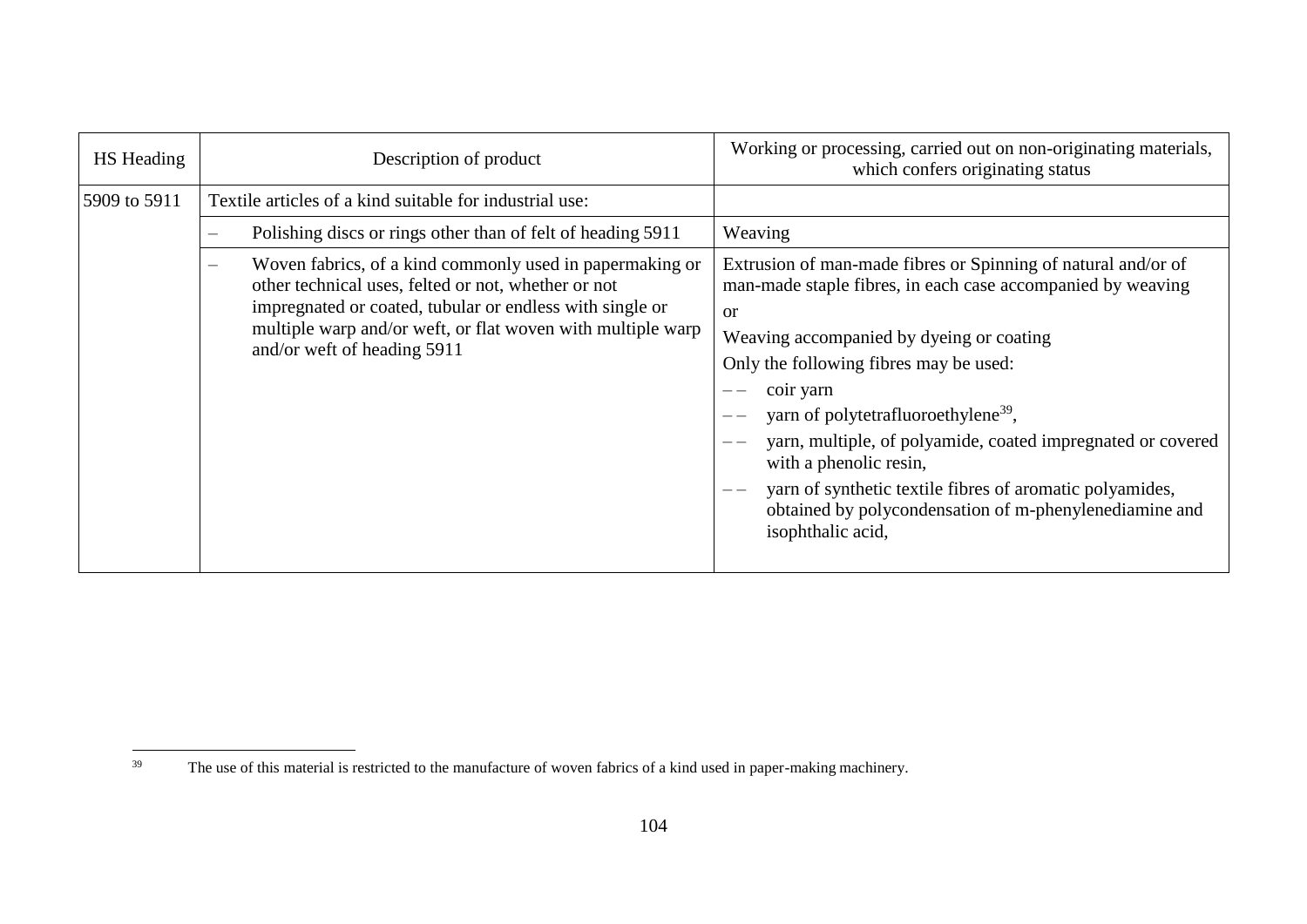| HS Heading | Description of product | Working or processing, carried out on non-originating materials,<br>which confers originating status                                                                                                                                                                                                                                                             |
|------------|------------------------|------------------------------------------------------------------------------------------------------------------------------------------------------------------------------------------------------------------------------------------------------------------------------------------------------------------------------------------------------------------|
|            |                        | monofil of polytetrafluoroethylene <sup>40</sup> ,<br>yarn of synthetic textile fibres of poly(p-phenylene<br>terephthalamide),<br>glass fibre yarn, coated with phenol resin and gimped with<br>— -<br>acrylic yarn $41$ ,<br>copolyester monofilaments of a polyester and a resin of<br>terephthalic acid and 1,4-cyclohexanediethanol and<br>isophthalic acid |
|            | Other<br>$\frac{1}{2}$ | Extrusion of man-made filament yarn OR spinning of natural or<br>man-made staple fibres, accompanied by weaving $42$<br><sub>or</sub><br>Weaving accompanied by dyeing or coating                                                                                                                                                                                |

 $40\,$ The use of this material is restricted to the manufacture of woven fabrics of a kind used in paper-making machinery.

<sup>&</sup>lt;sup>41</sup> The use of this material is restricted to the manufacture of woven fabrics of a kind used in paper-making machinery.

<sup>42</sup> For special conditions relating to products made of a mixture of textile materials, see Introductory Note 6.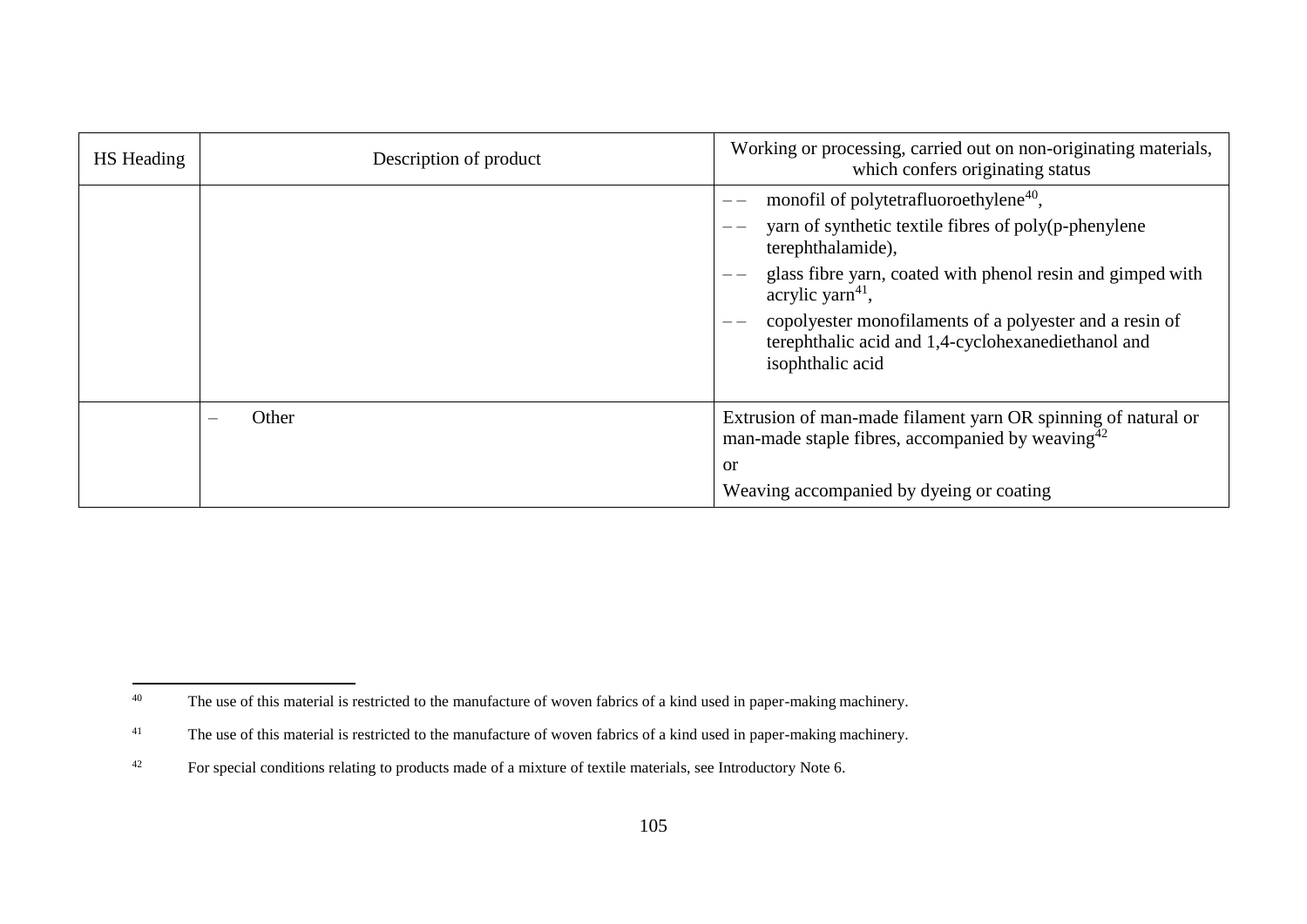| HS Heading            | Description of product       | Working or processing, carried out on non-originating materials,<br>which confers originating status                                                                               |
|-----------------------|------------------------------|------------------------------------------------------------------------------------------------------------------------------------------------------------------------------------|
| Chapter <sub>60</sub> | Knitted or crocheted fabrics | Spinning of natural and/or man-made staple fibres or extrusion of<br>man-made filament yarn, in each case accompanied by knitting                                                  |
|                       |                              | or                                                                                                                                                                                 |
|                       |                              | Knitting accompanied by dyeing or by flocking or by coating                                                                                                                        |
|                       |                              | or                                                                                                                                                                                 |
|                       |                              | Flocking accompanied by dyeing or by printing                                                                                                                                      |
|                       |                              | or                                                                                                                                                                                 |
|                       |                              | Dyeing of yarn of natural fibres accompanied by knitting                                                                                                                           |
|                       |                              | or                                                                                                                                                                                 |
|                       |                              | Twisting or texturing accompanied by knitting provided that the<br>value of the non-twisted/non-textured yarns used does not exceed<br>47,5 % of the ex-works price of the product |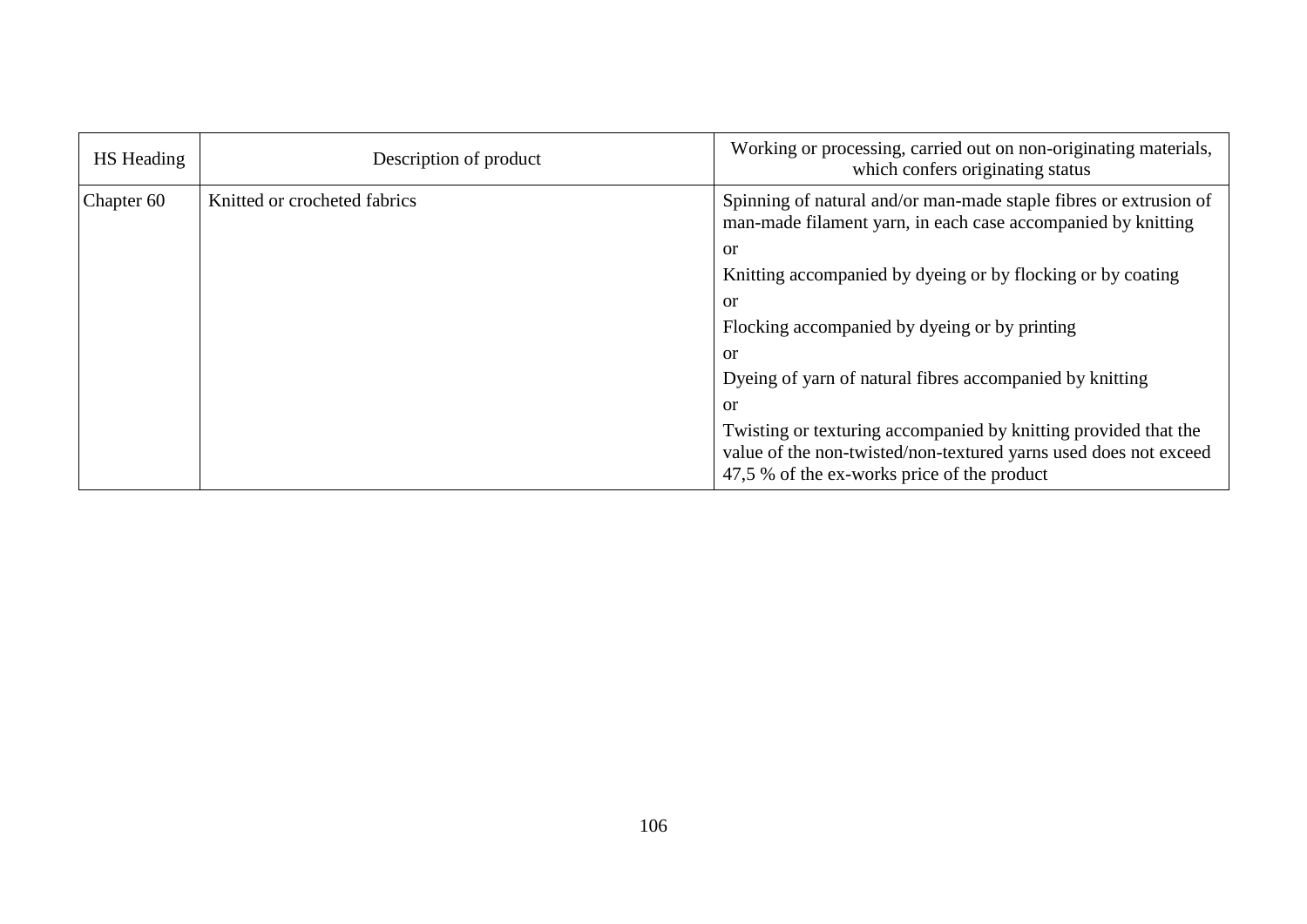| HS Heading | Description of product                                                                                                                                                                                   | Working or processing, carried out on non-originating materials,<br>which confers originating status                                                             |
|------------|----------------------------------------------------------------------------------------------------------------------------------------------------------------------------------------------------------|------------------------------------------------------------------------------------------------------------------------------------------------------------------|
| Chapter 61 | Articles of apparel and clothing accessories, knitted or crocheted:                                                                                                                                      |                                                                                                                                                                  |
|            | Obtained by sewing together or otherwise assembling, two<br>$\overline{\phantom{a}}$<br>or more pieces of knitted or crocheted fabric which have<br>been either cut to form or obtained directly to form | Knitting and making-up (including cutting)                                                                                                                       |
|            | Other                                                                                                                                                                                                    | Spinning of natural and/or man-made staple fibres or extrusion of<br>man-made filament yarn, in each case accompanied by knitting<br>(knitted to shape products) |
|            |                                                                                                                                                                                                          | or                                                                                                                                                               |
|            |                                                                                                                                                                                                          | Dyeing of yarn of natural fibres accompanied by knitting (knitted<br>to shape products                                                                           |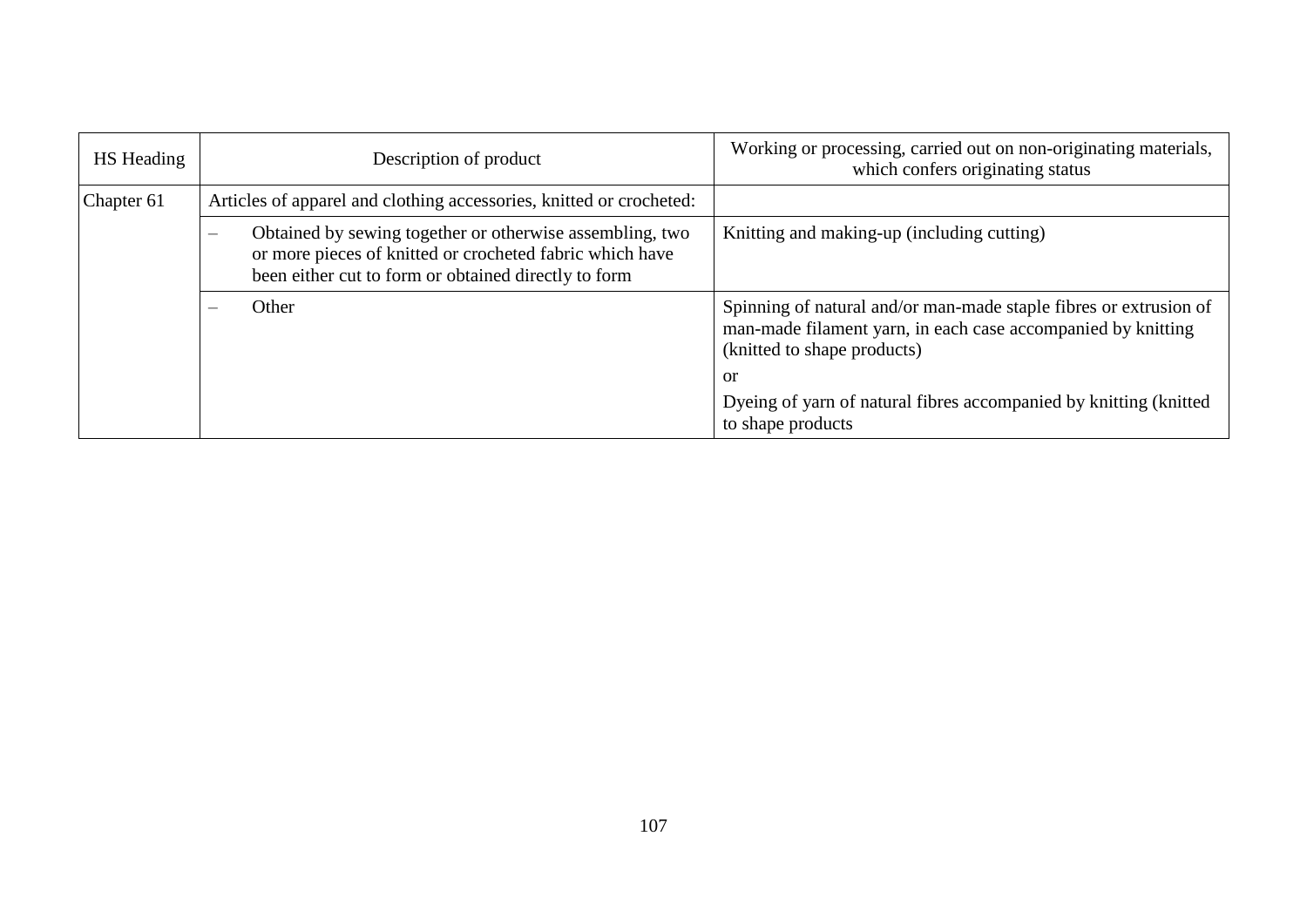| HS Heading                                                   | Description of product                                                                   | Working or processing, carried out on non-originating materials,<br>which confers originating status                                                                                                                                                                                                                                                                                                                                                                               |
|--------------------------------------------------------------|------------------------------------------------------------------------------------------|------------------------------------------------------------------------------------------------------------------------------------------------------------------------------------------------------------------------------------------------------------------------------------------------------------------------------------------------------------------------------------------------------------------------------------------------------------------------------------|
| ex Chapter 62                                                | Articles of apparel and clothing accessories, not knitted or<br>crocheted; except for:   | Weaving accompanied by making-up (including cutting)<br>or<br>Making-up preceded by printing, accompanied by at least two<br>preparatory or finishing operations (such as scouring, bleaching,<br>mercerising, heat setting, raising, calendering, shrink resistance<br>processing, permanent finishing, decatising, impregnating,<br>mending and burling), provided that the value of the unprinted<br>fabric used does not exceed 47,5 % of the ex-works price of the<br>product |
| ex 6202,<br>ex 6204,<br>ex 6206,<br>$ex 6209$ and<br>ex 6211 | Women's, girls' and babies' clothing and clothing accessories for<br>babies, embroidered | Weaving accompanied by making-up (including cutting)<br>or<br>Manufacture from unembroidered fabric, provided that the value<br>of the unembroidered fabric used does not exceed 40 % of the ex-<br>works price of the product                                                                                                                                                                                                                                                     |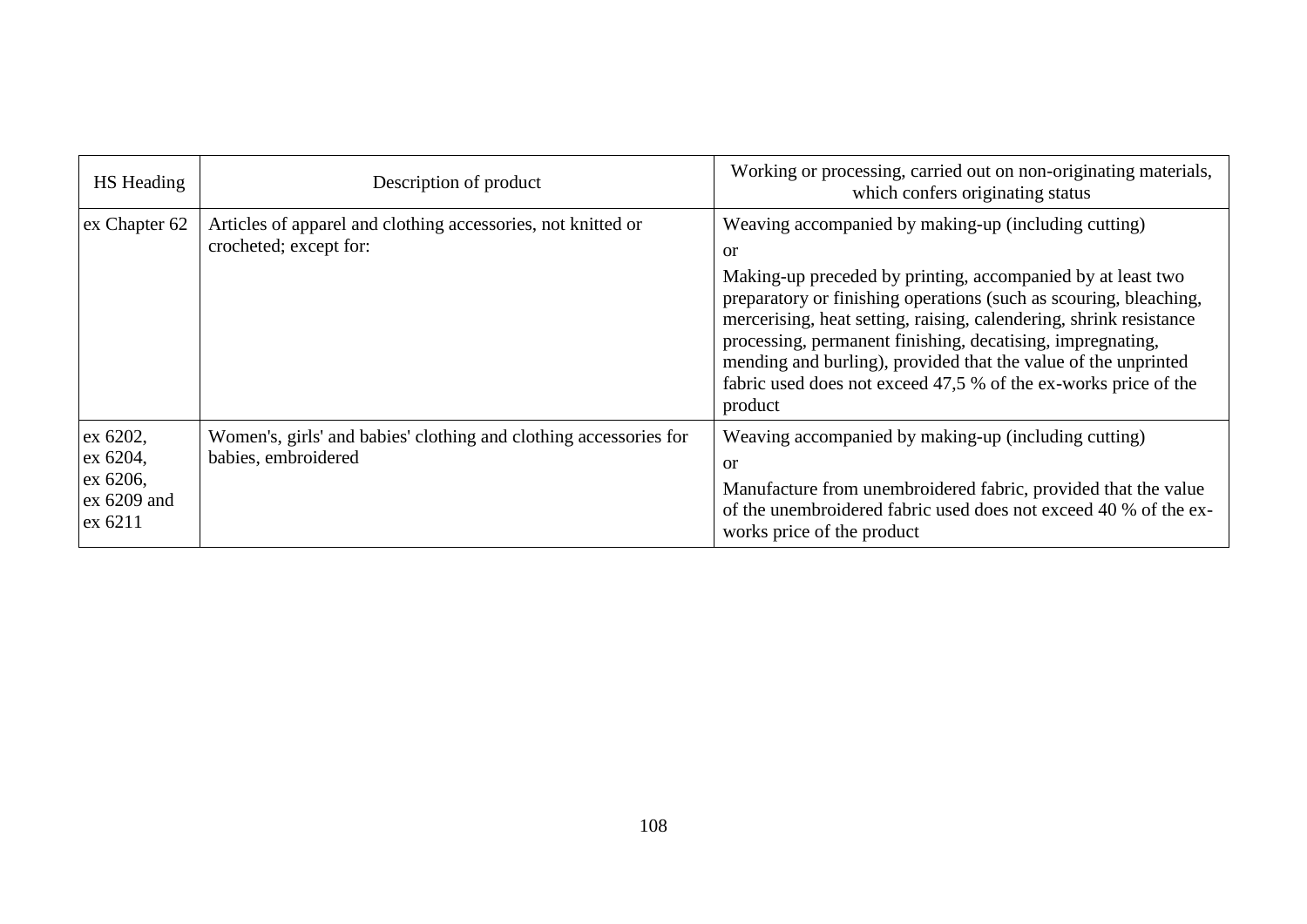| HS Heading               | Description of product                                                                                          | Working or processing, carried out on non-originating materials,<br>which confers originating status                                                                                                                                   |
|--------------------------|-----------------------------------------------------------------------------------------------------------------|----------------------------------------------------------------------------------------------------------------------------------------------------------------------------------------------------------------------------------------|
| $ex 6210$ and<br>ex 6216 | Fire-resistant equipment of fabric covered with foil of aluminised<br>polyester                                 | Weaving accompanied by making-up (including cutting)<br>or<br>Coating provided that the value of the uncoated fabric used does<br>not exceed 40 % of the ex-works price of the product<br>accompanied by making-up (including cutting) |
| ex 6212                  | Knitted or crocheted brassieres, corsets, braces, suspenders,<br>garters and similar articles and parts thereof | Knitting and making up (including cutting)                                                                                                                                                                                             |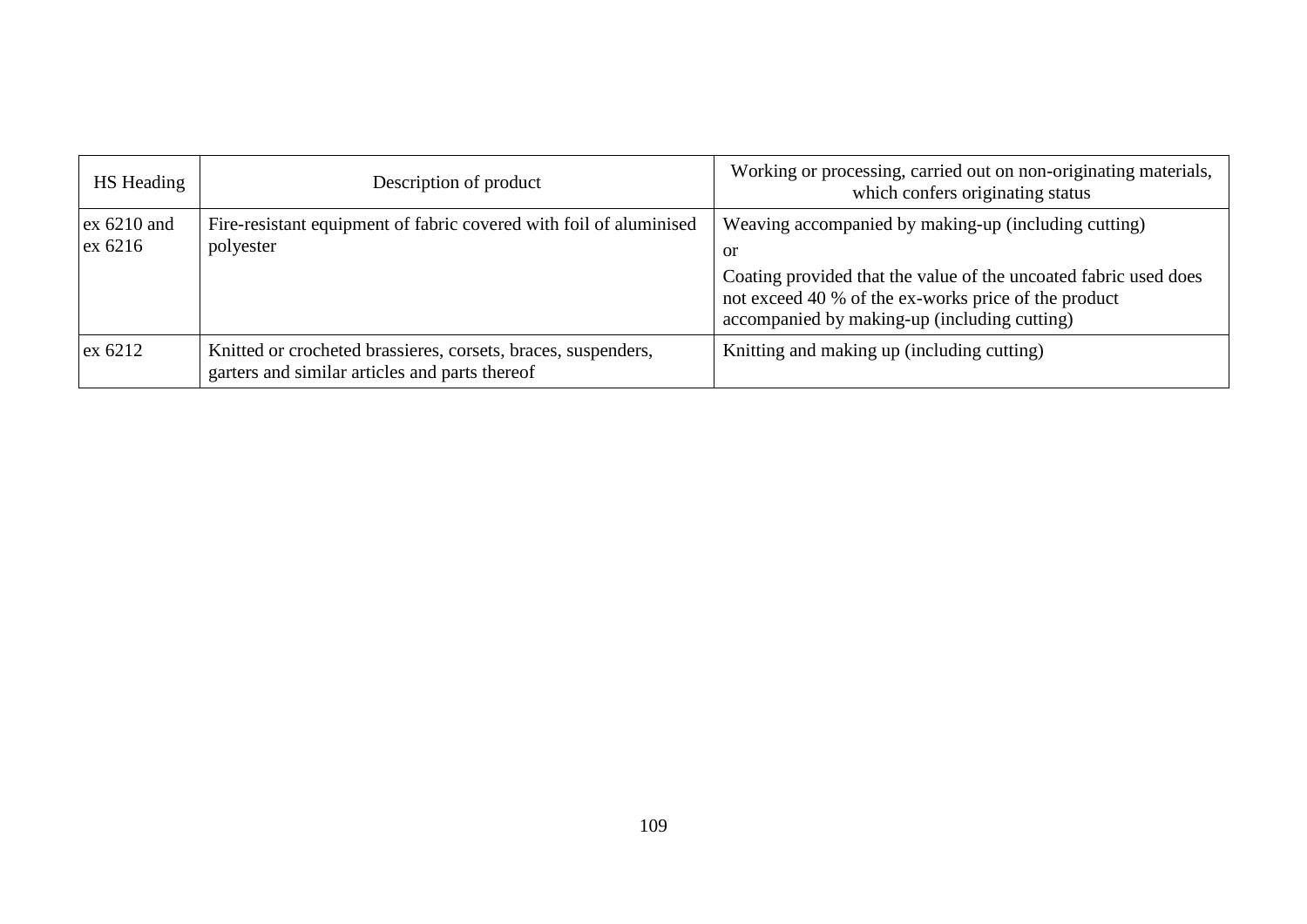| HS Heading    | Description of product                                                      | Working or processing, carried out on non-originating materials,<br>which confers originating status                                                                                                                                                                                                                                                                                                                      |
|---------------|-----------------------------------------------------------------------------|---------------------------------------------------------------------------------------------------------------------------------------------------------------------------------------------------------------------------------------------------------------------------------------------------------------------------------------------------------------------------------------------------------------------------|
| 6213 and 6214 | Handkerchiefs, shawls, scarves, mufflers, mantillas, veils and the<br>like: |                                                                                                                                                                                                                                                                                                                                                                                                                           |
|               | Embroidered<br>$\equiv$                                                     | Weaving accompanied by making-up (including cutting)                                                                                                                                                                                                                                                                                                                                                                      |
|               |                                                                             | <b>or</b><br>Manufacture from unembroidered fabric, provided that the value<br>of the unembroidered fabric used does not exceed 40 % of the<br>ex-works price of the product $(81)$                                                                                                                                                                                                                                       |
|               |                                                                             | or<br>Making-up preceded by printing accompanied by at least two<br>preparatory or finishing operations (such as scouring, bleaching,<br>mercerising, heat setting, raising, calendering, shrink resistance<br>processing, permanent finishing, decatising, impregnating,<br>mending and burling), provided that the value of the unprinted<br>fabric used does not exceed 47,5 % of the ex-works price of the<br>product |
|               | Other                                                                       | Weaving accompanied by making-up (including cutting)                                                                                                                                                                                                                                                                                                                                                                      |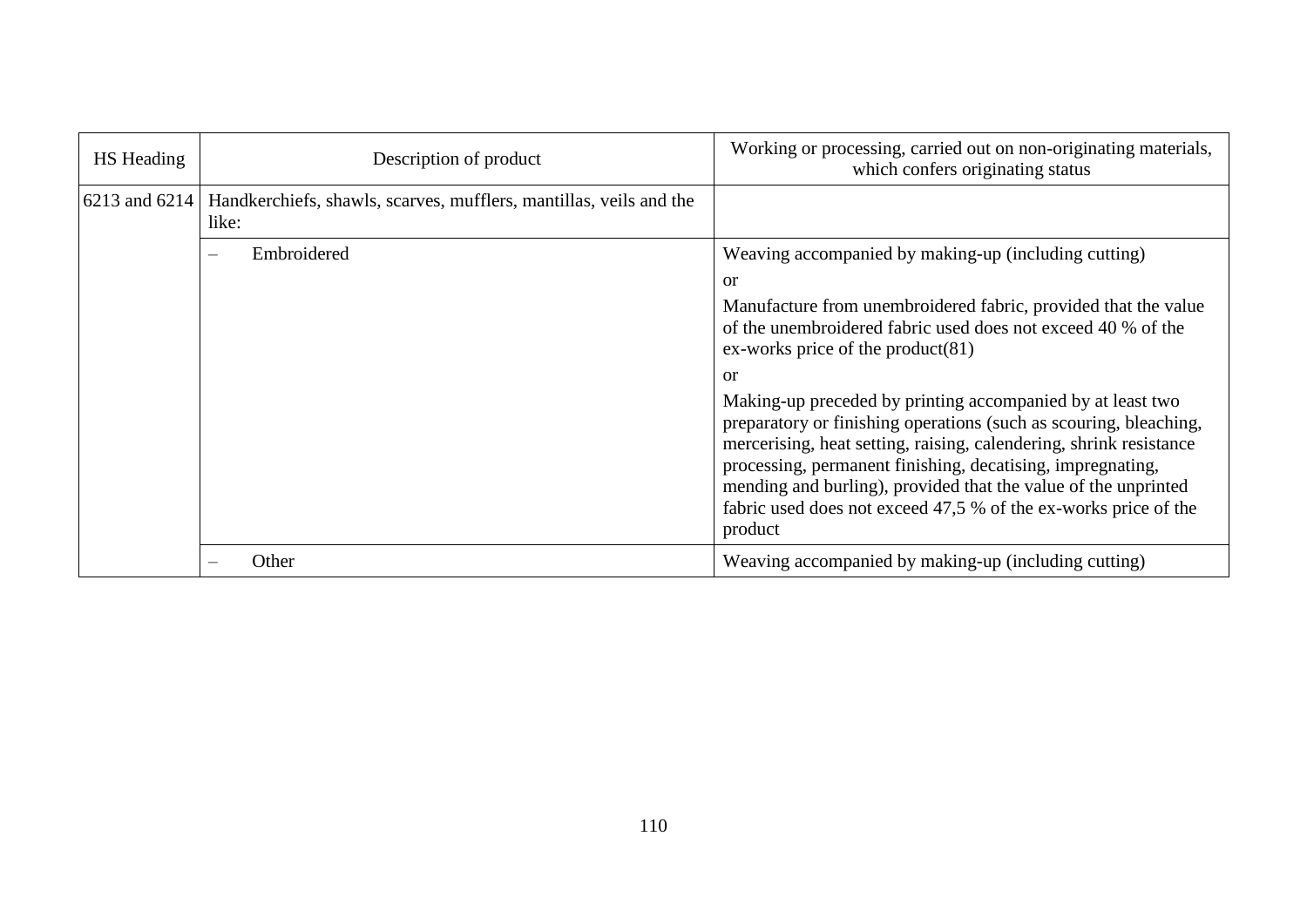| <b>HS</b> Heading | Description of product | Working or processing, carried out on non-originating materials,<br>which confers originating status                                                                                                                                                                                                                                                                                                             |
|-------------------|------------------------|------------------------------------------------------------------------------------------------------------------------------------------------------------------------------------------------------------------------------------------------------------------------------------------------------------------------------------------------------------------------------------------------------------------|
|                   |                        | Making-up followed by printing accompanied by at least two<br>preparatory finishing operations (such as scouring, bleaching,<br>mercerising, heat setting, raising, calendering, shrink resistance<br>processing, permanent finishing, decatising, impregnating,<br>mending and burling), provided that the value of the unprinted<br>fabric used does not exceed 47,5 % of the ex-works price of the<br>product |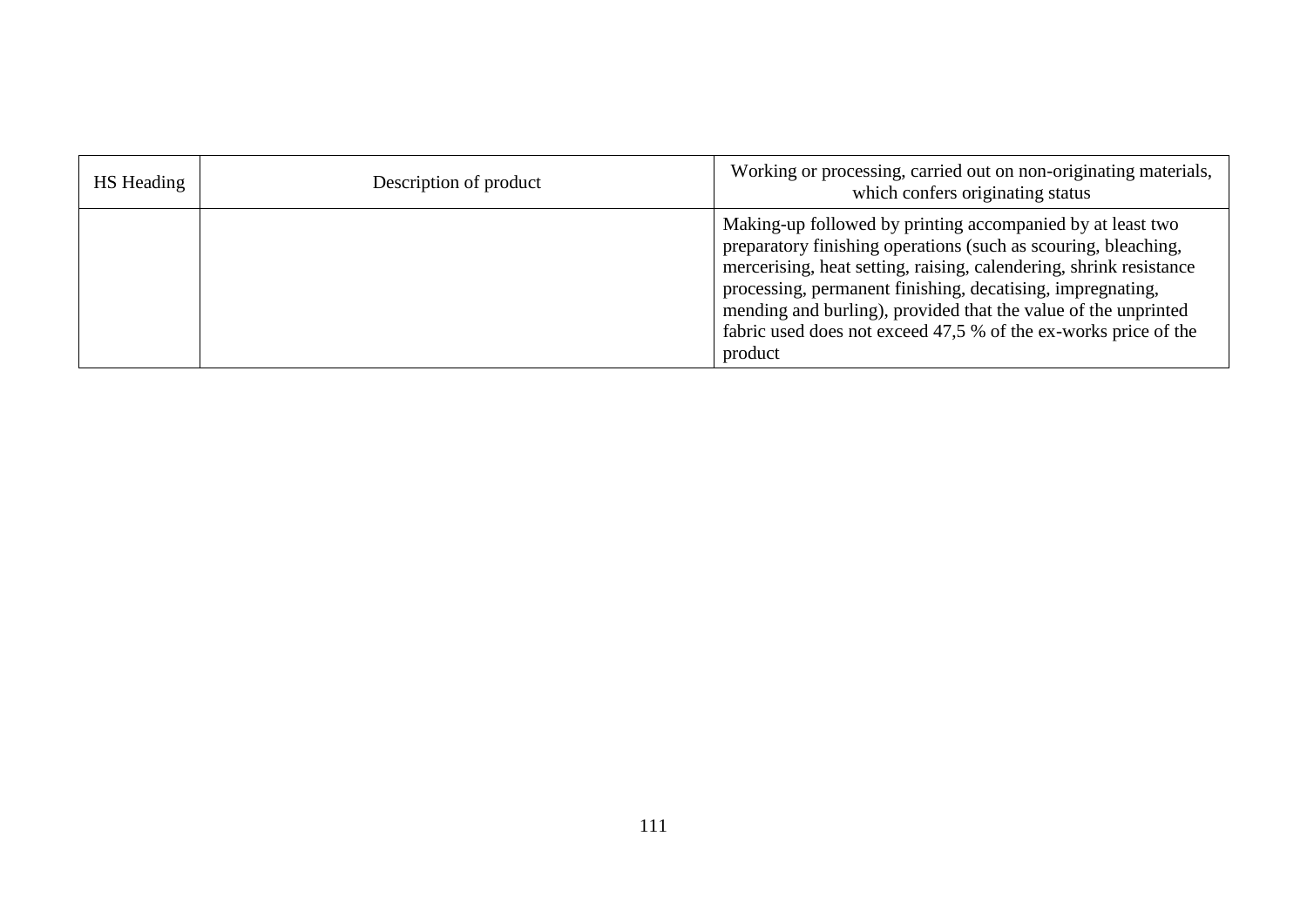| HS Heading | Description of product                                                                                                 | Working or processing, carried out on non-originating materials,<br>which confers originating status                                                                                                                                              |
|------------|------------------------------------------------------------------------------------------------------------------------|---------------------------------------------------------------------------------------------------------------------------------------------------------------------------------------------------------------------------------------------------|
| 6217       | Other made up clothing accessories; parts of garments or of<br>clothing accessories, other than those of heading 6212: |                                                                                                                                                                                                                                                   |
|            | Embroidered                                                                                                            | Weaving accompanied by making-up (including cutting)<br><b>or</b>                                                                                                                                                                                 |
|            |                                                                                                                        | Manufacture from unembroidered fabric, provided that the value<br>of the unembroidered fabric used does not exceed 40 % of the<br>ex-works price of the product                                                                                   |
|            | Fire-resistant equipment of fabric covered with foil of<br>$\overline{\phantom{a}}$<br>aluminised polyester            | Weaving accompanied by making-up (including cutting)<br><sub>or</sub><br>Coating provided that the value of the uncoated fabric used does<br>not exceed 40 % of the ex-works price of the product<br>accompanied by making-up (including cutting) |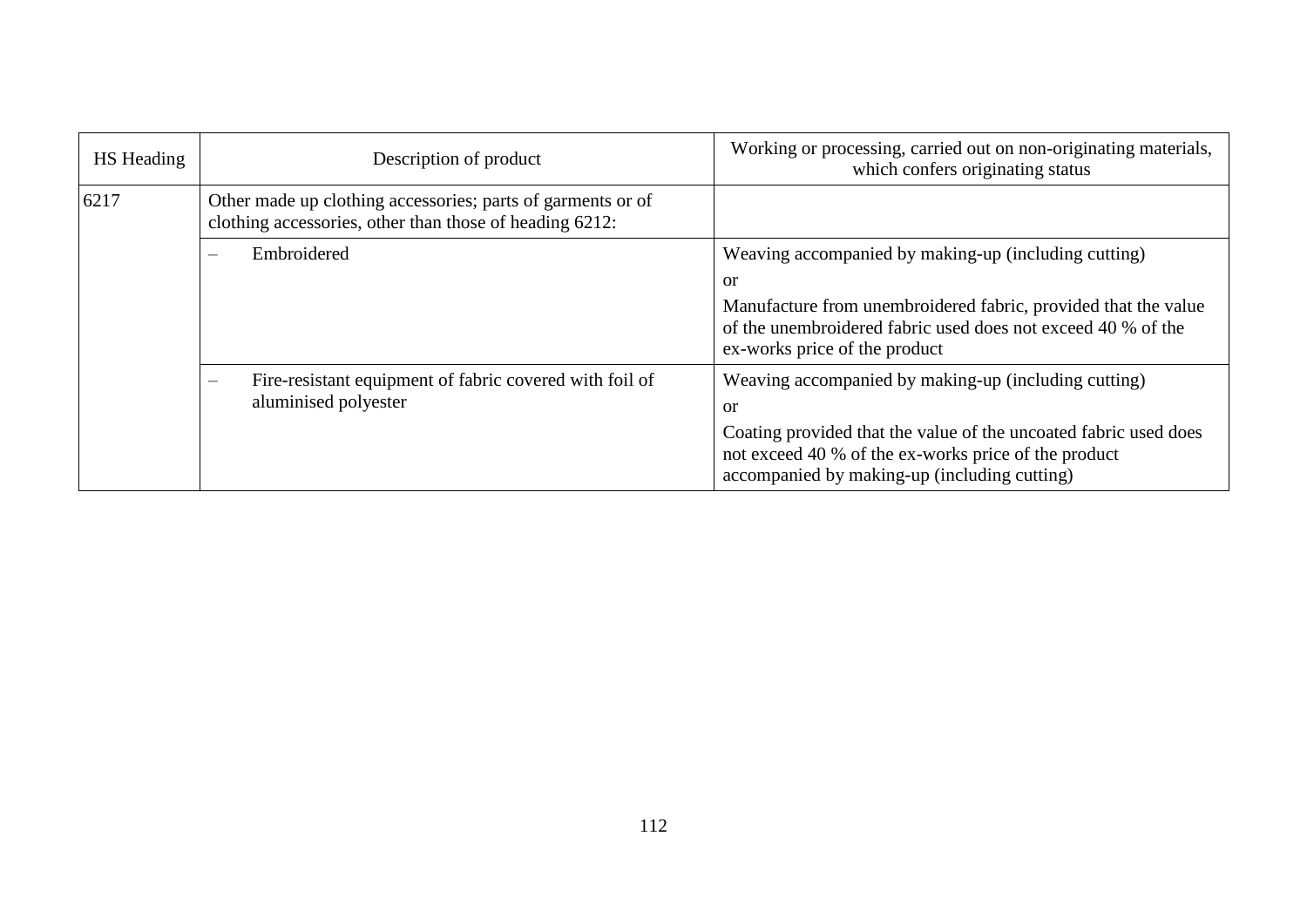| HS Heading    | Description of product                                                                              | Working or processing, carried out on non-originating materials,<br>which confers originating status                                                                                                                                 |
|---------------|-----------------------------------------------------------------------------------------------------|--------------------------------------------------------------------------------------------------------------------------------------------------------------------------------------------------------------------------------------|
|               | Interlinings for collars and cuffs, cut out<br>$\overline{\phantom{m}}$                             | Manufacture:<br>from materials of any heading, except that of the product,<br>$\sim$<br>and<br>in which the value of all the materials used does not exceed<br>$\overline{\phantom{m}}$<br>40 % of the ex-works price of the product |
|               | Other                                                                                               | Weaving accompanied by making-up (including cutting)                                                                                                                                                                                 |
| ex Chapter 63 | Other made-up textile articles; sets; worn clothing and worn<br>textile articles; rags; except for: | Manufacture from materials of any heading, except that of the<br>product                                                                                                                                                             |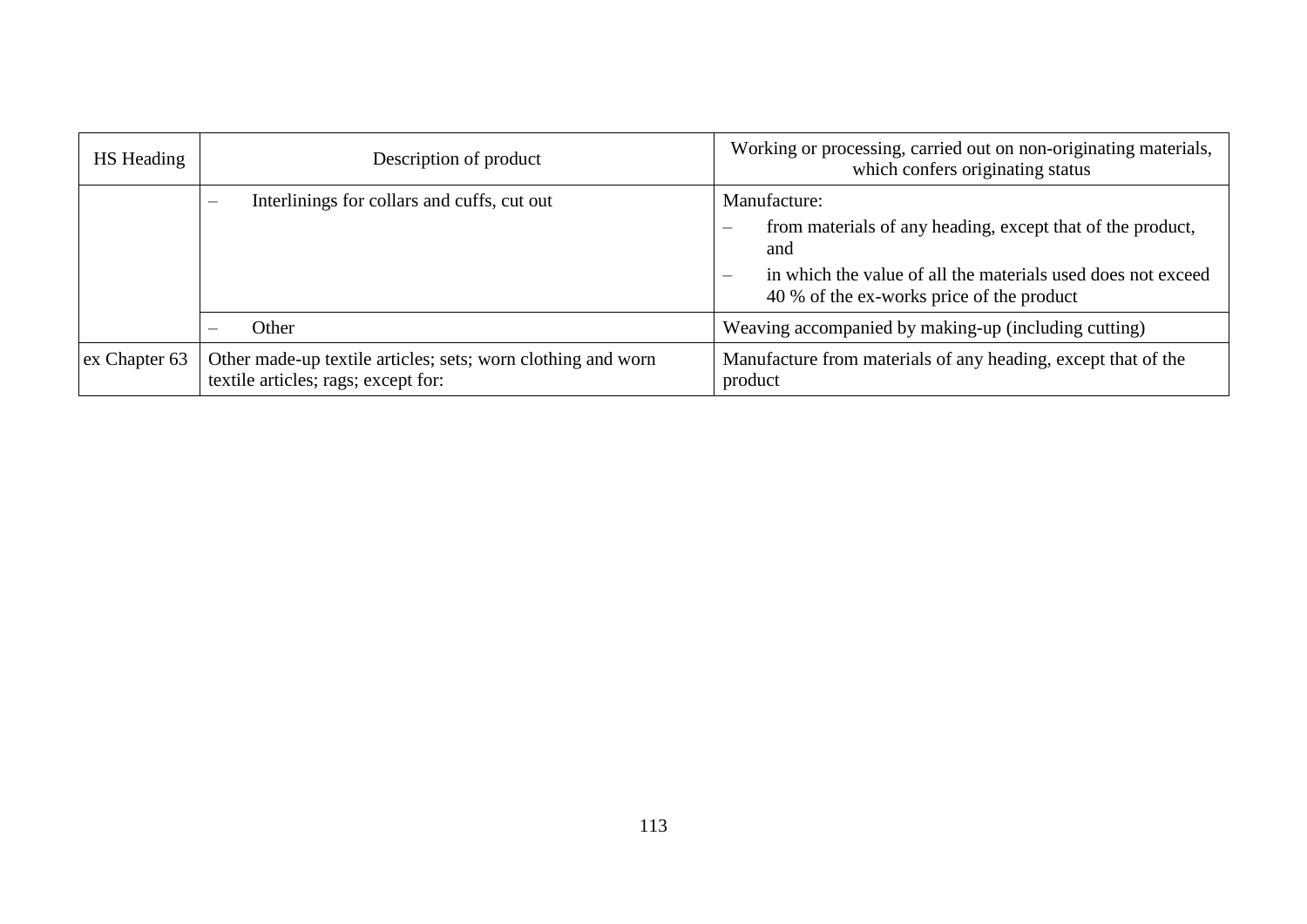| <b>HS</b> Heading | Description of product                                                                  | Working or processing, carried out on non-originating materials,<br>which confers originating status                                                                         |
|-------------------|-----------------------------------------------------------------------------------------|------------------------------------------------------------------------------------------------------------------------------------------------------------------------------|
| 6301 to 6304      | Blankets, travelling rugs, bed linen etc.; curtains etc.; other<br>furnishing articles: |                                                                                                                                                                              |
|                   | Of felt, of nonwovens<br>$\overline{\phantom{0}}$                                       | Extrusion of man-made fibres or use of natural fibres in each case<br>accompanied by non-woven process including needle punching<br>and making-up (including cutting) (7)    |
|                   | Other:                                                                                  |                                                                                                                                                                              |
|                   | Embroidered                                                                             | Weaving or knitting accompanied by making-up (including<br>cutting)                                                                                                          |
|                   |                                                                                         | or                                                                                                                                                                           |
|                   |                                                                                         | Manufacture from unembroidered fabric, provided that the value<br>of the unembroidered fabric used does not exceed 40 % of the<br>ex-works price of the product $(9)$ $(10)$ |
|                   | Other                                                                                   | Weaving or knitting accompanied by making-up (including<br>cutting)                                                                                                          |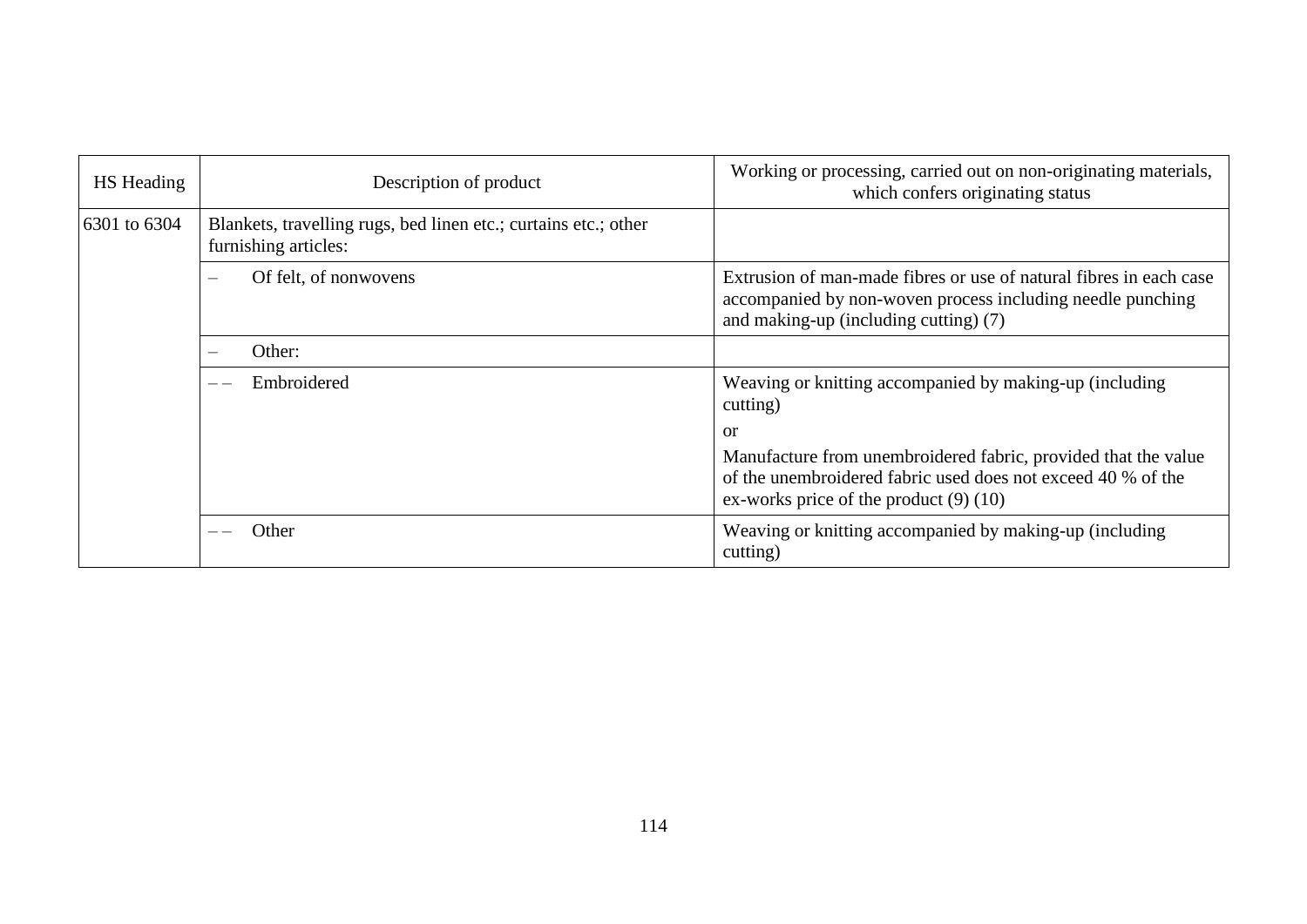| <b>HS</b> Heading | Description of product                                                                                | Working or processing, carried out on non-originating materials,<br>which confers originating status                                                                     |
|-------------------|-------------------------------------------------------------------------------------------------------|--------------------------------------------------------------------------------------------------------------------------------------------------------------------------|
| 6305              | Sacks and bags, of a kind used for the packing of goods                                               | Extrusion of man-made fibres or spinning of natural and/or<br>manmade staple fibres accompanied by weaving or knitting and<br>making-up (including cutting) (7)          |
| 6306              | Tarpaulins, awnings and sunblinds; tents; sails for boats,<br>sailboards or landcraft; camping goods: |                                                                                                                                                                          |
|                   | Of nonwovens<br>$\equiv$                                                                              | Extrusion of man-made fibres or natural fibres in each case<br>accompanied by any non-woven techniques including needle<br>punching                                      |
|                   | Other                                                                                                 | Weaving accompanied by making-up (including cutting) $(7)(9)$<br><sub>or</sub>                                                                                           |
|                   |                                                                                                       | Coating provided that the value of the uncoated fabric used does<br>not exceed 40 % of the ex-works price of the product<br>accompanied by making-up (including cutting) |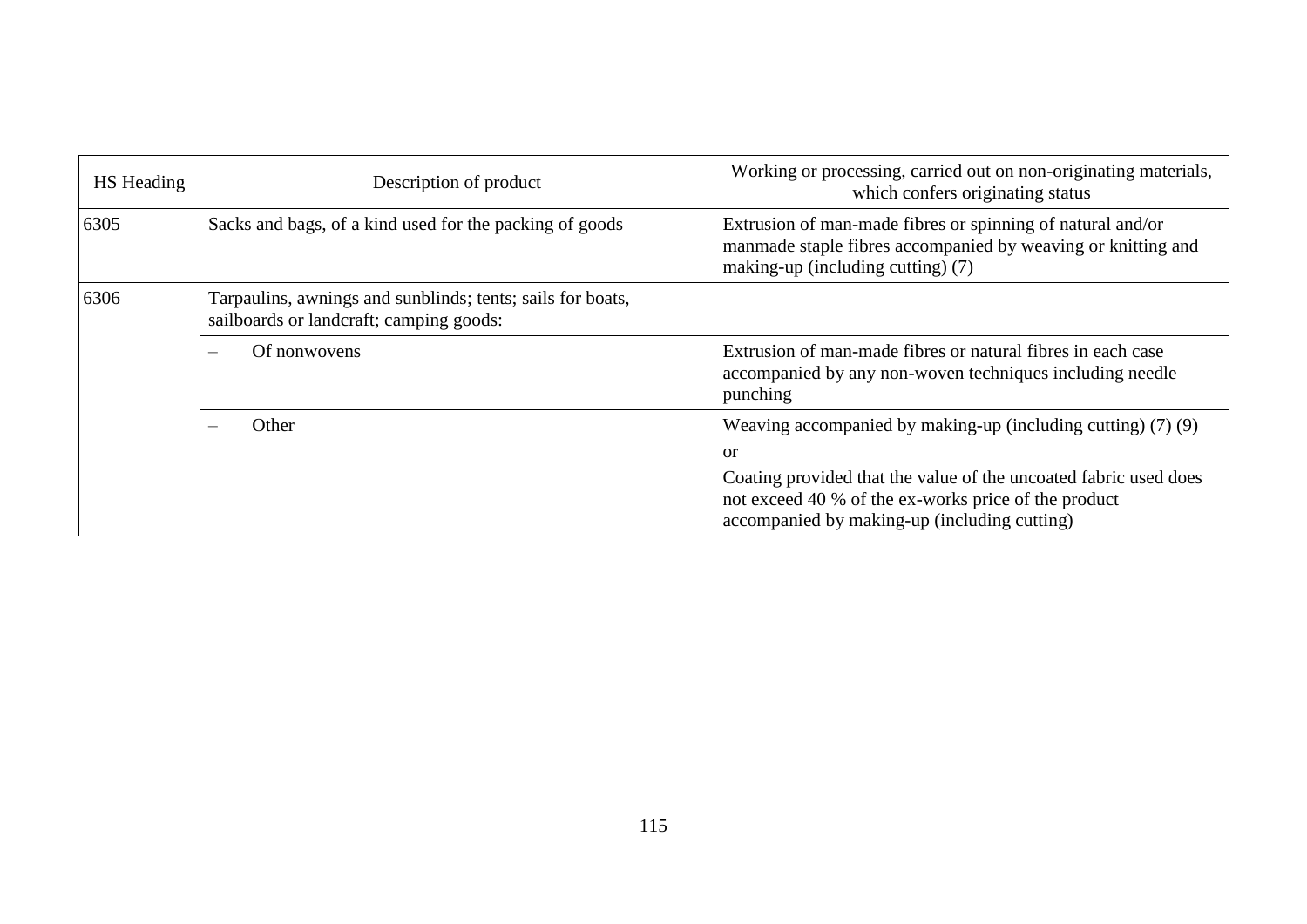| HS Heading    | Description of product                                                                                                                                                                                                          | Working or processing, carried out on non-originating materials,<br>which confers originating status                                                                                                                                                         |
|---------------|---------------------------------------------------------------------------------------------------------------------------------------------------------------------------------------------------------------------------------|--------------------------------------------------------------------------------------------------------------------------------------------------------------------------------------------------------------------------------------------------------------|
| 6307          | Other made-up articles, including dress patterns                                                                                                                                                                                | Manufacture in which the value of all the materials used does not<br>exceed 40 % of the ex-works price of the product                                                                                                                                        |
| 6308          | Sets consisting of woven fabric and yarn, whether or not with<br>accessories, for making up into rugs, tapestries, embroidered table<br>cloths or servictes, or similar textile articles, put up in packings<br>for retail sale | Each item in the set must satisfy the rule which would apply to it<br>if it were not included in the set. However, non-originating articles<br>may be incorporated, provided that their total value does not<br>exceed 15 % of the ex-works price of the set |
| ex Chapter 64 | Footwear, gaiters and the like; parts of such articles; except for:                                                                                                                                                             | Manufacture from materials of any heading, except from<br>assemblies of uppers affixed to inner soles or to other sole<br>components of heading 6406                                                                                                         |
| 6406          | Parts of footwear (including uppers whether or not attached to<br>soles other than outer soles); removable in-soles, heel cushions<br>and similar articles; gaiters, leggings and similar articles, and parts<br>thereof        | Manufacture from materials of any heading, except that of the<br>product                                                                                                                                                                                     |
| Chapter 65    | Headgear and parts thereof; except for:                                                                                                                                                                                         | Manufacture from materials of any heading, except that of the<br>product                                                                                                                                                                                     |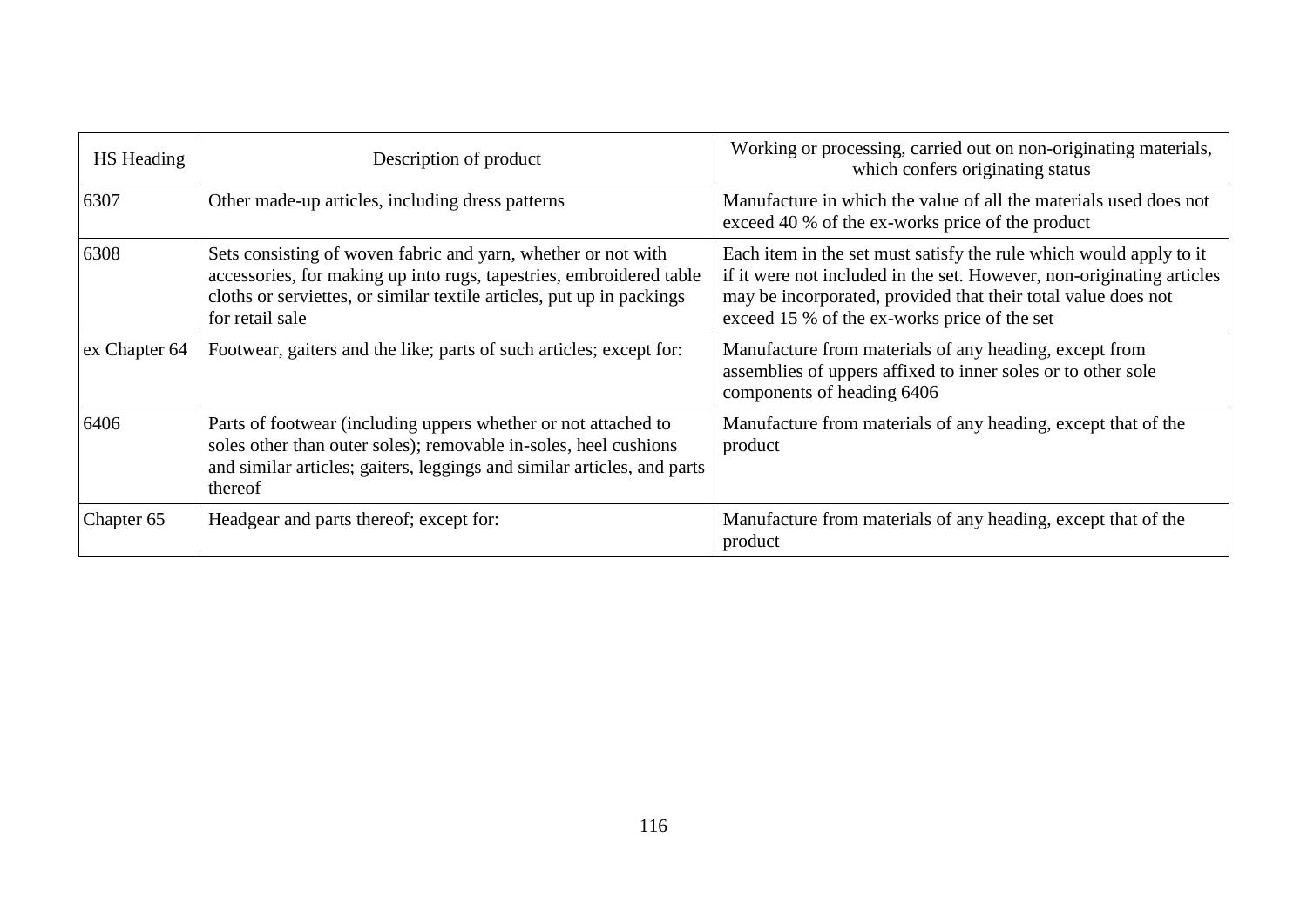| HS Heading    | Description of product                                                                                                                 | Working or processing, carried out on non-originating materials,<br>which confers originating status                  |
|---------------|----------------------------------------------------------------------------------------------------------------------------------------|-----------------------------------------------------------------------------------------------------------------------|
| Chapter 66    | Umbrellas, sun umbrellas, walking-sticks, seat-sticks, whips,<br>riding-crops, and parts thereof; except for:                          | Manufacture from materials of any heading, except that of the<br>product                                              |
|               |                                                                                                                                        | <sub>or</sub>                                                                                                         |
|               |                                                                                                                                        | Manufacture in which the value of all the materials used does not<br>exceed 50 % of the ex-works price of the product |
| Chapter 67    | Prepared feathers and down and articles made of feathers or of<br>down; artificial flowers; articles of human hair                     | Manufacture from materials of any heading, except that of the<br>product                                              |
| ex Chapter 68 | Articles of stone, plaster, cement, asbestos, mica or similar<br>materials, except for:                                                | Manufacture from materials of any heading, except that of the<br>product                                              |
|               |                                                                                                                                        | <b>or</b>                                                                                                             |
|               |                                                                                                                                        | Manufacture in which the value of all the materials used does not<br>exceed 70 % of the ex-works price of the product |
| ex 6803       | Articles of slate or of agglomerated slate                                                                                             | Manufacture from worked slate                                                                                         |
| ex 6812       | Articles of asbestos; articles of mixtures with a basis of asbestos<br>or of mixtures with a basis of asbestos and magnesium carbonate | Manufacture from materials of any heading                                                                             |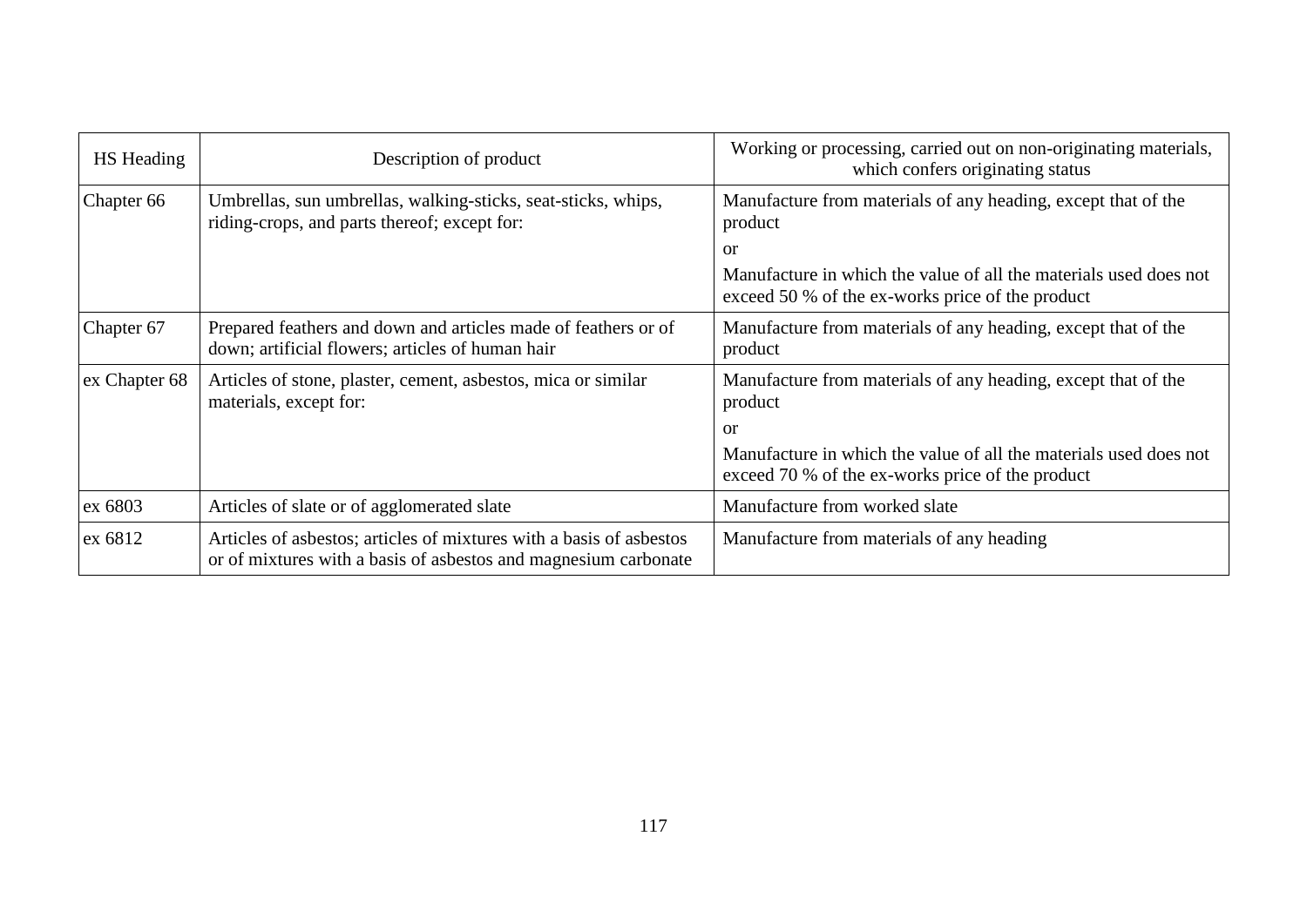| HS Heading    | Description of product                                                                                                  | Working or processing, carried out on non-originating materials,<br>which confers originating status                  |
|---------------|-------------------------------------------------------------------------------------------------------------------------|-----------------------------------------------------------------------------------------------------------------------|
| ex 6814       | Articles of mica, including agglomerated or reconstituted mica, on<br>a support of paper, paperboard or other materials | Manufacture from worked mica (including agglomerated or<br>reconstituted mica)                                        |
| Chapter 69    | Ceramic products                                                                                                        | Manufacture from materials of any heading, except that of the<br>product                                              |
|               |                                                                                                                         | <sub>or</sub>                                                                                                         |
|               |                                                                                                                         | Manufacture in which the value of all the materials used does not<br>exceed 50 % of the ex-works price of the product |
| ex Chapter 70 | Glass and glassware, except for:                                                                                        | Manufacture from materials of any heading, except that of the<br>product                                              |
|               |                                                                                                                         | or                                                                                                                    |
|               |                                                                                                                         | Manufacture in which the value of all the materials used does not<br>exceed 50 % of the ex-works price of the product |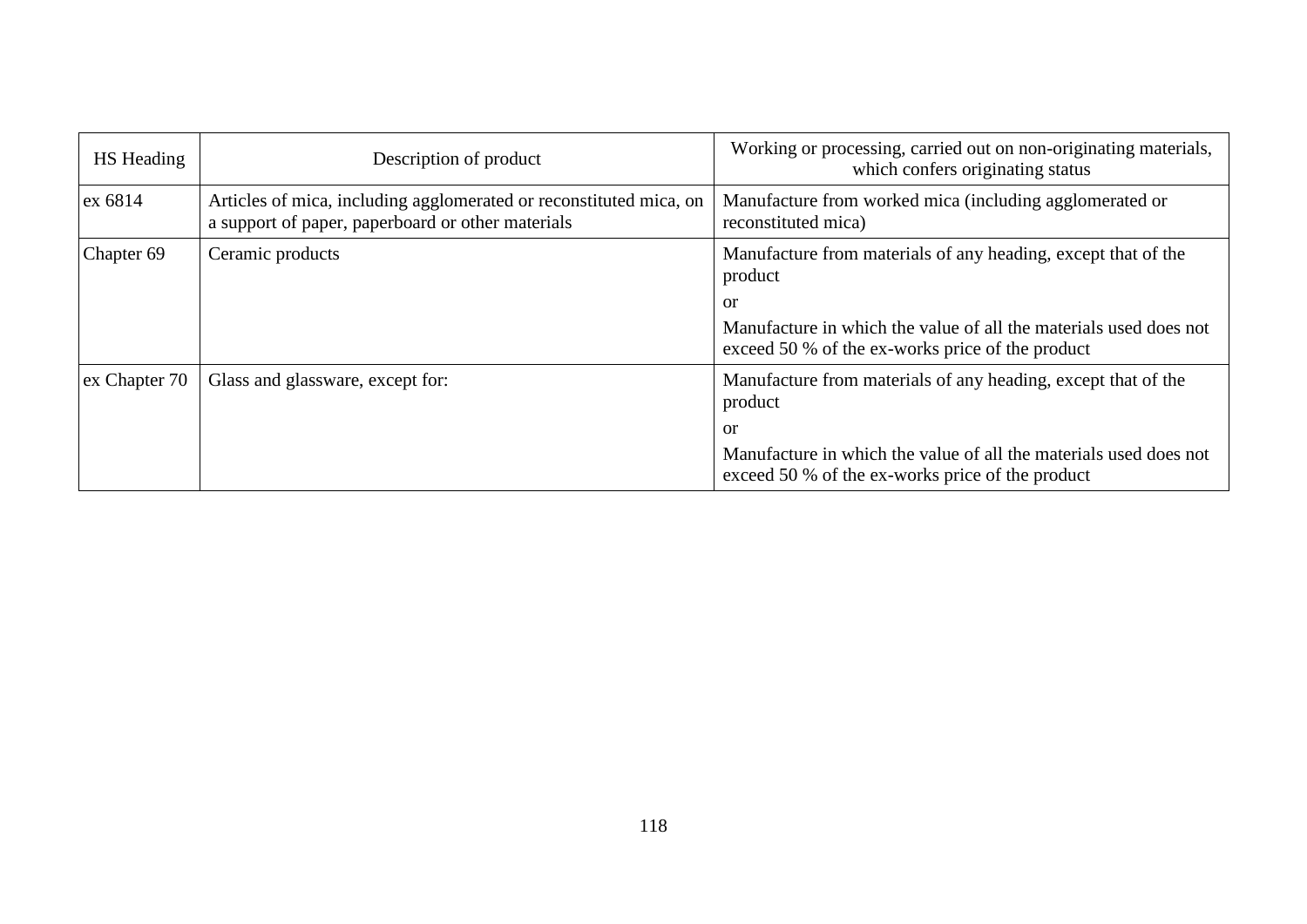| HS Heading | Description of product                                                                                                                                                                                                       | Working or processing, carried out on non-originating materials,<br>which confers originating status                                                                                                                                     |
|------------|------------------------------------------------------------------------------------------------------------------------------------------------------------------------------------------------------------------------------|------------------------------------------------------------------------------------------------------------------------------------------------------------------------------------------------------------------------------------------|
| 7006       | Glass of heading 7003, 7004 or 7005, bent, edge-<br>worked, engraved, drilled,                                                                                                                                               |                                                                                                                                                                                                                                          |
|            | Glass-plate substrates, coated with a dielectric thin film, and<br>$\overline{\phantom{m}}$<br>of a semiconductor grade in accordance with<br>$SEMI-standards^{43}$                                                          | Manufacture from non-coated glass-plate substrate of heading<br>7006                                                                                                                                                                     |
|            | Other<br>$\overline{\phantom{m}}$                                                                                                                                                                                            | Manufacture from materials of heading 7001                                                                                                                                                                                               |
| 7010       | Carboys, bottles, flasks, jars, pots, phials, ampoules and other<br>containers, of glass, of a kind used for the conveyance or packing<br>of goods; preserving jars of glass; stoppers, lids and other<br>closures, of glass | Manufacture from materials of any heading, except that of the<br>product<br><b>or</b><br>Cutting of glassware, provided that the total value of the uncut<br>glassware used does not exceed 50 % of the ex-works price of the<br>product |

 $43$ SEMII – Semiconductor Equipment and Materials Institute Incorporated.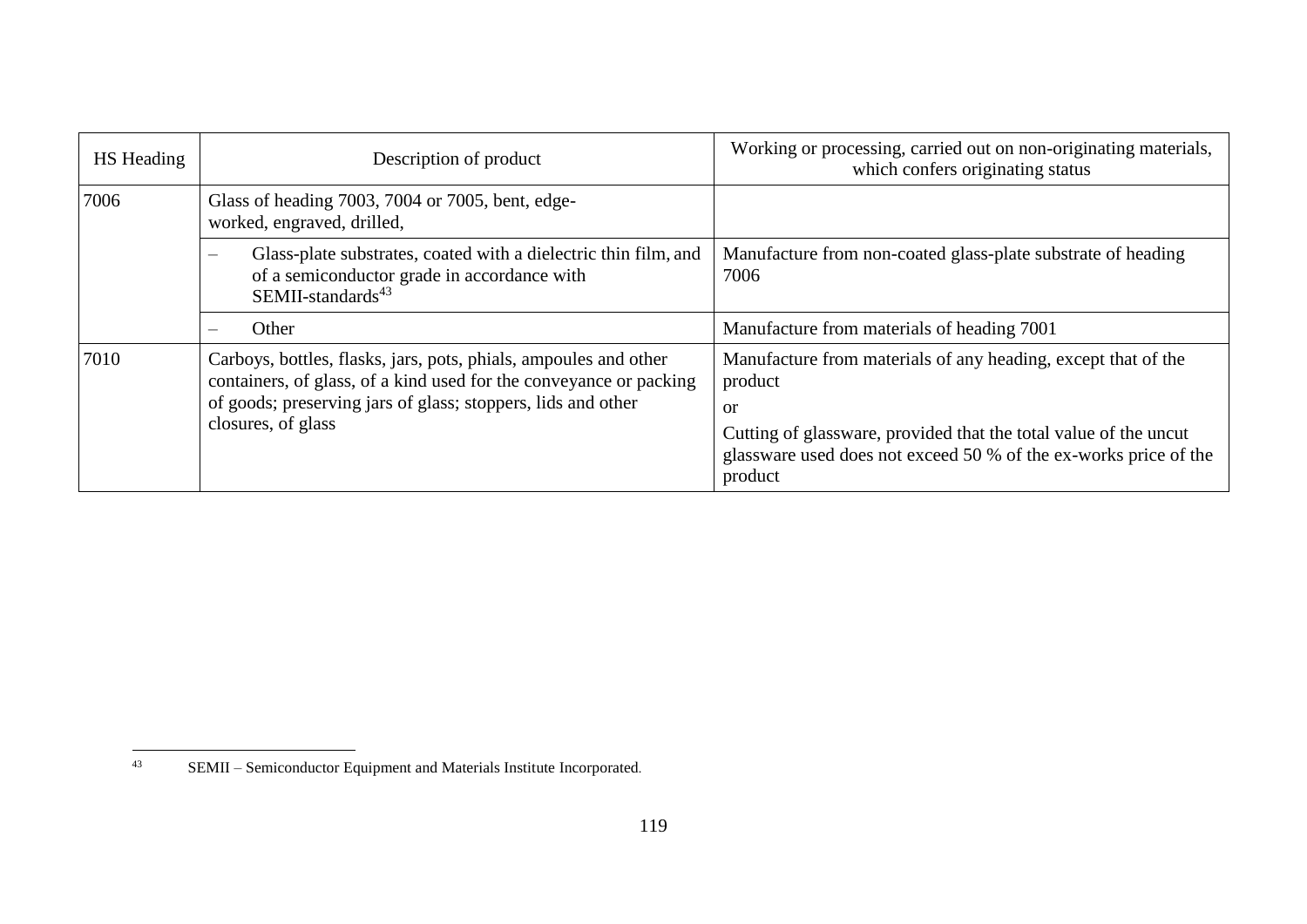| <b>HS</b> Heading | Description of product                                                                                                                             | Working or processing, carried out on non-originating<br>materials, which confers originating status                                                                                                                                                                                                                                                                                                                                                |
|-------------------|----------------------------------------------------------------------------------------------------------------------------------------------------|-----------------------------------------------------------------------------------------------------------------------------------------------------------------------------------------------------------------------------------------------------------------------------------------------------------------------------------------------------------------------------------------------------------------------------------------------------|
| 7013              | Glassware of a kind used for table, kitchen, toilet, office, indoor<br>decoration or similar purposes (other than that of heading 7010 or<br>7018) | Manufacture from materials of any heading, except that of the<br>product<br>or<br>Cutting of glassware, provided that the total value of the uncut<br>glassware used does not exceed 50 % of the ex-works price of the<br>product<br>or<br>Hand-decoration (except silk-screen printing) of hand-blown<br>glassware, provided that the total value of the hand-blown<br>glassware used does not exceed 50 % of the ex-works price of the<br>product |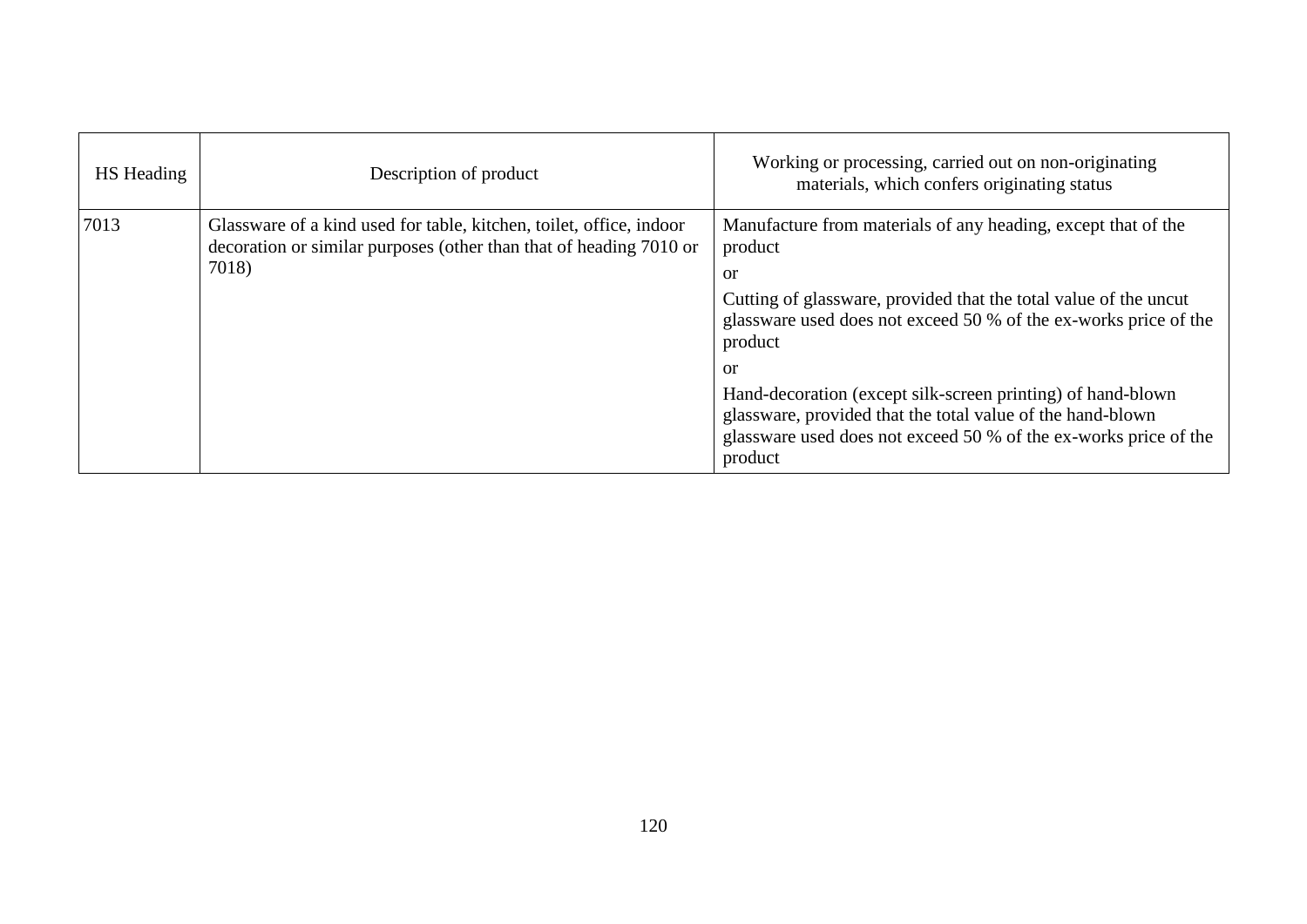| <b>HS</b> Heading | Description of product                                                                                                                                                             | Working or processing, carried out on non-originating materials,<br>which confers originating status                                                                                                    |
|-------------------|------------------------------------------------------------------------------------------------------------------------------------------------------------------------------------|---------------------------------------------------------------------------------------------------------------------------------------------------------------------------------------------------------|
| ex Chapter 71     | Natural or cultured pearls, precious or semi-precious stones,<br>precious metals, metals clad with precious metal, and articles<br>thereof; imitation jewellery; coin, except for: | Manufacture from materials of any heading, except that of the<br>product<br>or<br>Manufacture in which the value of all the materials used does not<br>exceed 50 % of the ex-works price of the product |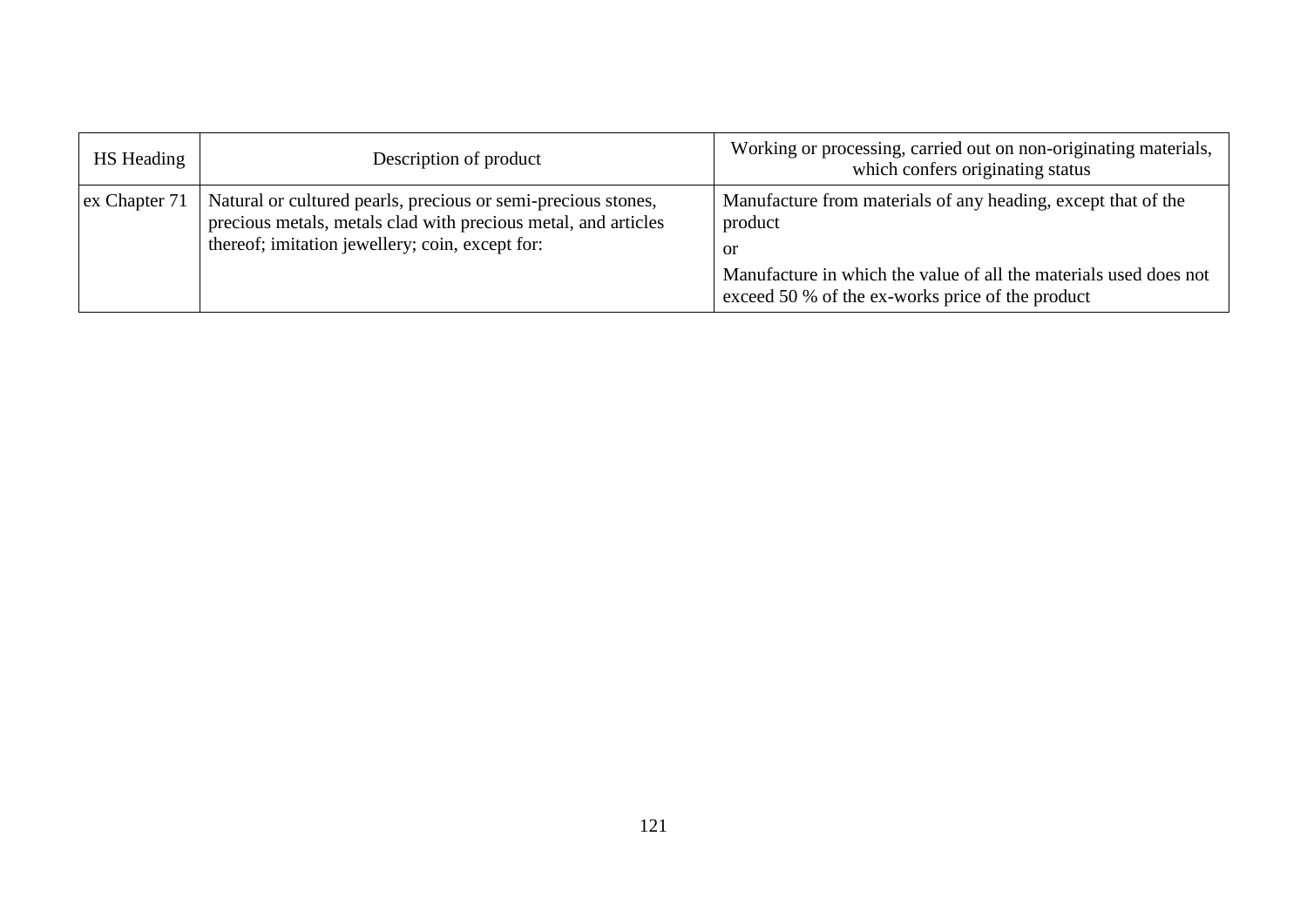| HS Heading                           | Description of product                                                   | Working or processing, carried out on non-originating materials,<br>which confers originating status           |
|--------------------------------------|--------------------------------------------------------------------------|----------------------------------------------------------------------------------------------------------------|
| 7106, 7108<br>and 7110               | Precious metals:                                                         |                                                                                                                |
|                                      | Unwrought                                                                | Manufacture from materials of any heading, except those of<br>headings 7106, 7108 and 7110                     |
|                                      |                                                                          | or                                                                                                             |
|                                      |                                                                          | Electrolytic, thermal or chemical separation of precious metals of<br>heading 7106, 7108 or 7110               |
|                                      |                                                                          | <sub>or</sub>                                                                                                  |
|                                      |                                                                          | Fusion and/or alloying of precious metals of heading 7106, 7108<br>or 7110 with each other or with base metals |
|                                      | Semi-manufactured or in powder form                                      | Manufacture from unwrought precious metals                                                                     |
| ex 7107, ex<br>$7109$ and ex<br>7111 | Metals clad with precious metals, semi-manufactured                      | Manufacture from metals clad with precious metals, unwrought                                                   |
| 7115                                 | Other articles of precious metal or of metal clad with precious<br>metal | Manufacture from materials of any heading, except that of the<br>product                                       |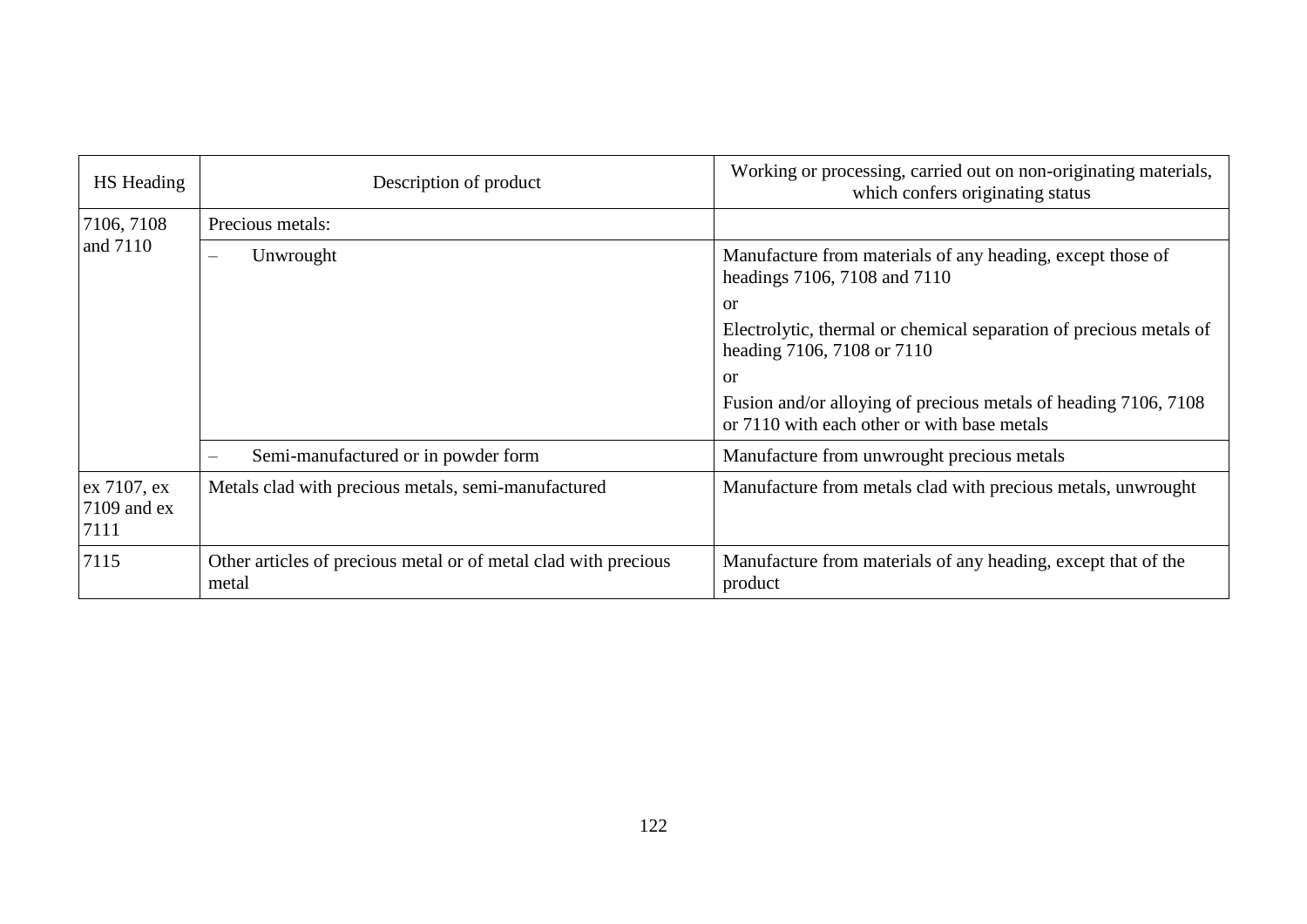| <b>HS</b> Heading     | Description of product                                                                         | Working or processing, carried out on non-originating materials,<br>which confers originating status                                                                                             |
|-----------------------|------------------------------------------------------------------------------------------------|--------------------------------------------------------------------------------------------------------------------------------------------------------------------------------------------------|
| 7117                  | Imitation jewellery                                                                            | Manufacture from materials of any heading, except that of the<br>product                                                                                                                         |
|                       |                                                                                                | <sub>or</sub>                                                                                                                                                                                    |
|                       |                                                                                                | Manufacture from base metal parts, not plated or covered with<br>precious metals, provided that the value of all the materials used<br>does not exceed 50 % of the ex-works price of the product |
| ex Chapter 72         | Iron and steel; except for:                                                                    | Manufacture from materials of any heading, except that of the<br>product                                                                                                                         |
| 7207                  | Semi-finished products of iron or non-alloy steel                                              | Manufacture from materials of heading 7201, 7202, 7203, 7204,<br>7205 or 7206                                                                                                                    |
| 7208 to 7216          | Flat-rolled products, bars and rods, angles, shapes and sections of<br>iron or non-alloy steel | Manufacture from ingots or other primary forms or semi-finished<br>materials of heading 7206 or 7207                                                                                             |
| 7217                  | Wire of iron or non-alloy steel                                                                | Manufacture from semi-finished materials of heading 7207                                                                                                                                         |
| 7218 91 and<br>721899 | Semi-finished products                                                                         | Manufacture from materials of heading 7201, 7202, 7203, 7204,<br>7205 or subheading 7218 10                                                                                                      |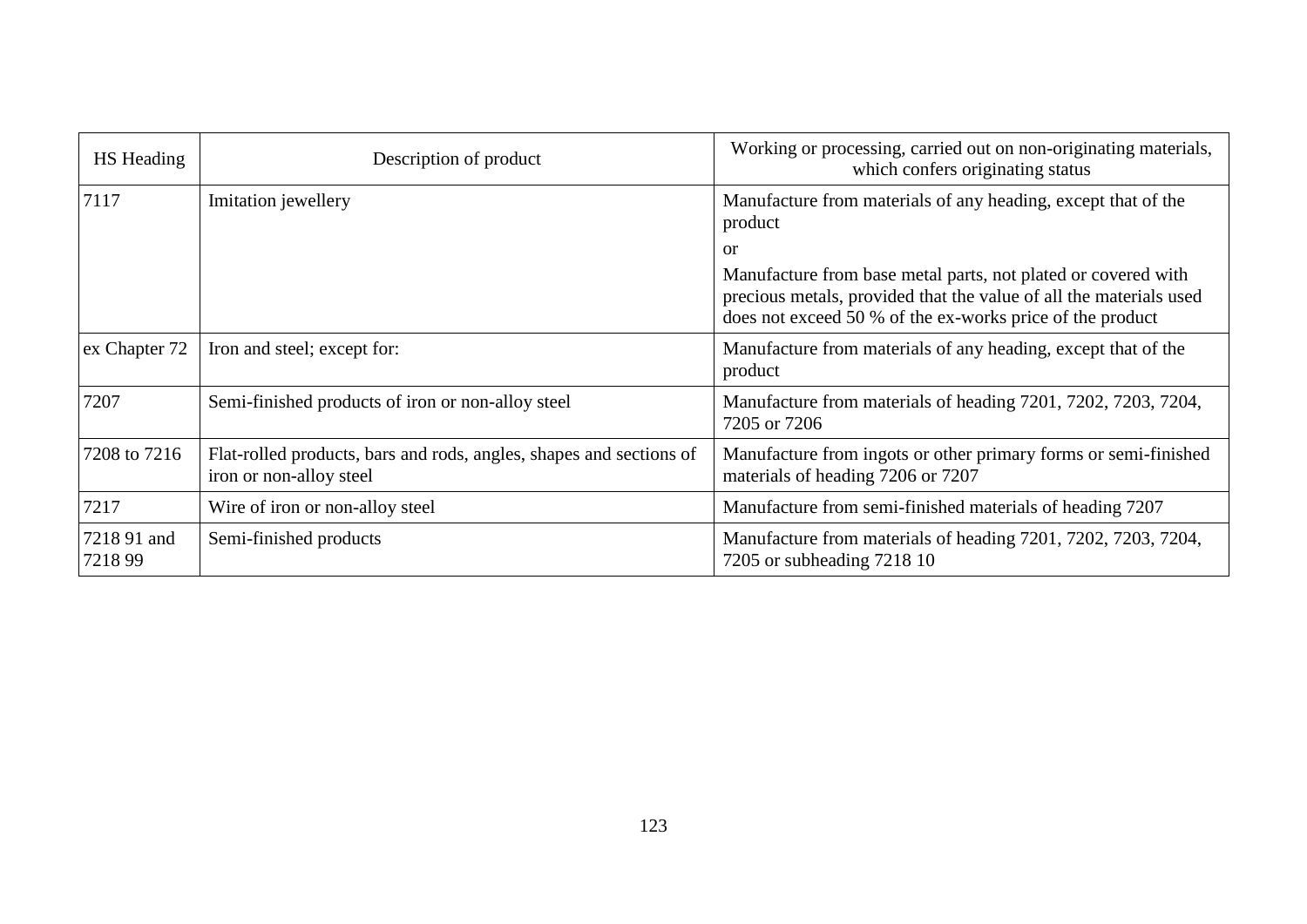| HS Heading    | Description of product                                                                                                                                                                       | Working or processing, carried out on non-originating materials,<br>which confers originating status             |
|---------------|----------------------------------------------------------------------------------------------------------------------------------------------------------------------------------------------|------------------------------------------------------------------------------------------------------------------|
| 7219 to 7222  | Flat-rolled products, bars and rods, angles, shapes and sections of<br>stainless steel                                                                                                       | Manufacture from ingots or other primary forms or semi-finished<br>materials of heading 7218                     |
| 7223          | Wire of stainless steel                                                                                                                                                                      | Manufacture from semi-finished materials of heading 7218                                                         |
| 7224 90       | Semi-finished products                                                                                                                                                                       | Manufacture from materials of heading 7201, 7202, 7203, 7204,<br>7205 or subheading 7224 10                      |
| 7225 to 7228  | Flat-rolled products, hot-rolled bars and rods, in irregularly wound<br>coils; angles, shapes and sections, of other alloy steel; hollow drill<br>bars and rods, of alloy or non-alloy steel | Manufacture from ingots or other primary forms or semi-finished<br>materials of heading 7206, 7207, 7218 or 7224 |
| 7229          | Wire of other alloy steel                                                                                                                                                                    | Manufacture from semi-finished materials of heading 7224                                                         |
| ex Chapter 73 | Articles of iron or steel; except for:                                                                                                                                                       | Manufacture from materials of any heading, except that of the<br>product                                         |
| ex 7301       | Sheet piling                                                                                                                                                                                 | Manufacture from materials of heading 7206                                                                       |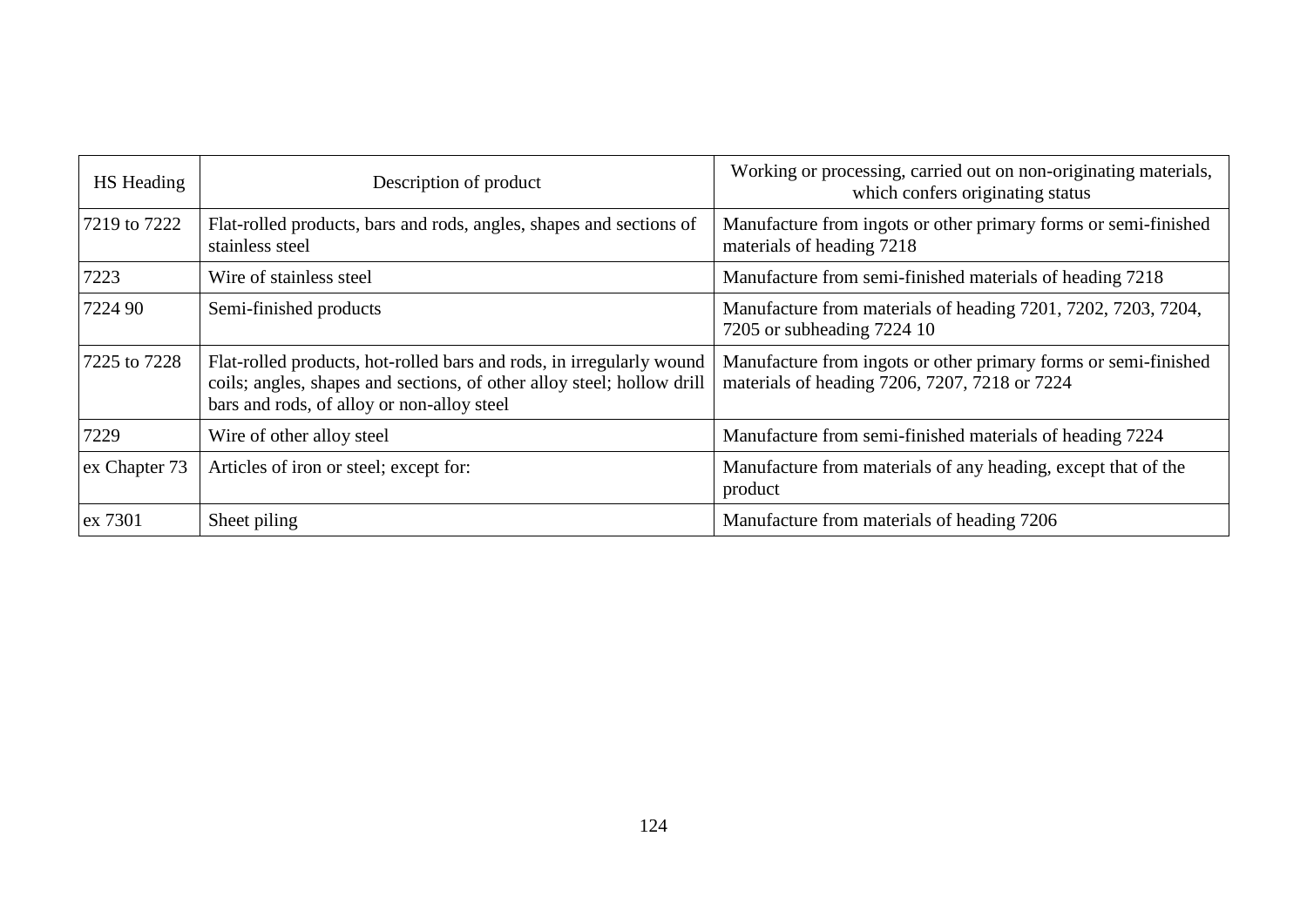| HS Heading             | Description of product                                                                                                                                                                                                                                                                                                                                                             | Working or processing, carried out on non-originating materials,<br>which confers originating status                                                                                                        |
|------------------------|------------------------------------------------------------------------------------------------------------------------------------------------------------------------------------------------------------------------------------------------------------------------------------------------------------------------------------------------------------------------------------|-------------------------------------------------------------------------------------------------------------------------------------------------------------------------------------------------------------|
| 7302                   | Railway or tramway track construction material of iron or steel,<br>the following: rails, check-rails and rack rails, switch blades,<br>crossing frogs, point rods and other crossing pieces, sleepers<br>(cross-ties), fish-plates, chairs, chair wedges, sole pates (base<br>plates), rail clips, bedplates, ties and other material specialised for<br>jointing or fixing rails | Manufacture from materials of heading 7206                                                                                                                                                                  |
| 7304, 7305<br>and 7306 | Tubes, pipes and hollow profiles, of iron (other than cast iron) or<br>steel                                                                                                                                                                                                                                                                                                       | Manufacture from materials of heading 7206, 7207, 7218 or 7224                                                                                                                                              |
| ex 7307                | Tube or pipe fittings of stainless steel (ISO No X5CrNiMo 1712),<br>consisting of several parts                                                                                                                                                                                                                                                                                    | Turning, drilling, reaming, threading, deburring and sandblasting<br>of forged blanks, provided that the total value of the forged blanks<br>used does not exceed 35 % of the ex-works price of the product |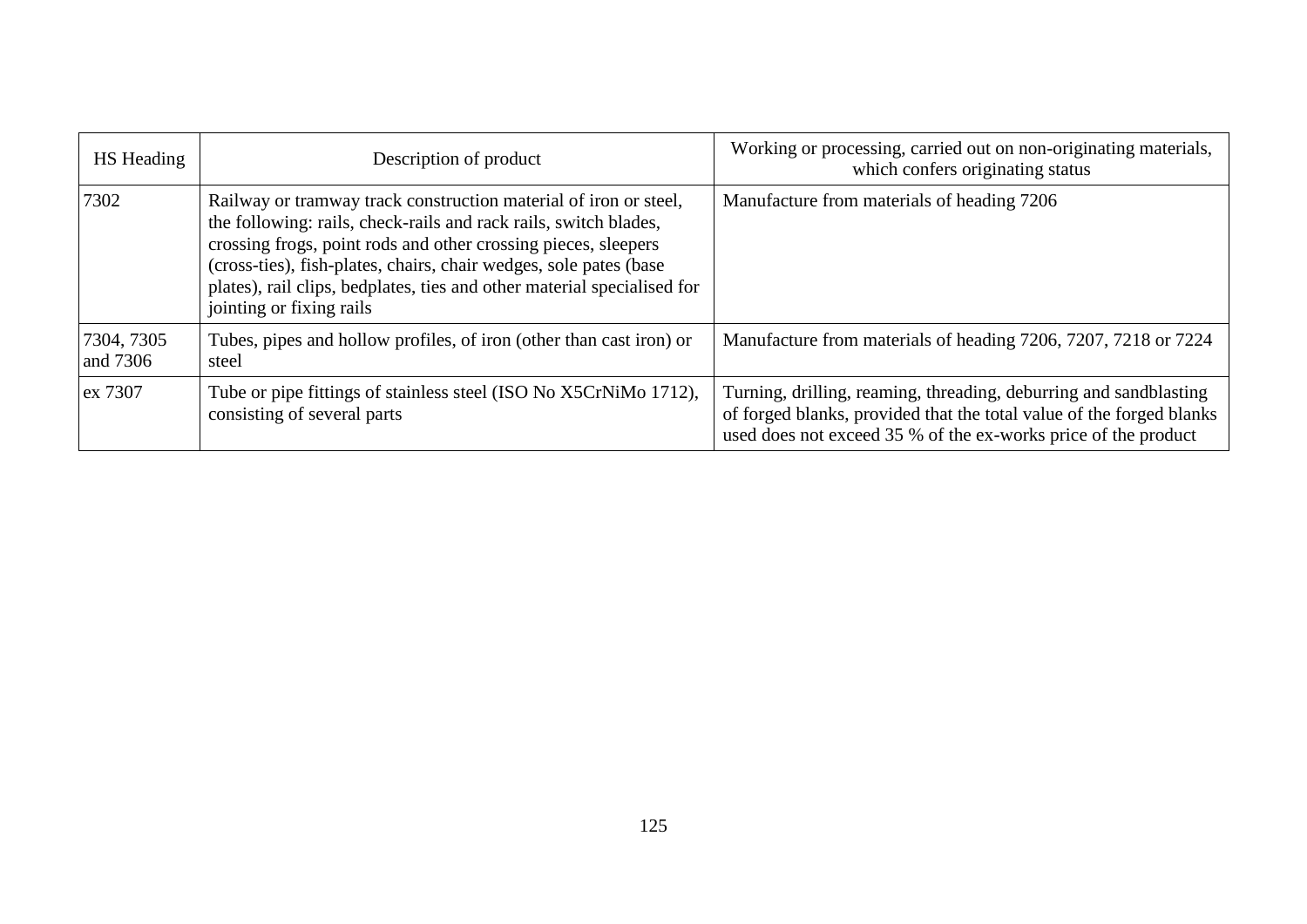| <b>HS</b> Heading | Description of product                                                                                                                                                                                                                                                                                                                                                                                                                                     | Working or processing, carried out on non-originating materials,<br>which confers originating status                                                     |
|-------------------|------------------------------------------------------------------------------------------------------------------------------------------------------------------------------------------------------------------------------------------------------------------------------------------------------------------------------------------------------------------------------------------------------------------------------------------------------------|----------------------------------------------------------------------------------------------------------------------------------------------------------|
| 7308              | Structures (excluding prefabricated buildings of heading 9406)<br>and parts of structures (for example, bridges and bridge-sections,<br>lock-gates, towers, lattice masts, roofs, roofing frameworks, doors<br>and windows and their frames and thresholds for doors, shutters,<br>balustrades, pillars and columns), of iron or steel; plates, rods,<br>angles, shapes, sections, tubes and the like, prepared for use in<br>structures, of iron or steel | Manufacture from materials of any heading, except that of the<br>product. However, welded angles, shapes and sections of<br>heading 7301 may not be used |
| ex 7315           | Skid chain                                                                                                                                                                                                                                                                                                                                                                                                                                                 | Manufacture in which the value of all the materials of<br>heading 7315 used does not exceed 50 % of the ex-works price of<br>the product                 |
| ex Chapter 74     | Copper and articles thereof; except for:                                                                                                                                                                                                                                                                                                                                                                                                                   | Manufacture from materials of any heading, except that of the<br>product                                                                                 |
| 7403              | Refined copper and copper alloys, unwrought                                                                                                                                                                                                                                                                                                                                                                                                                | Manufacture from materials of any heading                                                                                                                |
| Chapter 75        | Nickel and articles thereof                                                                                                                                                                                                                                                                                                                                                                                                                                | Manufacture from materials of any heading, except that of the<br>product                                                                                 |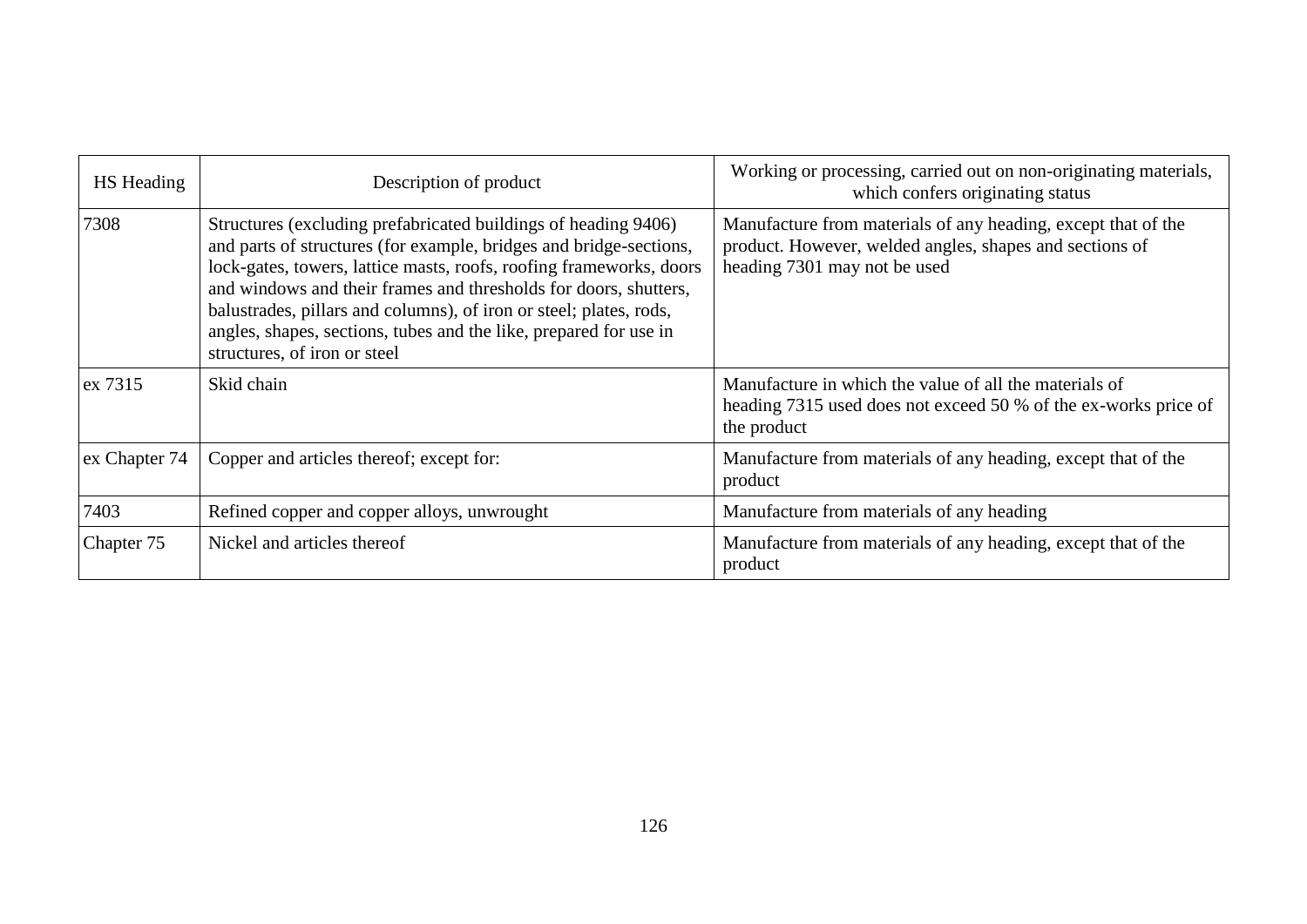| <b>HS</b> Heading | Description of product                                                                                                                                                            | Working or processing, carried out on non-originating materials,<br>which confers originating status                                  |
|-------------------|-----------------------------------------------------------------------------------------------------------------------------------------------------------------------------------|---------------------------------------------------------------------------------------------------------------------------------------|
| ex Chapter 76     | Aluminium and articles thereof; except for:                                                                                                                                       | Manufacture from materials of any heading, except that of the<br>product                                                              |
| 7601              | Unwrought aluminium                                                                                                                                                               | Manufacture from materials of any heading                                                                                             |
| 7607              | Aluminium foil (whether or not printed or backed with paper,<br>paperboard, plastics or similar backing materials) of a thickness<br>(excluding any backing) not exceeding 0,2 mm | Manufacture from materials of any heading, except that of the<br>product and heading 7606                                             |
| ex Chapter 78     | Lead and articles thereof, except for:                                                                                                                                            | Manufacture from materials of any heading, except that of the<br>product                                                              |
| 7801              | Unwrought lead:                                                                                                                                                                   |                                                                                                                                       |
|                   | Refined lead<br>$\equiv$                                                                                                                                                          | Manufacture from materials of any heading                                                                                             |
|                   | Other<br>$\frac{1}{2}$                                                                                                                                                            | Manufacture from materials of any heading, except that of the<br>product. However, waste and scrap of heading 7802 may not be<br>used |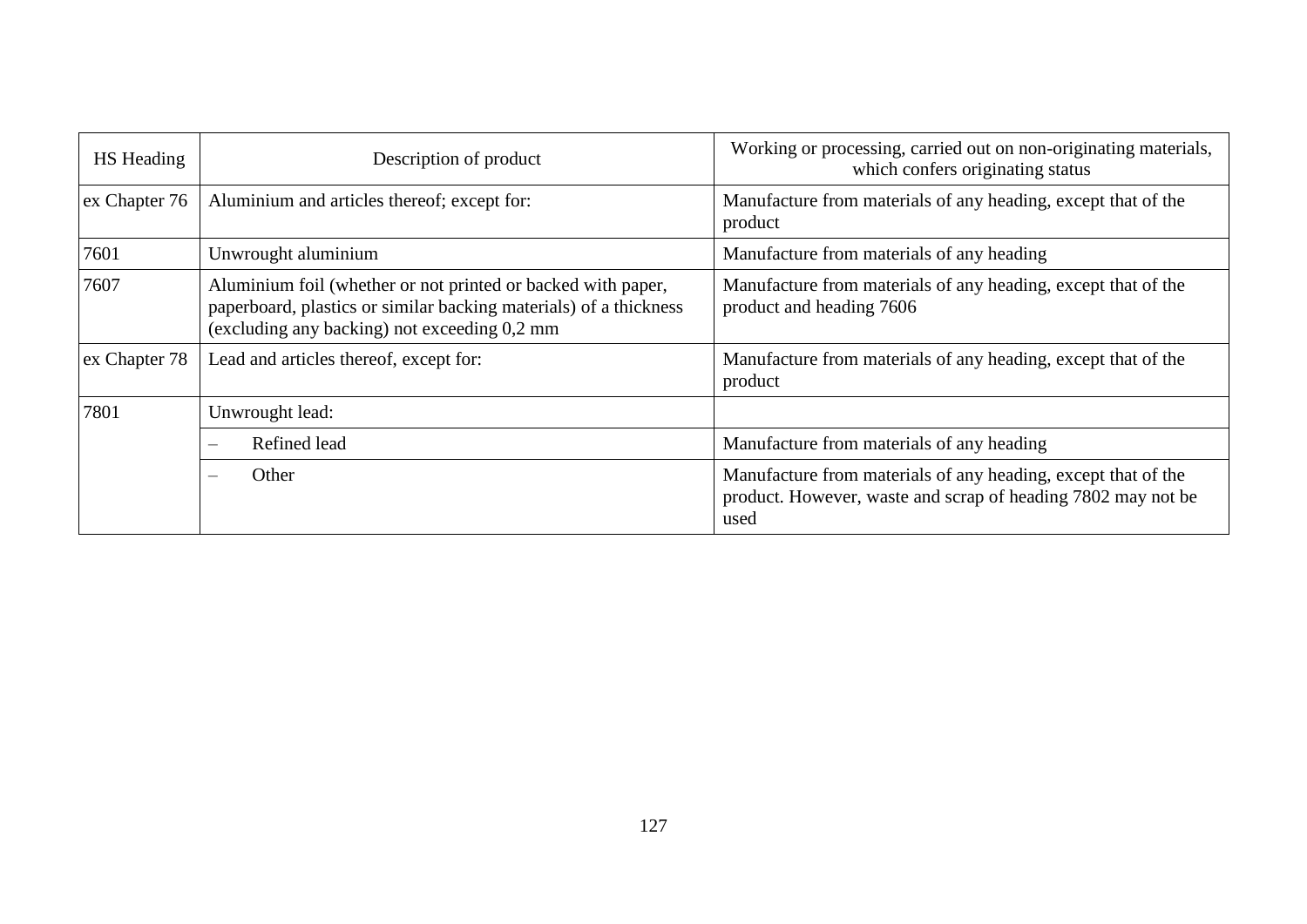| <b>HS</b> Heading | Description of product                                                                                   | Working or processing, carried out on non-originating materials,<br>which confers originating status                                                                                                                                                       |
|-------------------|----------------------------------------------------------------------------------------------------------|------------------------------------------------------------------------------------------------------------------------------------------------------------------------------------------------------------------------------------------------------------|
| Chapter 79        | Zinc and articles thereof:                                                                               | Manufacture from materials of any heading, except that of the<br>product                                                                                                                                                                                   |
| Chapter 80        | Tin and articles thereof                                                                                 | Manufacture from materials of any heading, except that of the<br>product                                                                                                                                                                                   |
| Chapter 81        | Other base metals; cermets; articles thereof                                                             | Manufacture from materials of any heading                                                                                                                                                                                                                  |
| ex Chapter 82     | Tools, implements, cutlery, spoons and forks, of base metal; parts<br>thereof of base metal; except for: | Manufacture from materials of any heading, except that of the<br>product                                                                                                                                                                                   |
|                   |                                                                                                          | or                                                                                                                                                                                                                                                         |
|                   |                                                                                                          | Manufacture in which the value of all the materials used does not<br>exceed 50 % of the ex-works price of the product                                                                                                                                      |
| 8206              | Tools of two or more of the headings 8202 to 8205, put up in sets<br>for retail sale                     | Manufacture from materials of any heading, except those of<br>headings 8202 to 8205. However, tools of headings 8202 to 8205<br>may be incorporated into the set, provided that their total value<br>does not exceed 15 % of the ex-works price of the set |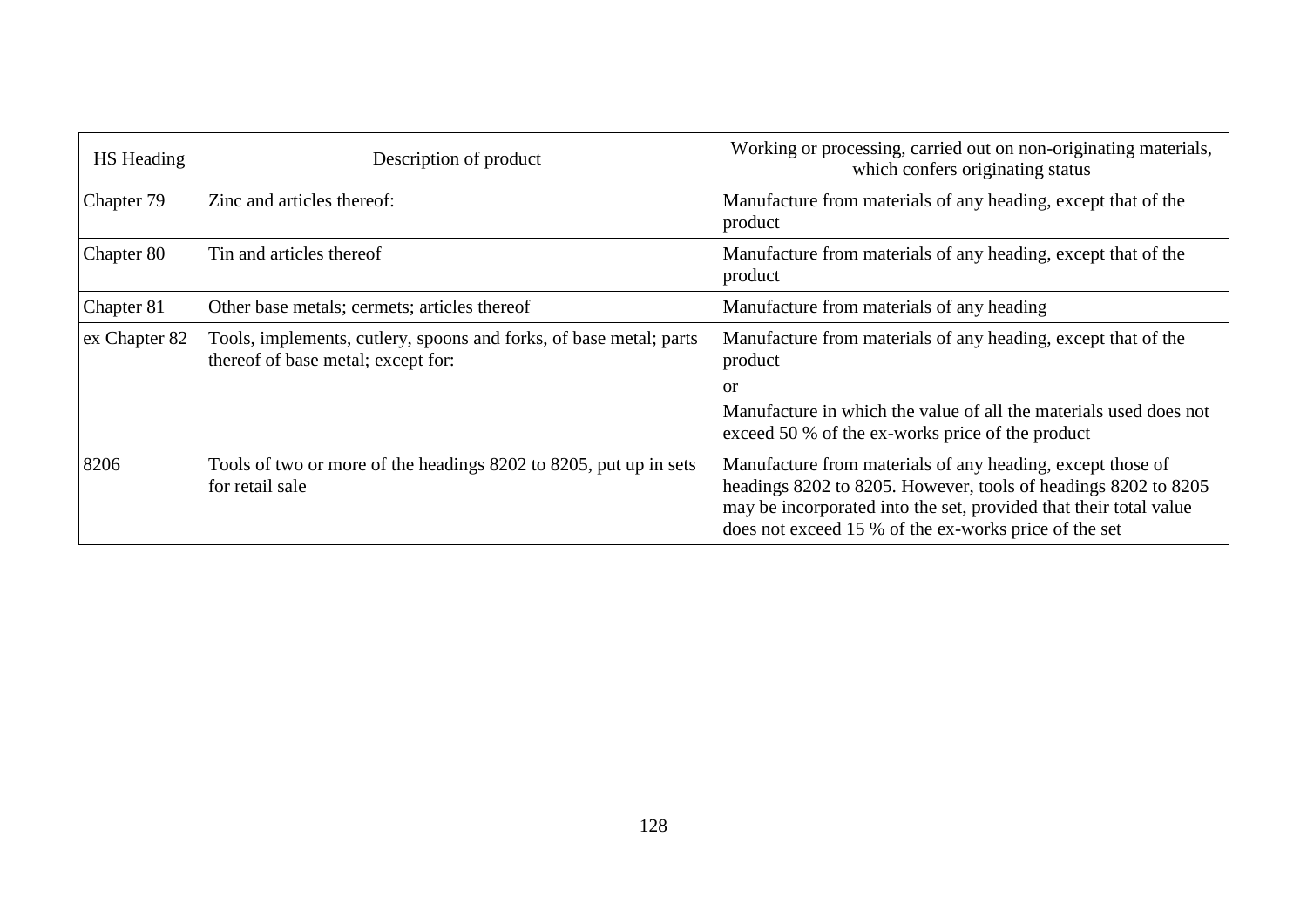| HS Heading | Description of product                                                                                                                                                                                                                                                                                                            | Working or processing, carried out on non-originating materials,<br>which confers originating status                                                                                                               |
|------------|-----------------------------------------------------------------------------------------------------------------------------------------------------------------------------------------------------------------------------------------------------------------------------------------------------------------------------------|--------------------------------------------------------------------------------------------------------------------------------------------------------------------------------------------------------------------|
| 8207       | Interchangeable tools for hand tools, whether or not<br>power-operated, or for machine-tools (for example, for pressing,<br>stamping, punching, tapping, threading, drilling, boring,<br>broaching, milling, turning, or screwdriving), including dies for<br>drawing or extruding metal, and rock drilling or earth boring tools | Manufacture from materials of any heading, except that of the<br>product<br><sub>or</sub><br>Manufacture in which the value of all the materials used does not<br>exceed 60 % of the ex-works price of the product |
| 8208       | Knives and cutting blades, for machines or for mechanical<br>appliances                                                                                                                                                                                                                                                           | Manufacture:<br>from materials of any heading, except that of the product,<br>and<br>in which the value of all the materials used does not exceed<br>40 % of the ex-works price of the product                     |
| 8211       | Knives with cutting blades, serrated or not (including pruning)<br>knives), other than knives of heading 8208                                                                                                                                                                                                                     | Manufacture from materials of any heading, except that of the<br>product. However, knife blades and handles of base metal may be<br>used                                                                           |
| 8214       | Other articles of cutlery (for example, hair clippers, butchers' or<br>kitchen cleavers, choppers and mincing knives, paper knives);<br>manicure or pedicure sets and instruments (including nail files)                                                                                                                          | Manufacture from materials of any heading, except that of the<br>product. However, handles of base metal may be used                                                                                               |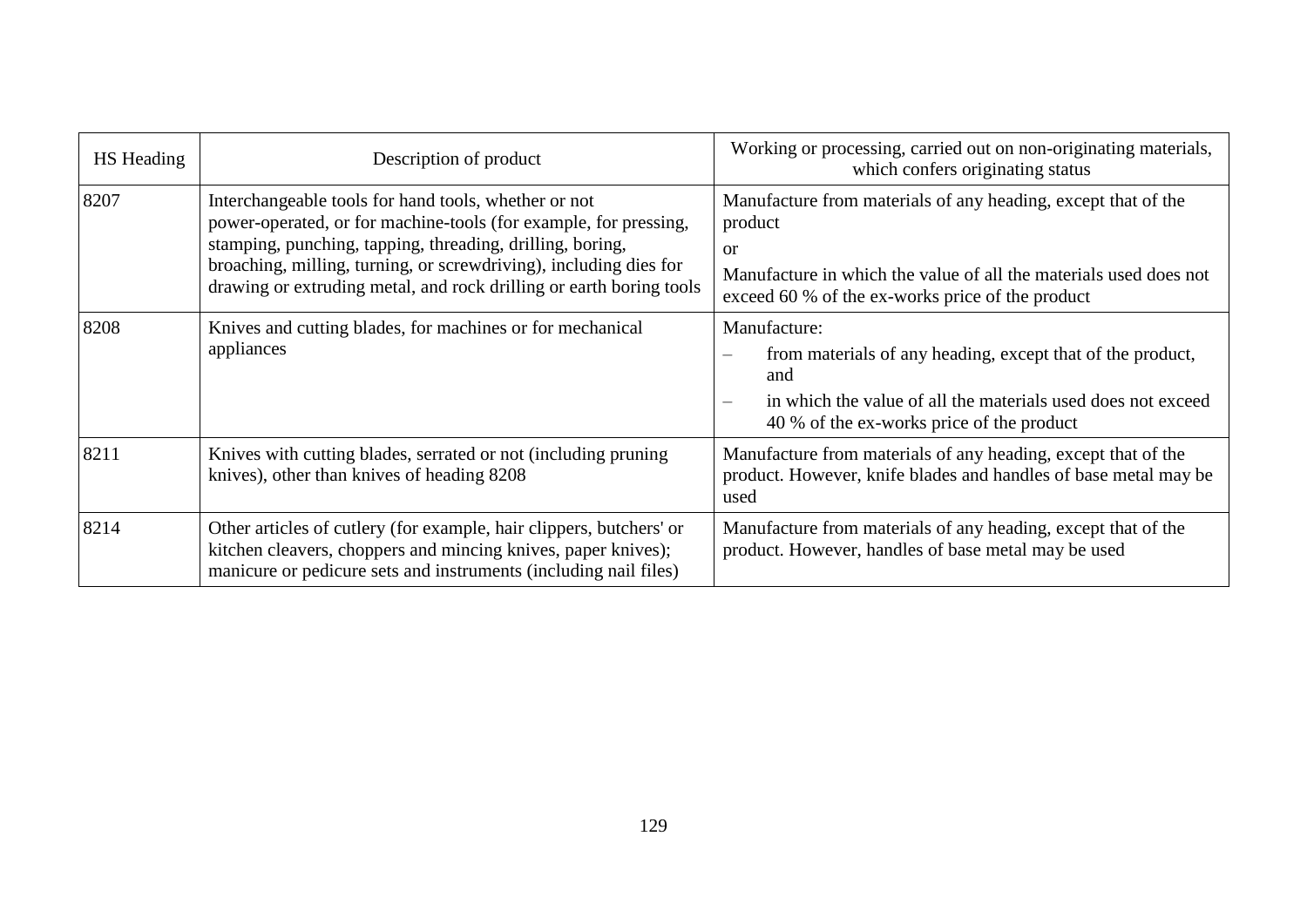| HS Heading    | Description of product                                                                                                     | Working or processing, carried out on non-originating materials,<br>which confers originating status                                                                                                                             |
|---------------|----------------------------------------------------------------------------------------------------------------------------|----------------------------------------------------------------------------------------------------------------------------------------------------------------------------------------------------------------------------------|
| 8215          | Spoons, forks, ladles, skimmers, cake-servers, fish-knives,<br>butter-knives, sugar tongs and similar kitchen or tableware | Manufacture from materials of any heading, except that of the<br>product. However, handles of base metal may be used                                                                                                             |
| ex Chapter 83 | Miscellaneous articles of base metal; except for:                                                                          | Manufacture from materials of any heading, except that of the<br>product                                                                                                                                                         |
|               |                                                                                                                            | or                                                                                                                                                                                                                               |
|               |                                                                                                                            | Manufacture in which the value of all the materials used does not<br>exceed 50 % of the ex-works price of the product                                                                                                            |
| ex 8302       | Other mountings, fittings and similar articles suitable for<br>buildings, and automatic door closers                       | Manufacture from materials of any heading, except that of the<br>product. However, other materials of heading 8302 may be used,<br>provided that their total value does not exceed 20 % of the ex-<br>works price of the product |
| ex 8306       | Statuettes and other ornaments, of base metal                                                                              | Manufacture from materials of any heading, except that of the<br>product. However, other materials of heading 8306 may be used,<br>provided that their total value does not exceed 30 % of the<br>ex-works price of the product  |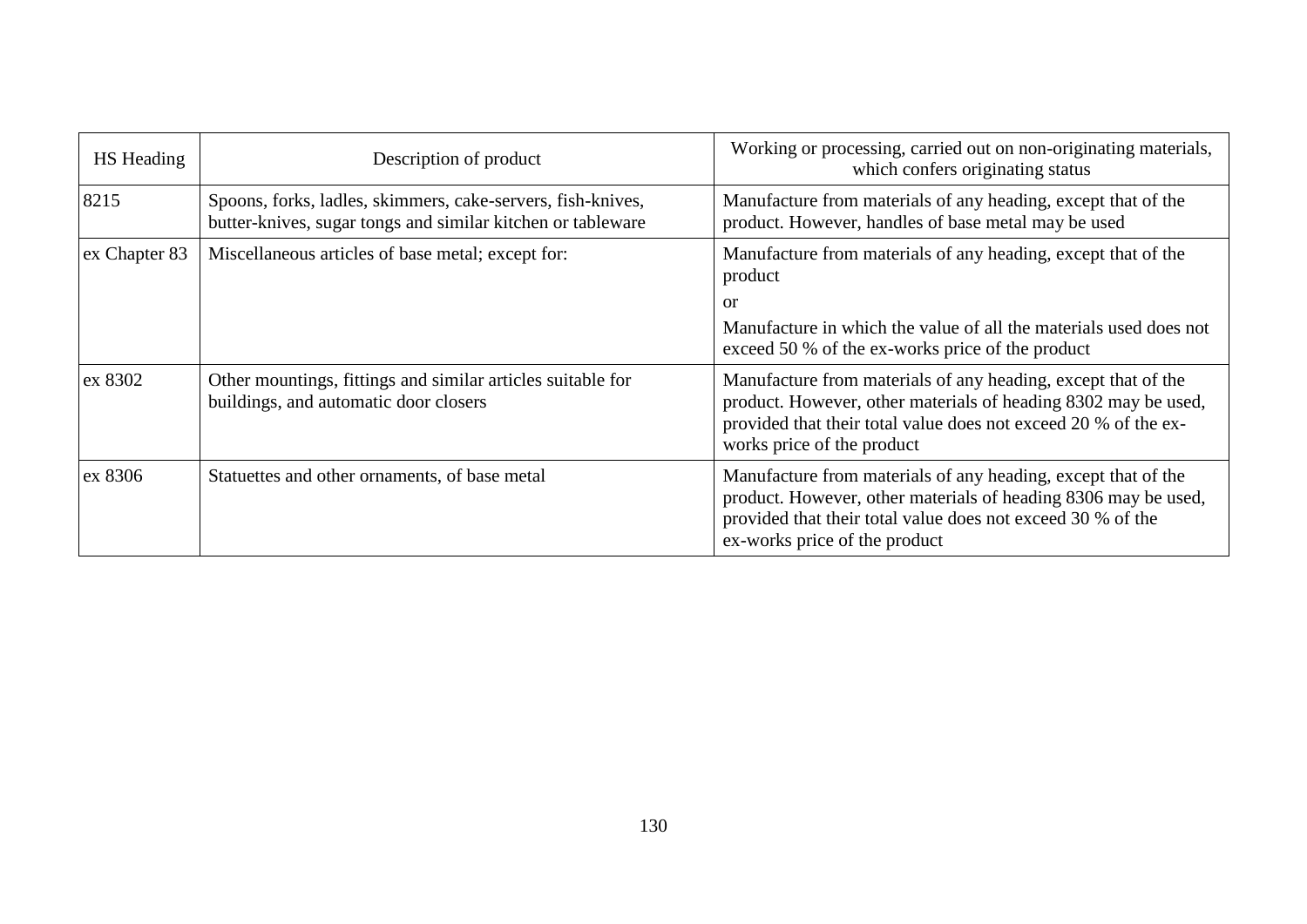| <b>HS</b> Heading | Description of product                                                                                                                 | Working or processing, carried out on non-originating materials,<br>which confers originating status                  |
|-------------------|----------------------------------------------------------------------------------------------------------------------------------------|-----------------------------------------------------------------------------------------------------------------------|
| ex Chapter 84     | Nuclear reactors, boilers, machinery and mechanical appliances;<br>parts thereof; except for:                                          | Manufacture from materials of any heading, except that of the<br>product                                              |
|                   |                                                                                                                                        | <sub>or</sub>                                                                                                         |
|                   |                                                                                                                                        | Manufacture in which the value of all the materials used does not<br>exceed 60 % of the ex-works price of the product |
| 8401              | Nuclear reactors; fuel elements (cartridges), non-irradiated, for<br>nuclear reactors; machinery and apparatus for isotopic separation | Manufacture in which the value of all the materials used does not<br>exceed 50 % of the ex-works price of the product |
| 8407              | Spark-ignition reciprocating or rotary internal combustion piston<br>engines                                                           | Manufacture in which the value of all the materials used does not<br>exceed 50 % of the ex-works price of the product |
| 8408              | Compression-ignition internal combustion piston engines (diesel<br>or semi-diesel engines                                              | Manufacture in which the value of all the materials used does not<br>exceed 50 % of the ex-works price of the product |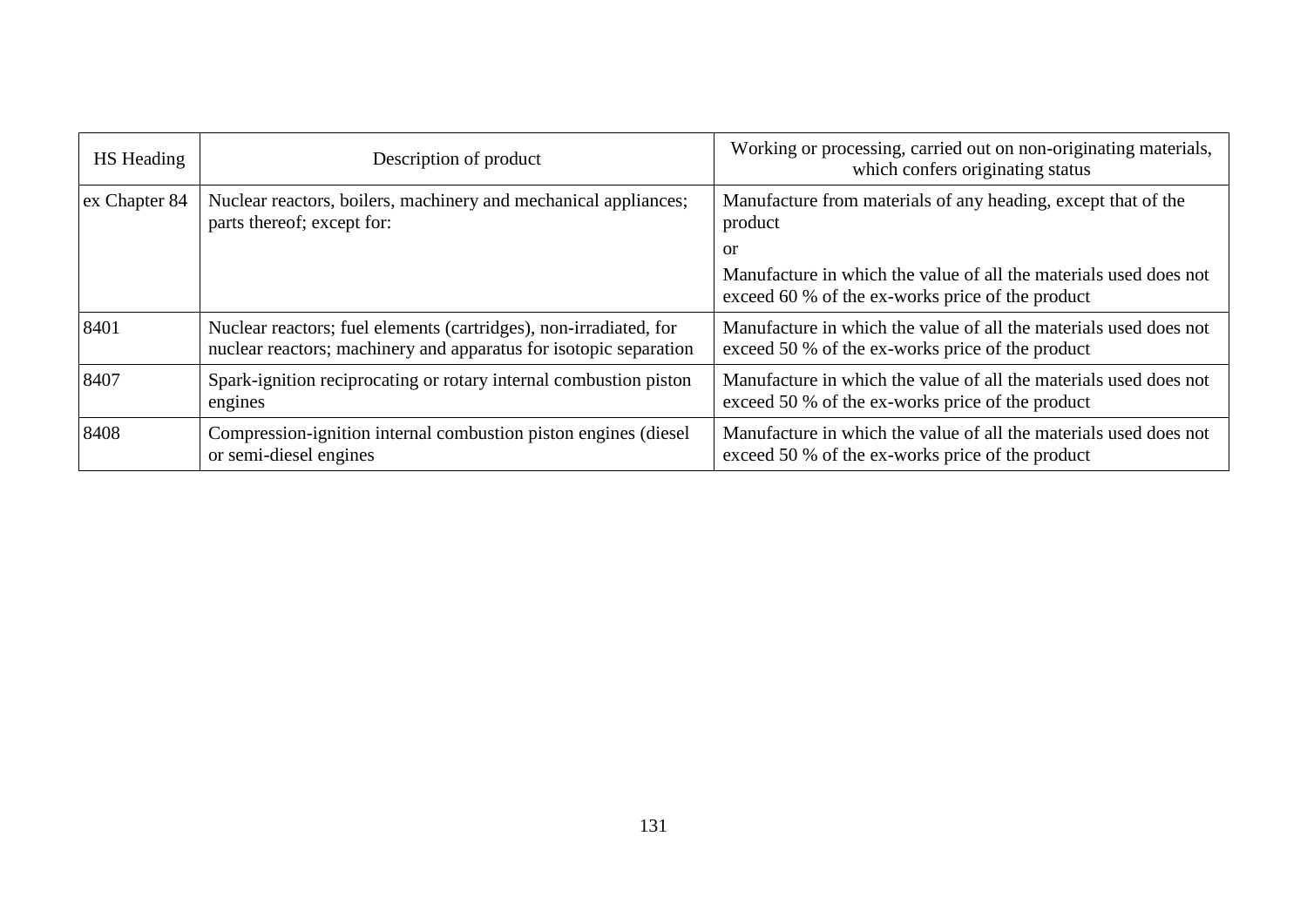| <b>HS</b> Heading   | Description of product                                                                                                                                                                                                                 | Working or processing, carried out on non-originating materials,<br>which confers originating status                                                                                                    |
|---------------------|----------------------------------------------------------------------------------------------------------------------------------------------------------------------------------------------------------------------------------------|---------------------------------------------------------------------------------------------------------------------------------------------------------------------------------------------------------|
| 8410, 8411,<br>8412 | Hydraulic turbines, water wheels, and regulators therefor<br>Turbojets, turbo-propellers and other gas turbines;<br>other engines and motors;<br>Pumps for liquids, whether or not fitted with a measuring device;<br>liquid elevators | Manufacture from materials of any heading, except that of the<br>product<br>or<br>Manufacture in which the value of all the materials used does not<br>exceed 50 % of the ex-works price of the product |
| 8427                | Fork-lift trucks; other works trucks fitted with lifting or handling<br>equipment                                                                                                                                                      | Manufacture in which the value of all the materials used does not<br>exceed 50 % of the ex-works price of the product                                                                                   |
| 8431                | Parts suitable for use solely or principally with the machinery of<br>headings 8425 to 8430                                                                                                                                            | Manufacture from materials of any heading, except that of the<br>product<br>or<br>Manufacture in which the value of all the materials used does not                                                     |
|                     |                                                                                                                                                                                                                                        | exceed 50 % of the ex-works price of the product                                                                                                                                                        |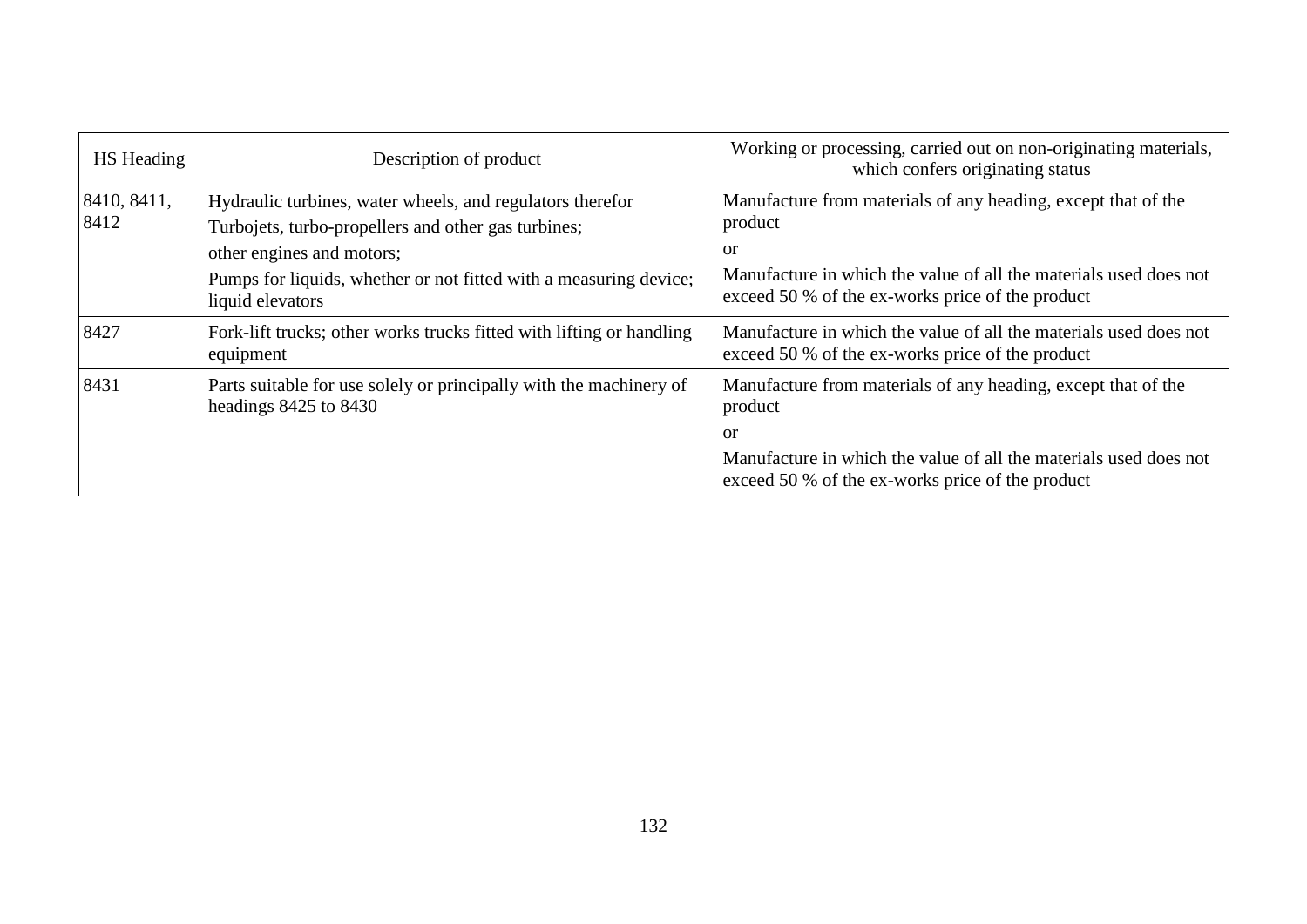| <b>HS</b> Heading | Description of product                                                                                                                                             | Working or processing, carried out on non-originating materials,<br>which confers originating status                                                                                                    |
|-------------------|--------------------------------------------------------------------------------------------------------------------------------------------------------------------|---------------------------------------------------------------------------------------------------------------------------------------------------------------------------------------------------------|
| 8443              | Printing machinery                                                                                                                                                 | Manufacture from materials of any heading, except that of the<br>product<br>or                                                                                                                          |
|                   |                                                                                                                                                                    | Manufacture in which the value of all the materials used does not<br>exceed 50 % of the ex-works price of the product                                                                                   |
| 8452              | Sewing machines, other than book-sewing machines of heading<br>8440; furniture, bases and covers specially designed for sewing<br>machines; sewing machine needles | Manufacture from materials of any heading, except that of the<br>product<br>or<br>Manufacture in which the value of all the materials used does not<br>exceed 50 % of the ex-works price of the product |
| 8482              | Ball or roller bearings                                                                                                                                            | Manufacture in which the value of all the materials used does not<br>exceed 40 % of the ex-works price of the product                                                                                   |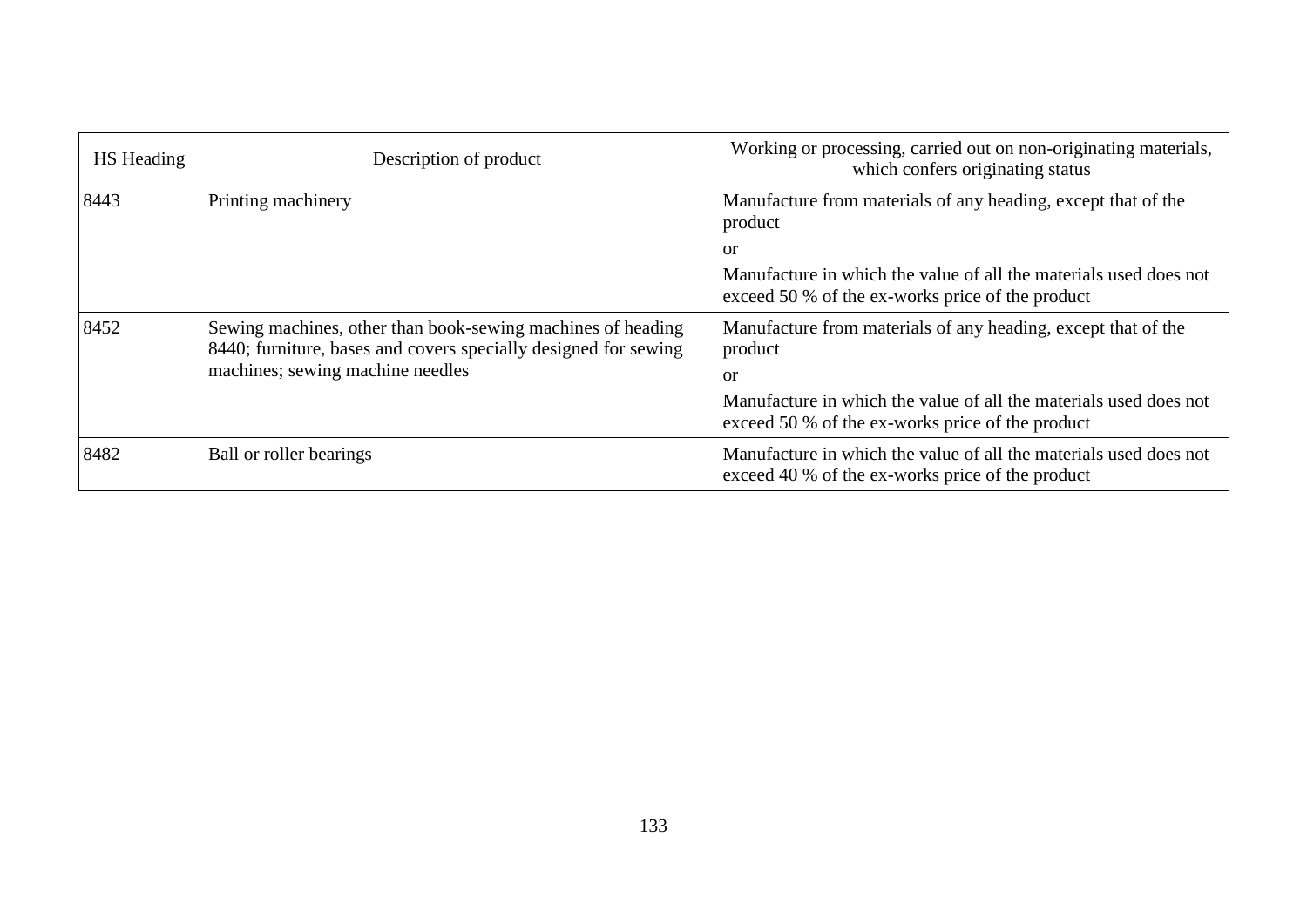| <b>HS</b> Heading | Description of product                                                                                                                                                                                                                                                                                                                                  | Working or processing, carried out on non-originating materials,<br>which confers originating status                                                                                                               |
|-------------------|---------------------------------------------------------------------------------------------------------------------------------------------------------------------------------------------------------------------------------------------------------------------------------------------------------------------------------------------------------|--------------------------------------------------------------------------------------------------------------------------------------------------------------------------------------------------------------------|
| 8483              | Transmission shafts (including cam shafts and crank shafts) and<br>cranks; bearing housings and plain shaft bearings; gears and<br>gearing; ball or roller screws; gear boxes and other speed<br>changers, including torque converters; flywheels and pulleys,<br>including pulley blocks; clutches and shaft couplings (including<br>universal joints) | Manufacture from materials of any heading, except that of the<br>product<br><sub>or</sub><br>Manufacture in which the value of all the materials used does not<br>exceed 50 % of the ex-works price of the product |
| 8486              | Machines and apparatus of a kind used solely or principally for<br>the manufacture of semiconductor boules or wafers,<br>semiconductor devices, electronic integrated circuits or flat panel<br>displays; parts and accessories                                                                                                                         | Manufacture from materials of any heading, except that of the<br>product<br><sub>or</sub><br>Manufacture in which the value of all the materials used does not<br>exceed 50 % of the ex-works price of the product |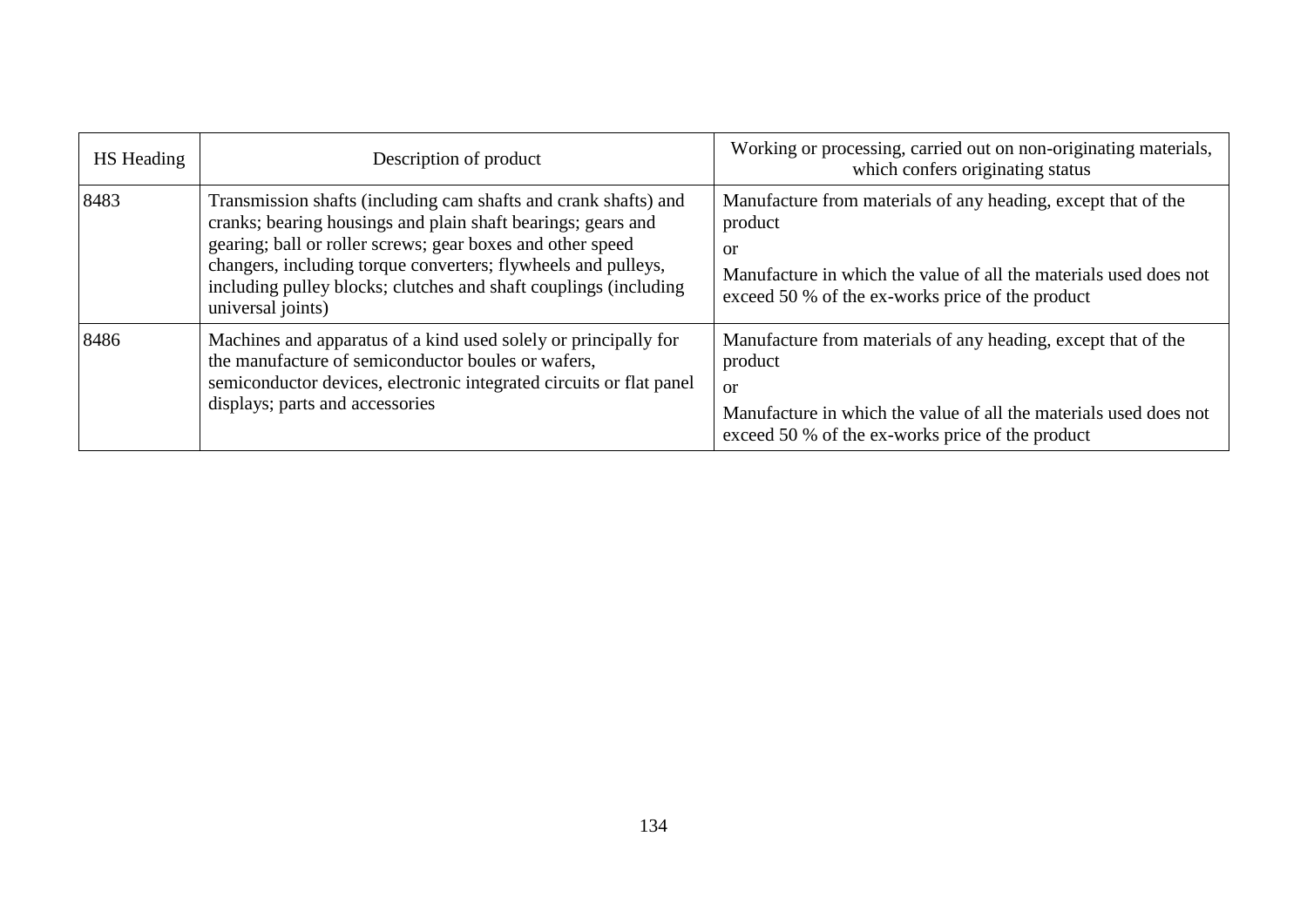| HS Heading    | Description of product                                                                                                                                                                                        | Working or processing, carried out on non-originating materials,<br>which confers originating status                                                                                                    |
|---------------|---------------------------------------------------------------------------------------------------------------------------------------------------------------------------------------------------------------|---------------------------------------------------------------------------------------------------------------------------------------------------------------------------------------------------------|
| ex Chapter 85 | Electrical machinery and equipment and parts thereof; sound<br>recorders and reproducers, television image and sound recorders<br>and reproducers, and parts and accessories of such articles; except<br>for: | Manufacture from materials of any heading, except that of the<br>product<br>or<br>Manufacture in which the value of all the materials used does not<br>exceed 60 % of the ex-works price of the product |
| 8501          | Electric motors and generators (excluding generating sets)                                                                                                                                                    | Manufacture from materials of any heading, except that of the                                                                                                                                           |
| 8502          | Electric generating sets and rotary converters                                                                                                                                                                | product and of heading 8503<br><b>or</b><br>Manufacture in which the value of all the materials used does not<br>exceed 40 % of the ex-works price of the product                                       |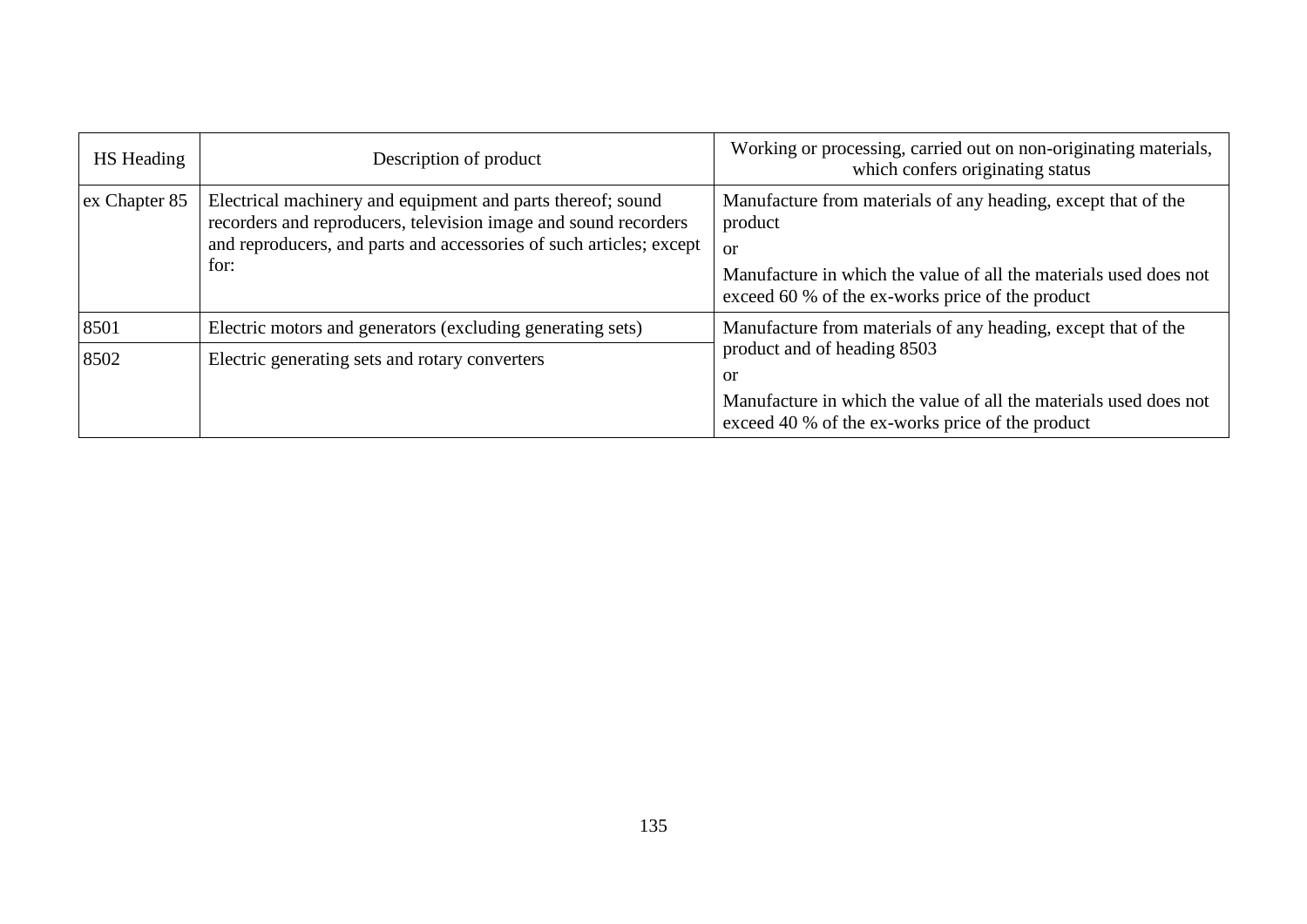| HS Heading | Description of product                                    | Working or processing, carried out on non-originating materials,<br>which confers originating status                  |
|------------|-----------------------------------------------------------|-----------------------------------------------------------------------------------------------------------------------|
| 8504       | Power supply units for automatic data-processing machines | Manufacture from materials of any heading, except that of the<br>product                                              |
|            |                                                           | or                                                                                                                    |
|            |                                                           | Manufacture in which the value of all the materials used does not<br>exceed 40 % of the ex-works price of the product |
| 8506       | Primary cells and primary batteries;                      | Manufacture from materials of any heading, except that of the<br>product                                              |
|            |                                                           | or                                                                                                                    |
|            |                                                           | Manufacture in which the value of all the materials used does not<br>exceed 50 % of the ex-works price of the product |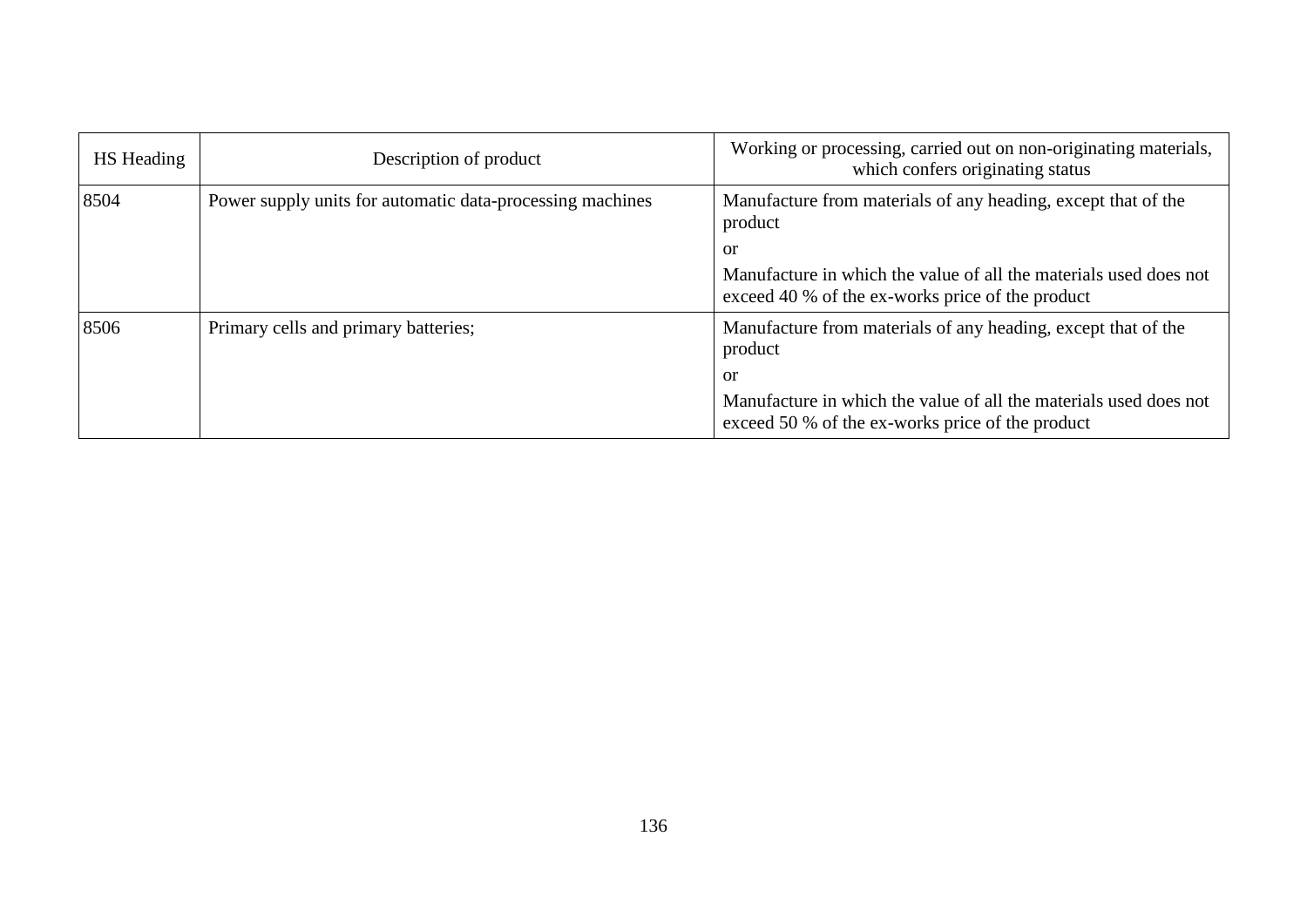| HS Heading   | Description of product                                                                                                                                                                                                                                                              | Working or processing, carried out on non-originating materials,<br>which confers originating status                                                                                                    |
|--------------|-------------------------------------------------------------------------------------------------------------------------------------------------------------------------------------------------------------------------------------------------------------------------------------|---------------------------------------------------------------------------------------------------------------------------------------------------------------------------------------------------------|
| 8507<br>8513 | Electric accumulators, including separators therefor, whether or<br>not rectangular (including square);                                                                                                                                                                             | Manufacture from materials of any heading, except that of the<br>product<br>or                                                                                                                          |
|              | Portable electric lamps designed to function by their own source<br>of energy (for example, dry batteries, accumulators, magnetos),<br>other than lighting equipment of heading 8512                                                                                                | Manufacture in which the value of all the materials used does not<br>exceed 40 % of the ex-works price of the product                                                                                   |
| 8517.69      | Other apparatus for the transmission or reception of voice, images<br>or other data, including apparatus for communication in a wireless<br>network (such as a local or wide area network), other than<br>transmission or reception apparatus of headings 8443,8525,8527<br>or 8528 | Manufacture from materials of any heading, except that of the<br>product<br>or<br>Manufacture in which the value of all the materials used does not<br>exceed 40 % of the ex-works price of the product |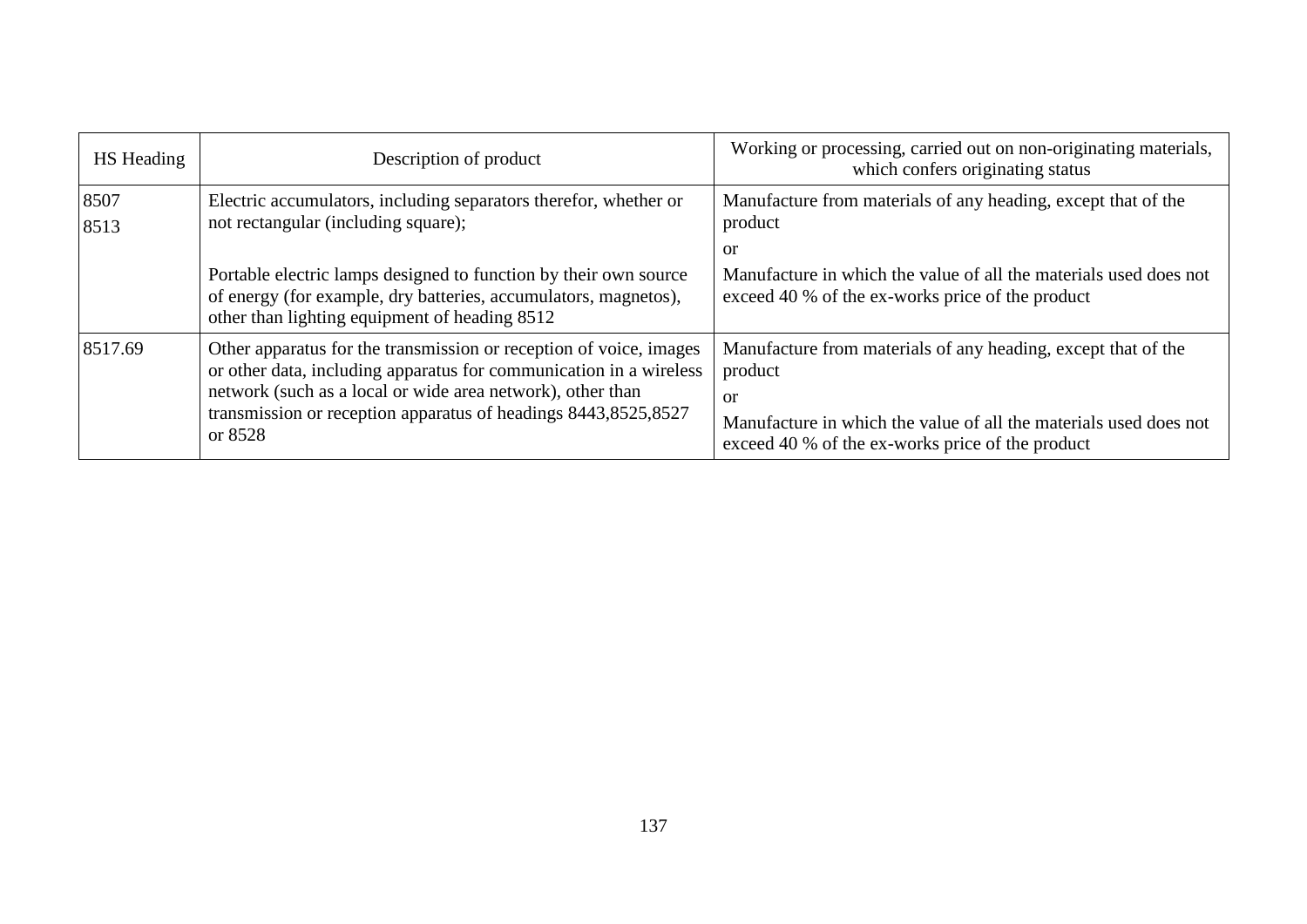| <b>HS</b> Heading | Description of product                                                                                                                                               | Working or processing, carried out on non-originating materials,<br>which confers originating status                                                                                                                                    |
|-------------------|----------------------------------------------------------------------------------------------------------------------------------------------------------------------|-----------------------------------------------------------------------------------------------------------------------------------------------------------------------------------------------------------------------------------------|
| 8518              | Microphones and stands therefore; loudspeakers, whether or not<br>mounted in their enclosures; audio-frequency electric amplifiers;<br>electric sound amplifier sets | Manufacture from materials of any heading, except that of the<br>product<br>or<br>Manufacture in which the value of all the materials used does not<br>exceed 50 % of the ex-works price of the product                                 |
| 8519              | Sound recording and sound reproducing apparatus                                                                                                                      | Manufacture from materials of any heading, except that of the<br>product and of heading 8522.<br><sub>or</sub><br>Manufacture in which the value of all the materials used does not<br>exceed 40% of the ex-works price of the product  |
| 8521              | Video recording or reproducing apparatus, whether or not<br>incorporating a video tuner                                                                              | Manufacture from materials of any heading, except that of the<br>product and of heading 8522.<br><sub>or</sub><br>Manufacture in which the value of all the materials used does not<br>exceed 40 % of the ex-works price of the product |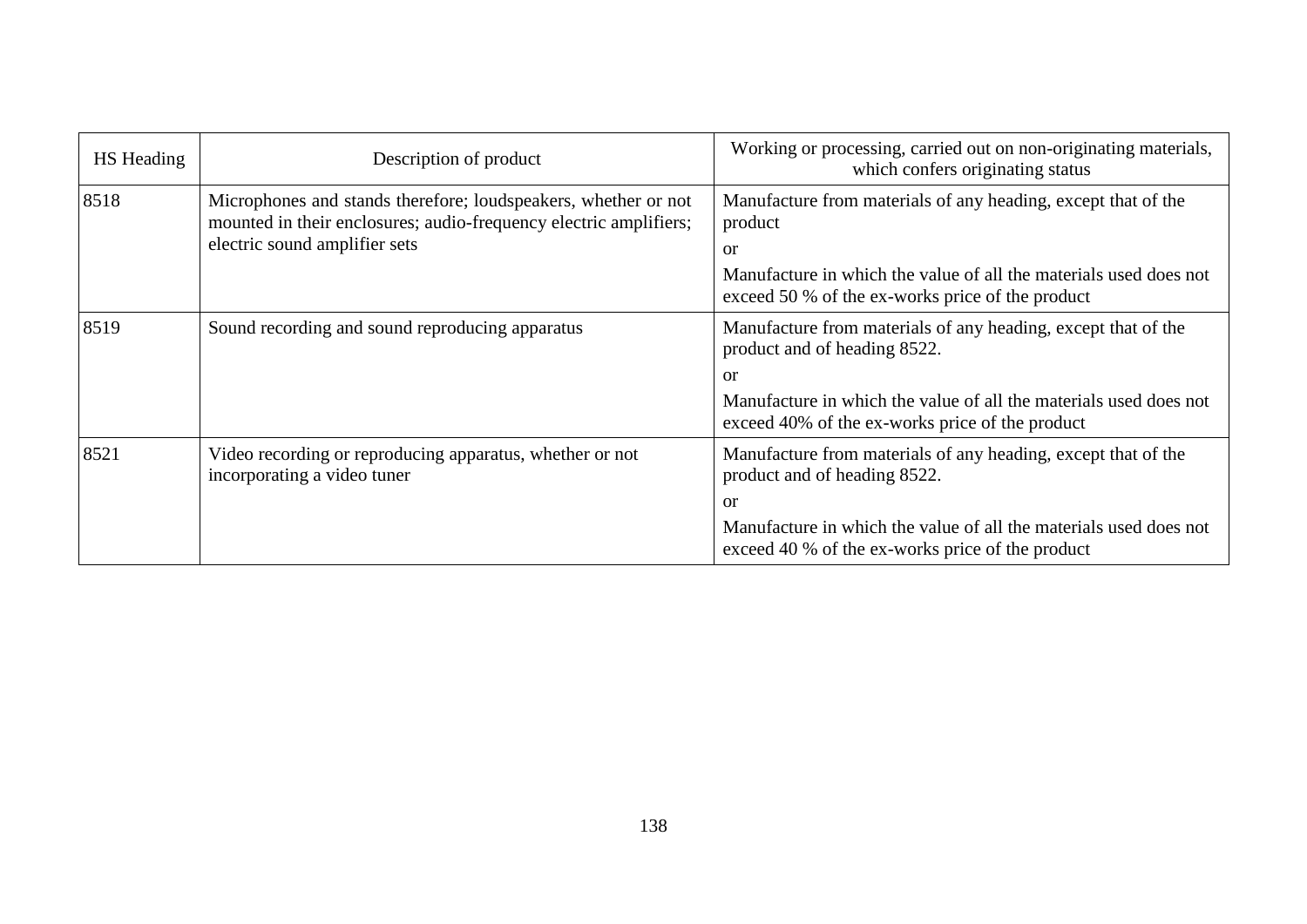| HS Heading | Description of product                                                                                                                                                                                                                                                         | Working or processing, carried out on non-originating materials,<br>which confers originating status                                                                                                                         |
|------------|--------------------------------------------------------------------------------------------------------------------------------------------------------------------------------------------------------------------------------------------------------------------------------|------------------------------------------------------------------------------------------------------------------------------------------------------------------------------------------------------------------------------|
| 8522       | Parts and accessories suitable for use solely or principally with the<br>apparatus of headings 8519 to 8521                                                                                                                                                                    | Manufacture from materials of any heading, except that of the<br>product                                                                                                                                                     |
|            |                                                                                                                                                                                                                                                                                | or                                                                                                                                                                                                                           |
|            |                                                                                                                                                                                                                                                                                | Manufacture in which the value of all the materials used does not<br>exceed 50 % of the ex-works price of the product                                                                                                        |
| 8523       | Discs, tapes, solid-state non-volatile storage devices, "smart"<br>cards" and other media for the recording of sound or of other<br>phenomena, whether or not recorded, including matrices and<br>masters for the production of discs, but excluding products of<br>Chapter 37 | Manufacture in which the value of all the materials used does not<br>exceed 40 % of the ex-works price of the product                                                                                                        |
| 8525       | Transmission apparatus for radio-broadcasting or television,<br>whether or not incorporating reception apparatus or sound<br>recording or reproducing apparatus; television cameras, digital<br>cameras and video camera recorders                                             | Manufacture from materials of any heading, except that of the<br>product and of heading 8529.<br>or<br>Manufacture in which the value of all the materials used does not<br>exceed 50 % of the ex-works price of the product |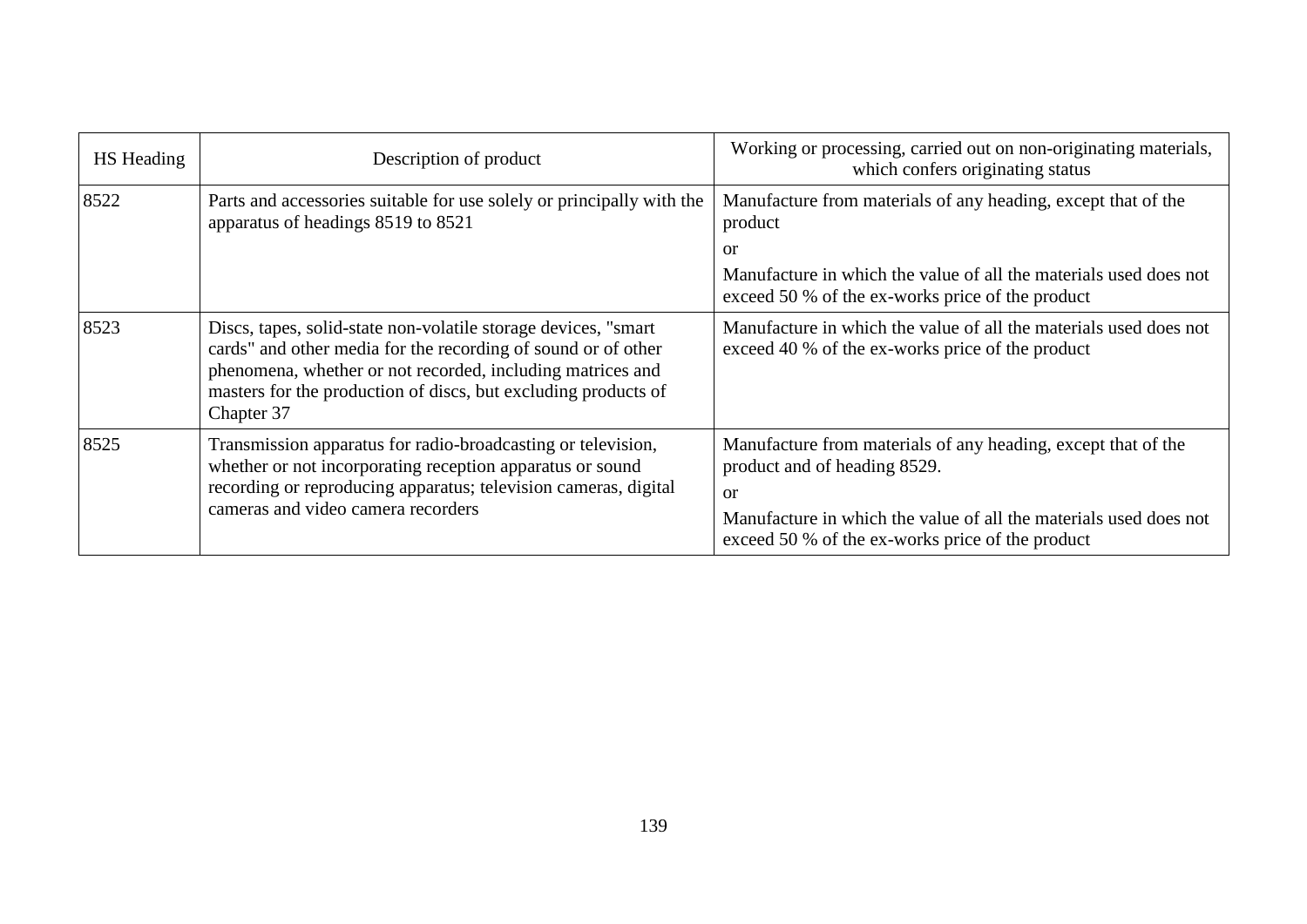| HS Heading | Description of product                                                                                                                                                                                                              | Working or processing, carried out on non-originating materials,<br>which confers originating status                  |
|------------|-------------------------------------------------------------------------------------------------------------------------------------------------------------------------------------------------------------------------------------|-----------------------------------------------------------------------------------------------------------------------|
| 8526       | Radar apparatus, radio navigational aid apparatus and radio<br>remote control apparatus                                                                                                                                             | Manufacture from materials of any heading, except that of the<br>product and of heading 8529.                         |
|            |                                                                                                                                                                                                                                     | $\alpha$                                                                                                              |
|            |                                                                                                                                                                                                                                     | Manufacture in which the value of all the materials used does not<br>exceed 40 % of the ex-works price of the product |
| 8527       | Reception apparatus for radio-broadcasting, whether or not<br>combined, in the same housing, with sound recording or<br>reproducing apparatus or a clock                                                                            | Manufacture from materials of any heading, except that of the<br>product and of heading 8529.<br>$\alpha$             |
|            |                                                                                                                                                                                                                                     | Manufacture in which the value of all the materials used does not<br>exceed 40 % of the ex-works price of the product |
| 8528       | Monitors and projectors, not incorporating television reception<br>apparatus; reception apparatus for television, whether or not<br>incorporating radio-broadcast receivers or sound or video<br>recording or reproducing apparatus | Manufacture from materials of any heading, except that of the<br>product and of heading 8529.<br>$\alpha$             |
|            |                                                                                                                                                                                                                                     | Manufacture in which the value of all the materials used does not<br>exceed 40 % of the ex-works price of the product |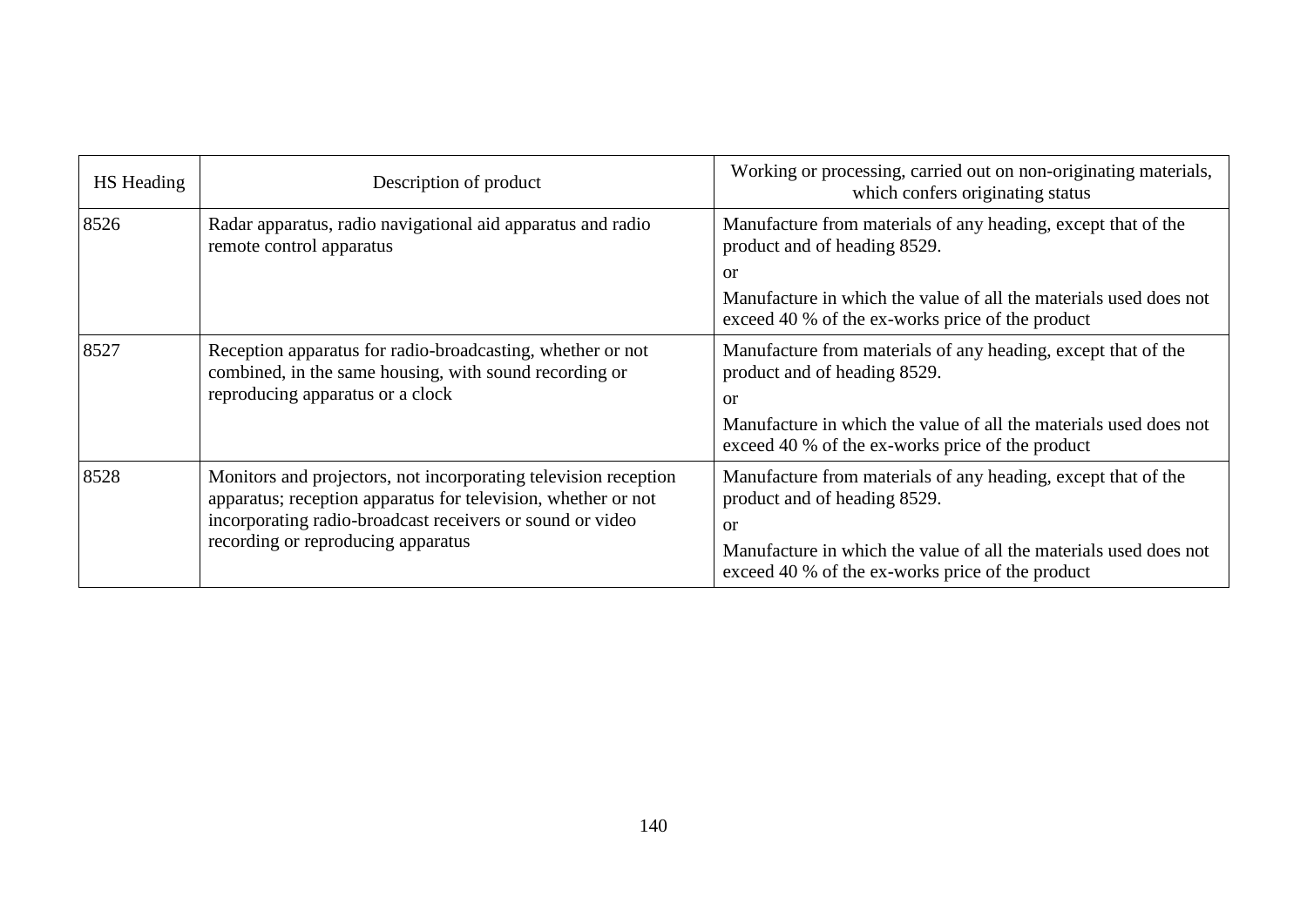| HS Heading             | Description of product                                                                                                                                                                                                                                                                                                       | Working or processing, carried out on non-originating materials,<br>which confers originating status                                                                                                                                    |
|------------------------|------------------------------------------------------------------------------------------------------------------------------------------------------------------------------------------------------------------------------------------------------------------------------------------------------------------------------|-----------------------------------------------------------------------------------------------------------------------------------------------------------------------------------------------------------------------------------------|
| 8529                   | Parts suitable for use solely or principally with the apparatus of<br>headings $8525$ to $8528$ :                                                                                                                                                                                                                            | Manufacture from materials of any heading, except that of the<br>product<br>or<br>Manufacture in which the value of all the materials used does not<br>exceed 40 % of the ex-works price of the product                                 |
| 8535 to 8537           | Electrical apparatus for switching or protecting electrical circuits,<br>or for making connections to or in electrical circuits; connectors<br>for optical fibres, optical fibre bundles or cables; boards, panels,<br>consoles, desks, cabinets and other bases, for electric control or<br>the distribution of electricity | Manufacture from materials of any heading, except that of the<br>product and of heading 8538.<br><sub>or</sub><br>Manufacture in which the value of all the materials used does not<br>exceed 50 % of the ex-works price of the product |
| 8540 11 and<br>8540 12 | Cathode ray television picture tubes, including video monitor<br>cathode ray tubes                                                                                                                                                                                                                                           | Manufacture in which the value of all the materials used does not<br>exceed 40 % of the ex-works price of the product                                                                                                                   |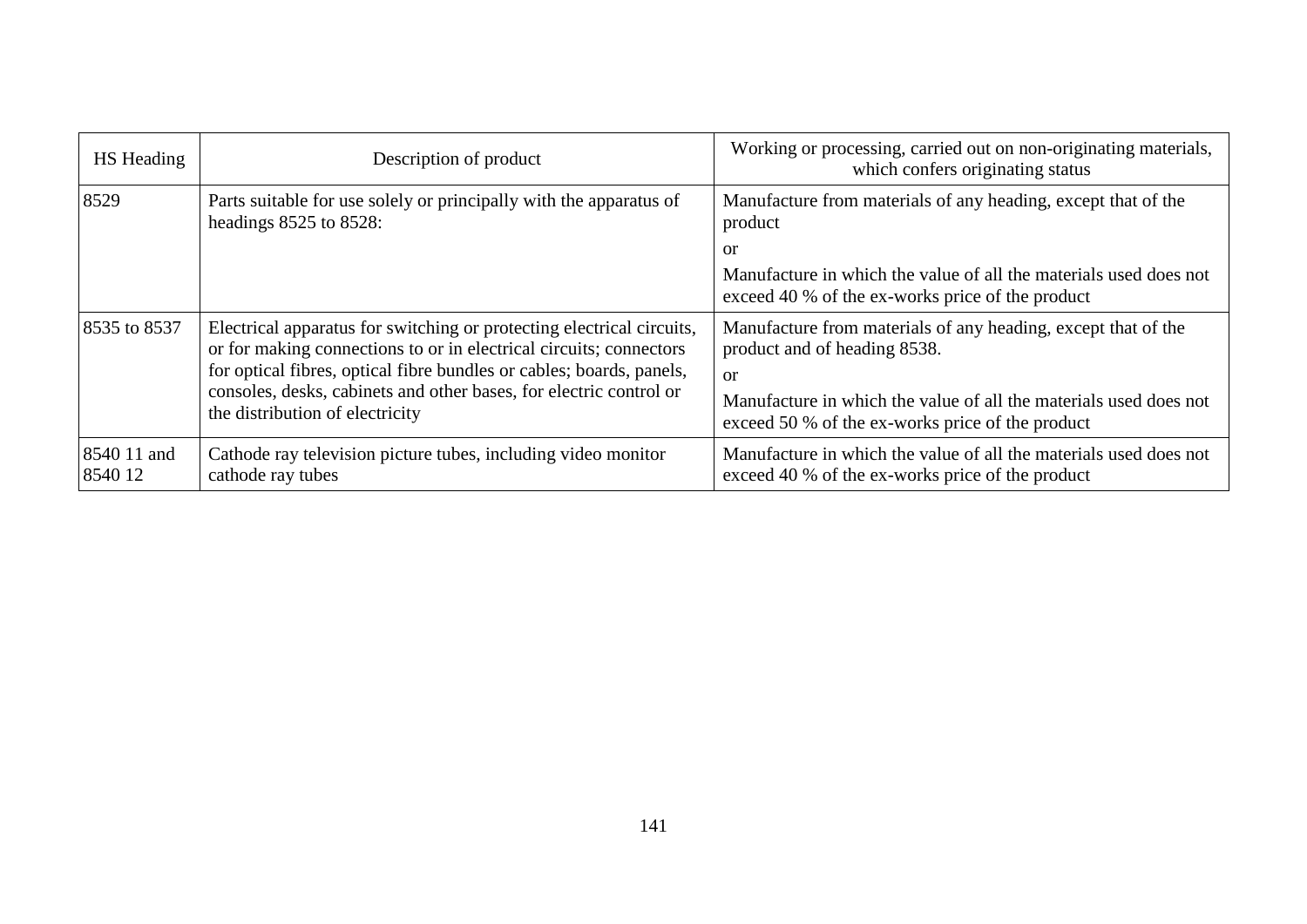| <b>HS</b> Heading                    | Description of product                                                                                                 | Working or processing, carried out on non-originating materials,<br>which confers originating status                                                                                                                     |
|--------------------------------------|------------------------------------------------------------------------------------------------------------------------|--------------------------------------------------------------------------------------------------------------------------------------------------------------------------------------------------------------------------|
| 8542.31 to<br>8542.33 and<br>8542.39 | Monolithic integrated circuits                                                                                         | Manufacture in which the value of all the materials used does not<br>exceed 50 % of the ex-works price of the product<br>or                                                                                              |
|                                      |                                                                                                                        | The operation of diffusion, in which integrated circuits are formed<br>on a semi-conductor substrate by the selective introduction of an<br>appropriate dopant, whether or not assembled and/or tested in a<br>non-party |
| 8543                                 | Electrical machines and apparatus, having individual functions,<br>not specified or included elsewhere in this chapter | Manufacture from materials of any heading, except that of the<br>product<br>or                                                                                                                                           |
|                                      |                                                                                                                        | Manufacture in which the value of all the materials used does not<br>exceed 50 % of the ex-works price of the product                                                                                                    |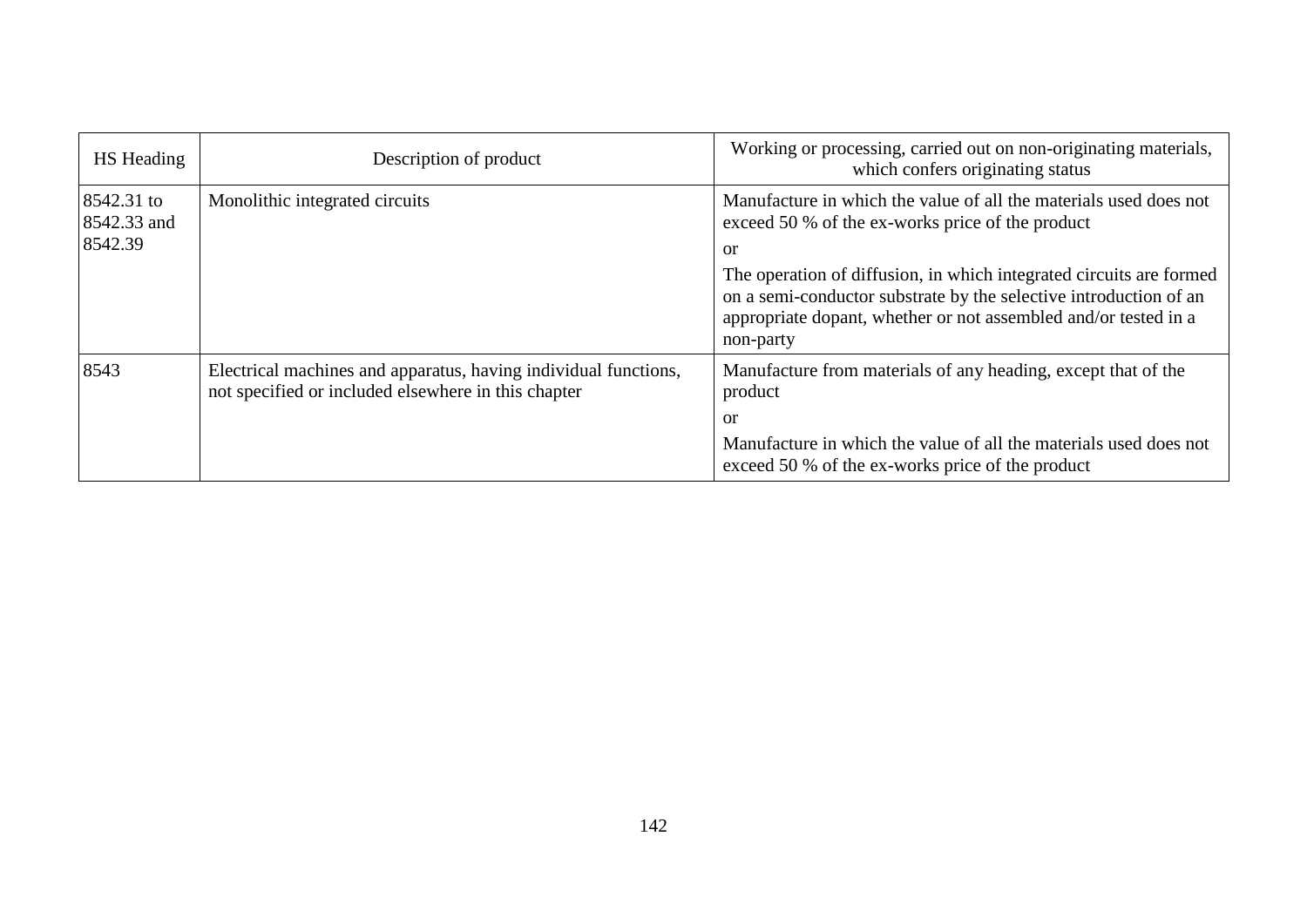| HS Heading | Description of product                                                                                                                                                                                                                                                                                                                                                                                       | Working or processing, carried out on non-originating materials,<br>which confers originating status                  |
|------------|--------------------------------------------------------------------------------------------------------------------------------------------------------------------------------------------------------------------------------------------------------------------------------------------------------------------------------------------------------------------------------------------------------------|-----------------------------------------------------------------------------------------------------------------------|
| 8544       | Insulated (including enamelled or anodised) wire, cable (including<br>coaxial cable) and other insulated electric conductors, whether or<br>not fitted with connectors; optical fibre cables, made up of<br>individually sheathed fibres, whether or not assembled with<br>electric conductors or fitted with connectors                                                                                     | Manufacture in which the value of all the materials used does not<br>exceed 40 % of the ex-works price of the product |
| 8545       | Carbon electrodes, carbon brushes, lamp carbons, battery carbons<br>and other articles of graphite or other carbon, with or without<br>metal, of a kind used for electrical purposes                                                                                                                                                                                                                         | Manufacture in which the value of all the materials used does not<br>exceed 60 % of the ex-works price of the product |
| 8546       | Electrical insulators of any material                                                                                                                                                                                                                                                                                                                                                                        | Manufacture in which the value of all the materials used does not<br>exceed 50 % of the ex-works price of the product |
| 8547       | Insulating fittings for electrical machines, appliances or<br>equipment, being fittings wholly of insulating materials apart from<br>any minor components of metal (for example, threaded sockets)<br>incorporated during moulding solely for purposes of assembly,<br>other than insulators of heading 8546; electrical conduit tubing<br>and joints therefor, of base metal lined with insulating material | Manufacture in which the value of all the materials used does not<br>exceed 50 % of the ex-works price of the product |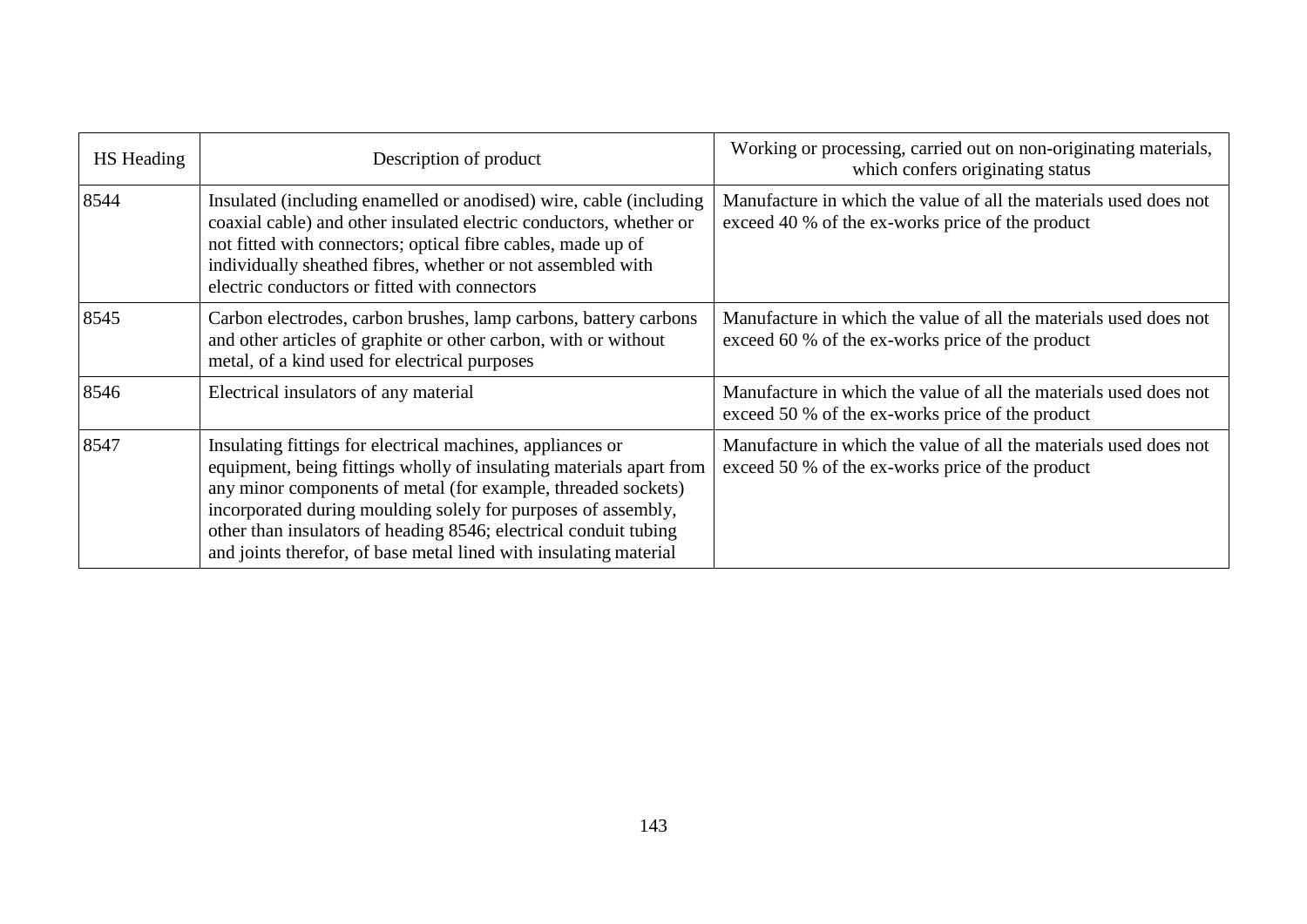| <b>HS</b> Heading | Description of product                                                                                                                                                                                                                                                  | Working or processing, carried out on non-originating materials,<br>which confers originating status                  |
|-------------------|-------------------------------------------------------------------------------------------------------------------------------------------------------------------------------------------------------------------------------------------------------------------------|-----------------------------------------------------------------------------------------------------------------------|
| 8548              | - Waste and scrap of primary cells, primary batteries and electric<br>accumulators; spent primary cells, spent primary batteries and<br>spent electric accumulators; electrical parts of machinery or<br>apparatus, not specified or included elsewhere in this Chapter | Manufacture in which the value of all the materials used does not<br>exceed 40 % of the ex-works price of the product |
|                   | - Electronic microassemblies                                                                                                                                                                                                                                            |                                                                                                                       |
| ex Chapter 86     | Railway or tramway locomotives, rolling-stock and parts thereof;<br>railway or tramway track fixtures and fittings and parts thereof;<br>mechanical (including electro-mechanical) traffic signalling<br>equipment of all kinds; except for:                            | Manufacture in which the value of all the materials used does not<br>exceed 40 % of the ex-works price of the product |
| ex Chapter 87     | Vehicles other than railway or tramway rolling-stock, and parts<br>and accessories thereof; except for:                                                                                                                                                                 | Manufacture in which the value of all the materials used does not<br>exceed 40 % of the ex-works price of the product |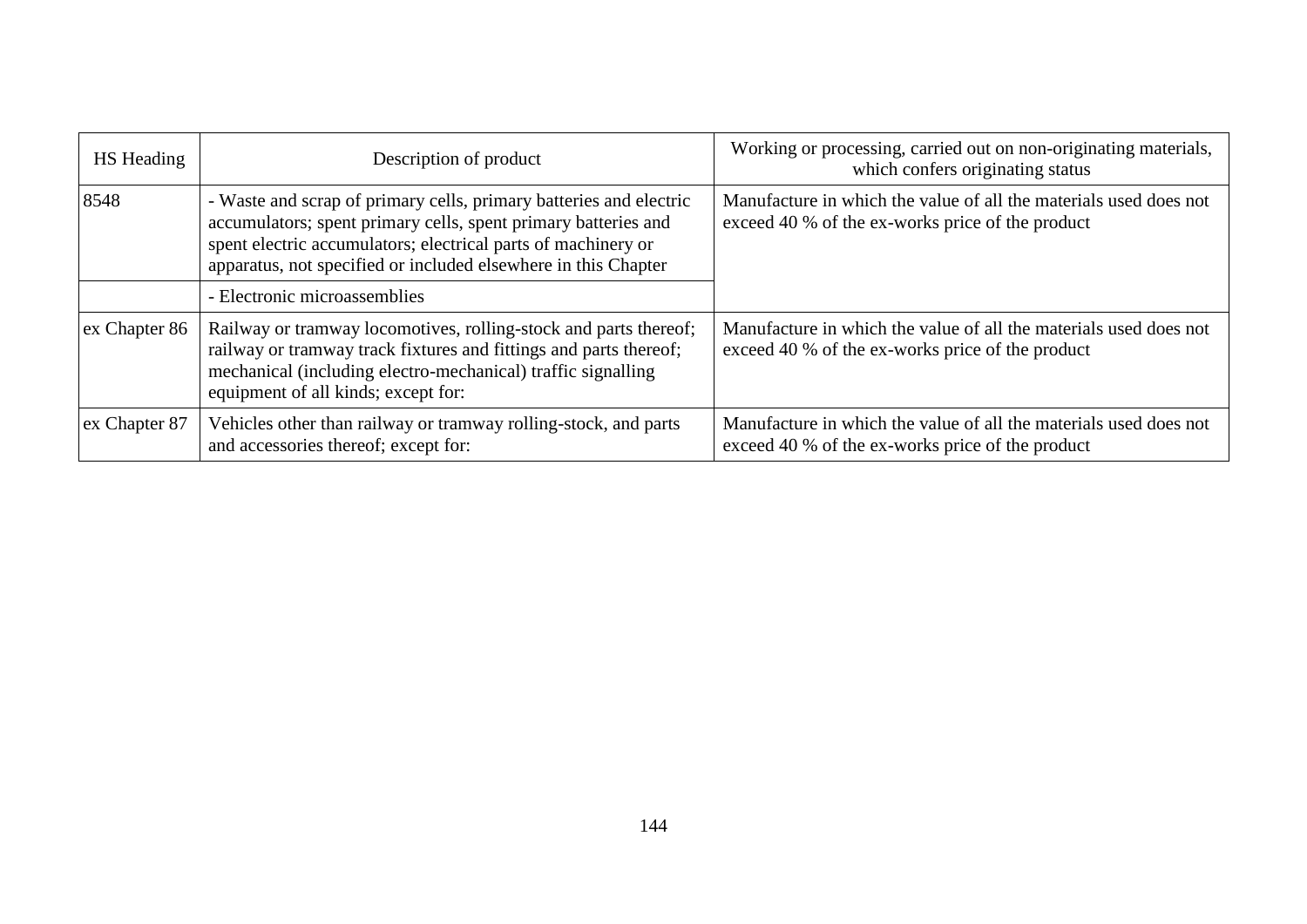| <b>HS</b> Heading | Description of product                                                                                                                         | Working or processing, carried out on non-originating materials,<br>which confers originating status                                   |
|-------------------|------------------------------------------------------------------------------------------------------------------------------------------------|----------------------------------------------------------------------------------------------------------------------------------------|
| 8711              | Motorcycles (including mopeds) and cycles fitted with an<br>auxiliary motor, with or without side-cars; side-cars:                             | Manufacture from materials of any heading, except that of the<br>product.                                                              |
|                   | With reciprocating internal combustion piston engine of a<br>$\overline{\phantom{m}}$<br>cylinder capacity:<br>Not exceeding $50 \text{ cm}^3$ | <sub>or</sub><br>Manufacture in which the value of all the materials used does not<br>exceed 40 % of the ex-works price of the product |
|                   |                                                                                                                                                |                                                                                                                                        |
|                   | Other                                                                                                                                          |                                                                                                                                        |
| 8714              | Parts and accessories of vehicles of headings 8711 to 8713:                                                                                    |                                                                                                                                        |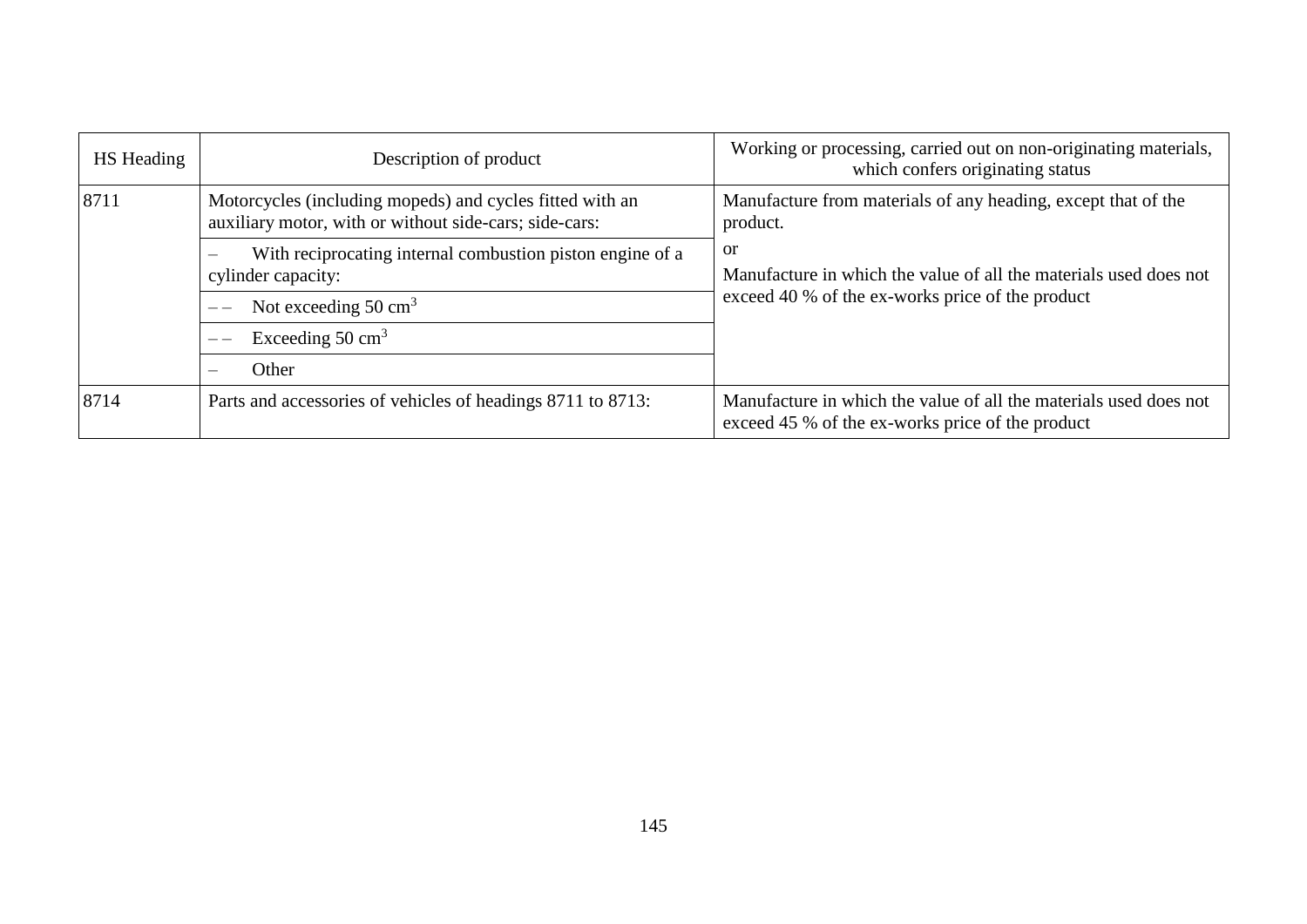| <b>HS</b> Heading | Description of product                               | Working or processing, carried out on non-originating materials,<br>which confers originating status                  |  |
|-------------------|------------------------------------------------------|-----------------------------------------------------------------------------------------------------------------------|--|
| ex Chapter 88     | Aircraft, spacecraft, and parts thereof; except for: | Manufacture from materials of any heading, except that of the<br>product                                              |  |
|                   |                                                      | or                                                                                                                    |  |
|                   |                                                      | Manufacture in which the value of all the materials used does not<br>exceed 40 % of the ex-works price of the product |  |
| ex 8804           | Rotochutes                                           | Manufacture from materials of any heading, including other<br>materials of heading 8804                               |  |
|                   |                                                      | $\alpha$                                                                                                              |  |
|                   |                                                      | Manufacture in which the value of all the materials used does not<br>exceed 50 % of the ex-works price of the product |  |
| Chapter 89        | Ships, boats and floating structures                 | Manufacture from materials of any heading, except that of the<br>product                                              |  |
|                   |                                                      | or                                                                                                                    |  |
|                   |                                                      | Manufacture in which the value of all the materials used does not<br>exceed 50 % of the ex-works price of the product |  |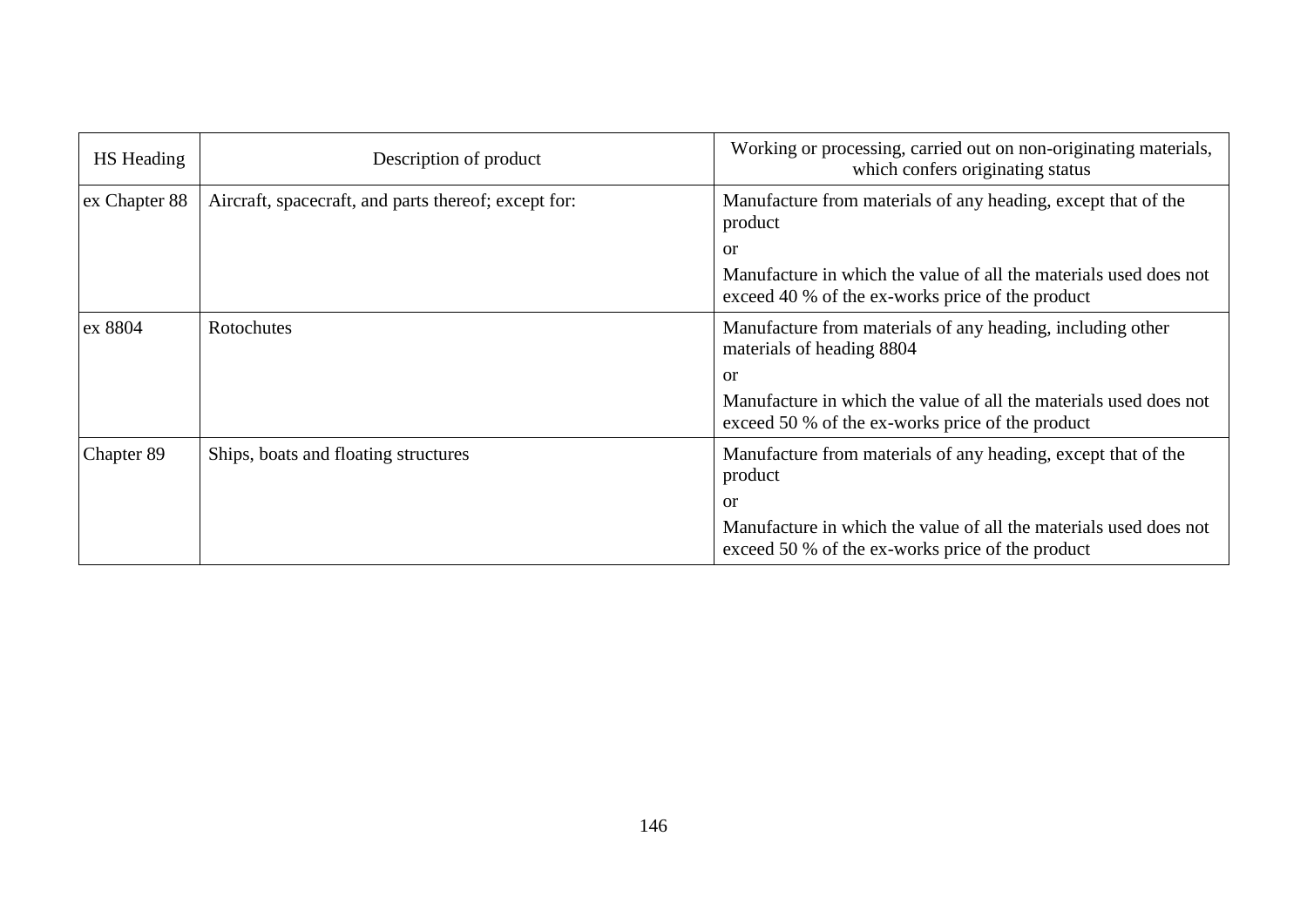| HS Heading                | Description of product                                                                                                                                                                              | Working or processing, carried out on non-originating materials,<br>which confers originating status                  |  |
|---------------------------|-----------------------------------------------------------------------------------------------------------------------------------------------------------------------------------------------------|-----------------------------------------------------------------------------------------------------------------------|--|
| ex Chapter 90             | Optical, photographic, cinematographic, measuring, checking,<br>precision, medical or surgical instruments and apparatus; parts and<br>accessories thereof, except for:                             | Manufacture from materials of any heading, except that of the<br>product<br>or                                        |  |
|                           |                                                                                                                                                                                                     | Manufacture in which the value of all the materials used does not<br>exceed 60 % of the ex-works price of the product |  |
| 9002                      | Lenses, prisms, mirrors and other optical elements, of any<br>material, mounted, being parts of or fittings for instruments or<br>apparatus, other than such elements of glass not optically worked | Manufacture in which the value of all the materials used does not<br>exceed 50 % of the ex-works price of the product |  |
| 9005, 9006,<br>9007, 9008 | Binoculars, monoculars, other optical telescopes and mounting<br>thereof, other astronomical instruments and mounting thereof;                                                                      | Manufacture from materials of any heading, except that of the<br>product                                              |  |
|                           | Photographic cameras, photographic flashlight apparatus and<br>flashbulbs                                                                                                                           | or                                                                                                                    |  |
|                           |                                                                                                                                                                                                     | Manufacture in which the value of all the materials used does not<br>exceed 50 % of the ex-works price of the product |  |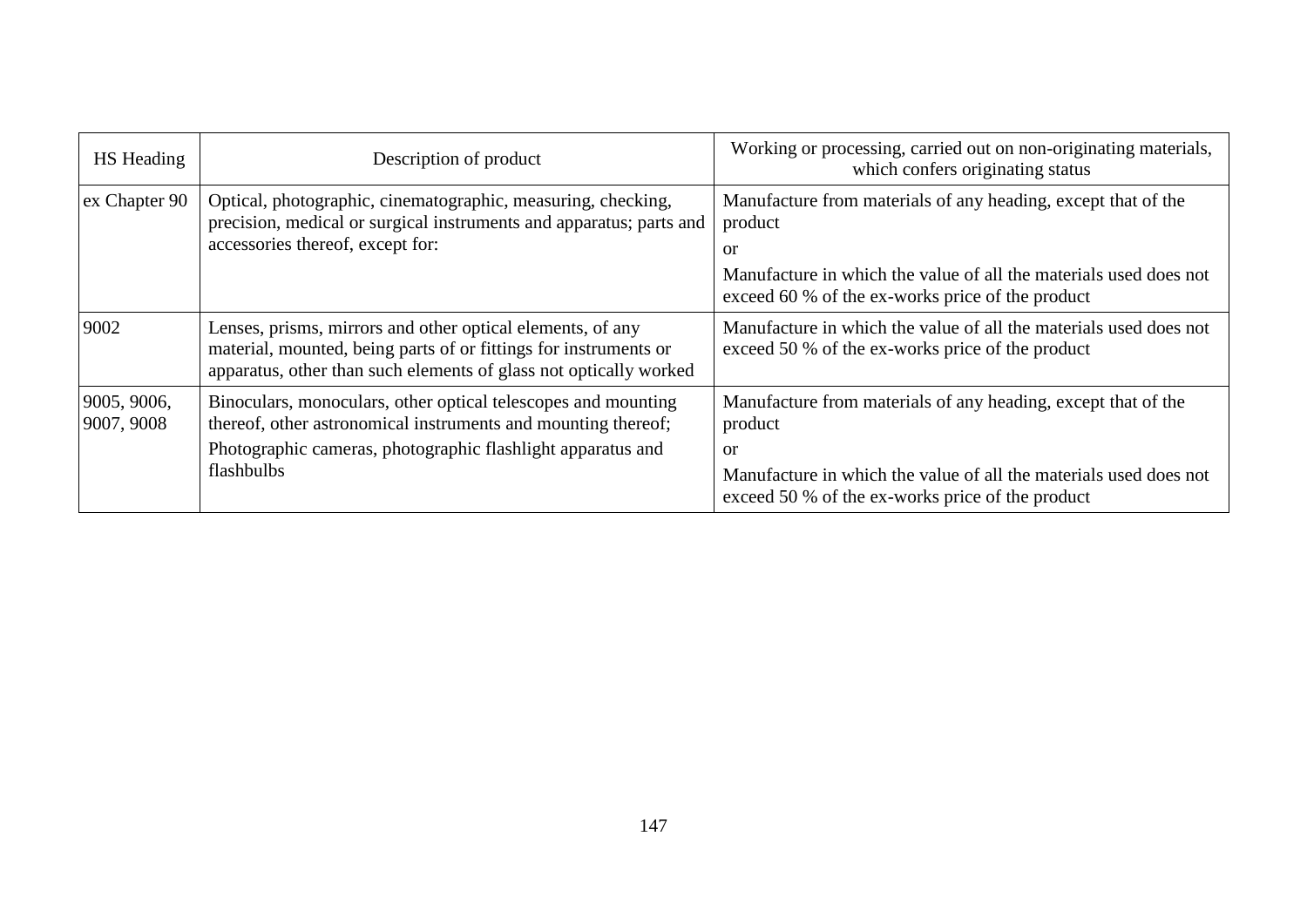| <b>HS</b> Heading                                                                                               | Description of product                                                                                                                                                                                                                  | Working or processing, carried out on non-originating materials,<br>which confers originating status                                                                                                               |
|-----------------------------------------------------------------------------------------------------------------|-----------------------------------------------------------------------------------------------------------------------------------------------------------------------------------------------------------------------------------------|--------------------------------------------------------------------------------------------------------------------------------------------------------------------------------------------------------------------|
| 9011<br>Compound optical microscopes including those for<br>photomicrography, cinematography or microprojection |                                                                                                                                                                                                                                         | Manufacture from materials of any heading, except that of the<br>product                                                                                                                                           |
|                                                                                                                 |                                                                                                                                                                                                                                         | or                                                                                                                                                                                                                 |
|                                                                                                                 |                                                                                                                                                                                                                                         | Manufacture in which the value of all the materials used does not<br>exceed 50 % of the ex-works price of the product                                                                                              |
| 9013                                                                                                            | Liquid crystal devices not constituting articles provided for more<br>specifically in other headings, lasers other than diodes, other<br>optical appliances and instruments not specified or included<br>elsewhere else in this chapter | Manufacture from materials of any heading, except that of the<br>product<br><sub>or</sub><br>Manufacture in which the value of all the materials used does not<br>exceed 50 % of the ex-works price of the product |
| 9016                                                                                                            | Balances of sensitivity of 5 cg or better, with or without weights.                                                                                                                                                                     | Manufacture from materials of any heading, except that of the<br>product<br>or<br>Manufacture in which the value of all the materials used does not<br>exceed 50 % of the ex-works price of the product            |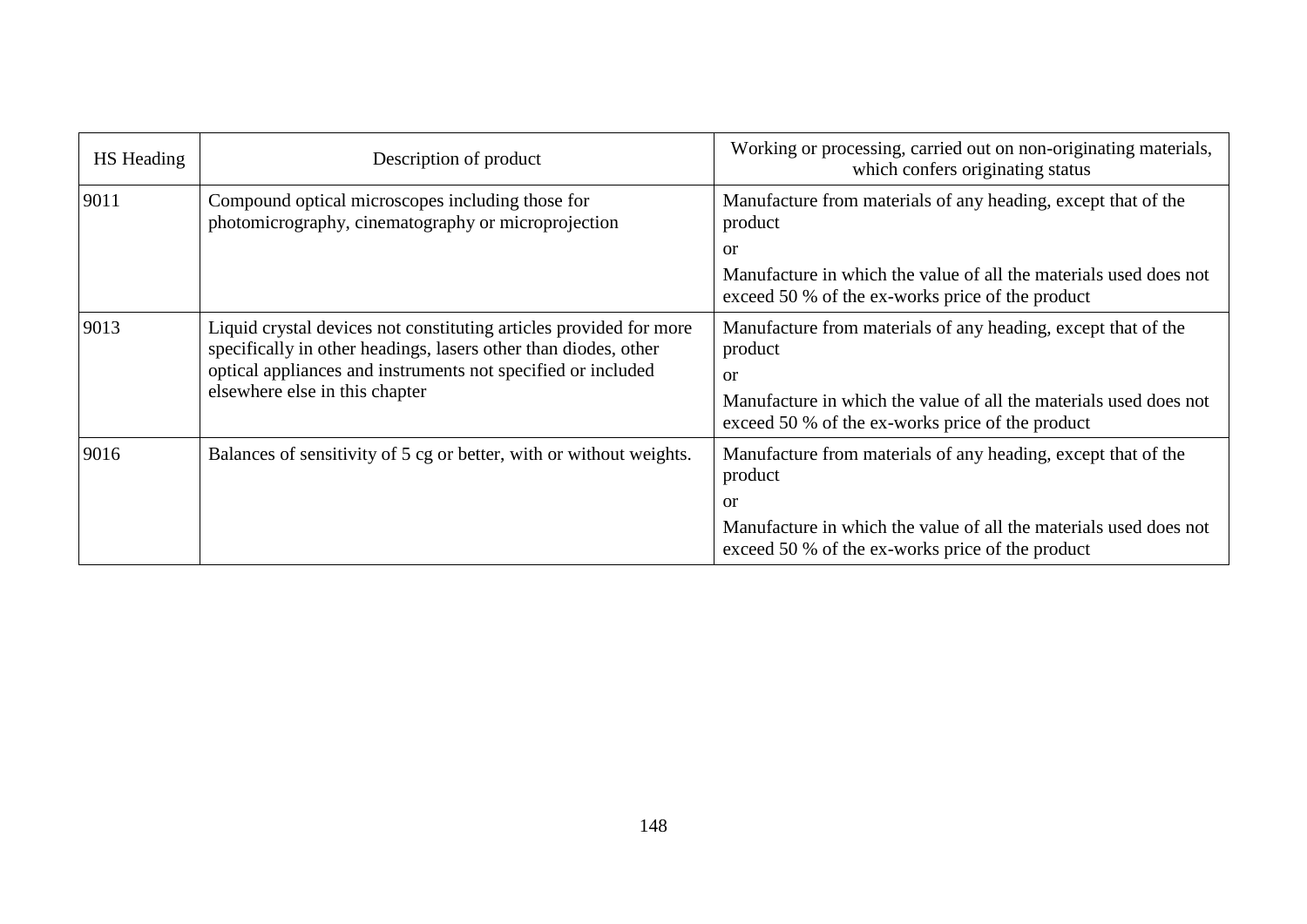| HS Heading | Working or processing, carried out on non-originating materials,<br>Description of product<br>which confers originating status                     |                                                                                                                       |  |
|------------|----------------------------------------------------------------------------------------------------------------------------------------------------|-----------------------------------------------------------------------------------------------------------------------|--|
| 9025       | Hydrometers and similar instruments, thermometers, pyrometers,<br>barometers, hygrometers and psychrometers, recording or not, and                 | Manufacture from materials of any heading, except that of the<br>product                                              |  |
|            | any combination of these instruments                                                                                                               | or                                                                                                                    |  |
|            |                                                                                                                                                    | Manufacture in which the value of all the materials used does not<br>exceed 50 % of the ex-works price of the product |  |
| 9033       | Parts and accessories (not specified or included elsewhere in this<br>Chapter) for machines, appliances, instruments or apparatus of<br>Chapter 90 | Manufacture in which the value of all the materials used does not<br>exceed 50 % of the ex-works price of the product |  |
| Chapter 91 | Clocks and watches and parts thereof                                                                                                               | Manufacture in which the value of all the materials used does not<br>exceed 40 % of the ex-works price of the product |  |
| Chapter 92 | Musical instruments; parts and accessories of such articles                                                                                        | Manufacture in which the value of all the materials used does not<br>exceed 40 % of the ex-works price of the product |  |
| Chapter 93 | Arms and ammunition; parts and accessories thereof                                                                                                 | Manufacture in which the value of all the materials used does not<br>exceed 50 % of the ex-works price of the product |  |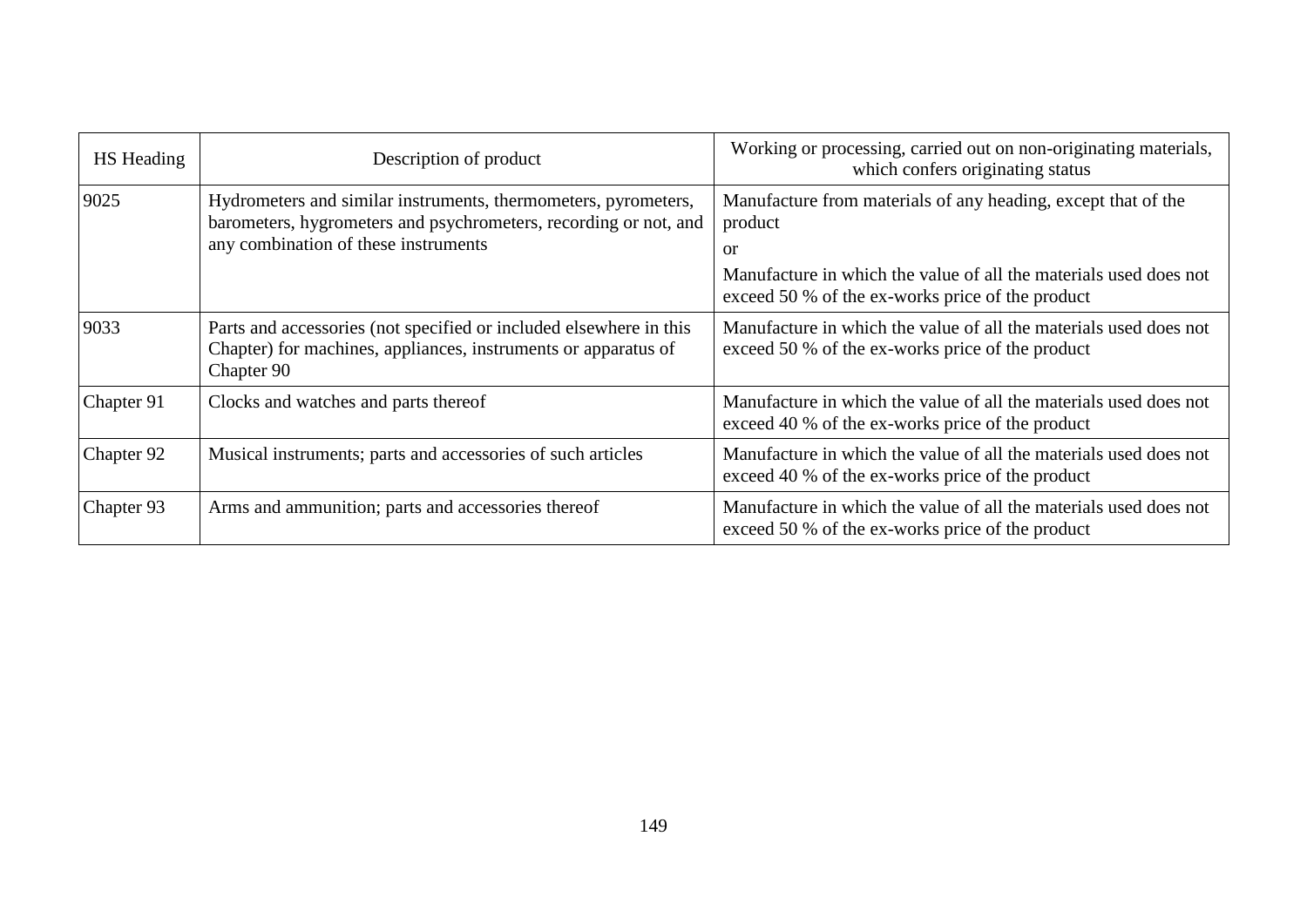| <b>HS</b> Heading | Description of product                                                                                                                                                                                                                                   | Working or processing, carried out on non-originating materials,<br>which confers originating status                                                                                                               |
|-------------------|----------------------------------------------------------------------------------------------------------------------------------------------------------------------------------------------------------------------------------------------------------|--------------------------------------------------------------------------------------------------------------------------------------------------------------------------------------------------------------------|
| Chapter 94        | Furniture; bedding, mattresses, mattress supports, cushions and<br>similar stuffed furnishings; lamps and lighting fittings, not<br>elsewhere specified or included; illuminated signs, illuminated<br>name-plates and the like; prefabricated buildings | Manufacture from materials of any heading, except that of the<br>product<br><sub>or</sub><br>Manufacture in which the value of all the materials used does not<br>exceed 40 % of the ex-works price of the product |
| ex Chapter 95     | Toys, games and sports requisites; parts and accessories thereof,<br>except for:                                                                                                                                                                         | Manufacture from materials of any heading, except that of the<br>product<br>or<br>Manufacture in which the value of all the materials used does not<br>exceed 40 % of the ex-works price of the product            |
| ex 9506           | Golf clubs and parts thereof                                                                                                                                                                                                                             | Manufacture from materials of any heading, except that of the<br>product. However, roughly-shaped blocks for making golf-club<br>heads may be used                                                                 |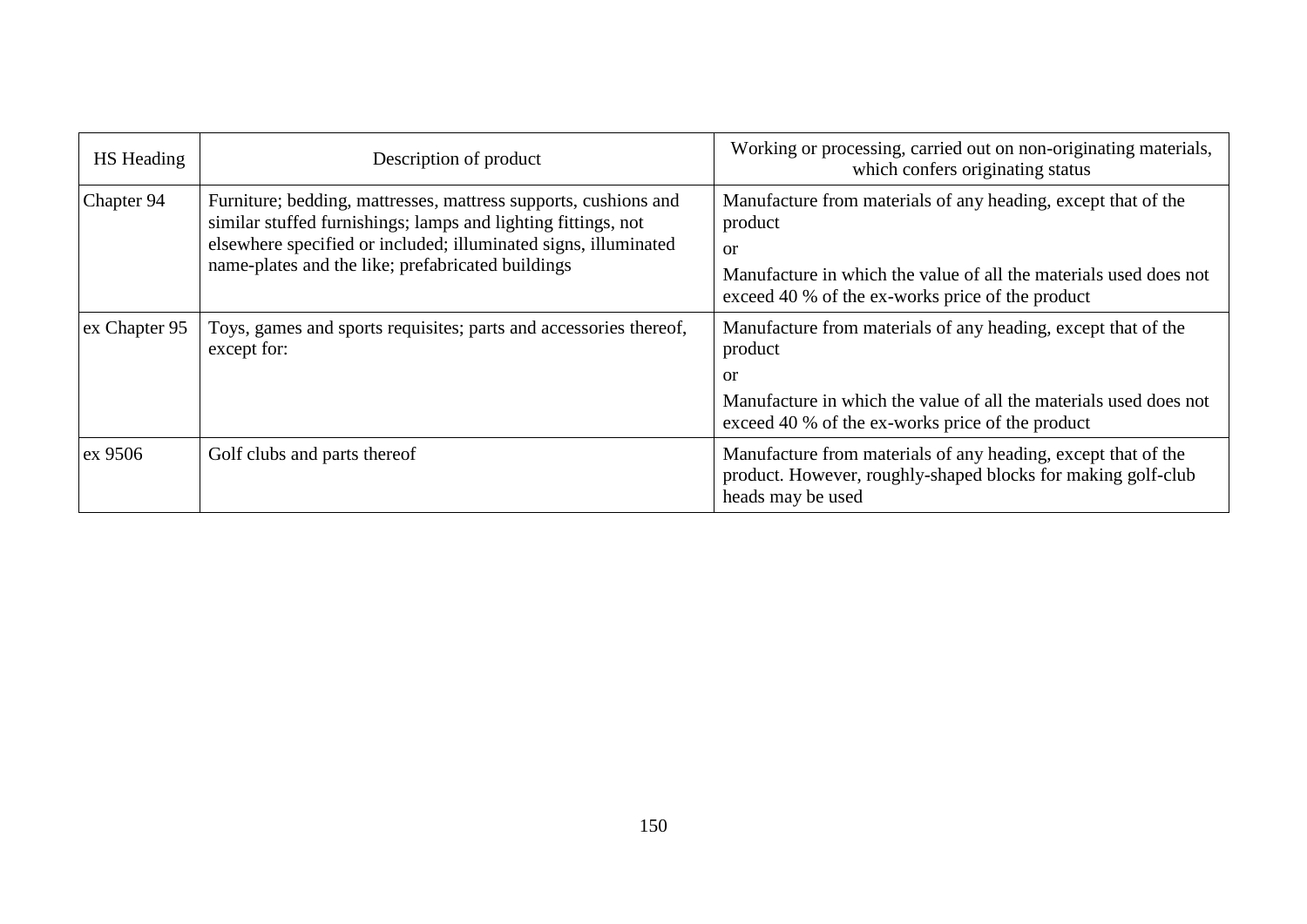| HS Heading    | Description of product                                                                                                                                                                                                                                                                                                                                                            | Working or processing, carried out on non-originating materials,<br>which confers originating status                  |
|---------------|-----------------------------------------------------------------------------------------------------------------------------------------------------------------------------------------------------------------------------------------------------------------------------------------------------------------------------------------------------------------------------------|-----------------------------------------------------------------------------------------------------------------------|
| ex Chapter 96 | Miscellaneous manufactured articles, except for:                                                                                                                                                                                                                                                                                                                                  | Manufacture from materials of any heading, except that of the<br>product                                              |
|               |                                                                                                                                                                                                                                                                                                                                                                                   | or                                                                                                                    |
|               |                                                                                                                                                                                                                                                                                                                                                                                   | Manufacture in which the value of all the materials used does not<br>exceed 50 % of the ex-works price of the product |
| 9601 and 9602 | Worked ivory, bone, tortoiseshell, horn, antlers, coral, mother-of-<br>pearl and other animal carving material, and articles of these<br>materials (including articles obtained by moulding.                                                                                                                                                                                      | Manufacture from materials of any heading                                                                             |
|               | Worked vegetable or mineral carving material and articles of these<br>materials; moulded or carved articles of wax, of stearin, of natural<br>gums or natural resins or of modelling pastes, and other moulded<br>or carved articles, not elsewhere specified or included; worked,<br>unhardened gelatine (except gelatine of heading 3503) and articles<br>of unhardened gelatin |                                                                                                                       |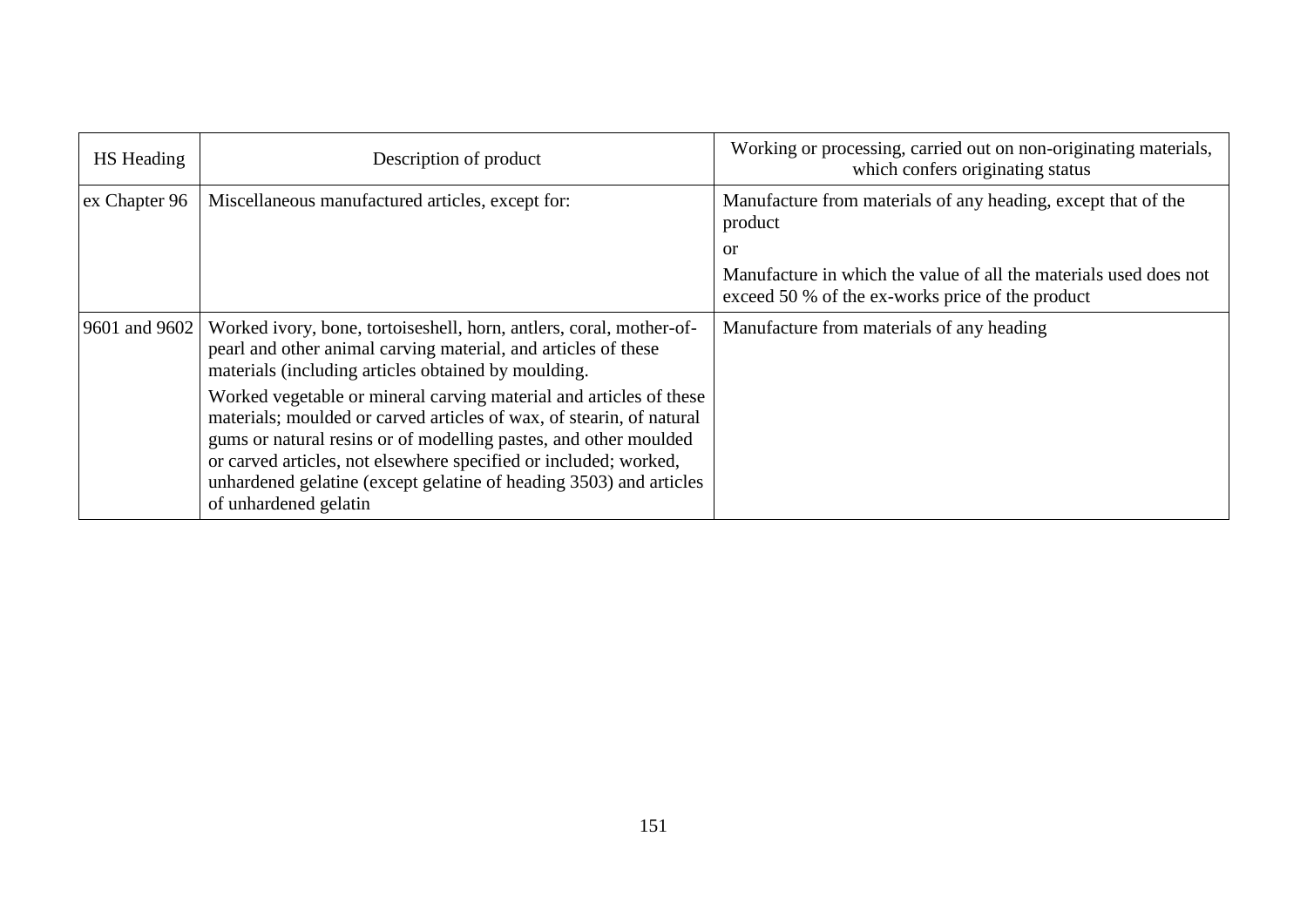| <b>HS</b> Heading | Description of product                                                                                                                                                                                                                                                                                        | Working or processing, carried out on non-originating materials,<br>which confers originating status                                                                                                                                                         |  |
|-------------------|---------------------------------------------------------------------------------------------------------------------------------------------------------------------------------------------------------------------------------------------------------------------------------------------------------------|--------------------------------------------------------------------------------------------------------------------------------------------------------------------------------------------------------------------------------------------------------------|--|
| 9603              | Brooms, brushes (including brushes constituting parts of<br>machines, appliances or vehicles), hand-operated mechanical floor<br>sweepers, not motorized, mops and feather dusters; prepared knots<br>and tufts for broom or brush making; paint pads and rollers,<br>squeegees (other than roller squeegees) | Manufacture in which the value of all the materials used does not<br>exceed 50 % of the ex-works price of the product                                                                                                                                        |  |
| 9605              | Travel sets for personal toilet, sewing or shoe or clothes cleaning                                                                                                                                                                                                                                           | Each item in the set must satisfy the rule which would apply to it<br>if it were not included in the set. However, non-originating articles<br>may be incorporated, provided that their total value does not<br>exceed 15 % of the ex-works price of the set |  |
| 9606              | Buttons, press-fasteners, snap-fasteners and press-studs, button<br>moulds and other parts of these articles; button blanks                                                                                                                                                                                   | Manufacture:<br>from materials of any heading, except that of the product,<br>$\overline{\phantom{m}}$<br>and<br>in which the value of all the materials used does not exceed<br>$\overline{\phantom{m}}$<br>50 % of the ex-works price of the product       |  |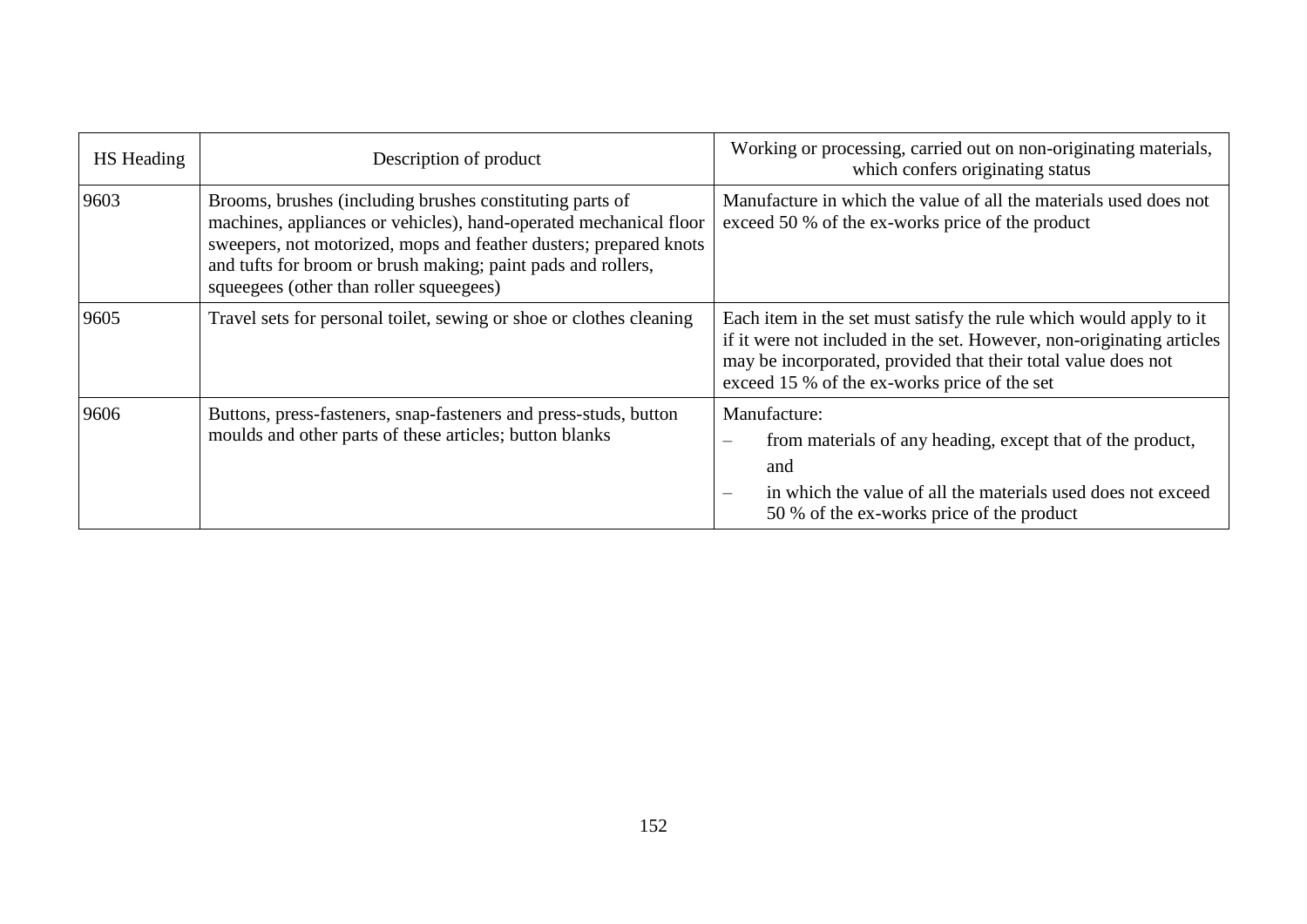| <b>HS</b> Heading | Description of product                                                                                                                                                                                                                                                                                                             | Working or processing, carried out on non-originating materials,<br>which confers originating status                                                                                                                       |  |
|-------------------|------------------------------------------------------------------------------------------------------------------------------------------------------------------------------------------------------------------------------------------------------------------------------------------------------------------------------------|----------------------------------------------------------------------------------------------------------------------------------------------------------------------------------------------------------------------------|--|
| 9608              | Ball-point pens; felt-tipped and other porous-tipped pens and<br>markers; fountain pens, stylograph pens and other pens;<br>duplicating stylos; propelling or sliding pencils; pen-holders,<br>pencil-holders and similar holders; parts (including caps and clips)<br>of the foregoing articles, other than those of heading 9609 | Manufacture from materials of any heading, except that of the<br>product. However, nibs or nib-points of the same heading as the<br>product may be used                                                                    |  |
| 9612              | Typewriter or similar ribbons, inked or otherwise prepared for<br>giving impressions, whether or not on spools or in cartridges; ink-<br>pads, whether or not inked, with or without boxes                                                                                                                                         | Manufacture:<br>from materials of any heading, except that of the product,<br>$\overline{\phantom{m}}$<br>and<br>in which the value of all the materials used does not exceed<br>50 % of the ex-works price of the product |  |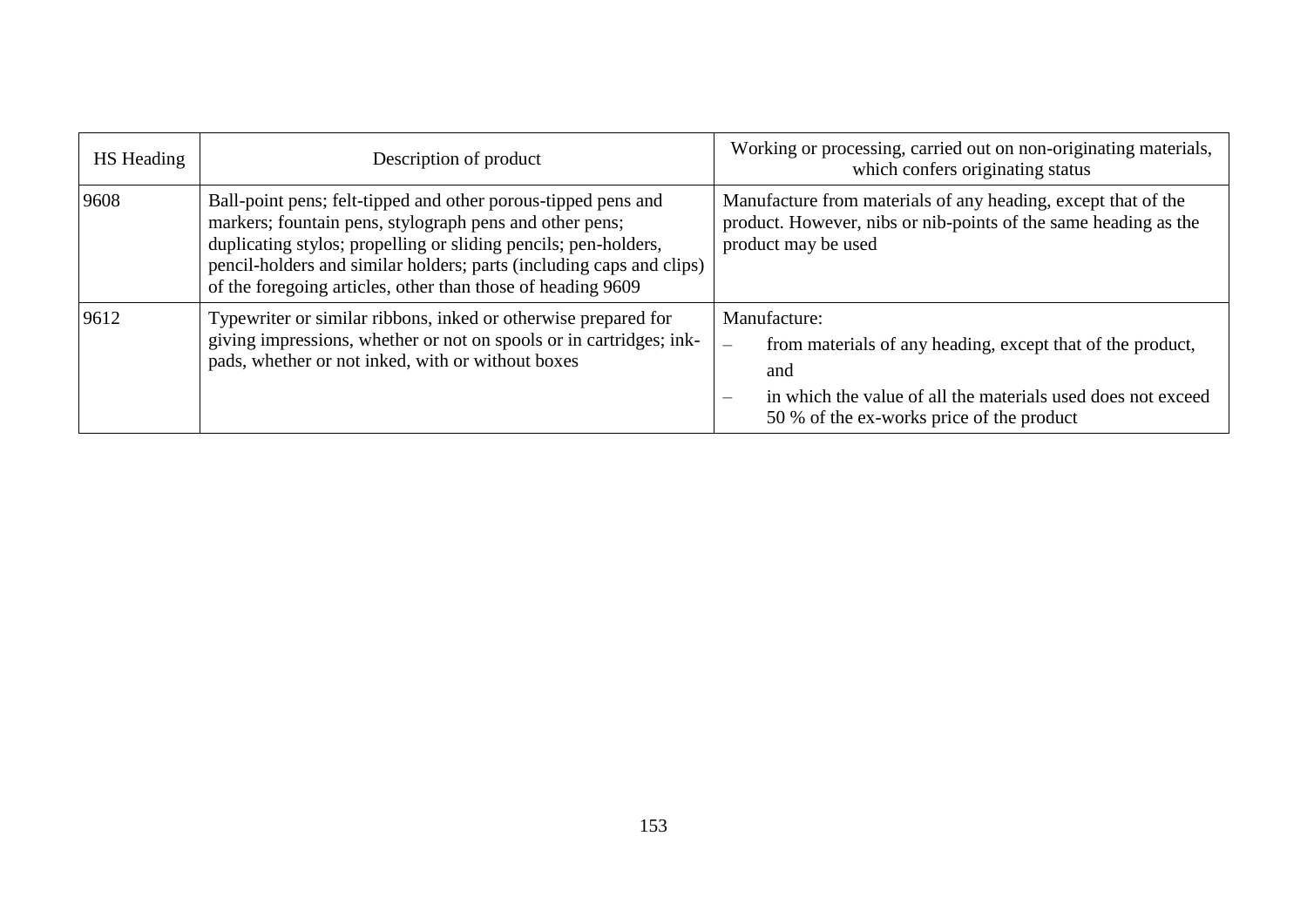| <b>HS</b> Heading | Description of product                                                                    | Working or processing, carried out on non-originating materials,<br>which confers originating status                                       |
|-------------------|-------------------------------------------------------------------------------------------|--------------------------------------------------------------------------------------------------------------------------------------------|
| 9613 20           | Pocket lighters, gas fuelled, refillable                                                  | Manufacture in which the total value of the materials of<br>heading 9613 used does not exceed 30 % of the ex-works price of<br>the product |
| 9614              | Smoking pipes (including pipe bowls) and cigar or cigarette<br>holders, and parts thereof | Manufacture from materials of any heading                                                                                                  |
| Chapter 97        | Works of art, collectors' pieces and antiques                                             | Manufacture from materials of any heading, except that of the<br>product                                                                   |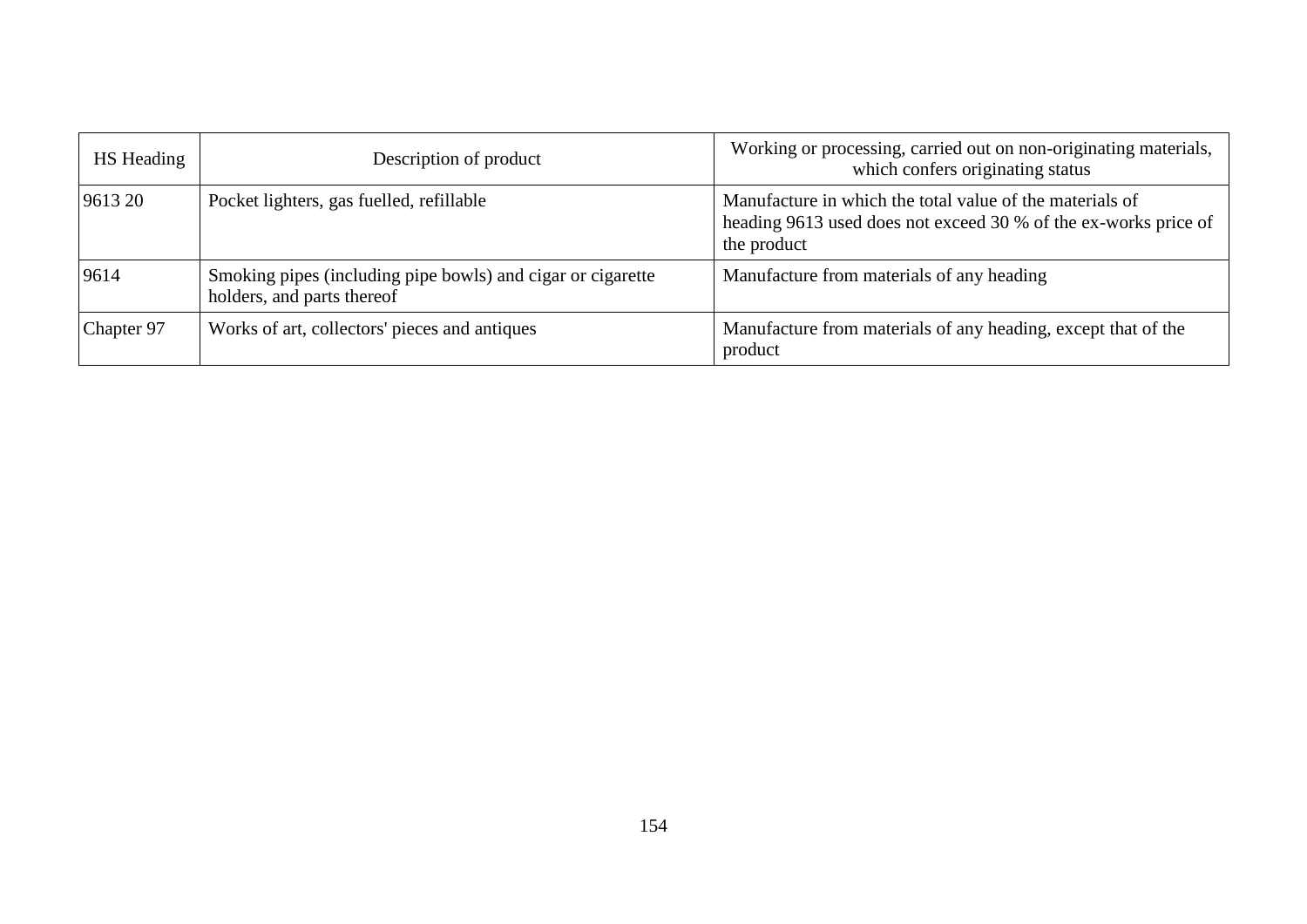# **ANNEX B(A)**

## **ADDENDUM TO ANNEX B**

### **Common provision**

1. For the products described below, the following rules may also apply instead of the rules set out in Annex B for products originating in Singapore, however limited by an annual quota.

2. An origin declaration made out pursuant to this Annex shall contain the following statement in English: "Derogation – Annex  $B(a)$  of Protocol Concerning the definition of the concept of 'originating products' and methods of administrative cooperation of the UK-Singapore FTA".

3. Products can be imported into the UK under these derogations upon the provision of a declaration signed by the approved exporter certifying that the products concerned satisfy the conditions of the derogation.

4. In the UK, any quantities referred to in this Annex shall be managed by the UK, which shall take all administrative actions it deems advisable for their efficient management in respect of the applicable legislation of the UK.

5. The quotas indicated in the table below will be managed by the UK on a firstcome, first-served basis. The quantities exported from Singapore to the UK under these derogations will be calculated on the basis of the imports into the UK.

6. For greater clarity, the specific UK commodity codes for the following products are listed below:

| <b>Description</b><br>of Product | <b>UK Commodity</b><br>Code | <b>Description</b>                              |
|----------------------------------|-----------------------------|-------------------------------------------------|
| Fishballs                        | 1604 20 10                  | Of Salmon                                       |
|                                  | 1604 20 10                  | <b>Atlantic Salmon</b>                          |
|                                  | 1604 20 30                  | Of Salmonidae, other than salmon                |
|                                  | 1604 20 30                  | Trout                                           |
|                                  | 1604 20 40                  | <b>Of Anchovies</b>                             |
|                                  | 1604 20 50                  | Of sardines, bonito, mackerel of the            |
|                                  |                             | species Scomber scombrus and Scomber japonicus, |
|                                  |                             | fish of the species Orcynopsis unicolor         |
|                                  | 1604 20 90                  | Of Other fish                                   |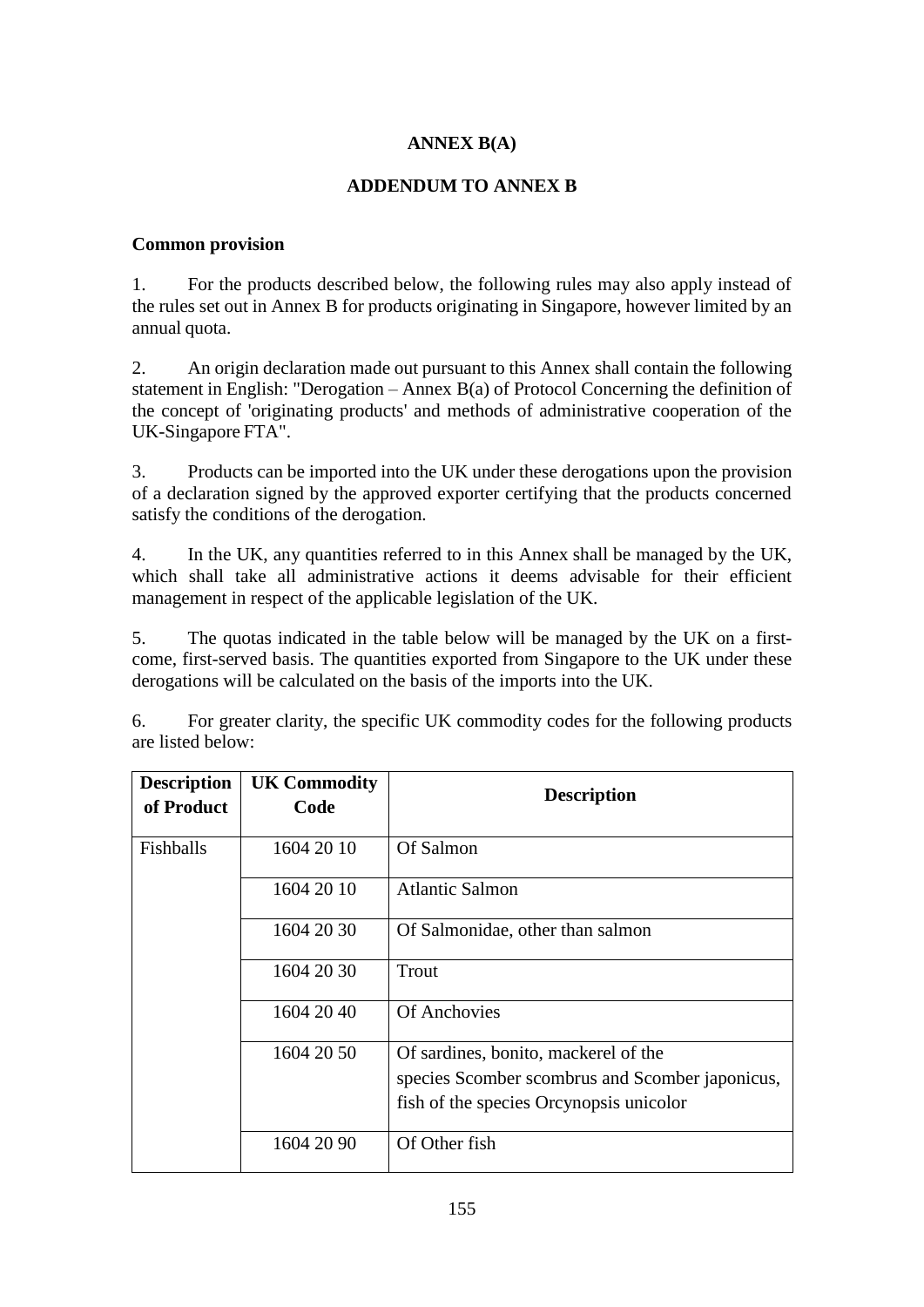| <b>HS</b><br>Heading                                  | Description of product                                                                                                                                                                                                                                                               | Qualifying operation                                                        | Annual quota for<br>exports from<br>Singapore into the<br>UK in tons |
|-------------------------------------------------------|--------------------------------------------------------------------------------------------------------------------------------------------------------------------------------------------------------------------------------------------------------------------------------------|-----------------------------------------------------------------------------|----------------------------------------------------------------------|
| ex16 01.00                                            | Waxed sausages of chicken, pork and fresh liver (腊肠)                                                                                                                                                                                                                                 | Manufacture from<br>materials of any heading,<br>except that of the product | 140                                                                  |
| ex16 02 32<br>ex16 02 41<br>ex16 02 49<br>ex 16 02 50 | Canned luncheon meat of pork, chicken and beef (午餐肉)<br>various types of chilled hams<br>Samosa of grounded beef or chicken (萨莫萨三角饺)<br>Dumplings of poultry meat $(\text{)$<br>Chicken Shaomai (烧卖)<br>Chicken Glutinous rice (糯米饭)<br>Chicken and pork floss (肉松)<br>Chicken Gyoza | Manufacture from<br>materials of any heading,<br>except that of the product |                                                                      |
| ex16 03 00                                            | Bottled essence of chicken series (鸡精)                                                                                                                                                                                                                                               | Manufacture from<br>materials of any heading,<br>except that of the product |                                                                      |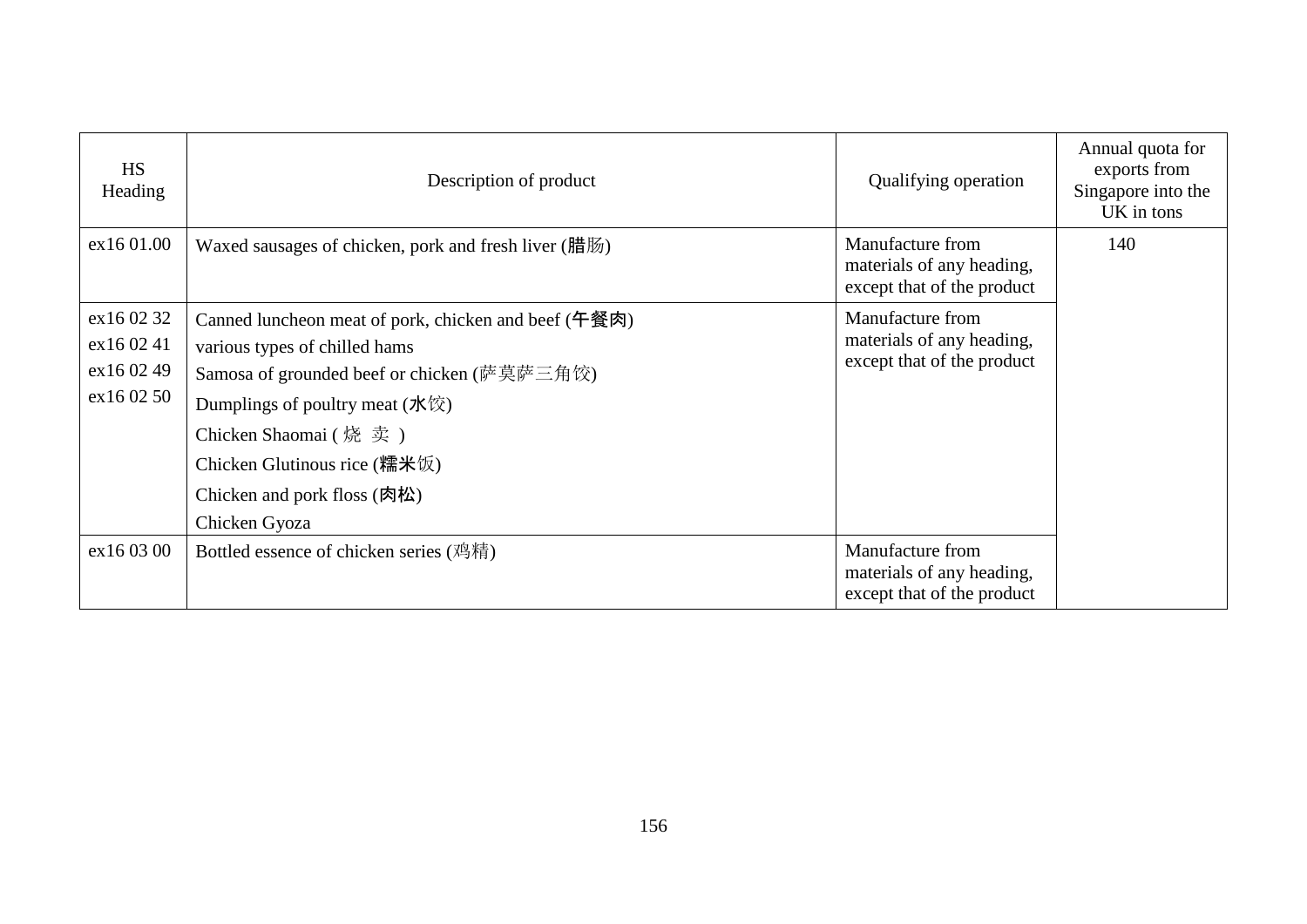| <b>HS</b><br>Heading | Description of product                                                                                                                                     | <b>Qualifying operation</b>                   | Annual quota for<br>exports from<br>Singapore into the<br>UK in tons |
|----------------------|------------------------------------------------------------------------------------------------------------------------------------------------------------|-----------------------------------------------|----------------------------------------------------------------------|
| ex1604.20            | Curry fish balls made of fish meat, curry, wheat starch, salt, sugar, and compound<br>condiments                                                           | Manufacture from<br>materials of any heading, | 112                                                                  |
| ex 1604.20           | Four colour rolls made of fish meat, crab stick, seaweed, beancurd skin, vegetable<br>oil, sugar, salt, potato starch, monosodium glutamate and seasonings | except that of the product                    |                                                                      |
| ex1604.16            | Spicy crispy anchovies (sambal ikan bilis) made of anchovies, onion, chilli paste,<br>tamarind, belachan, brown sugar, and salt                            |                                               |                                                                      |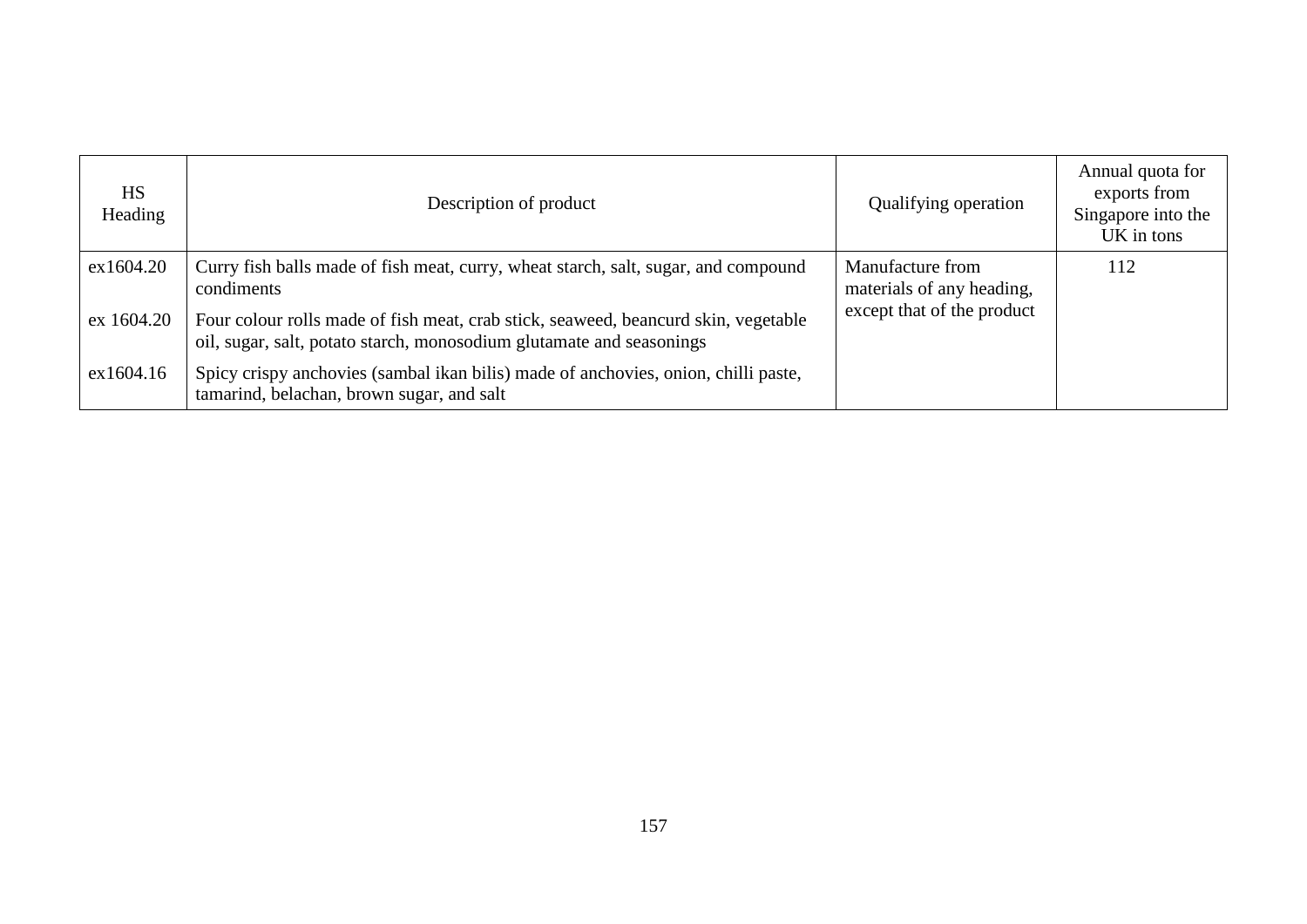| <b>HS</b><br>Heading | Description of product                                                                                           | Qualifying operation                          | Annual quota for<br>exports from<br>Singapore into the<br>UK in tons |
|----------------------|------------------------------------------------------------------------------------------------------------------|-----------------------------------------------|----------------------------------------------------------------------|
| ex 1605.10           | Crab balls made of wheat starch, salt, sugar, compound condiments, crab meat and<br>filling                      | Manufacture from<br>materials of any heading, | 98                                                                   |
| ex 1605.90           | Cuttlefish balls made of cuttlefish filling, wheat starch, salt, sugar, and compound<br>condiments               | except that of the product                    |                                                                      |
| ex 1605.20           | Hargow made of prawn, wheat starch, tapioca, water, scallion, ginger, sugar, and<br>salt                         |                                               |                                                                      |
| ex 1605.20           | Shaomai made of prawn predominantly, chicken, corn starch, vegetable oil, black<br>pepper, sesame oil, and water |                                               |                                                                      |
| ex 1605.20           | Fried prawn wonton made of prawn, salt, oil, sugar, ginger, pepper, egg, vinegar,<br>and soy sauce.              |                                               |                                                                      |
| ex 1605.30           | Lobster flavoured balls: cuttlefish meat, fish meat and crab meat.                                               |                                               |                                                                      |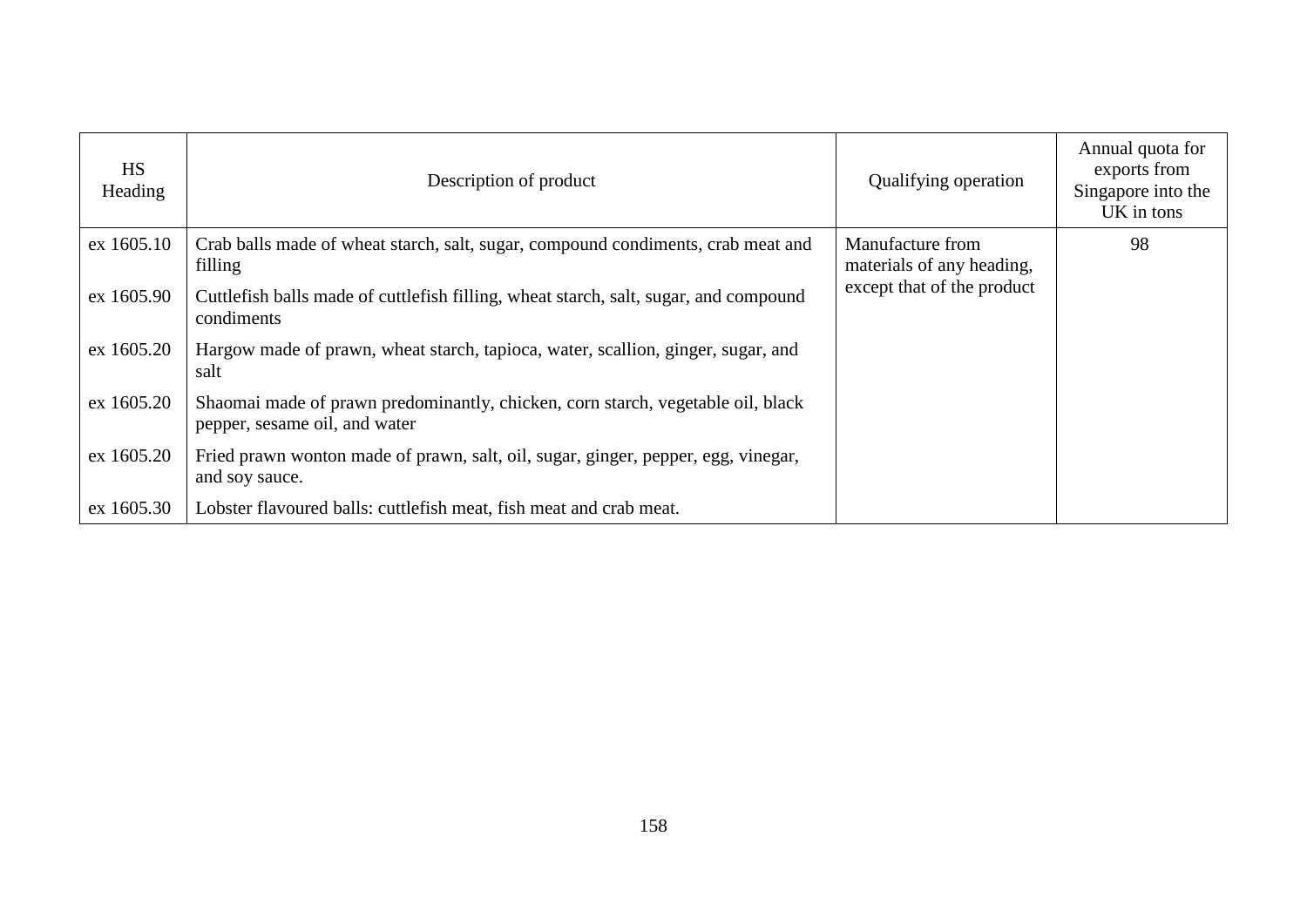# **ANNEX C**

# **MATERIALS EXCLUDED FROM CUMULATION UNDER PARAGRAPH 6 OF ARTICLE 3**

| Harmonized<br>System | Description of materials                                                        |
|----------------------|---------------------------------------------------------------------------------|
| 0207                 | Meat and edible offal, of the poultry of heading 0105, fresh, chilled or frozen |
| ex 0210              | Meat and offal of poultry, salted, in brine, dried or smoked                    |
| Chapter 03           | Fish and crustaceans, molluscs and other aquatic invertebrates                  |
| 0709 51              | Mushrooms, fresh or chilled, frozen, provisionally preserved, dried             |
| ex 0710 80           |                                                                                 |
| 0711 51              |                                                                                 |
| 071231               |                                                                                 |
| 071040               | Sweet corn                                                                      |
| 200580               |                                                                                 |
| 1006                 | Rice                                                                            |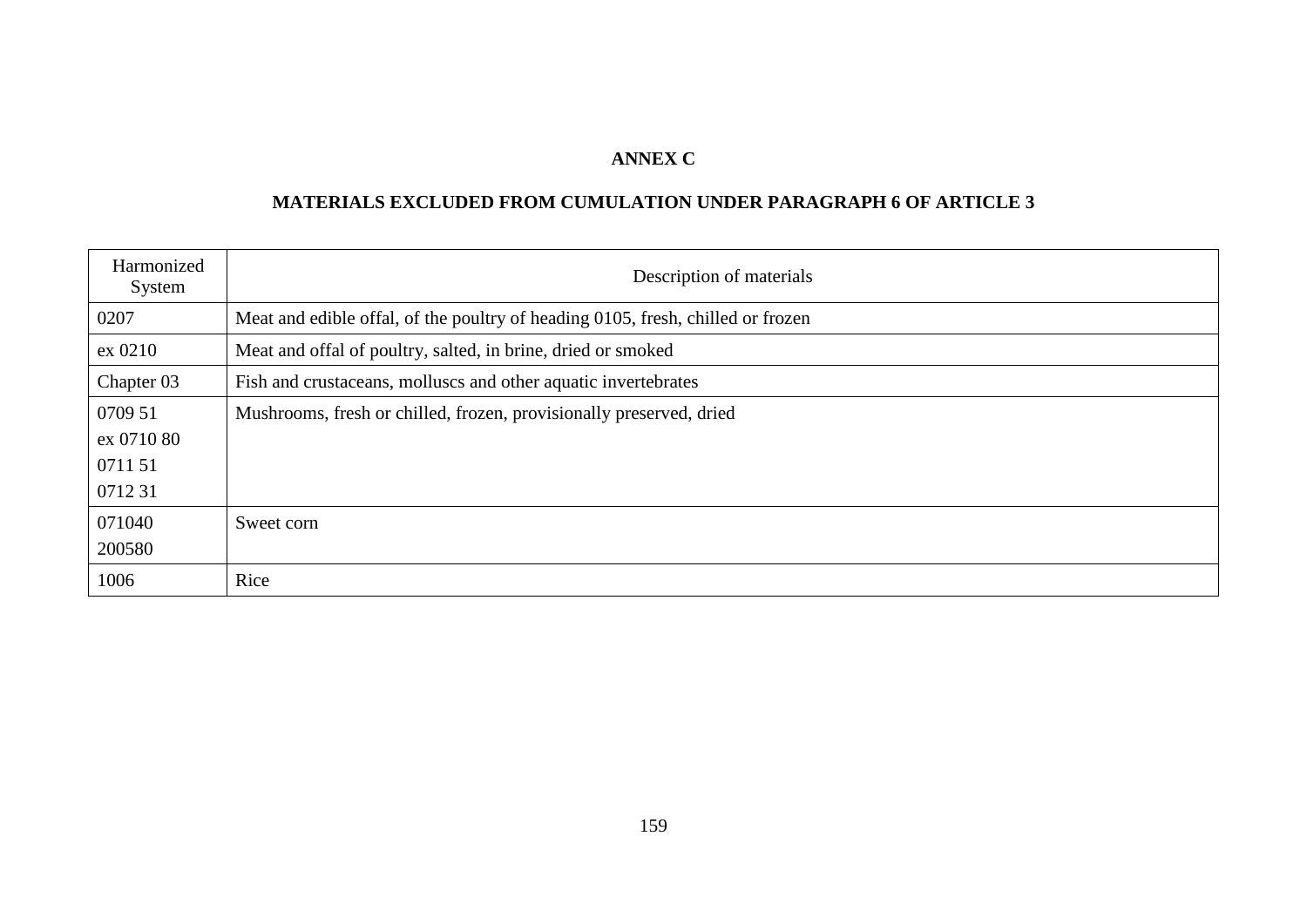| Harmonized<br>System | Description of materials                                                                                                                                                                   |  |
|----------------------|--------------------------------------------------------------------------------------------------------------------------------------------------------------------------------------------|--|
| ex 1102 90           | Flours, groats, meal, pellets, rolled or flaked grains, tapioca starch, starch of rice                                                                                                     |  |
| ex 1103 19           |                                                                                                                                                                                            |  |
| ex 1103 20           |                                                                                                                                                                                            |  |
| ex 1104 19           |                                                                                                                                                                                            |  |
| ex 1108 14           |                                                                                                                                                                                            |  |
| ex 1108 19           |                                                                                                                                                                                            |  |
| 1604 and 1605        | Prepared or preserved fish; caviar and caviar substitutes prepared from fish eggs; prepared or preserved crustaceans, molluscs and<br>other aquatic invertebrates                          |  |
| 1701 and 1702        | Cane or beet sugars and chemically pure sucrose, and other sugars, artificial honey and caramel                                                                                            |  |
| ex 1704 90           | Sugar confectionery, not containing cocoa, other than chewing gum                                                                                                                          |  |
| ex 1806 10           | Cocoa powder, containing 65 % or more by weight of sucrose/isoglucose                                                                                                                      |  |
| 1806 20              | Chocolate and food preparations containing cocoa other than cocoa powder                                                                                                                   |  |
| ex 1901 90           | Other food preparations containing less than 40 % by weight of cocoa, other than malt extract, containing less than 1,5 % milkfat,<br>5 % sucrose or isoglucose, 5 % of glucose or starch. |  |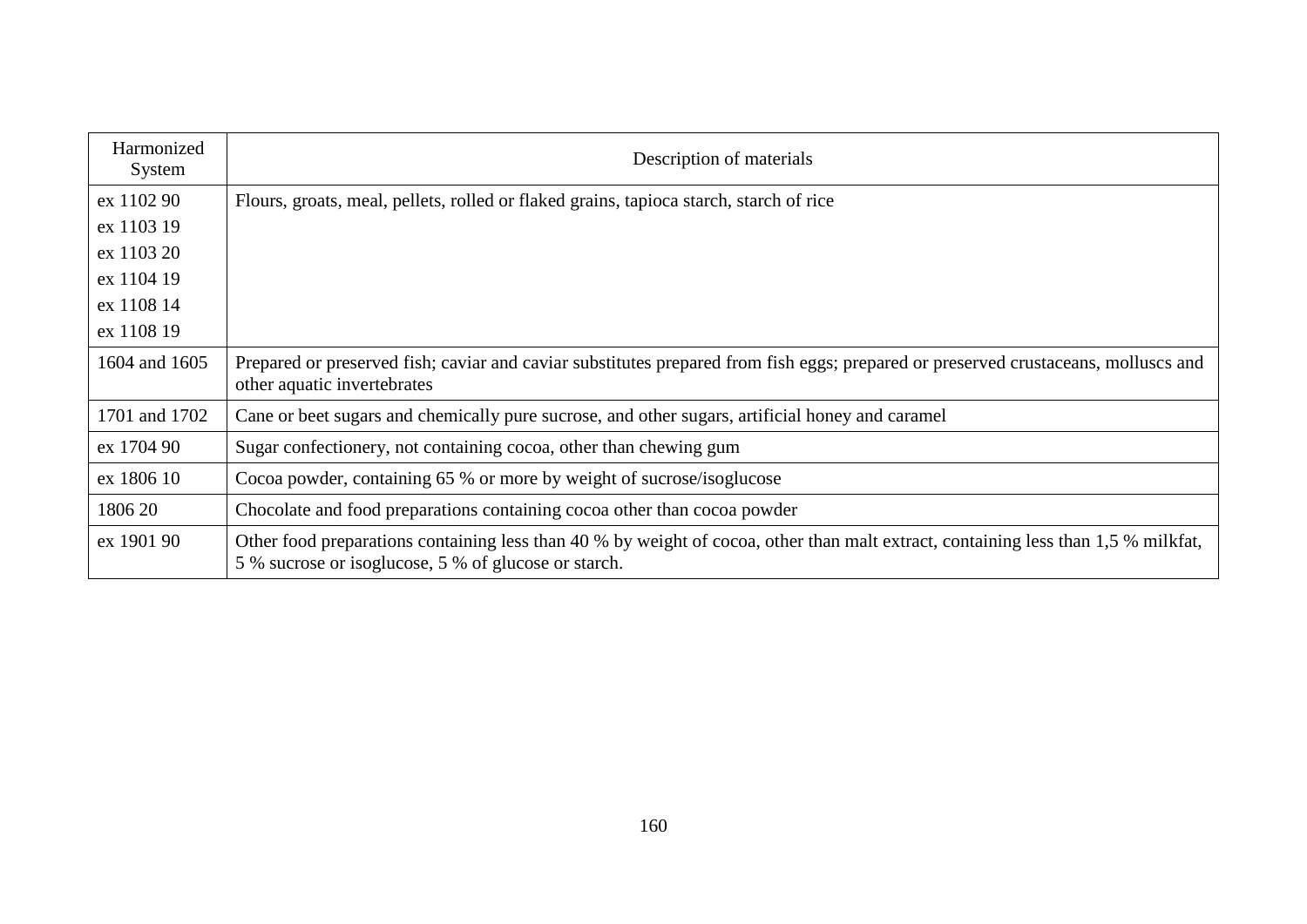| Harmonized<br>System | Description of materials                                                                                                                                                                                                                                                                                           |
|----------------------|--------------------------------------------------------------------------------------------------------------------------------------------------------------------------------------------------------------------------------------------------------------------------------------------------------------------|
| 2003 10              | Mushrooms, prepared or preserved otherwise than by vinegar or acetic acid                                                                                                                                                                                                                                          |
| ex 2101 12           | Preparations with a basis of coffee                                                                                                                                                                                                                                                                                |
| ex 2101 20           | Preparations with a basis of tea or mate                                                                                                                                                                                                                                                                           |
| ex 2106 90           | Food preparations not elsewhere specified, other than protein concentrates and textured protein substances: flavoured or coloured<br>sugar syrups other than isoglucose, glucose and maltodextrine syrups; preparation containing more than 1,5 % milkfat, 5 %<br>sucrose or isoglucose, 5 % of glucose or starch. |
| ex 3302 10           | Mixtures of odoriferous substances of a kind used in the drink industries, containing all flavouring agents characterising a<br>beverage and containing more than 1,5 % milkfat, 5 % sucrose or isoglucose, 5 % of glucose or starch                                                                               |
| 3302 10 29           | Preparations of a kind used in the drink industries containing all flavouring agents characterising a beverage, other than of an<br>actual alcoholic strength by volume exceeding 0,5 %, containing, by weight, more than 1,5 % milkfat, 5 % sucrose or isoglucose,<br>5 % glucose or starch                       |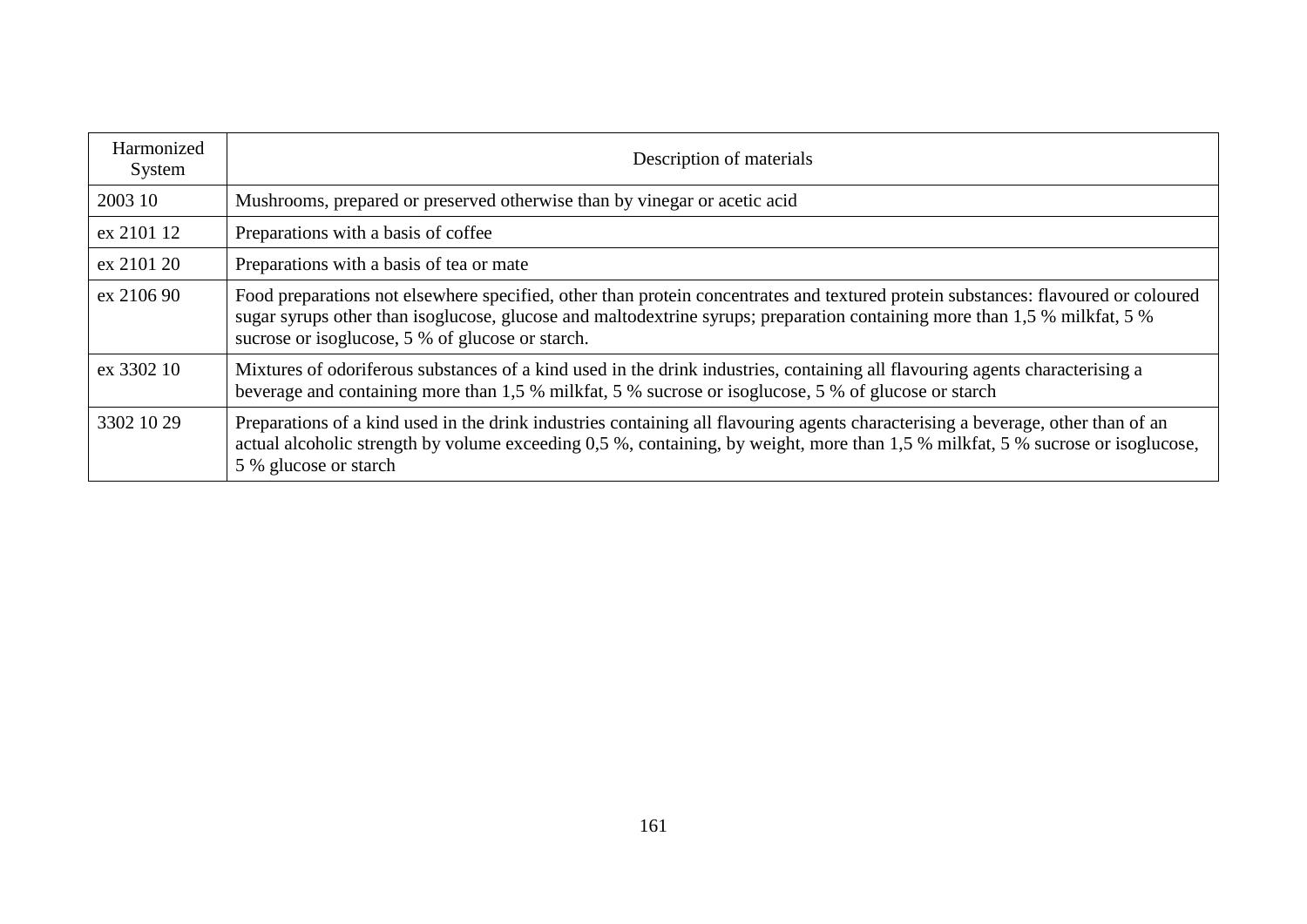#### **ANNEX D**

## **PRODUCTS REFERRED TO IN PARAGRAPH 13 OF ARTICLE 3 FOR WHICH MATERIALS ORIGINATING IN AN ASEAN COUNTRY SHALL BE CONSIDERED AS MATERIALS ORIGINATING IN A PARTY**

| <b>HS Code</b> | Description                                                                                                                                                                                                                                                                                                    |
|----------------|----------------------------------------------------------------------------------------------------------------------------------------------------------------------------------------------------------------------------------------------------------------------------------------------------------------|
| 2710           | Petroleum oils and oils obtained from bituminous minerals, other than crude; preparations not elsewhere specified or included,<br>containing by weight 70 % or more of petroleum oils or of oils obtained from bituminous minerals, these oils being the basic<br>constituents of the preparations; waste oils |
| 2711           | Petroleum gases and other gaseous hydrocarbons                                                                                                                                                                                                                                                                 |
| 2906           | Cyclic alcohols and their halogenated, sulphonated, nitrated or nitrosated derivatives                                                                                                                                                                                                                         |
| 2909           | Ethers, ether-alcohols, ether-phenols, ether-alcohol-phenols, alcohol peroxides, ether peroxides, ketone peroxides (whether or not<br>chemically defined), and their halogenated, sulphonated, nitrated or nitrosated derivatives                                                                              |
| 2910           | Epoxides, epoxyalcohols, epoxyphenols and epoxyethers, with a three-membered ring, and their halogenated, sulphonated, nitrated or<br>nitrosated derivatives:                                                                                                                                                  |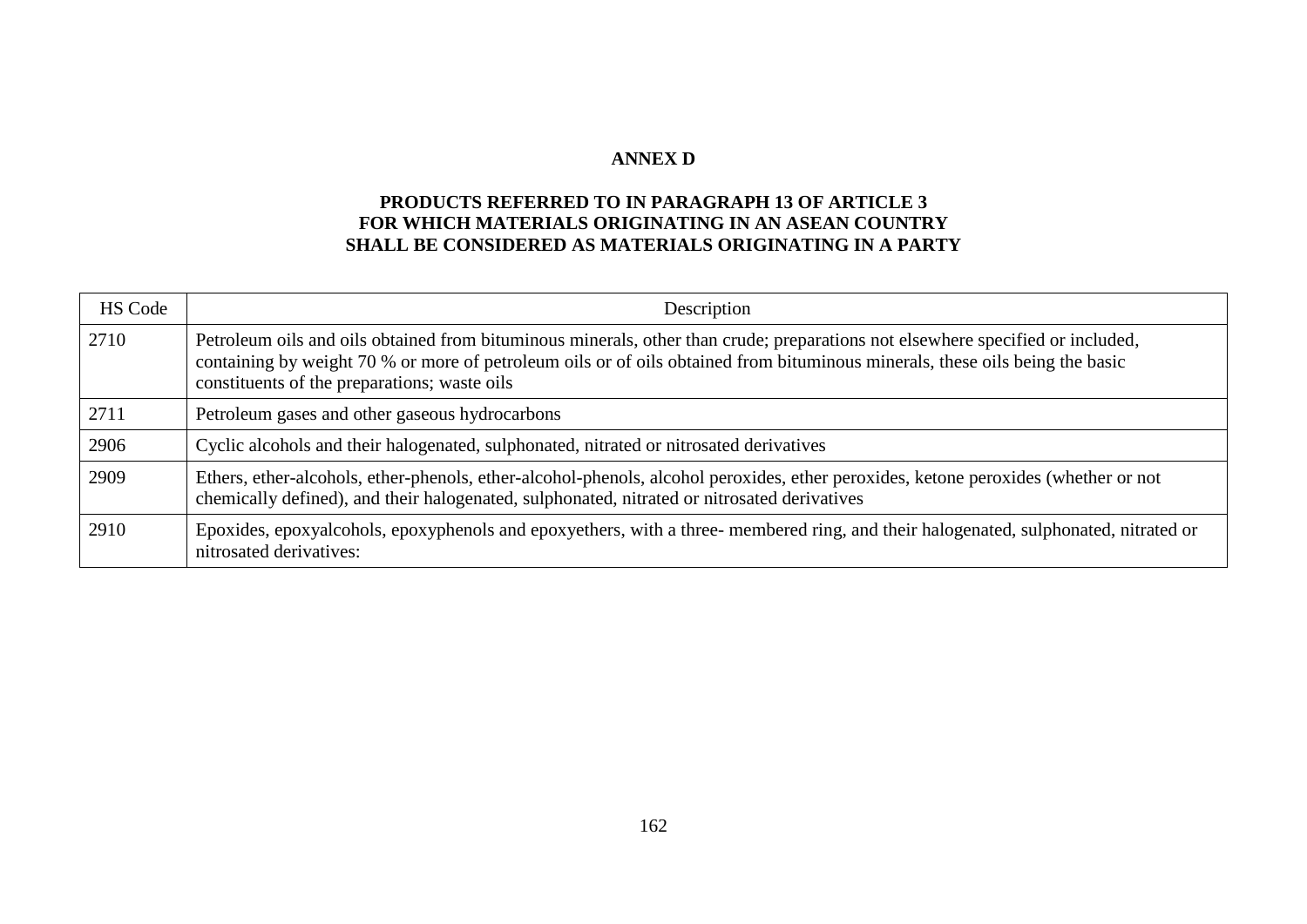| HS Code   | Description                                                                                                                                                                                                                                                                                                                                                |  |
|-----------|------------------------------------------------------------------------------------------------------------------------------------------------------------------------------------------------------------------------------------------------------------------------------------------------------------------------------------------------------------|--|
| 2912-2914 | Aldehydes, whether or not with other oxygen function; cyclic polymers of aldehydes; paraformaldehyde:                                                                                                                                                                                                                                                      |  |
|           | Halogenated, sulphonated, nitrated or nitrosated derivatives of products of heading 2912                                                                                                                                                                                                                                                                   |  |
|           | Ketones and quinones, whether or not with other oxygen function, and their halogenated, sulphonated, nitrated or nitrosated derivatives:                                                                                                                                                                                                                   |  |
| 2920      | Esters of other inorganic acids of non-metals (excluding esters of hydrogen halides) and their salts; their halogenated, sulphonated,<br>nitrated or nitrosated derivatives                                                                                                                                                                                |  |
| 2922      | Oxygen-function amino-compounds                                                                                                                                                                                                                                                                                                                            |  |
| 2930      | Organo-sulphur compounds                                                                                                                                                                                                                                                                                                                                   |  |
| 2933      | Heterocyclic compounds with nitrogen hetero-atom(s) only                                                                                                                                                                                                                                                                                                   |  |
| 2934      | Nucleic acids and their salts, whether or not chemically defined; other heterocyclic compounds                                                                                                                                                                                                                                                             |  |
| 2935      | Sulphonamides                                                                                                                                                                                                                                                                                                                                              |  |
| 2942      | Other organic compounds                                                                                                                                                                                                                                                                                                                                    |  |
| 3215      | Printing ink, writing or drawing ink and other inks, whether or not concentrated or solid                                                                                                                                                                                                                                                                  |  |
| 3301      | Essential oils (terpeneless or not), including concretes and absolutes; resinoids; extracted oleoresins; concentrates of essential oils in fats,<br>in fixed oils, in waxes or the like, obtained by enfleurage or maceration; terpenic by-products of the deterpenation of essential oils;<br>aqueous distillates and aqueous solutions of essential oils |  |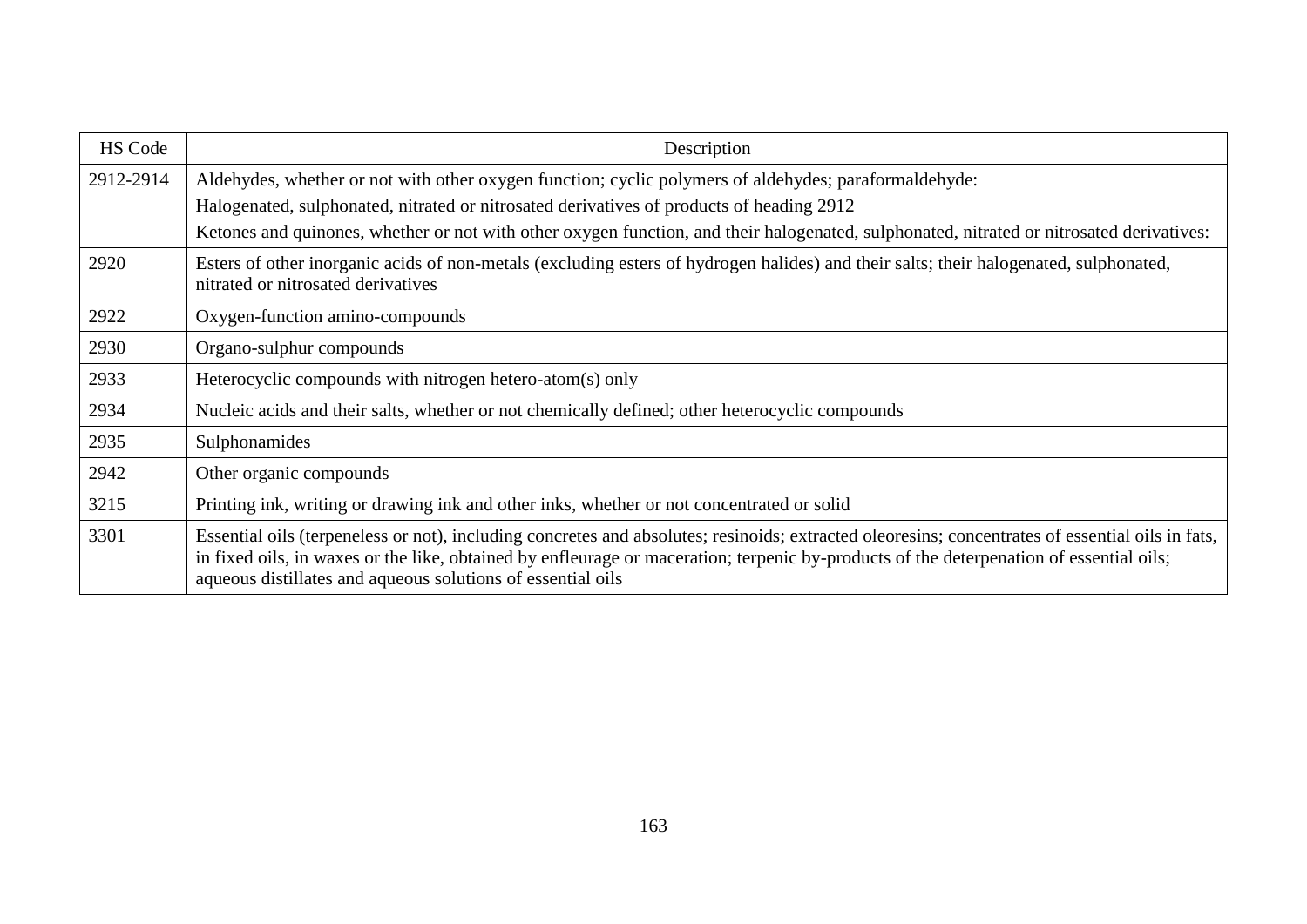| <b>HS Code</b> | Description                                                                                                                                                                                                                                                                                                                                    |
|----------------|------------------------------------------------------------------------------------------------------------------------------------------------------------------------------------------------------------------------------------------------------------------------------------------------------------------------------------------------|
| 4010           | Conveyor or transmission belts or belting, of vulcanised rubber                                                                                                                                                                                                                                                                                |
| 8408           | Compression-ignition internal combustion piston engines (diesel or semi-diesel engines)                                                                                                                                                                                                                                                        |
| 8412           | Other engines and motors                                                                                                                                                                                                                                                                                                                       |
| 8483           | Transmission shafts (including cam shafts and crank shafts) and cranks; bearing housings and plain shaft bearings; gears and gearing;<br>ball or roller screws; gear boxes and other speed changers, including torque converters; flywheels and pulleys, including pulley blocks;<br>clutches and shaft couplings (including universal joints) |
| 8504           | Electrical transformers, static converters (for example, rectifiers) and inductors                                                                                                                                                                                                                                                             |
| 8506           | Primary cells and primary batteries                                                                                                                                                                                                                                                                                                            |
| 8518           | Microphones and stands therefor; loudspeakers, whether or not mounted in their enclosures; headphones and earphones, whether or not<br>combined with a microphone, and sets consisting of a microphone and one or more loudspeakers; audio-frequency electric amplifiers;<br>electric sound amplifier sets                                     |
| 8523           | Discs, tapes, solid-state non-volatile storage devices, "smart cards" and other media for the recording of sound or of other phenomena,<br>whether or not recorded, including matrices and masters for the production of discs, but excluding products of Chapter 37                                                                           |
| 8546           | Electrical insulators of any material                                                                                                                                                                                                                                                                                                          |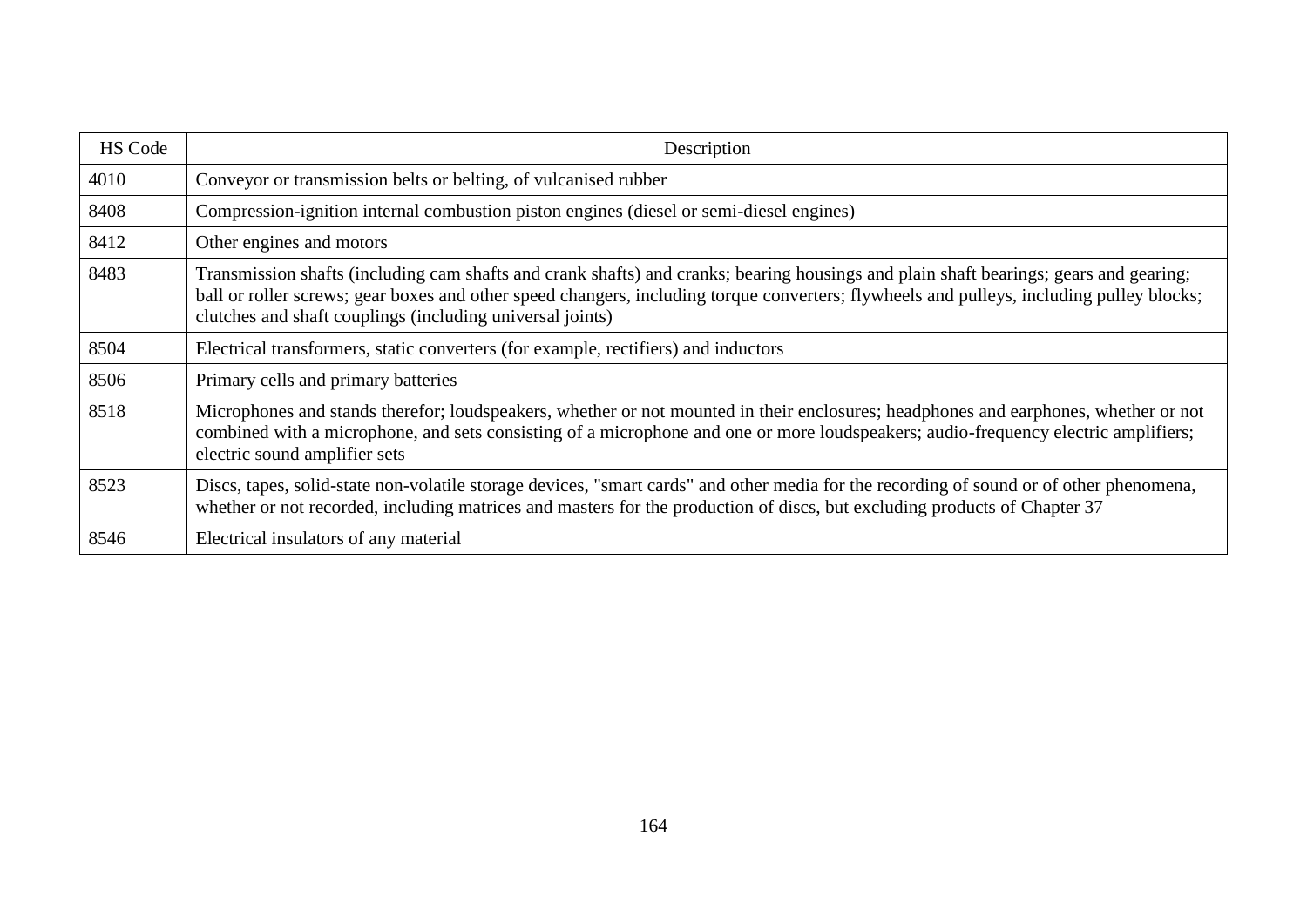| <b>HS Code</b> | Description                                                                                                                                                                                                                                                                                                                                                                                        |
|----------------|----------------------------------------------------------------------------------------------------------------------------------------------------------------------------------------------------------------------------------------------------------------------------------------------------------------------------------------------------------------------------------------------------|
| 8547           | Insulating fittings for electrical machines, appliances or equipment, being fittings wholly of insulating material apart from any minor<br>components of metal (for example, threaded sockets) incorporated during moulding solely for purposes of assembly, other than<br>insulators of heading 8546; electrical conduit tubing and joints therefor, of base metal lined with insulating material |
| 9005           | Binoculars, monoculars, other optical telescopes, and mountings therefor; other astronomical instruments and mountings therefor, but<br>not including instruments for radio-astronomy                                                                                                                                                                                                              |
| 9006           | Photographic (other than cinematographic) cameras; photographic flashlight apparatus and flashbulbs other than discharge lamps of<br>heading 8539                                                                                                                                                                                                                                                  |
| 9011           | Compound optical microscopes, including those for photomicrography, cine-photomicrography or microprojection                                                                                                                                                                                                                                                                                       |
| 9013           | Liquid crystal devices not constituting articles provided for more specifically in other headings; lasers, other than laser diodes; other<br>optical appliances and instruments, not specified or included elsewhere in this chapter                                                                                                                                                               |
| 9025           | Hydrometers and similar floating instruments, thermometers, pyrometers, barometers, hygrometers and psychrometers, recording or not,<br>and any combination of these instruments                                                                                                                                                                                                                   |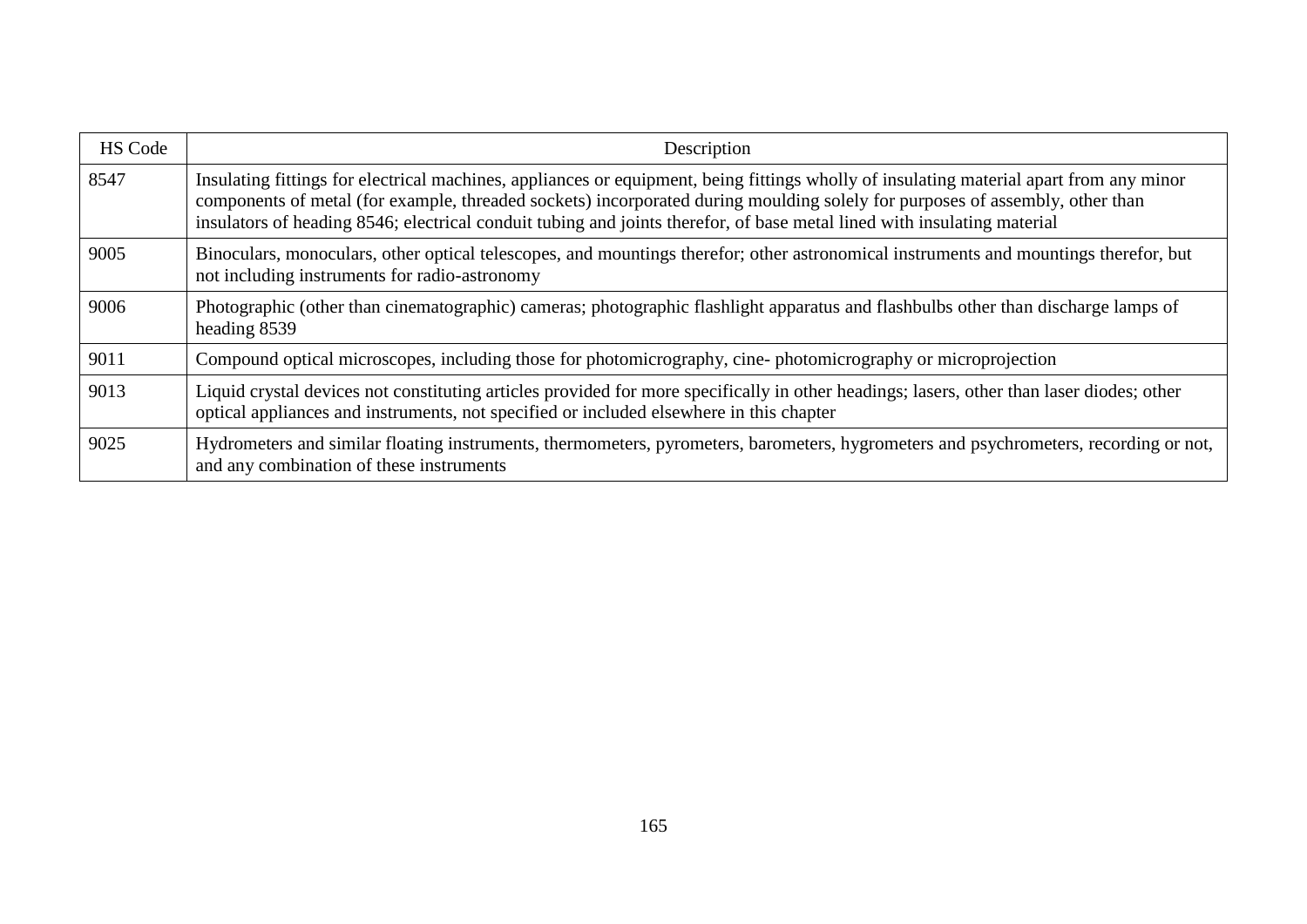#### **ANNEX E**

#### **TEXT OF THE ORIGIN DECLARATION**

The origin declaration, the text of which is given below, must be made out in accordance with the footnotes. However, the footnotes do not have to be reproduced.

The exporter of the products covered by this document (customs or competent governmental authorisation No ………(1)) declares that, except where otherwise clearly indicated, these products are

of ............... preferential origin<sup>(2)</sup>.

……………………………………………………………............................................................ (3) (Place and date) ...…………………………………………………………………….............................................. (4) (Signature of the exporter, in addition the name of the person signing the declaration has to be indicated in clear script)

(1) When the origin declaration is made out in the UK by an approved exporter, the authorisation number of the approved exporter must be entered in this space. When the origin declaration is not made out by an approved exporter, the words in brackets shall be omitted or the space left blank.

When the origin declaration is made out by an exporter in Singapore, the Unique Entity Number must be entered in this space.

(2) Origin of products to be indicated.

<sup>(3)</sup> These indications may be omitted if the information is contained on the document itself.

<sup>(4)</sup> In cases where the exporter is not required to sign, the exemption of signature also implies the exemption of the name of the signatory.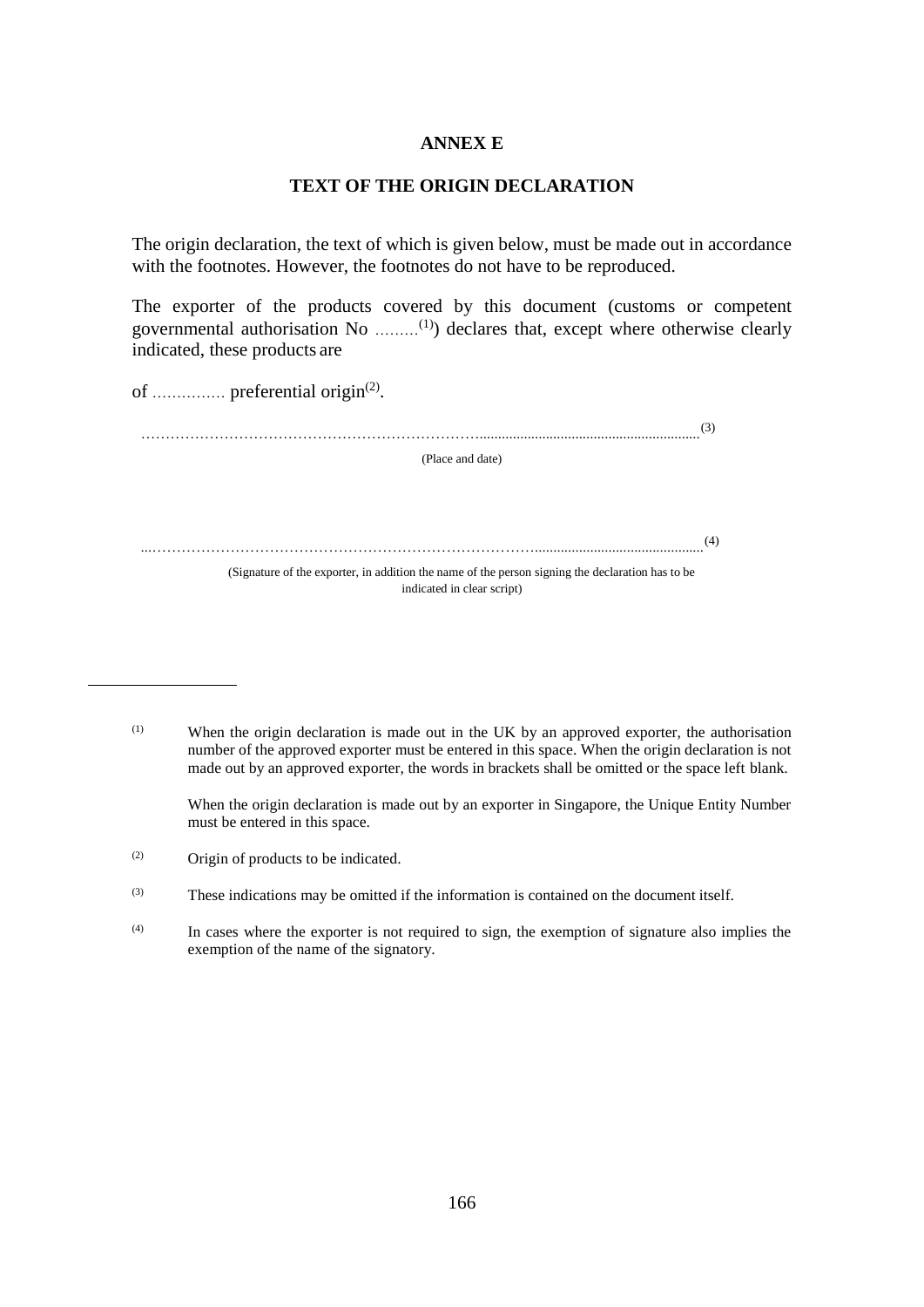#### **JOINT DECLARATION CONCERNING THE REVISION OF THE RULES OF ORIGIN CONTAINED IN THE PROTOCOL**

1. The Parties agree to review the rules of origin contained in this Protocol and discuss the necessary amendments upon request of either Party.

2. Annexes B to D to this Protocol will be adapted in accordance with the periodical changes to the Harmonized System.